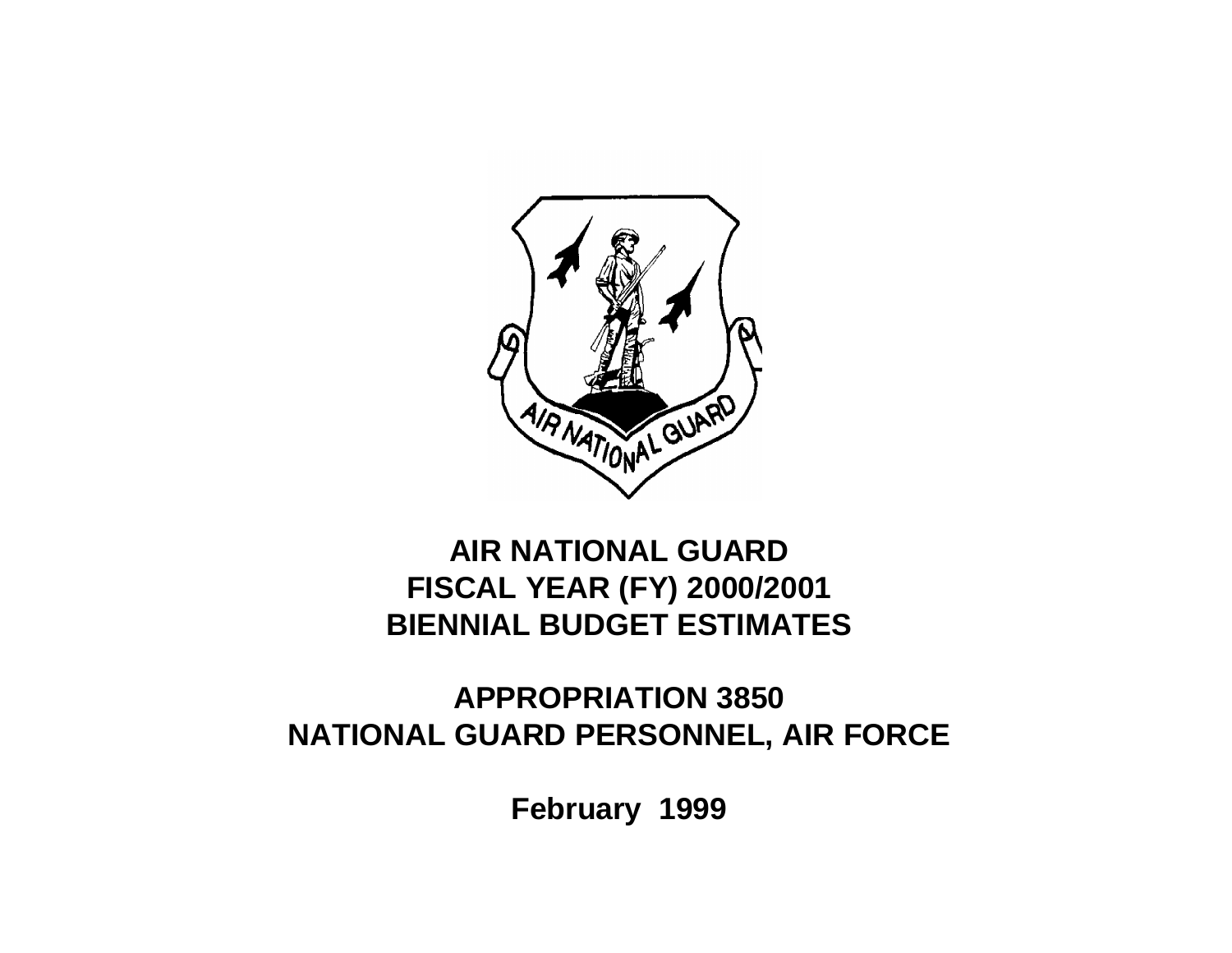# NATIONAL GUARD PERSONNEL, AIR FORCE

# TABLE OF CONTENTS

| Summary Of Requirements By Budget Program                                                                                   | 1.1  |
|-----------------------------------------------------------------------------------------------------------------------------|------|
| Introduction                                                                                                                | 2.1  |
| <b>Summary Tables</b>                                                                                                       |      |
| Summary of Personnel                                                                                                        | 3.1  |
| Reserve Component Personnel on Tours of Active Duty                                                                         | 3.2  |
| <b>Monthly Strength Plans</b>                                                                                               | 3.3  |
| Schedule of Gains and Losses to Selected Reserve Strengths                                                                  | 3.5  |
| Summary Of Entitlements By Subactivity                                                                                      | 3.7  |
| Analysis of Appropriation Changes and Supplemental Requirements                                                             | 3.9  |
| Summary of Basic Pay and Retired Pay Accrual Costs                                                                          | 3.11 |
| Summary of Basic Allowance for Housing (BAH), Basic Allowance for Quarters (BAQ) and Variable Housing Allowance (VHA) Costs | 3.12 |
| Summary of Travel and Transportation Costs                                                                                  | 3.13 |
| Schedule of Increases and Decreases                                                                                         | 3.14 |
| Detail of Military Personnel Entitlements                                                                                   |      |
| Budget Activity One - Unit and Individual Training                                                                          |      |
| Training - Pay Group A                                                                                                      | 4.1  |
| Training - Pay Group F                                                                                                      | 4.1  |
| Training - Pay Group P                                                                                                      | 4.15 |
| <b>Budget Activity Two - Other Training Support</b>                                                                         |      |
| School Training                                                                                                             | 4.18 |
| <b>Special Training</b>                                                                                                     | 4.28 |
| <b>Administration and Support</b>                                                                                           | 4.41 |
| <b>Educational Benefits</b>                                                                                                 | 4.59 |
| <b>Special Analyses</b>                                                                                                     |      |
| <b>Incentive Programs</b>                                                                                                   | 5.1  |
| <b>COLA</b>                                                                                                                 | 5.17 |
|                                                                                                                             |      |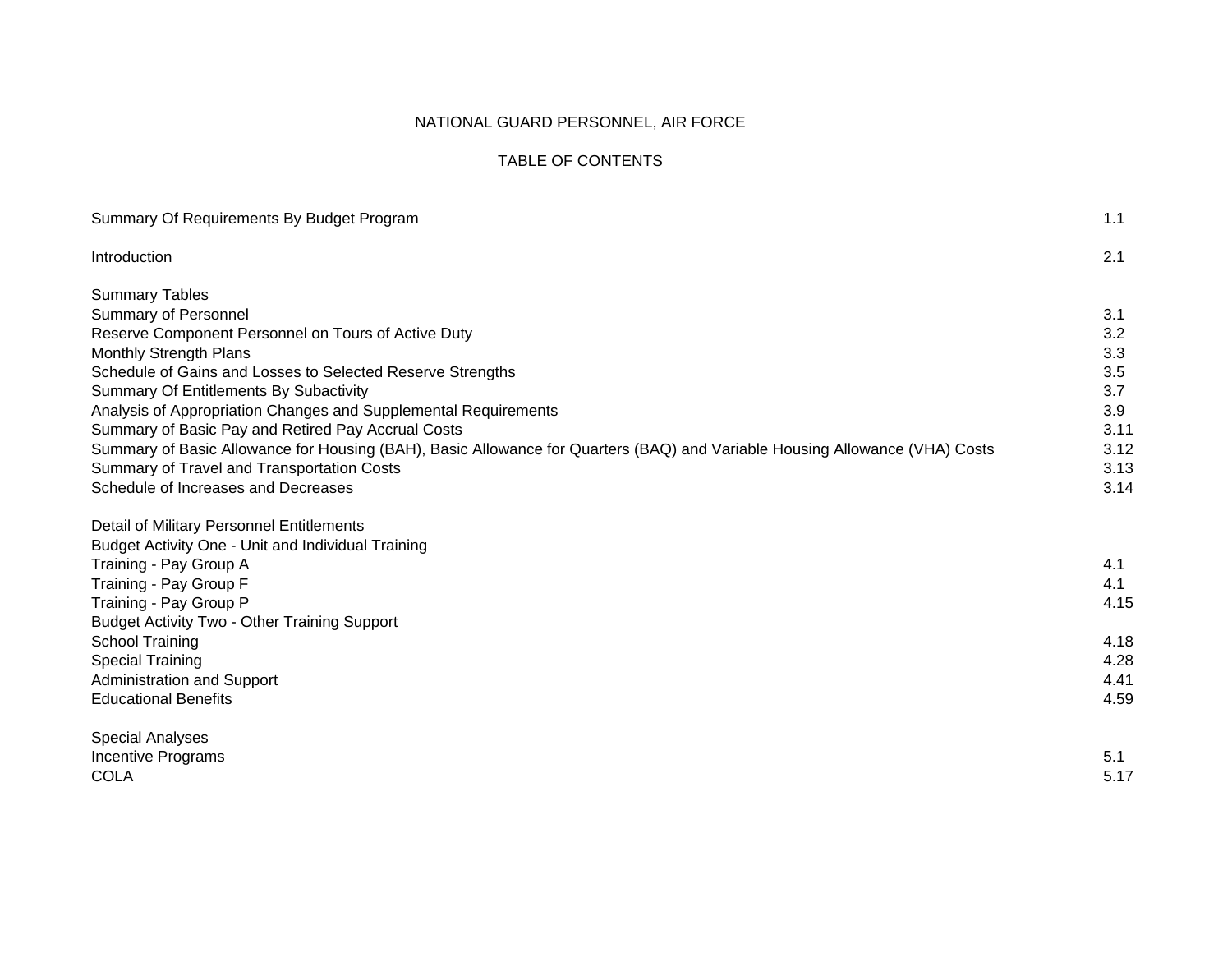# NATIONAL GUARD PERSONNEL, AIR FORCE SUMMARY OF REQUIREMENTS BY BUDGET PROGRAM (IN THOUSANDS OF DOLLARS)

|                                   | FY 1998     | FY 1999     | FY 2000     | FY 2001     |
|-----------------------------------|-------------|-------------|-------------|-------------|
| <b>DIRECT PROGRAM</b>             |             |             |             |             |
| Unit and Individual Training      | \$600,886   | \$631,163   | \$646,868   | \$682,159   |
| Other Training and Support        | \$780,868   | \$746,946   | \$839,644   | \$871,092   |
| <b>TOTAL Direct Program</b>       | \$1,381,754 | \$1,378,109 | \$1,486,512 | \$1,553,251 |
| REIMBURSABLE PROGRAM              |             |             |             |             |
| Unit and Individual Training      | \$288       | \$290       | \$309       | \$302       |
| Other Training and Support        | \$19,299    | \$21,410    | \$21,391    | \$21,398    |
| <b>TOTAL Reimbursable Program</b> | \$19,587    | \$21,700    | \$21,700    | \$21,700    |
| <b>TOTAL PROGRAM</b>              |             |             |             |             |
| Unit and Individual Training      | \$601,173   | \$631,453   | \$647,177   | \$682,461   |
| Other Training and Support        | \$800,167   | \$768,356   | \$861,035   | \$892,490   |
| <b>TOTAL Obligations</b>          | \$1,401,341 | \$1,399,809 | \$1,508,212 | \$1,574,951 |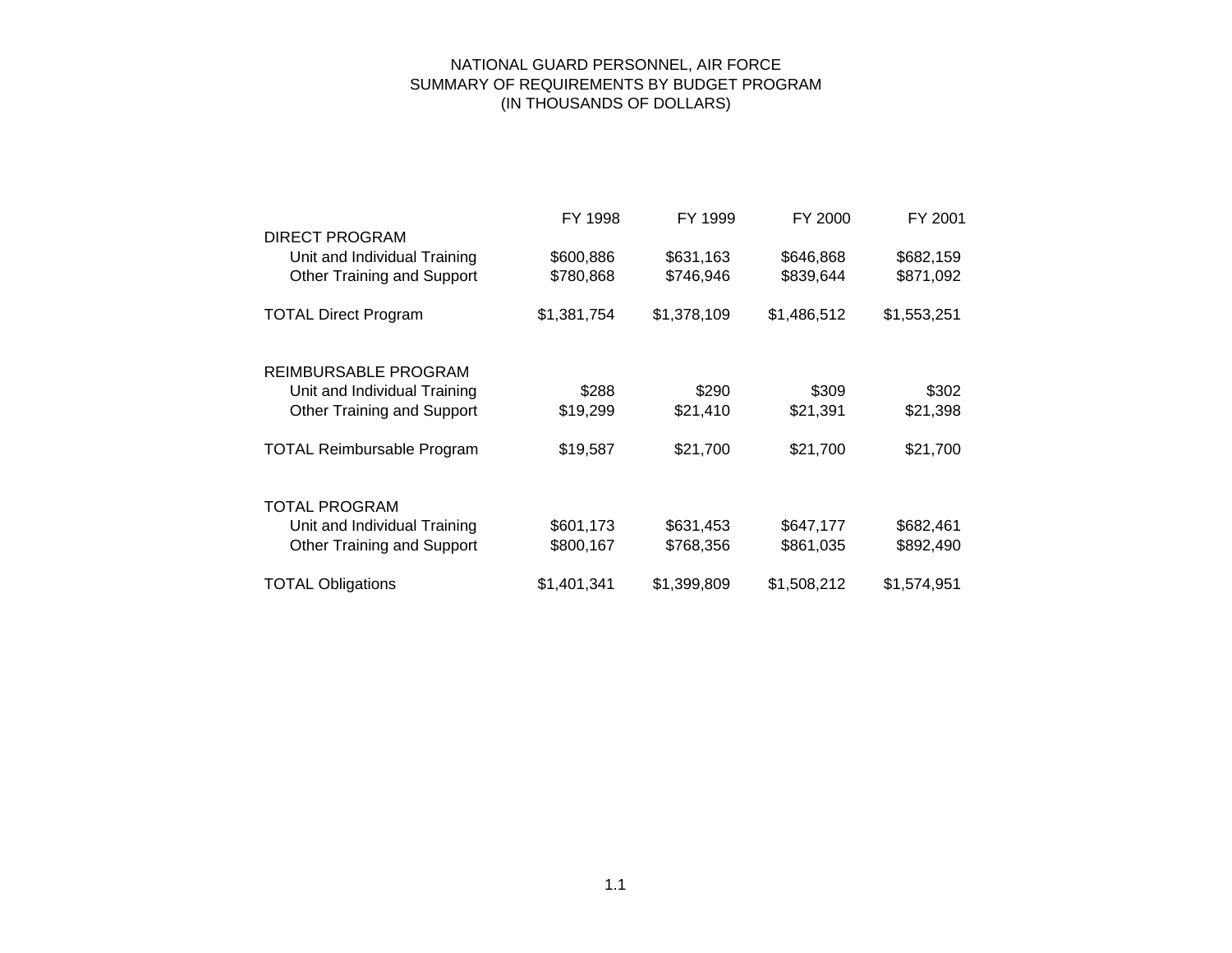# INTRODUCTION

The National Guard Personnel, Air Force appropriation provides the required funding to assure accomplishment of the Air National Guard (ANG) mission; and to provide trained units to selectively augment the Active Force. The FY 2000/2001 Biennial Budget Estimates are based on an average strength of 105,888 in FY 2000 and 105,179 in FY 2001 who will be assigned to ANG flying and mission support units. In addition to annual 15-day tours and 48 drill periods; tours of active duty will provide training for selected ANG personnel. Included in the above average strengths are 10,866 full time active duty ANG personnel in FY 2000, with 10,945 in FY 2001.

The ANG will continue to support the active Air Force mission as required. Training resources, however, are constrained due to understated payroll costs in prior years' estimates. As in past years we expect to receive military man-days to support the active Air Force. These days are in addition to our programmed funds. Some of these man-days are necessary to satisfy the total annual and special training requirements. If consistent with previous years, we estimate approximately \$33.4 million of annual and special training normally within the ANG MPA will be covered by a portion of the active Air Force military man-day program. To balance to program, we have constrained our school and special training programs. We have reduced School Training by 16% and Special Training by 8% in FY 1999. We also reduced Education Benefits by \$2.4 million. Throughout this budget, work years and rates reflect an executable program based on FY 1998 actual data.

All funding is based on 1998 actual execution rates and given economic assumptions. An active Air Force military man-day program will supplement the FY 1999 School Training and Special Training programs. The end strength programs for FY 2000 and FY 2001 are adjusted to reflect an executable program, considering the draw down of traditional enlisted personnel, the staff integration test program and the development of personnel though training and pipeline resources.

Our budget also reflects a reimbursable program to support the Foreign Military Sales (FMS) program of F-16 training for foreign pilots and the National Science Foundation (NSF) Antarctic mission transferred from the Navy. Reimbursable average strengths are 952 in FY 2000, 966 in FY 2001.

This budget request represents the minimum level of funding required to accomplish the Air National Guard share of the National Defense mission. With the resources requested, the ANG will provide nearly 32 percent of the total Air Force flying capability, ranging from 100 percent of the interceptor and conventional reconnaissance capability, to 8 percent of the strategic airlift capability. Further the ANG will provide significant nonflying mission support capability in areas such as combat communications and civil emergency support.

The Air National Guard serves proudly and validates the credibility of our training program. As the total force is restructured, the Air National Guard continues to accept new and increased national defense challenges. We have been very successful in accepting these challenges in the past, and can continue to do so with full funding of this request.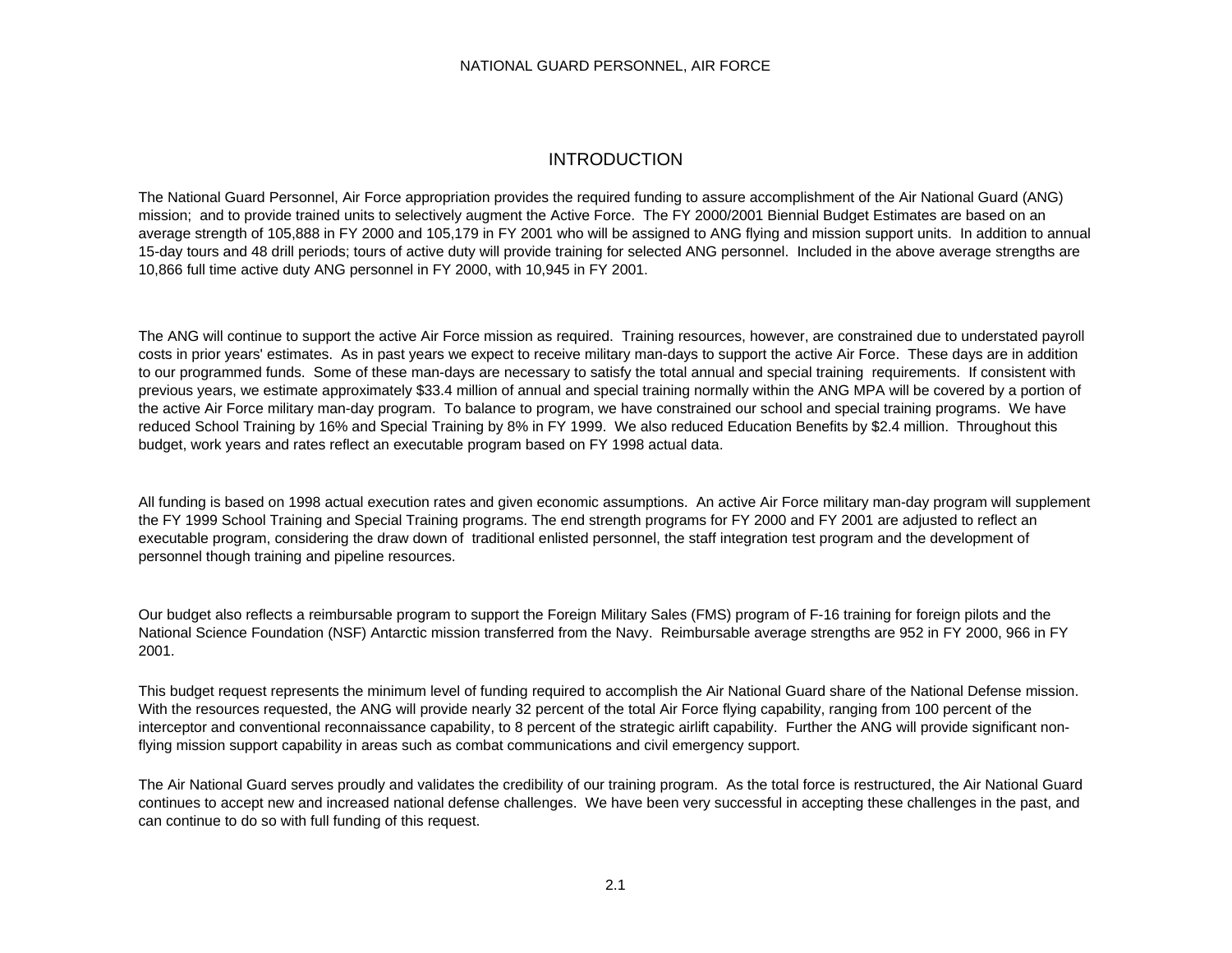## NATIONAL GUARD PERSONNEL, AIR FORCE

# ECONOMIC ASSUMPTIONS

The following are the economic assumptions employed in pricing the approved programs. Social Security costs are based on the percentage rate set by law on a member's salary for a calendar year. P.L. 98-21, "Social Security Amendment of 1983 " dated 20 April 1983 established the tax rate while the maximum taxable income is determined by the Social Security Administration. The Old Age, Survivor, and Disability Insurance (OASDI) rate is 6.2% and the Hospital Insurance (HI) is 1.45%. There is no wage cap on the 1.45 percent medical contribution. The Government's contribution is based on the percentage rate set by law on member's salary for a calendar year. Rate protection still applies to all housing allowances.

## EFFECTIVE 1 JANUARY

|                             | FY 1998  | FY 1999  | FY 2000   | FY 2001   |
|-----------------------------|----------|----------|-----------|-----------|
| <b>FICA</b> rates           | 7.65%    | 7.65%    | 7.65%     | 7.65%     |
| FICA Maximum Taxable Income | \$68,400 | \$72,600 | \$73.800  | \$76,200  |
| Military Pay Increase       | 2.8%     | $3.6\%$  | $4.4\%$ * | $3.9\%$ * |
| <b>BAH Increase</b>         |          | 2.5%     | $3.0\%$   | $3.0\%$   |

## EFFECTIVE ENTIRE FISICAL YEAR

|                                | FY 1998 | FY 1999 | FY 2000               | FY 2001               |
|--------------------------------|---------|---------|-----------------------|-----------------------|
| Non-Pay Inflation              | $0.7\%$ | 0.8%    | 1.5%                  | 1.6%                  |
| Retired Pay Accrual, Part Time | 8.8%    | 8.7%    | $9.1\%$ <sup>**</sup> | $9.1\%$ <sup>**</sup> |
| Retired Pay Accrual, Full Time | 30.5%   | 30.2%   | $29.8\%$ **           | 29.5%**               |
| G.I. Bill Per Capita           | \$2,021 | \$2,051 | \$2,082               | \$2,113               |

\* In addition to the normal pay raise assumption, this budget includes pay table reform that will take effect on 1 July, 2000. \*\* In addition to the normal retired pay accrual assumption, this budget includes retirement system reform.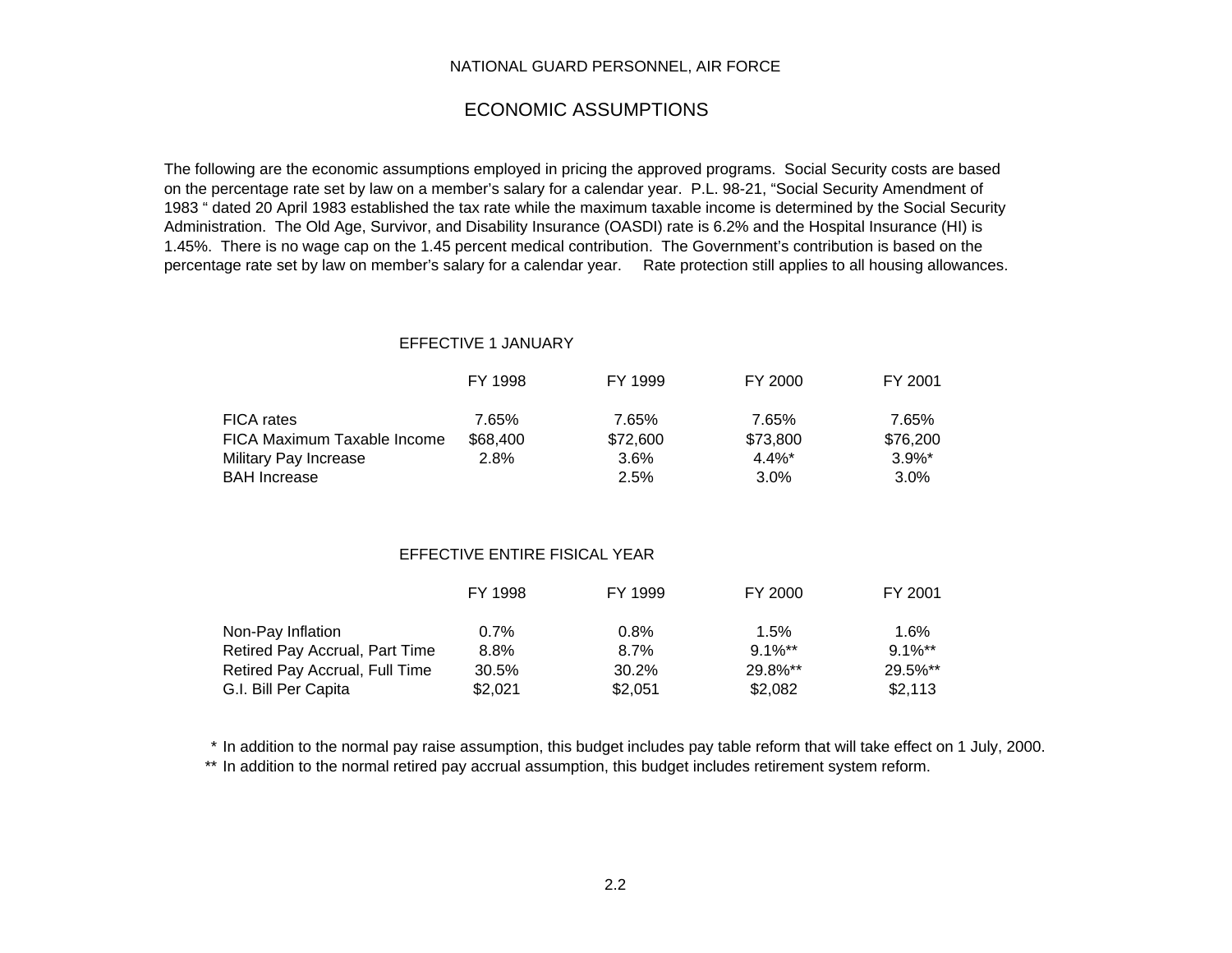### NATIONAL GUARD PERSONNEL, AIR FORCE SUMMARY OF PERSONNEL

|                                         |                               |                               |         | FY 1998 |         | FY 1999 |         | FY 2000 |         | FY 2001 |         |
|-----------------------------------------|-------------------------------|-------------------------------|---------|---------|---------|---------|---------|---------|---------|---------|---------|
| <b>Personnel in Paid Status</b>         | Number<br>of<br><b>Drills</b> | Number of<br>Days<br>Training | Begin   | Average | End     | Average | End     | Average | End     | Average | End     |
| <b>Selected Reserve</b>                 |                               |                               |         |         |         |         |         |         |         |         |         |
| Paid Drill/Individual Training          |                               |                               |         |         |         |         |         |         |         |         |         |
| Pay Group A - Officers                  | 48                            | 15                            | 11,473  | 11,352  | 11,347  | 11,709  | 12,372  | 12,348  | 12,310  | 12,299  | 12,266  |
| Pay Group A - Enlisted                  | 48                            | 15                            | 85,112  | 84,235  | 83,248  | 82,234  | 81,289  | 81,007  | 80,877  | 81,677  | 80,956  |
| Subtotal Pay Group A                    |                               |                               | 96,585  | 95,587  | 94,595  | 93,943  | 93,661  | 93,355  | 93,187  | 93,976  | 93,222  |
| Pay Group F - Enlisted                  |                               |                               | 954     | 905     | 911     | 944     | 1,200   | 962     | 1,200   | 936     | 1,200   |
| Pay Group P - Enlisted - Pay            | 24                            |                               | 1,878   | 1,886   | 1,924   | 1,616   | 1,000   | 1,496   | 1,000   | 1,496   | 1,000   |
| Pay Group P - Enlisted - Nonpay         |                               |                               | 45      | 40      | 43      | 49      | 200     | 56      | 200     | 55      | 200     |
| Subtotal Pay Group F/P                  |                               |                               | 2,877   | 2,830   | 2,878   | 2,609   | 2,400   | 2,514   | 2,400   | 2,488   | 2,400   |
| Subtotal Paid Drill/Individual Training |                               |                               | 99,462  | 98,418  | 97,473  | 96,552  | 96,061  | 95,869  | 95,587  | 96,464  | 95,622  |
| Full Time Active Duty                   |                               |                               |         |         |         |         |         |         |         |         |         |
| <b>Officers</b>                         |                               |                               | 1,833   | 1,868   | 1,888   | 1,812   | 1,753   | 1,761   | 1,763   | 1,760   | 1,753   |
| Enlisted                                |                               |                               | 8,727   | 8,599   | 8,735   | 8,820   | 9,177   | 9,288   | 9,328   | 9,298   | 9,288   |
| <b>Subtotal Full-Time</b>               |                               |                               | 10,560  | 10,467  | 10,623  | 10,632  | 10,930  | 11,049  | 11,091  | 11,058  | 11,041  |
| <b>Total Selected Reserve</b>           |                               |                               |         |         |         |         |         |         |         |         |         |
| <b>Officers</b>                         |                               |                               | 13,306  | 13,220  | 13,235  | 13,520  | 14,125  | 14,108  | 14,073  | 14,059  | 14,019  |
| Enlisted                                |                               |                               | 96,716  | 95,664  | 94,861  | 93,663  | 92,866  | 92,810  | 92,605  | 93,464  | 92,644  |
| Total                                   |                               |                               | 110,022 | 108,884 | 108,096 | 107,184 | 106,991 | 106,918 | 106,678 | 107,522 | 106,663 |
| Reimbursable Strength Reflected Above:  |                               |                               |         |         |         |         |         |         |         |         |         |
| <b>Selected Reserve</b>                 |                               |                               |         |         |         |         |         |         |         |         |         |
| Pay Group A - Officers                  |                               |                               | 102     | 100     | 172     | 102     | 172     | 102     | 172     | 102     | 172     |
| Pay Group A - Enlisted                  |                               |                               | 435     | 450     | 462     | 460     | 490     | 460     | 490     | 460     | 490     |
| Subtotal Pay Group A                    |                               |                               | 537     | 550     | 634     | 562     | 662     | 562     | 662     | 562     | 662     |
| <b>Full-Time Active Duty</b>            |                               |                               |         |         |         |         |         |         |         |         |         |
| Officers                                |                               |                               | 78      | 67      | 92      | 79      | 96      | 79      | 96      | 93      | 96      |
| Enlisted                                |                               |                               | 244     | 210     | 294     | 266     | 321     | 311     | 321     | 311     | 321     |
| <b>Subtotal Full-Time</b>               |                               |                               | 322     | 277     | 386     | 345     | 417     | 390     | 417     | 404     | 417     |
| <b>Total Selected Reserve</b>           |                               |                               |         |         |         |         |         |         |         |         |         |
| Officers                                |                               |                               | 180     | 167     | 264     | 181     | 268     | 181     | 268     | 195     | 268     |
| Enlisted                                |                               |                               | 679     | 660     | 756     | 726     | 811     | 771     | 811     | 771     | 811     |
| Total                                   |                               |                               | 859     | 827     | 1,020   | 907     | 1,079   | 952     | 1,079   | 966     | 1,079   |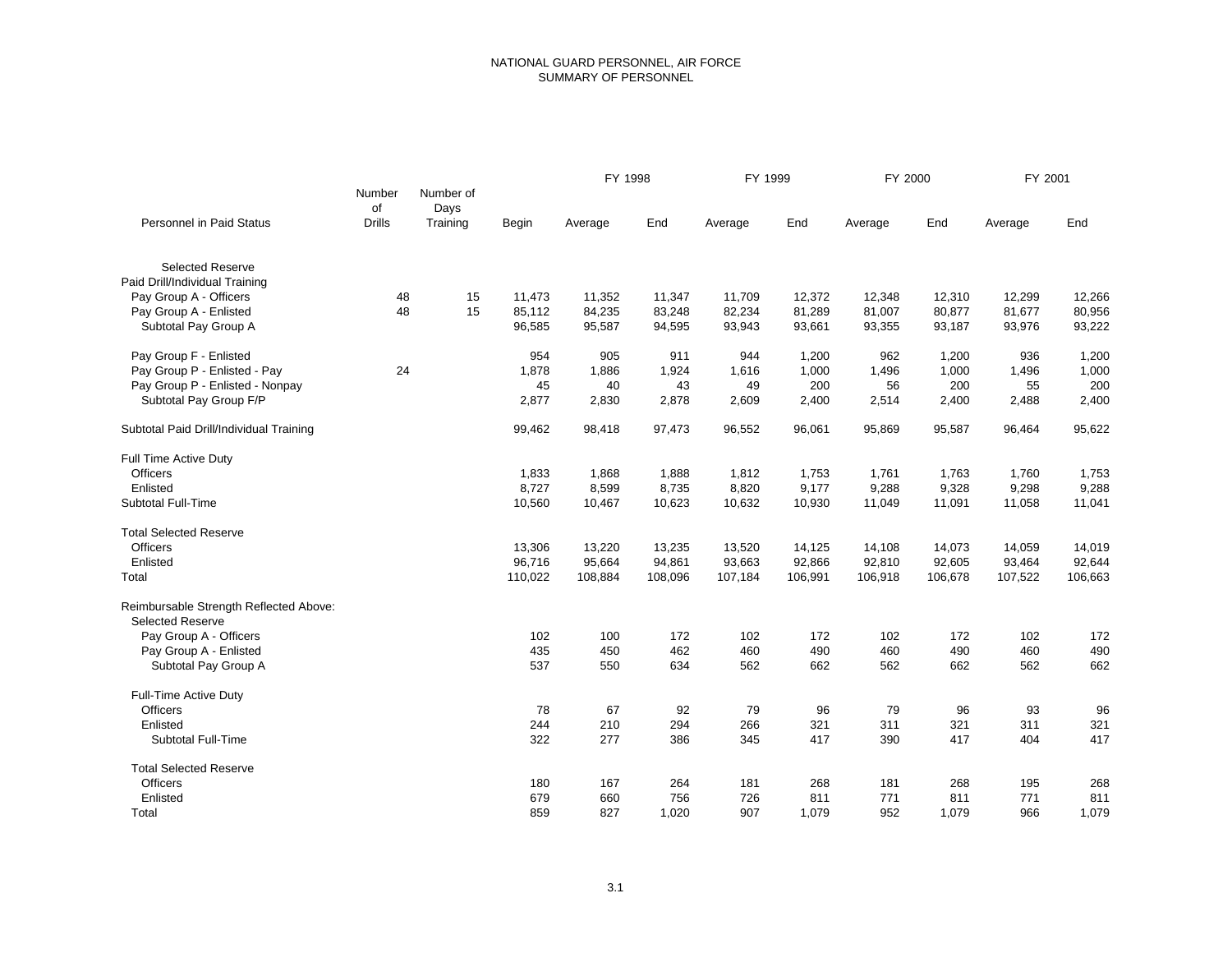#### NATIONAL GUARD PERSONNEL, AIR FORCE RESERVE COMPONENT PERSONNEL ON TOURS OF ACTIVE DUTY STRENGTH BY GRADE

|                               | FY 1998 STRENGTH |            | FY 1999 STRENGTH |       | FY 2000 STRENGTH |            | FY 2001 STRENGTH |              |  |
|-------------------------------|------------------|------------|------------------|-------|------------------|------------|------------------|--------------|--|
|                               | AVERAGE          | <b>END</b> | AVERAGE          | END   | AVERAGE          | <b>END</b> | AVERAGE          | END          |  |
| <b>COMMISSIONED OFFICERS:</b> |                  |            |                  |       |                  |            |                  |              |  |
| O-9 LT GEN 1                  | 0                | 1          | 0                |       | 0                |            | $\Omega$         |              |  |
| O-8 MAJ GEN 1                 | 4                | 3          | $\overline{4}$   | 3     | 4                | 3          | 4                | 3            |  |
| O-7 BRIG GEN                  |                  | 1          |                  |       | 1                |            |                  |              |  |
| O-6 COL                       | 152              | 157        | 150              | 194   | 179              | 194        | 179              | 194          |  |
| O-5 LT COL                    | 582              | 557        | 562              | 587   | 586              | 587        | 589              | 587          |  |
| O-4 MAJ                       | 701              | 699        | 706              | 696   | 656              | 696        | 659              | 696          |  |
| 0-3 CAPT                      | 360              | 402        | 319              | 234   | 283              | 255        | 280              | 243          |  |
| O-2 1 LT                      | 45               | 43         | 43               | 26    | 36               | 26         | 37               | 27           |  |
| O-1 2D LT                     | 23               | 25         | 27               | 11    | 16               | 0          | 11               | $\mathbf{1}$ |  |
| <b>TOTAL OFFICERS</b>         | 1868             | 1888       | 1812             | 1753  | 1761             | 1763       | 1760             | 1753         |  |
| <b>ENLISTED PERSONNEL:</b>    |                  |            |                  |       |                  |            |                  |              |  |
| E-9 CMSGT                     | 317              | 313        | 321              | 327   | 328              | 327        | 315              | 327          |  |
| E-8 SMSGT                     | 786              | 788        | 802              | 830   | 830              | 830        | 829              | 830          |  |
| E-7 MSGT                      | 2638             | 2670       | 2706             | 2859  | 2881             | 2936       | 2865             | 2943         |  |
| E-6 TSG                       | 2510             | 2545       | 2545             | 2677  | 2721             | 2751       | 2701             | 2763         |  |
| E-5 SSGT                      | 1943             | 1994       | 2001             | 2043  | 2087             | 2043       | 2133             | 2032         |  |
| E-4 SGT                       | 353              | 364        | 391              | 393   | 393              | 393        | 404              | 355          |  |
| E-3 A1C                       | 39               | 43         | 39               | 36    | 37               | 36         | 41               | 26           |  |
| E-2 AMN                       | 9                | 13         | 11               | 9     | 8                | 9          |                  | 9            |  |
| $E-1$ AB                      | 4                | 5          | $\overline{4}$   | 3     | 3                | 3          | 3                | 3            |  |
| <b>TOTAL ENLISTED</b>         | 8599             | 8735       | 8820             | 9177  | 9288             | 9328       | 9298             | 9288         |  |
| <b>TOTAL PERSONNEL</b>        | 10467            | 10623      | 10632            | 10930 | 11049            | 11091      | 11058            | 11041        |  |

The Reserve Component Personnel strength numbers reflected above for Officer and Enlisted do not include reimbursable strengths. Dollar estimates for Reserve Component Personnel are developed based on average strengths within the direct program only and exclude reimbursable average strengths in the computation.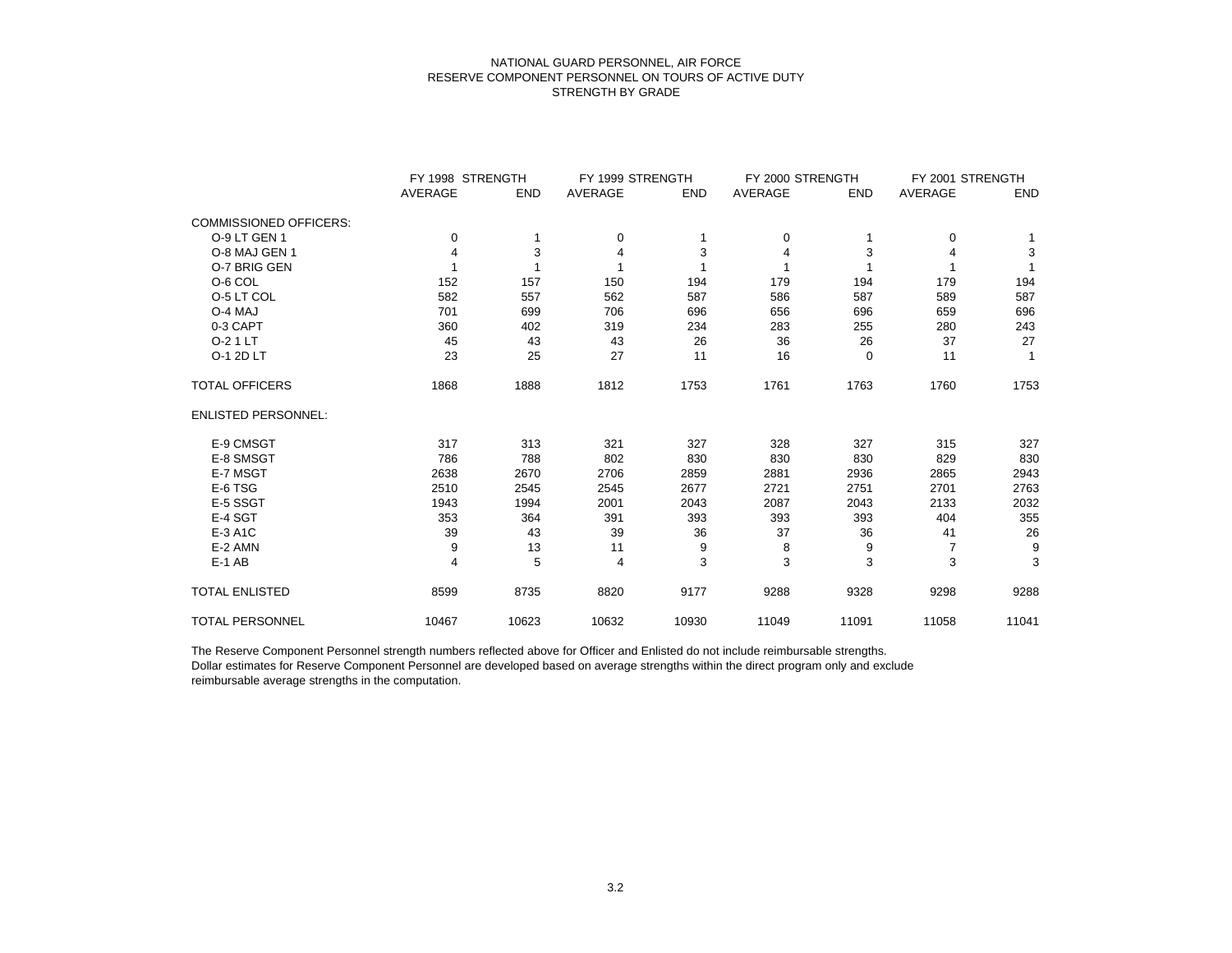#### NATIONAL GUARD PERSONNEL, AIR FORCE STRENGTH PLAN

#### FY 1998 STRENGTH PLAN

|                    |         |             |        |             |                   |                            | Paid      |         |                       |        | Total    |
|--------------------|---------|-------------|--------|-------------|-------------------|----------------------------|-----------|---------|-----------------------|--------|----------|
|                    |         | Pay Group A |        |             |                   | Reserve Enlistment Program |           |         | Full-Time Active Duty |        | Selected |
|                    | Officer | Enlisted    | Total  | Pay Group F | Pay Group P - Pay | Pay Group P - Non-Paid     | Drill/Rep | Officer | Enlisted              | Total  | Reserve  |
| September 30, 1997 | 11,473  | 85,112      | 96,585 | 954         | 1,878             | 45                         | 99,462    | 1,833   | 8,727                 | 10,560 | 110,022  |
| October            | 11,434  | 85,179      | 96,613 | 964         | 1,950             | 43                         | 99,570    | 1,825   | 8,445                 | 10,270 | 109,840  |
| November           | 11,431  | 85,033      | 96,464 | 882         | 1,985             | 42                         | 99,373    | 1,840   | 8,452                 | 10,292 | 109,665  |
| December           | 11,433  | 85,100      | 96,533 | 783         | 2,003             | 38                         | 99,357    | 1,854   | 8,477                 | 10,331 | 109,688  |
| January            | 11,331  | 84,617      | 95,948 | 842         | 1,891             | 41                         | 98,722    | 1,862   | 8,529                 | 10,391 | 109,113  |
| February           | 11,292  | 84,400      | 95,692 | 939         | 1,868             | 39                         | 98,538    | 1,871   | 8,577                 | 10,448 | 108,986  |
| March              | 11,303  | 84,009      | 95,312 | 990         | 1,851             | 36                         | 98,189    | 1,879   | 8,597                 | 10,476 | 108,665  |
| April              | 11,295  | 83,901      | 95,196 | 928         | 1,891             | 40                         | 98,055    | 1,885   | 8,646                 | 10,531 | 108,586  |
| May                | 11,327  | 83,790      | 95,117 | 876         | 1,861             | 38                         | 97,892    | 1,888   | 8,649                 | 10,537 | 108,429  |
| June               | 11,310  | 83,624      | 94,934 | 942         | 1,756             | 39                         | 97,671    | 1,886   | 8,697                 | 10,583 | 108,254  |
| July               | 11,331  | 83,490      | 94,821 | 826         | 1,927             | 36                         | 97,610    | 1,890   | 8.724                 | 10,614 | 108,224  |
| August             | 11,332  | 83,497      | 94,829 | 951         | 1,750             | 39                         | 97,569    | 1,873   | 8,661                 | 10,534 | 108,103  |
| September 30, 1998 | 11,347  | 83,248      | 94,595 | 911         | 1,924             | 43                         | 97,473    | 1,888   | 8,735                 | 10,623 | 108,096  |
| Workyears          | 11,352  | 84,235      | 95,587 | 905         | 1,886             | 40                         | 98.418    | 1,868   | 8,599                 | 10.467 | 108,884  |

#### FY 1999 STRENGTH PLAN\*

|                    |         | Pay Group A |        |             |                   | <b>Reserve Enlistment Program</b> | Paid      |         | Full-Time Active Duty |        | Total<br>Selected |
|--------------------|---------|-------------|--------|-------------|-------------------|-----------------------------------|-----------|---------|-----------------------|--------|-------------------|
|                    | Officer | Enlisted    | Total  | Pay Group F | Pay Group P - Pay | Pay Group P - Non-Paid            | Drill/Rep | Officer | Enlisted              | Total  | Reserve           |
| September 30, 1998 | 11,347  | 83,248      | 94,595 | 911         | 1,924             | 43                                | 97,473    | 1,888   | 8,735                 | 10.623 | 108,096           |
| October            | 11,550  | 83,030      | 94,580 | 889         | 1,880             | 43                                | 97,392    | 1,873   | 8,615                 | 10,488 | 107,880           |
| November           | 11,754  | 82,846      | 94,600 | 813         | 1,772             | 41                                | 97,226    | 1,879   | 8,656                 | 10,535 | 107,761           |
| December           | 11,530  | 82,923      | 94,453 | 783         | 2,003             | 38                                | 97,277    | 1,874   | 8,701                 | 10,575 | 107,852           |
| January            | 11,400  | 82,240      | 93,640 | 837         | 1,771             | 48                                | 96,296    | 1,879   | 8,687                 | 10,566 | 106,862           |
| February           | 11,450  | 82,100      | 93,550 | 1,000       | 1,600             | 52                                | 96,202    | 1,800   | 8,704                 | 10,504 | 106,706           |
| March              | 11,560  | 82,000      | 93,560 | 990         | 1,500             | 45                                | 96,095    | 1,779   | 8,756                 | 10,535 | 106,630           |
| April              | 11,670  | 81,900      | 93,570 | 928         | 1,700             | 40                                | 96,238    | 1,775   | 8,890                 | 10,665 | 106,903           |
| May                | 11,730  | 81,800      | 93,530 | 1,001       | 1,500             | 44                                | 96,075    | 1,773   | 8,920                 | 10,693 | 106,768           |
| June               | 11,790  | 81,700      | 93,490 | 1,100       | 1,600             | 39                                | 96,229    | 1,771   | 8,946                 | 10,717 | 106,946           |
| July               | 11,900  | 82,600      | 94,500 | 950         | 1,400             | 36                                | 96,886    | 1,760   | 8,990                 | 10,750 | 107,636           |
| August             | 12,310  | 81,400      | 93,710 | 980         | 1,200             | 45                                | 95,935    | 1,756   | 9,024                 | 10.780 | 106,715           |
| September 30, 1999 | 12,372  | 81,289      | 93,661 | 1,200       | 1,000             | 200                               | 96,061    | 1,753   | 9,177                 | 10,930 | 106,991           |
| Workyears          | 11,709  | 82,234      | 93,943 | 944         | 1,616             | 49                                | 96,552    | 1,812   | 8,820                 | 10,632 | 107,184           |

\* FY 1999 Strength Plan includes actuals through January, 1999.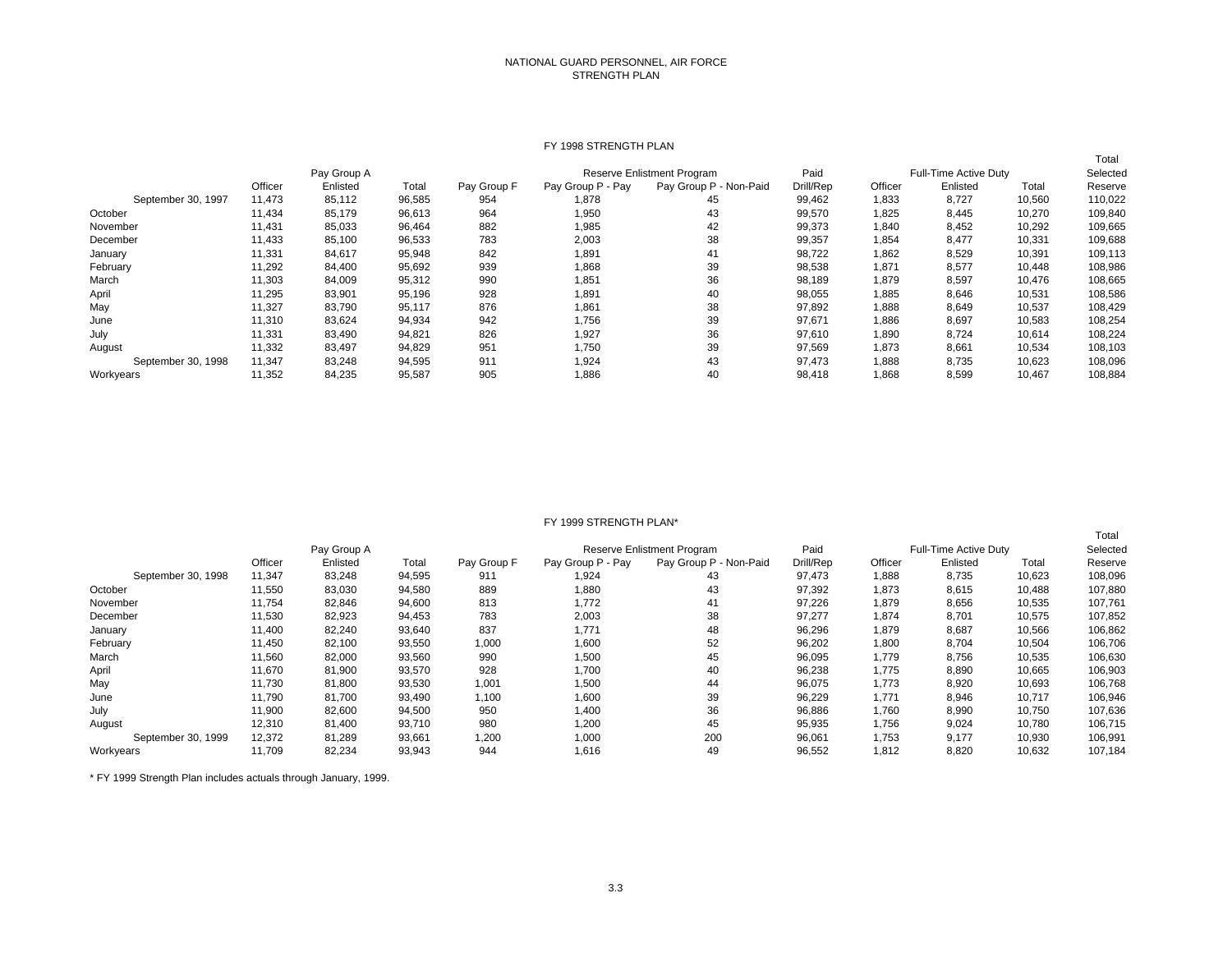#### NATIONAL GUARD PERSONNEL, AIR FORCE STRENGTH PLAN

#### FY 2000 STRENGTH PLAN

|                    |             |          |        |                            | $1.1$ 2000 0 $11$ $1.1$ 0 $11$ $1.1$ $1.1$ |                        |                       |         |          |          |         |
|--------------------|-------------|----------|--------|----------------------------|--------------------------------------------|------------------------|-----------------------|---------|----------|----------|---------|
|                    |             |          |        |                            |                                            |                        |                       |         |          |          | Total   |
|                    | Pay Group A |          |        | Reserve Enlistment Program |                                            |                        | Full-Time Active Duty |         |          | Selected |         |
|                    | Officer     | Enlisted | Total  | Pay Group F                | Pay Group P - Pay                          | Pay Group P - Non-Paid | Drill/Rep             | Officer | Enlisted | Total    | Reserve |
| September 30, 1999 | 12,372      | 81,289   | 93,661 | 1,200                      | 1,000                                      | 200                    | 96,061                | 1,753   | 9.177    | 10,930   | 106,991 |
| October            | 12,370      | 81,200   | 93,570 | 1,017                      | 1,229                                      | 48                     | 95,864                | 1,759   | 9,200    | 10,959   | 106,823 |
| November           | 12,370      | 81,175   | 93,545 | 1,000                      | 1,417                                      | 49                     | 96,011                | 1,759   | 9,250    | 11,009   | 107,020 |
| December           | 12,360      | 81,150   | 93,510 | 987                        | 1,563                                      | 38                     | 96,098                | 1,760   | 9,275    | 11,035   | 107,133 |
| January            | 12,365      | 81,100   | 93,465 | 900                        | 1,666                                      | 41                     | 96,072                | 1,761   | 9,290    | 11,051   | 107,123 |
| February           | 12,360      | 80,960   | 93,320 | 950                        | 1,728                                      | 45                     | 96,043                | 1,763   | 9,300    | 11,063   | 107,106 |
| March              | 12,350      | 80,950   | 93,300 | 940                        | 1,749                                      | 38                     | 96,027                | 1,762   | 9,305    | 11,067   | 107,094 |
| April              | 12,345      | 80,940   | 93,285 | 876                        | 1,728                                      | 42                     | 95,931                | 1,760   | 9,308    | 11,068   | 106,999 |
| May                | 12,350      | 80,930   | 93,280 | 1,000                      | 1,667                                      | 39                     | 95,986                | 1,762   | 9,315    | 11,077   | 107,063 |
| June               | 12,330      | 80,900   | 93,230 | 900                        | 1,563                                      | 39                     | 95,732                | 1,760   | 9,317    | 11.077   | 106,809 |
| July               | 12,320      | 80,900   | 93,220 | 863                        | 1,417                                      | 45                     | 95,545                | 1,760   | 9,320    | 11,080   | 106,625 |
| August             | 12,310      | 80,800   | 93,110 | 911                        | 1,229                                      | 48                     | 95,298                | 1,763   | 9,324    | 11,087   | 106,385 |
| September 30, 2000 | 12,310      | 80,877   | 93,187 | 1,200                      | 1,000                                      | 200                    | 95,587                | 1,763   | 9,328    | 11,091   | 106,678 |
| Workyears          | 12,348      | 81,007   | 93,355 | 962                        | 1,496                                      | 56                     | 95,869                | 1,761   | 9,288    | 11,049   | 106,918 |
|                    |             |          |        |                            |                                            |                        |                       |         |          |          |         |

#### FY 2001 STRENGTH PLAN

Total

|         | Pay Group A |         |             |                   |                        | Paid                       |         |          |        | Selected              |
|---------|-------------|---------|-------------|-------------------|------------------------|----------------------------|---------|----------|--------|-----------------------|
| Officer | Enlisted    | Total   | Pay Group F | Pay Group P - Pay | Pay Group P - Non-Paid | Drill/Rep                  | Officer | Enlisted | Total  | Reserve               |
| 12,310  | 80,877      | 93,187  | 1,200       | 1,000             | 200                    | 95,587                     | 1,763   | 9,328    | 11,091 | 106,678               |
| 12,309  | 80,900      | 93,209  | 1,017       | 1,229             | 43                     | 95,498                     | 1,763   | 9,325    | 11,088 | 106,586               |
| 12,300  | 80,910      | 93,210  | 989         | 1,417             | 42                     | 95,658                     | 1,763   | 9,320    | 11,083 | 106,741               |
| 12,305  | 80,908      | 93,213  | 897         | 1,563             | 38                     | 95,711                     | 1,762   | 9,300    | 11,062 | 106,773               |
| 12,302  | 80,915      | 93,217  | 990         | 1,666             | 41                     | 95,914                     | 1,760   | 9,299    | 11,059 | 106,973               |
| 12,299  | 80,920      | 93,219  | 1,000       | 1,728             | 39                     | 95,986                     | 1,761   | 9,290    | 11,051 | 107,037               |
| 12,300  | 80,930      | 93,230  | 980         | 749، ا            | 40                     | 95,999                     | 1,760   | 9,290    | 11,050 | 107,049               |
| 12,285  | 80,939      | 93,224  | 872         | 1,728             | 45                     | 95,869                     | 1,759   | 9,290    | 11,049 | 106,918               |
| 12,275  | 80,945      | 93,220  | 667         | 1,667             | 38                     | 95,592                     | 1,760   | 9,289    | 11,049 | 106,641               |
| 12,278  | 80,946      | 93,224  | 745         | 1,563             | 39                     | 95,571                     | 1,758   | 9,294    | 11,052 | 106,623               |
| 12,374  | 89,949      | 102,323 | 863         | 1.417             | 47                     | 104,650                    | 1,759   | 9,289    | 11,048 | 115,698               |
| 12,269  | 80,950      | 93,219  | 1,017       | 1,229             | 48                     | 95,513                     | 1,755   | 9,287    | 11,042 | 106,555               |
| 12,266  | 80,956      | 93.222  | 1,200       | 1,000             | 200                    | 95.622                     | 1,753   | 9,288    | 11,041 | 106,663               |
| 12,299  | 81,677      | 93,976  | 936         | 1,496             | 55                     | 96,464                     | 1,760   | 9,298    | 11,058 | 107,522               |
|         |             |         |             |                   |                        | Reserve Enlistment Program |         |          |        | Full-Time Active Duty |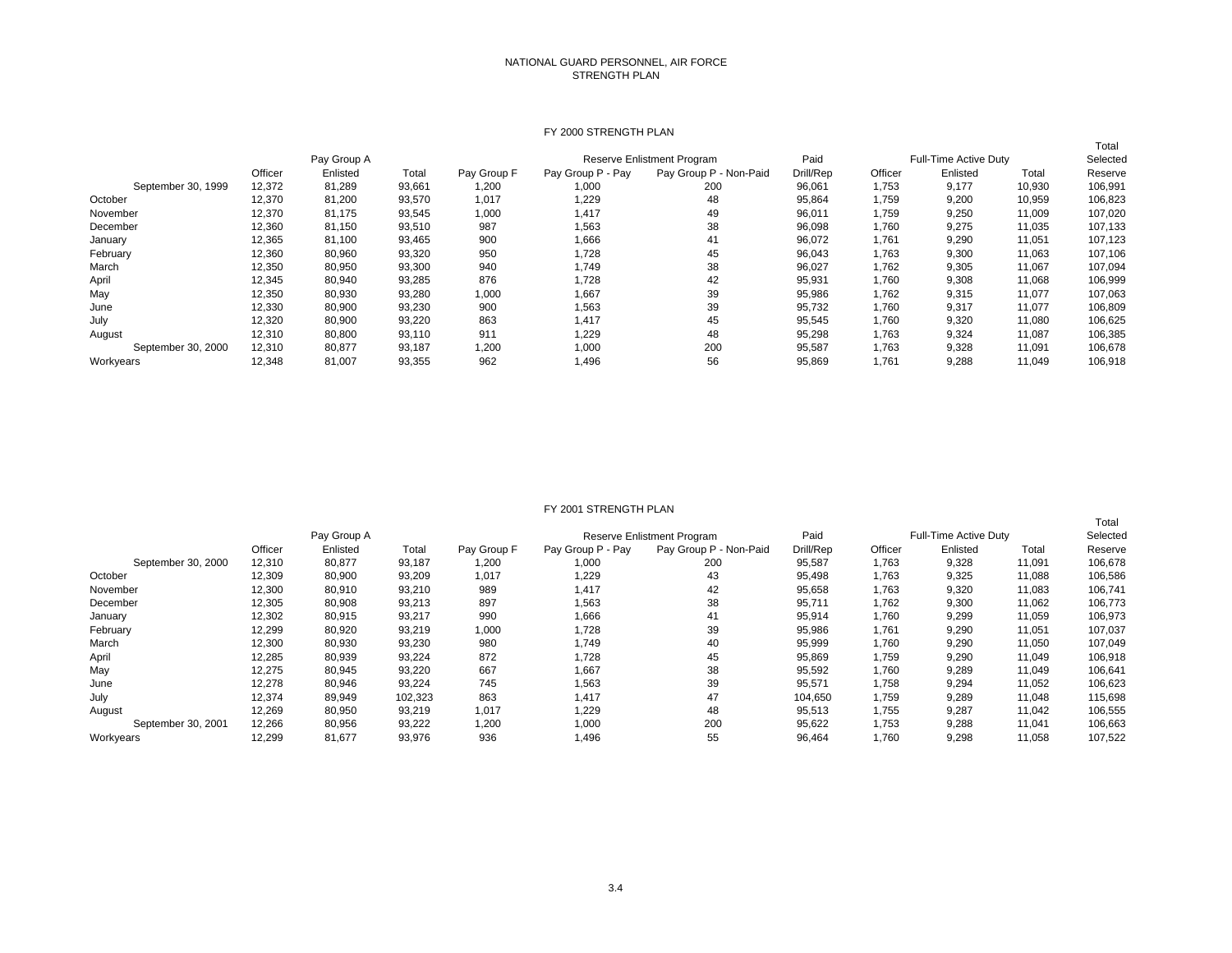## NATIONAL GUARD PERSONNEL, AIR FORCE SCHEDULE OF GAINS AND LOSSES TO SELECTED RESERVE STRENGTHS

|                                                                                                                                                            |                                                   | <b>OFFICER</b>                                  |                                             |                                             |
|------------------------------------------------------------------------------------------------------------------------------------------------------------|---------------------------------------------------|-------------------------------------------------|---------------------------------------------|---------------------------------------------|
|                                                                                                                                                            | FY 1998                                           | FY 1999                                         | FY 2000                                     | FY 2001                                     |
| Begin Strength                                                                                                                                             | 13,306                                            | 13,235                                          | 14,125                                      | 14,073                                      |
| Gains                                                                                                                                                      |                                                   |                                                 |                                             |                                             |
| <b>Non-Prior Service</b>                                                                                                                                   | 67                                                | 145                                             | 107                                         | 69                                          |
| Male<br>Female<br>(ROTC Graduates Included)                                                                                                                | 45<br>22                                          | 120<br>25                                       | 84<br>23                                    | 53<br>16                                    |
| <b>Prior Service Personnel</b>                                                                                                                             | 987                                               | 1,588                                           | 850                                         | 977                                         |
| Civilian Life<br><b>Active Component</b><br><b>Enlisted Commissioning Programs</b><br>Other Reserve Status/Component<br>All Other<br>Full-Time Active Duty | 43<br>170<br>370<br>404<br>0<br>$\mathbf 0$       | 90<br>295<br>392<br>811<br>0<br>$\mathbf 0$     | 68<br>131<br>392<br>259<br>0<br>$\mathbf 0$ | 60<br>180<br>392<br>345<br>0<br>$\mathbf 0$ |
| <b>TOTAL Gains</b>                                                                                                                                         | 1,054                                             | 1,733                                           | 957                                         | 1,046                                       |
| Losses                                                                                                                                                     |                                                   |                                                 |                                             |                                             |
| <b>Civilian Life</b><br>Active Component<br><b>Retired</b><br>Other Reserve Status/Component<br>All Other<br>Full-Time Active Duty                         | 90<br>0<br>$\Omega$<br>1,020<br>15<br>$\mathbf 0$ | 75<br>0<br>$\Omega$<br>750<br>18<br>$\mathbf 0$ | 78<br>0<br>0<br>913<br>18<br>$\mathbf 0$    | 95<br>0<br>$\Omega$<br>987<br>18<br>0       |
| <b>TOTAL Losses</b>                                                                                                                                        | 1,125                                             | 843                                             | 1,009                                       | 1,100                                       |
| <b>End Strength</b>                                                                                                                                        | 13,235                                            | 14,125                                          | 14,073                                      | 14,019                                      |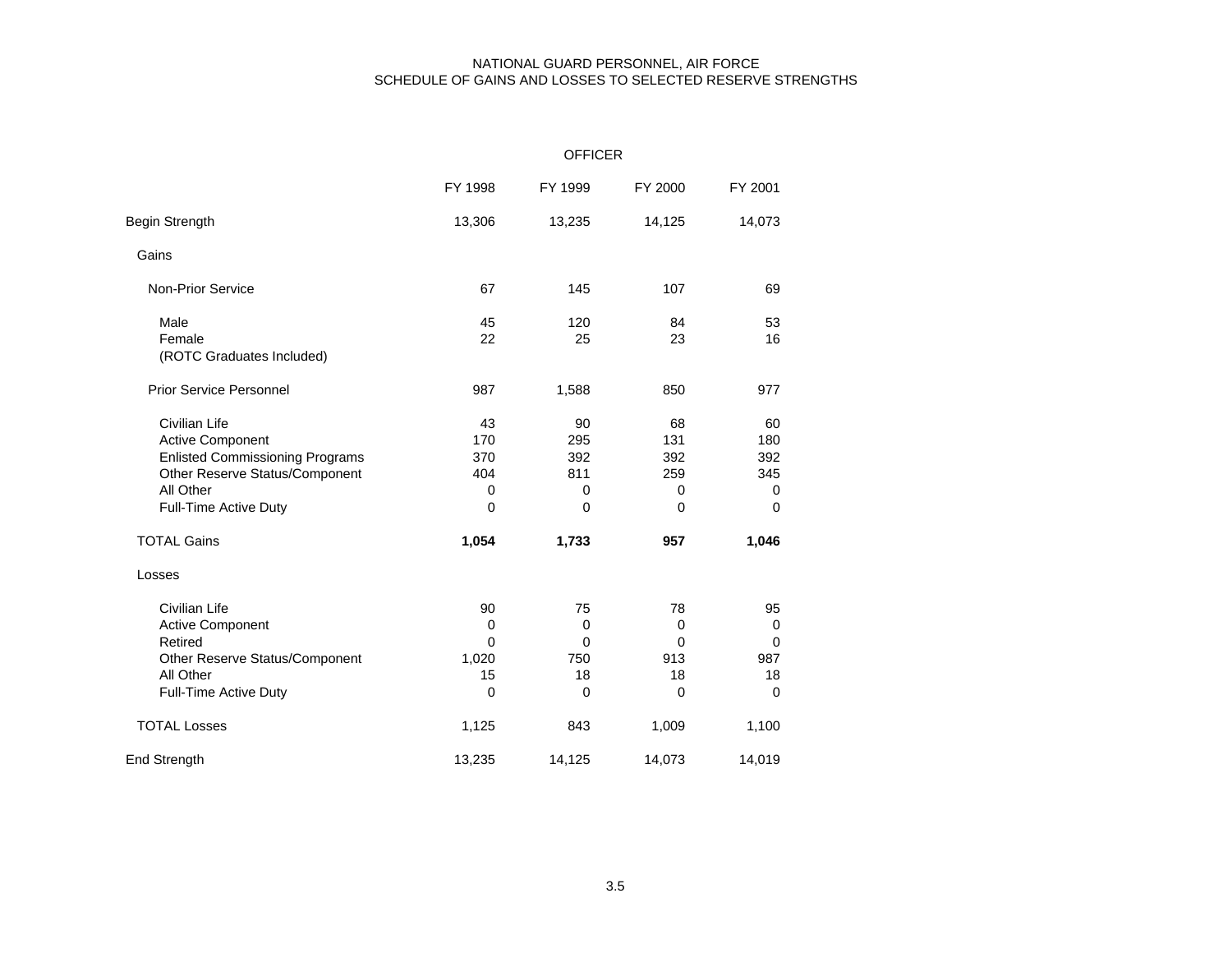## NATIONAL GUARD PERSONNEL, AIR FORCE SCHEDULE OF GAINS AND LOSSES TO SELECTED RESERVE STRENGTHS

|                                                                                                                                                                       | <b>ENLISTED</b>                                  |                                                 |                                                      |                                           |  |  |  |  |
|-----------------------------------------------------------------------------------------------------------------------------------------------------------------------|--------------------------------------------------|-------------------------------------------------|------------------------------------------------------|-------------------------------------------|--|--|--|--|
|                                                                                                                                                                       | FY 1998                                          | FY 1999                                         | FY 2000                                              | FY 2001                                   |  |  |  |  |
| Begin Strength                                                                                                                                                        | 96,716                                           | 94,861                                          | 92,866                                               | 92,605                                    |  |  |  |  |
| Gains                                                                                                                                                                 |                                                  |                                                 |                                                      |                                           |  |  |  |  |
| <b>Non-Prior Service</b>                                                                                                                                              | 3,338                                            | 2,814                                           | 3,490                                                | 3,433                                     |  |  |  |  |
| Male<br>Female<br>(ROTC Graduates Included)                                                                                                                           | 2,378<br>960                                     | 1,914<br>900                                    | 2,500<br>990                                         | 2,509<br>924                              |  |  |  |  |
| <b>Prior Service Personnel</b>                                                                                                                                        | 4,917                                            | 4,886                                           | 5,577                                                | 6,213                                     |  |  |  |  |
| <b>Civilian Life</b><br><b>Active Component</b><br>Reenlistment/Extensions<br>Other Reserve Status/Component<br>All Other<br>Full-Time Active Duty                    | 1,049<br>980<br>385<br>2,490<br>13<br>$\Omega$   | 1,150<br>1,196<br>400<br>2,132<br>8<br>$\Omega$ | 1,400<br>1,470<br>400<br>2,300<br>7<br>$\Omega$      | 1,500<br>1,399<br>400<br>2,911<br>3<br>0  |  |  |  |  |
| <b>TOTAL Gains</b>                                                                                                                                                    | 8,255                                            | 7,700                                           | 9,067                                                | 9,646                                     |  |  |  |  |
| Losses                                                                                                                                                                |                                                  |                                                 |                                                      |                                           |  |  |  |  |
| <b>Expiration of Selected</b><br><b>Reservice Service</b>                                                                                                             | 3,403                                            | 3,554                                           | 3,169                                                | 3,106                                     |  |  |  |  |
| <b>Active Component</b><br><b>To Officer Status</b><br><b>Retired Reserves</b><br>Reenlistment/Extensions<br>Attrition<br>Other Reserve Status/Component<br>All Other | 0<br>370<br>0<br>580<br>$\Omega$<br>5,557<br>200 | 1<br>392<br>0<br>420<br>$\Omega$<br>5,245<br>83 | $\mathbf{1}$<br>392<br>0<br>420<br>0<br>5,203<br>143 | 1<br>392<br>0<br>420<br>0<br>5,545<br>143 |  |  |  |  |
| Full-Time Active Duty<br><b>TOTAL Losses</b>                                                                                                                          | 0<br>10,110                                      | 0<br>9,695                                      | 0<br>9,328                                           | 0<br>9,607                                |  |  |  |  |
| <b>End Strength</b>                                                                                                                                                   | 94,861                                           | 92,866                                          | 92,605                                               | 92,644                                    |  |  |  |  |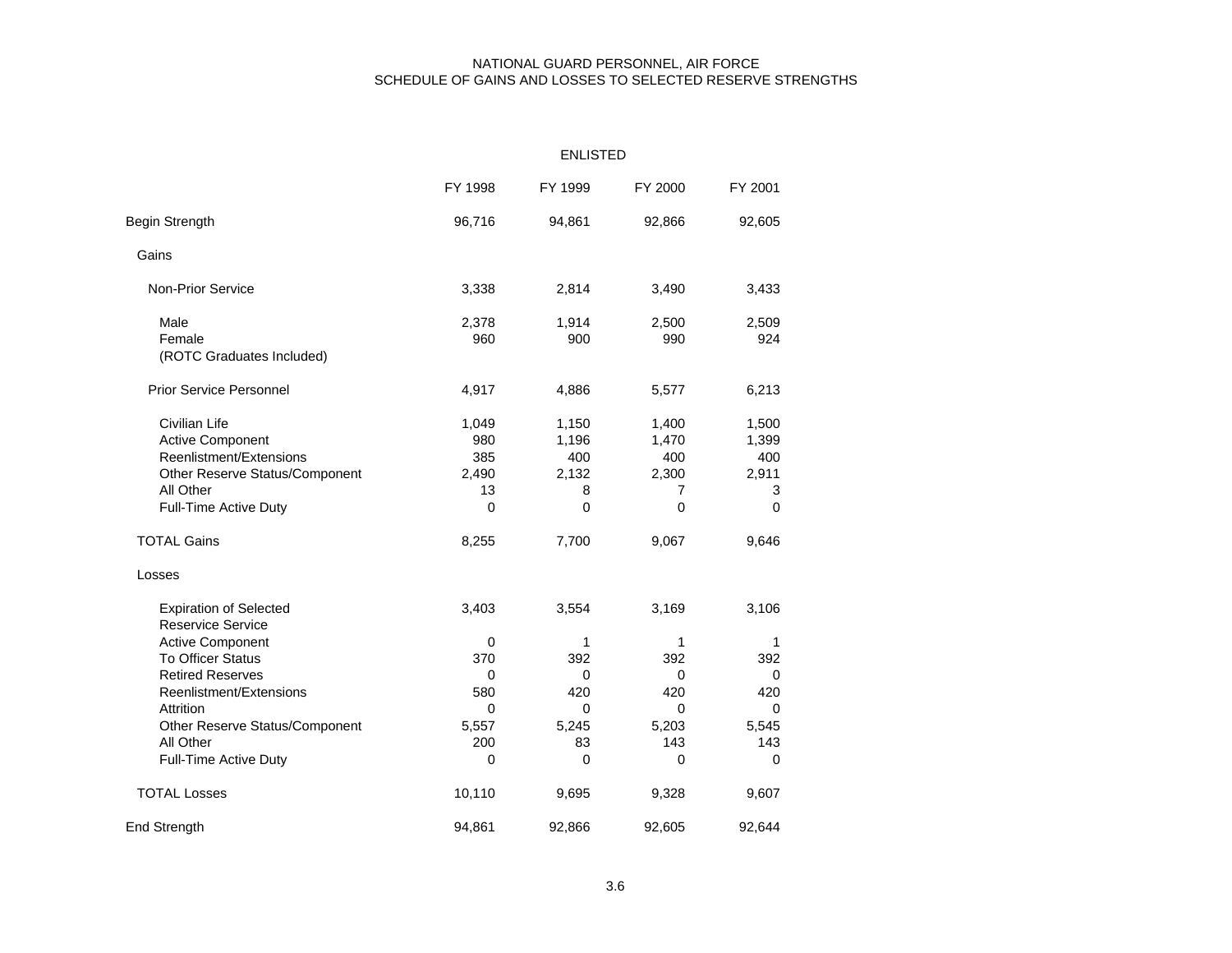#### NATIONAL GUARD PERSONNEL, AIR FORCE SUMMARY OF ENTITLEMENTS BY SUBACTIVITY (IN THOUSANDS OF DOLLARS)

|                                          |           | FY 1998           |              |                   | FY 1999   |              |           | FY 2000           |              |                 | FY 2001         |              |
|------------------------------------------|-----------|-------------------|--------------|-------------------|-----------|--------------|-----------|-------------------|--------------|-----------------|-----------------|--------------|
|                                          |           | OFFICERS ENLISTED | <b>TOTAL</b> | OFFICERS ENLISTED |           | <b>TOTAL</b> |           | OFFICERS ENLISTED | <b>TOTAL</b> | <b>OFFICERS</b> | <b>ENLISTED</b> | <b>TOTAL</b> |
| UNIT AND INDIVIDUAL TRAINING             |           |                   |              |                   |           |              |           |                   |              |                 |                 |              |
| PAY GROUP A                              |           |                   |              |                   |           |              |           |                   |              |                 |                 |              |
| <b>ACTIVE DUTY TRAINING</b>              | \$39.646  | \$105.491         | \$145.137    | \$43,582          | \$107,372 | \$150.954    | \$45,577  | \$112.213         | \$157.790    | \$47,725        | \$118,037       | \$165,761    |
| <b>INACTIVE DUTY TRAINING</b>            |           |                   |              |                   |           |              |           |                   |              |                 |                 |              |
| UNIT TRAINING ASSEMBLIES                 | \$80.439  | \$260,577         | \$341,016    | \$88,453          | \$265,176 | \$353,629    | \$91,549  | \$273,301         | \$364,850    | \$94,407        | \$275,641       | \$370,048    |
| PAY TABLE REFORM                         |           |                   |              |                   |           |              | \$1,000   | \$3,000           | \$4,000      | \$5,000         | \$15,000        | \$20,000     |
| TOTAL UNIT TRAINING ASSEMBLIES           | \$80,439  | \$260,577         | \$341,016    | \$88,453          | \$265,176 | \$353,629    | \$92,549  | \$276,301         | \$368,850    | \$99,407        | \$290,641       | \$390,048    |
| <b>FLIGHT TRAINING</b>                   | \$25,392  | \$5,073           | \$30,466     | \$28,231          | \$5,163   | \$33,395     | \$20,786  | \$5,058           | \$25,844     | \$21,734        | \$5,265         | \$27,000     |
| PROFICIENCY TRAINING                     | \$1,213   | \$3,027           | \$4,240      | \$1,349           | \$3,080   | \$4,429      | \$994     | \$3,018           | \$4,012      | \$1,039         | \$3,142         | \$4,181      |
| TRAINING PERIOD PREPARATION ASSEMBLIES   | \$447     | \$390             | \$838        | \$511             | \$397     | \$908        | \$376     | \$389             | \$766        | \$393           | \$529           | \$922        |
| <b>CLOTHING</b>                          | \$38      | \$14,278          | \$14,316     | \$43              | \$20,792  | \$20,835     | \$45      | \$20,420          | \$20,465     | \$47            | \$21,747        | \$21,794     |
| SUBSISTENCE OF ENLISTED PERSONNEL        | \$0       | \$5.916           | \$5.916      | \$0               | \$6,088   | \$6.088      | \$0       | \$6,308           | \$6.308      | \$0             | \$6,048         | \$6,048      |
| <b>TRAVEL</b>                            | \$7,874   | \$22,896          | \$30,770     | \$8,623           | \$23,320  | \$31,943     | \$8,968   | \$23,336          | \$32,303     | \$9,390         | \$25,509        | \$34,899     |
| TOTAL PAY GROUP A DIRECT OBLIGATIONS     | \$155,049 | \$417,648         | \$572,697    | \$170,793         | \$431,388 | \$602,181    | \$169,295 | \$447,043         | \$616,338    | \$179,736       | \$470,917       | \$650,653    |
|                                          |           |                   |              |                   |           |              |           |                   |              |                 |                 |              |
| <b>PAY GROUP F</b>                       |           |                   |              |                   |           |              |           |                   |              |                 |                 |              |
| <b>ACTIVE DUTY TRAINING</b>              |           | \$21,600          | \$21,600     | \$0               | \$23,293  | \$23,293     | \$0       | \$24,813          | \$24,813     | \$0             | \$25,141        | \$25,141     |
| <b>CLOTHING</b>                          |           | \$2,902           | \$2,902      | \$0               | \$2,133   | \$2,133      | \$0       | \$2,164           | \$2,164      | \$0             | \$2,738         | \$2,738      |
| SUBSISTENCE OF ENLISTED PERSONNEL        |           | \$151             | \$151        | \$0               | \$157     | \$157        | \$0       | \$149             | \$149        | \$0             | \$148           | \$148        |
| <b>TRAVEL</b>                            |           | \$1,522           | \$1,522      | \$0               | \$1,528   | \$1,528      | \$0       | \$1,580           | \$1,580      | \$0             | \$1,563         | \$1,563      |
| TOTAL PAY GROUP F DIRECT OBLIGATIONS     |           | \$26,175          | \$26,175     | \$0               | \$27,110  | \$27,110     | \$0       | \$28,707          | \$28,707     | \$0             | \$29,590        | \$29,590     |
| PAY GROUP P                              |           |                   |              |                   |           |              |           |                   |              |                 |                 |              |
| INACTIVE DUTY (UNIT) TRAINING            |           | \$2,014           | \$2,014      | \$0               | \$1,872   | \$1,872      | \$0       | \$1,823           | \$1,823      | \$0             | \$1,916         | \$1,916      |
|                                          |           |                   |              |                   |           |              |           |                   |              |                 |                 |              |
| TOTAL PAY GROUP P DIRECT OBLIGATIONS     |           | \$2,014           | \$2,014      | \$0               | \$1,872   | \$1,872      | \$0       | \$1,823           | \$1,823      | \$0             | \$1,916         | \$1,916      |
| TOTAL UNIT AND INDIVIDUAL TRAINING       | \$155,049 | \$445,837         | \$600,886    | \$170,793         | \$460,370 | \$631,163    | \$169,295 | \$477,573         | \$646,868    | \$179,736       | \$502,424       | \$682,159    |
| OTHER TRAINING AND SUPPORT               |           |                   |              |                   |           |              |           |                   |              |                 |                 |              |
| <b>SCHOOL TRAINING</b>                   |           |                   |              |                   |           |              |           |                   |              |                 |                 |              |
| CAREER DEVELOPMENT TRAINING              | \$5,591   | \$5,855           | \$11,445     | \$5,076           | \$5,024   | \$10,100     | \$6,652   | \$6,573           | \$13,226     | \$6,701         | \$6,651         | \$13,352     |
| INITIAL SKILL ACQUISITION TRN            | \$5,694   | \$32,797          | \$38,491     | \$5,152           | \$28,145  | \$33,297     | \$6,747   | \$36,814          | \$43,561     | \$6,920         | \$37,930        | \$44,850     |
| OFFICER CANDIDATE SCHOOL                 | \$360     | \$2,524           | \$2,884      | \$326             | \$2,166   | \$2,492      | \$427     | \$2,834           | \$3,261      | \$428           | \$2,858         | \$3,287      |
| <b>REFRESHER &amp; PROFICIENCY TNG</b>   | \$7,718   | \$5,637           | \$13,355     | \$7,016           | \$4,826   | \$11,842     | \$9,197   | \$6,312           | \$15,510     | \$9,264         | \$6,387         | \$15,652     |
| UNDERGRADUATE PILOT & NAV TNG            | \$16,600  | \$450             | \$17,050     | \$15,032          | \$386     | \$15,418     | \$19,689  | \$506             | \$20,194     | \$19,750        | \$510           | \$20,260     |
| UNIT CONVERSION TRAINING                 | \$4,318   | \$2,818           | \$7,136      | \$3,921           | \$2,419   | \$6,339      | \$5,138   | \$3,164           | \$8,302      | \$5,151         | \$3,192         | \$8,343      |
| TOTAL SCHOOL TRAINING DIRECT OBLIGATIONS | \$40,280  | \$50,082          | \$90,362     | \$36,523          | \$42,965  | \$79,488     | \$47,851  | \$56,203          | \$104,054    | \$48,215        | \$57,528        | \$105,743    |
|                                          |           |                   |              |                   |           |              |           |                   |              |                 |                 |              |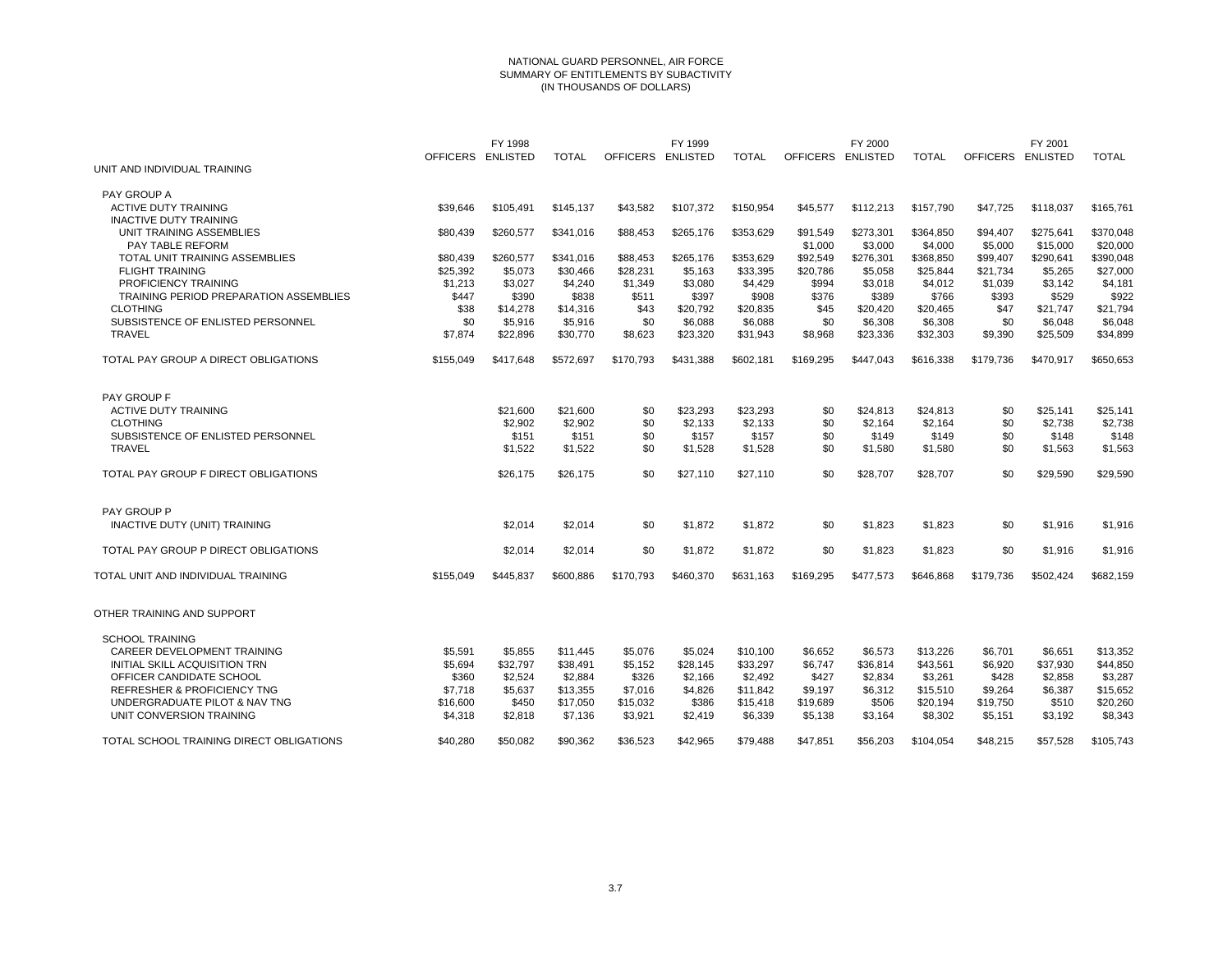#### NATIONAL GUARD PERSONNEL, AIR FORCE SUMMARY OF ENTITLEMENTS BY SUBACTIVITY (IN THOUSANDS OF DOLLARS)

|                                                       |           | FY 1998           |                       |                   | FY 1999   |                       |           | FY 2000           |                                   |                 | FY 2001                           |              |
|-------------------------------------------------------|-----------|-------------------|-----------------------|-------------------|-----------|-----------------------|-----------|-------------------|-----------------------------------|-----------------|-----------------------------------|--------------|
|                                                       |           | OFFICERS ENLISTED | <b>TOTAL</b>          | OFFICERS ENLISTED |           | <b>TOTAL</b>          |           | OFFICERS ENLISTED | <b>TOTAL</b>                      | <b>OFFICERS</b> | <b>ENLISTED</b>                   | <b>TOTAL</b> |
| <b>SPECIAL TRAINING</b>                               |           |                   |                       |                   |           |                       |           |                   |                                   |                 |                                   |              |
| COMMAND/STAFF SUPERVISION                             | \$442     | \$14              | \$456                 | \$440             | \$13      | \$453                 | \$525     | \$16              | \$541                             | \$529           | \$16                              | \$545        |
| <b>COMPETITIVE EVENTS</b>                             | \$544     | \$726             | \$1,270               | \$542             | \$685     | \$1,227               | \$647     | \$810             | \$1,457                           | \$652           | \$780                             | \$1,432      |
| <b>EXERCISES</b>                                      | \$8,597   | \$11,564          | \$20,161              | \$8,560           | \$10,914  | \$19,474              | \$10,223  | \$13,019          | \$23,242                          | \$10,298        | \$13,174                          | \$23,471     |
| <b>MANAGEMENT SUPPORT</b>                             | \$4,365   | \$2,486           | \$6,851               | \$4,346           | \$2,347   | \$6,693               | \$5,191   | \$2,799           | \$7,990                           | \$5,229         | \$2,832                           | \$8,061      |
| <b>OPERATIONAL TRAINING</b>                           | \$1.984   | \$3.136           | \$5.120               | \$1.976           | \$2.959   | \$4.935               | \$2.360   | \$3.530           | \$5.890                           | \$2,377         | \$3,572                           | \$5.949      |
| SERVICE MISSION/MISSION SPT                           | \$12,621  | \$5.447           | \$18,068              | \$12,567          | \$5,141   | \$17,708              | \$15,009  | \$6,132           | \$21,141                          | \$15,118        | \$6,205                           | \$21,323     |
| UNIT CONVERSION TRAINING                              | \$1,108   | \$1,867           | \$2,975               | \$1,103           | \$1,763   | \$2,866               | \$1,317   | \$2,103           | \$3,420                           | \$1,327         | \$2,128                           | \$3,454      |
| DRUG INTERDICTION                                     | \$10,022  | \$32,603          | \$42,625              | \$0               | \$0       | \$0                   | \$0       | \$0               | \$0                               | \$0             | \$0                               | \$0          |
| <b>ADSW</b>                                           | \$2,065   | \$1,394           | \$3,458               | \$2,056           | \$1,315   | \$3,371               | \$2,455   | \$1,569           | \$4,024                           | \$2,473         | \$1,588                           | \$4,061      |
| TOTAL SPECIAL TRAINING DIRECT OBLIGATIONS             | \$41,749  | \$59,236          | \$100,985             | \$31,589          | \$25.138  | \$56,726              | \$37,727  | \$29,978          | \$67,704                          | \$38,002        | \$30.295                          | \$68,297     |
| ADMINISTRATION AND SUPPORT                            |           |                   |                       |                   |           |                       |           |                   |                                   |                 |                                   |              |
| <b>ACTIVE GUARD</b>                                   | \$164,438 | \$392,060         | \$556,498             | \$164,915         | \$416,343 | \$581,258             | \$167,865 | \$456,221         | \$624,086                         | \$173,376       | \$475,345                         | \$648,720    |
| <b>PAY TABLE REFORM</b>                               |           |                   |                       |                   |           |                       | \$300     | \$700             | \$1,000                           | \$600           | \$1,400                           | \$2,000      |
| <b>RETIREMENT SYSTEM REFORM</b>                       |           |                   |                       |                   |           |                       | \$2.430   | \$5.670           | \$8,100                           | \$2.850         | \$6.650                           | \$9,500      |
| <b>TOTAL ACTIVE GUARD</b>                             | \$164,438 | \$392,060         | \$556.498             | \$164,915         | \$416,343 | \$581.258             | \$170,595 | \$462,591         | \$633.186                         | \$176,826       | \$483,395                         | \$660,220    |
| <b>CLOTHING</b>                                       | \$112     | \$3               | \$115                 | \$109             | \$3       | \$112                 | \$107     | \$3               | \$110                             | \$108           | \$3                               | \$111        |
| <b>TRAVEL</b>                                         | \$360     | \$533             | \$893                 | \$363             | \$537     | \$900                 | \$369     | \$545             | \$914                             | \$374           | \$554                             | \$928        |
| <b>DEATH GRATUITIES</b>                               | \$6       | \$14              | \$20                  | \$6               | \$14      | \$20                  | \$6       | \$14              | \$20                              | \$6             | \$14                              | \$20         |
| <b>DISABILITY &amp; HOSP BENIFITS</b>                 | \$159     | \$1,307           | \$1,466               | \$455             | \$2.193   | \$2.648               | \$480     | \$2,579           | \$3.059                           | \$496           | \$2.666                           | \$3,162      |
| RESERVE TRANSITION ASSISTANCE PROGRAM                 | \$303     | \$4,388           | \$4.691               | \$313             | \$4,537   | \$4.850               | \$324     | \$4.691           | \$5.015                           | \$335           | \$4,851                           | \$5,186      |
| <b>RESERVE INCENTIVES</b>                             | \$0       | \$7,215           | \$7,215               | \$0               | \$10,457  | \$10,457              | \$0       | \$12,395          | \$12,395                          | \$0             | \$13,536                          | \$13,536     |
| <b>SGLI PAYMENTS</b>                                  | \$0       | \$441             | \$441                 | \$0               | \$461     | \$461                 | \$0       | \$510             | \$510                             | \$0             | \$526                             | \$526        |
| TOTAL ADMINISTRATION AND SUPPORT DIRECT OBLIGATIONS   | \$165,378 | \$405,961         | \$571,339             | \$166,161         | \$434,545 | \$600,706             | \$171,881 | \$483,329         | \$655,209                         | \$178,145       | \$505,545                         | \$683,690    |
| EDUCATIONAL BENEFITS-GI BILL                          |           |                   |                       |                   |           |                       |           |                   |                                   |                 |                                   |              |
| BENIFIT-ACCRUAL                                       | \$6,920   | \$9,835           | \$16,755              | \$3,571           | \$5,073   | \$8,644               | \$4,845   | \$6,885           | \$11,730                          | \$5,128         | \$7,288                           | \$12,416     |
| UNFUNDED LIABILITY                                    | \$0       | \$1,428           | \$1,428               | \$0               | \$1,382   | \$1,382               | \$0       | \$946             | \$946                             | \$0             | \$946                             | \$946        |
| TOTAL EDUCATIONAL BENEFITS-GI BILL DIRECT OBLIGATIONS | \$6,920   | \$11,263          | \$18,183              | \$3,571           | \$6,455   | \$10,026              | \$4,845   | \$7,831           | \$12,676                          | \$5,128         | \$8,234                           | \$13,362     |
| TOTAL OTHER TRAINING & SUPPORT                        | \$254,327 | \$526,542         | \$780.868             | \$237,844         | \$509,103 | \$746.946             | \$262,303 | \$577,340         | \$839,644                         | \$269,490       | \$601,602                         | \$871,092    |
| TOTAL DIRECT PROGRAM                                  | \$409.375 |                   | \$972,379 \$1,381,754 | \$408.636         |           | \$969,473 \$1,378,109 |           |                   | \$431,599 \$1,054,913 \$1,486,512 |                 | \$449,226 \$1,104,025 \$1,553,251 |              |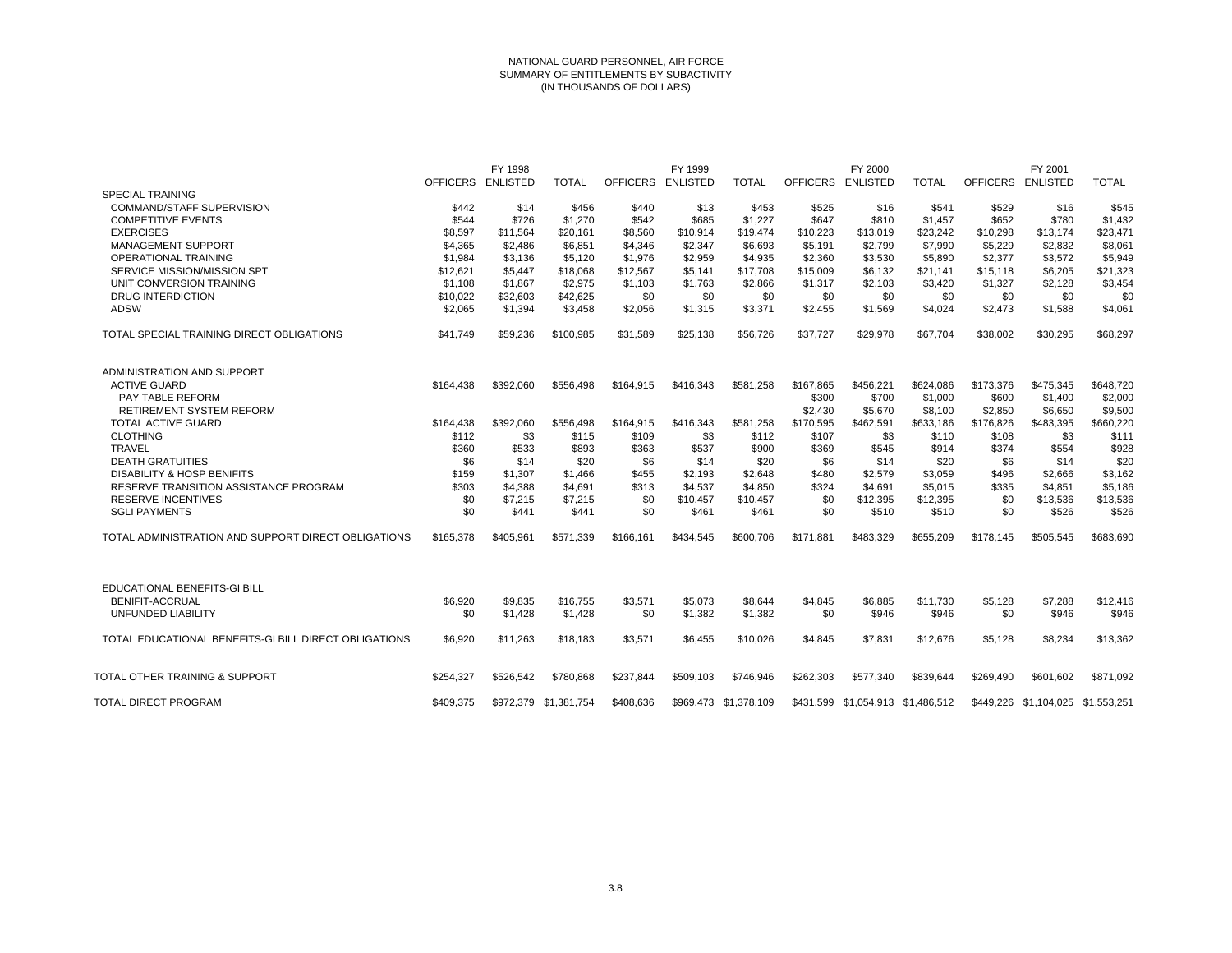#### NATIONAL GUARD PERSONNEL, AIR FORCE ANALYSIS OF APPROPRIATION CHANGES AND SUPPLEMENTAL REQUIREMENTS (IN THOUSANDS OF DOLLARS)

|                                               | FY 1999<br><b>PRESIDENTS</b><br><b>BUDGET</b> | CONGRESSIONAL<br><b>ACTION</b> | <b>SUBTOTAL</b> | <b>INTERNAL</b><br><b>REALIGNMENT</b><br><b>PROGRAMMING</b> | <b>SUBTOTAL</b> | <b>OTHER</b><br>PRICE/PROGRAM<br><b>CHANGES</b> | FY 1999<br><b>REQUEST</b> |
|-----------------------------------------------|-----------------------------------------------|--------------------------------|-----------------|-------------------------------------------------------------|-----------------|-------------------------------------------------|---------------------------|
| UNIT AND INDIVIDUAL TRAINING                  |                                               |                                |                 |                                                             |                 |                                                 |                           |
| PAY GROUP A                                   |                                               |                                |                 |                                                             |                 |                                                 |                           |
| <b>Active Duty Training</b>                   | \$148,837                                     | (\$264)                        | \$148,573       | \$1,756                                                     | \$150,329       | \$0                                             | \$150,329                 |
| <b>Inactive Duty Training</b>                 |                                               |                                |                 |                                                             |                 |                                                 |                           |
| <b>Unit Training Assemblies</b>               | \$360,809                                     | (\$770)                        | \$360,039       | (\$3,554)                                                   | \$356,485       | \$0                                             | \$356,485                 |
| <b>Flight Training</b>                        | \$37,586                                      | (\$90)                         | \$37,496        | (\$5,312)                                                   | \$32,184        | \$0                                             | \$32,184                  |
| <b>Proficiency Training</b>                   | \$0                                           | \$0                            | \$0             | \$4,393                                                     | \$4,393         | \$0                                             | \$4,393                   |
| <b>Training Period Preparation Assemblies</b> | \$1,404                                       | (\$2)                          | \$1,402         | (\$526)                                                     | \$876           | \$0                                             | \$876                     |
| Clothing                                      | \$13,889                                      | ( \$1)                         | \$13,888        | \$6,944                                                     | \$20,832        | \$0                                             | \$20,832                  |
| Subsistence of Enlisted Personnel             | \$5,674                                       | \$0                            | \$5,674         | \$414                                                       | \$6,088         | \$0                                             | \$6,088                   |
| Travel                                        | \$22,773                                      | (\$149)                        | \$22,624        | \$9,212                                                     | \$31,836        | \$0                                             | \$31,836                  |
| <b>Total PAY GROUP A Direct Obligations</b>   | \$590,972                                     | (\$1,276)                      | \$589,696       | \$13,327                                                    | \$603,023       | \$0                                             | \$603,023                 |
| PAY GROUP F                                   |                                               |                                |                 |                                                             |                 |                                                 |                           |
| Inactive Duty Training (Unit)                 |                                               |                                |                 |                                                             |                 |                                                 |                           |
| <b>Active Duty Training</b>                   | \$18,638                                      | \$82                           | \$18,720        | \$3,446                                                     | \$22,166        | \$0                                             | \$22,166                  |
| Clothing                                      | \$1,971                                       | \$0                            | \$1,971         | \$180                                                       | \$2,151         | \$0                                             | \$2,151                   |
| Subsistence of Enlisted Personnel             | \$585                                         | \$0                            | \$585           | (\$427)                                                     | \$158           | \$0                                             | \$158                     |
| Travel                                        | \$1,201                                       | \$0                            | \$1,201         | \$322                                                       | \$1,523         | \$0                                             | \$1,523                   |
| <b>Total PAY GROUP F Direct Obligations</b>   | \$22,395                                      | \$82                           | \$22,477        | \$3,521                                                     | \$25,999        | \$0                                             | \$25,999                  |
| PAY GROUP P                                   |                                               |                                |                 |                                                             |                 |                                                 |                           |
| Inactive Duty Training (Unit)                 | \$912                                         | \$0                            | \$912           | \$1,229                                                     | \$2,141         | \$0                                             | \$2,141                   |
| Clothing                                      | \$89                                          | \$0                            | \$89            | (\$89)                                                      | \$0             | \$0                                             | \$0                       |
| Subsistence of Enlisted Personnel             | \$63                                          | \$0                            | \$63            | (\$63)                                                      | \$0             | \$0                                             | \$0                       |
| <b>Total PAY GROUP P Direct Obligations</b>   | \$1,064                                       | \$0                            | \$1,064         | \$1,077                                                     | \$2,141         | \$0                                             | \$2,141                   |
| TOTAL UNIT AND INDIVIDUAL TRAINING            | \$614.431                                     | (\$1,194)                      | \$613,237       | \$17,925                                                    | \$631,163       | \$0                                             | \$631,163                 |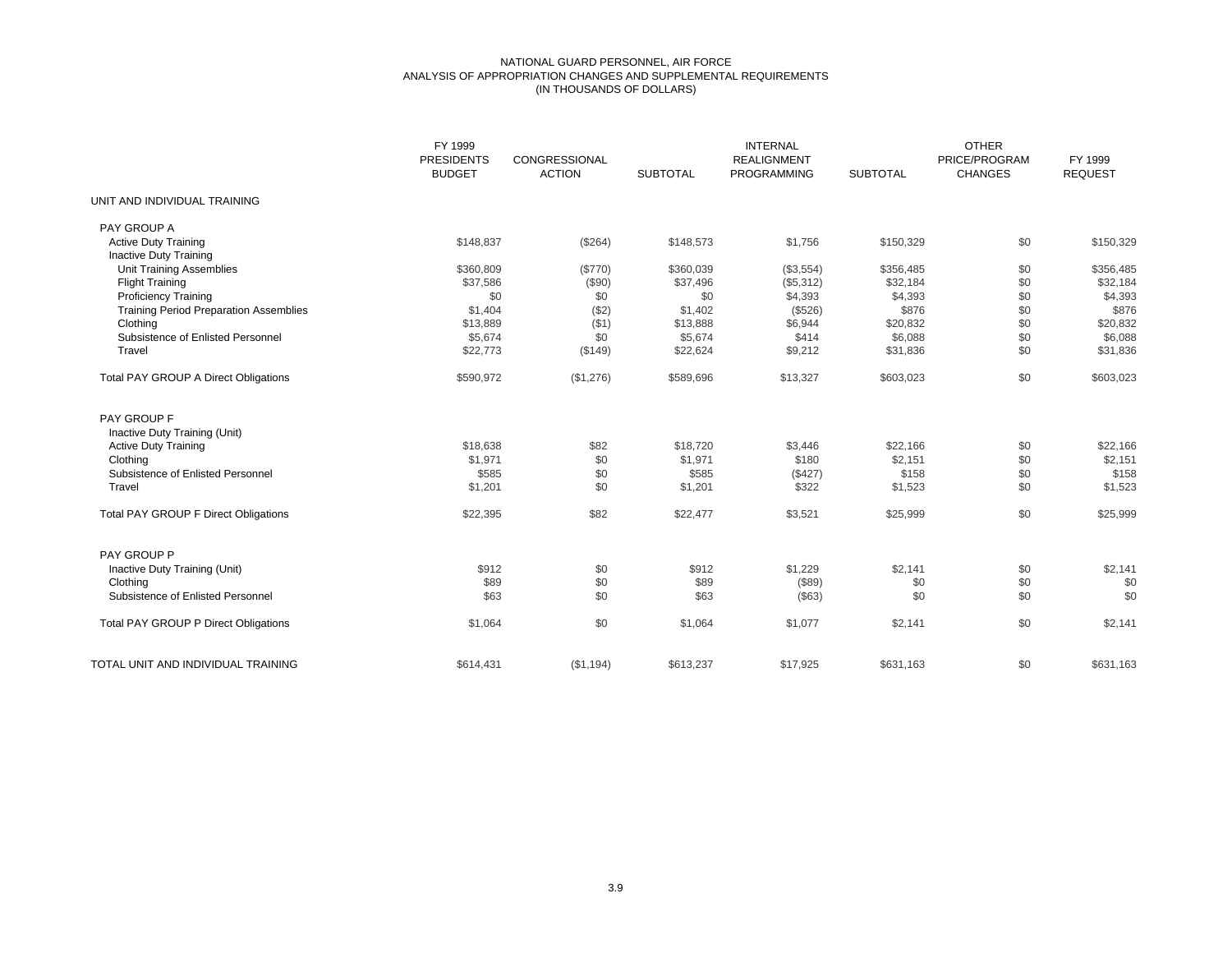#### NATIONAL GUARD PERSONNEL, AIR FORCE ANALYSIS OF APPROPRIATION CHANGES AND SUPPLEMENTAL REQUIREMENTS (IN THOUSANDS OF DOLLARS)

|                                                                                  | FY 1999<br><b>PRESIDENTS</b><br><b>BUDGET</b> | CONGRESSIONAL<br><b>ACTION</b> | <b>SUBTOTAL</b>   | <b>INTERNAL</b><br><b>REALIGNMENT</b><br><b>PROGRAMMING</b> | <b>SUBTOTAL</b>    | <b>OTHER</b><br>PRICE/PROGRAM<br><b>CHANGES</b> | FY 1999<br><b>REQUEST</b> |
|----------------------------------------------------------------------------------|-----------------------------------------------|--------------------------------|-------------------|-------------------------------------------------------------|--------------------|-------------------------------------------------|---------------------------|
| OTHER TRAINING AND SUPPORT                                                       |                                               |                                |                   |                                                             |                    |                                                 |                           |
| <b>SCHOOL TRAINING</b>                                                           |                                               |                                |                   |                                                             |                    |                                                 |                           |
| <b>Career Development Training</b>                                               | \$8,606                                       | \$0                            | \$8,606           | \$804                                                       | \$9,410            | \$0                                             | \$9,410                   |
| Initial Skill Acquisition Training                                               | \$38,863                                      | \$0                            | \$38,863          | (\$7,840)                                                   | \$31,023           | \$0                                             | \$31,023                  |
| Officer Candidate School                                                         | \$3,368                                       | \$0                            | \$3,368           | (\$1,046)                                                   | \$2,322            | \$0                                             | \$2,322                   |
| Refresher and Proficiency Training                                               | \$15,284                                      | \$89                           | \$15,373          | (\$4,340)                                                   | \$11,033           | \$0                                             | \$11,033                  |
| Undergraduate Pilot and Navigator Training                                       | \$11,886                                      | \$0                            | \$11,886          | \$2,479                                                     | \$14,365           | \$0                                             | \$14,365                  |
| Unit Conversion Training                                                         | \$17,098                                      | \$44                           | \$17,142          | (\$11,236)                                                  | \$5,906            | \$0                                             | \$5,906                   |
| <b>Total SCHOOL TRAINING Direct Obligations</b>                                  | \$95,105                                      | \$133                          | \$95,238          | (\$21,179)                                                  | \$74,059           | \$0                                             | \$74,059                  |
| <b>SPECIAL TRAINING</b>                                                          |                                               |                                |                   |                                                             |                    |                                                 |                           |
| Command/Staff Supervision                                                        | \$426                                         | \$13                           | \$439             | \$14                                                        | \$453              | \$0                                             | \$453                     |
| <b>Competitive Events</b>                                                        | \$1,870                                       | \$40                           | \$1,910           | (\$683)                                                     | \$1,227            | \$0                                             | \$1,227                   |
| Exercises                                                                        | \$16,836                                      | \$298                          | \$17,134          | \$2,340                                                     | \$19,474           | \$0                                             | \$19,474                  |
| <b>Management Support</b>                                                        | \$8,252                                       | \$188                          | \$8,440           | (\$1,747)                                                   | \$6,693            | \$0                                             | \$6,693                   |
| <b>Operational Training</b>                                                      | \$9,407                                       | \$151                          | \$9,558           | (\$4,623)                                                   | \$4,935            | \$0                                             | \$4,935                   |
| Service Mission/Mission Support                                                  | \$15,793                                      | \$200                          | \$15,993          | \$1,715                                                     | \$17,708           | \$0                                             | \$17,708                  |
| Unit Conversion Training                                                         | \$6,434                                       | \$91                           | \$6,525           | (\$3,659)                                                   | \$2,866            | \$0                                             | \$2,866                   |
| Active Duty For Special Work                                                     | \$1,762                                       | \$100                          | \$1,862           | \$1,509                                                     | \$3,371            | \$0                                             | \$3,371                   |
| <b>Total SPECIAL TRAINING Direct Obligations</b>                                 | \$60,780                                      | \$1,081                        | \$61,861          | (\$5,134)                                                   | \$56,726           | \$0                                             | \$56,726                  |
| ADMINISTRATION AND SUPPORT                                                       |                                               |                                |                   |                                                             |                    |                                                 |                           |
| <b>Active Guard</b>                                                              | \$575,172                                     | \$1,991                        | \$577,163         | \$9,518                                                     | \$586,681          | \$0                                             | \$586,681                 |
| Clothing                                                                         | \$2,460                                       | \$0                            | \$2,460           | (\$2,344)                                                   | \$116              | \$0                                             | \$116                     |
| Travel                                                                           | \$915                                         | \$0                            | \$915             | (\$15)                                                      | \$900              | \$0                                             | \$900                     |
| <b>Death Gratuities</b>                                                          | \$39                                          | \$0                            | \$39              | (\$19)                                                      | \$20               | \$0                                             | \$20                      |
|                                                                                  | \$1,852                                       | \$0                            | \$1,852           | \$796                                                       |                    | \$0                                             | \$2,648                   |
| Disability and Hospitalization Benifits<br>Reserve Transition Assistance Program | \$0                                           | \$0                            | \$0               | \$4,850                                                     | \$2,648<br>\$4,850 | \$0                                             | \$4,850                   |
|                                                                                  |                                               |                                |                   |                                                             |                    |                                                 |                           |
| Reserve Incentives<br><b>SGLI Payments</b>                                       | \$17,858<br>\$338                             | \$0<br>\$0                     | \$17,858<br>\$338 | (\$7,401)<br>\$126                                          | \$10,457<br>\$464  | \$0<br>\$0                                      | \$10,457<br>\$464         |
|                                                                                  |                                               |                                |                   |                                                             |                    |                                                 |                           |
| <b>Total ADMINISTRATION AND SUPPORT Direct Obligations</b>                       | \$598,634                                     | \$1,991                        | \$600,625         | \$5,511                                                     | \$606,135          | \$0                                             | \$606,135                 |
| <b>EDUCATIONAL BENEFITS (GI Bill)</b>                                            |                                               |                                |                   |                                                             |                    |                                                 |                           |
| <b>Benefit Accrual</b>                                                           | \$7,147                                       | \$0                            | \$7,147           | \$1,497                                                     | \$8,644            | \$0                                             | \$8,644                   |
| Unfunded Liability                                                               | \$0                                           | \$0                            | \$0               | \$1,382                                                     | \$1,382            | \$0                                             | \$1,382                   |
| Total EDUCATIONAL BENEFITS Direct Obligations                                    | \$7,147                                       | \$0                            | \$7,147           | \$2,879                                                     | \$10,026           | \$0                                             | \$10,026                  |
| Total OTHER TRAINING AND SUPPORT Direct Program                                  | \$761,666                                     | \$3,205                        | \$764,871         | (\$17,923)                                                  | \$746,946          | \$0                                             | \$746,946                 |
| <b>Total Direct Program Available</b>                                            | \$1,376,097                                   | \$2,012                        | \$1,378,109       | \$0                                                         | \$1,378,109        | \$0                                             | \$1,378,109               |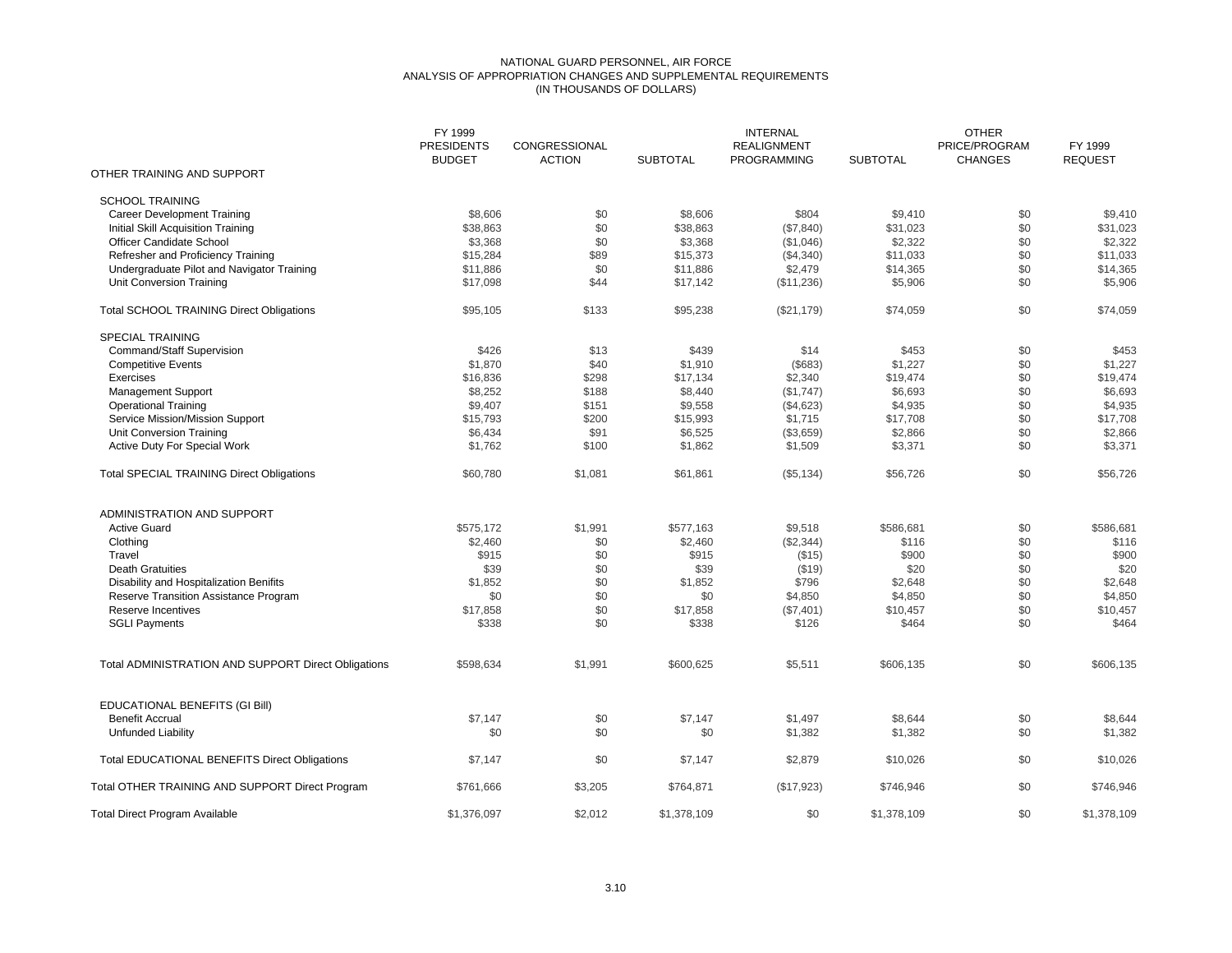# NATIONAL GUARD PERSONNEL, AIR FORCE SUMMARY OF BASIC PAY AND RETIRED PAY ACCRUAL COSTS (IN THOUSANDS OF DOLLARS)

|                             |                 |                            | FY 1998               | FY 1999                    |                              |                            | FY 2000               | FY 2001             |                              |
|-----------------------------|-----------------|----------------------------|-----------------------|----------------------------|------------------------------|----------------------------|-----------------------|---------------------|------------------------------|
|                             |                 | <b>BASIC</b><br><b>PAY</b> | <b>RETIRED</b><br>PAY | <b>BASIC</b><br><b>PAY</b> | <b>RETIRED</b><br><b>PAY</b> | <b>BASIC</b><br><b>PAY</b> | <b>RETIRED</b><br>PAY | <b>BASIC</b><br>PAY | <b>RETIRED</b><br><b>PAY</b> |
| Pay Group A                 |                 |                            |                       |                            |                              |                            |                       |                     |                              |
|                             | <b>Officers</b> | \$117,949                  | \$9,680               | \$129,448                  | \$11,262                     | \$127,377                  | \$12,026              | \$135,399           | \$12,784                     |
|                             | Enlisted        | \$301,225                  | \$26,506              | \$306,803                  | \$26,692                     | \$317,542                  | \$29,980              | \$333,947           | \$31,597                     |
|                             | Total           | \$419,174                  | \$36,186              | \$436,251                  | \$37,954                     | \$444,918                  | \$42,007              | \$469,346           | \$44,381                     |
| Pay Group F                 |                 |                            |                       |                            |                              |                            |                       |                     |                              |
|                             | Enlisted        | \$16,576                   | \$1,452               | \$17,883                   | \$1,556                      | \$19,050                   | \$1,721               | \$19,263            | \$1,751                      |
| Pay Group P                 |                 |                            |                       |                            |                              |                            |                       |                     |                              |
|                             | Enlisted        | \$1,832                    | \$97                  | \$1,609                    | \$140                        | \$1,557                    | \$147                 | \$1,636             | \$154                        |
| <b>School Training</b>      |                 |                            |                       |                            |                              |                            |                       |                     |                              |
|                             | <b>Officers</b> | \$27,083                   | \$1,376               | \$23,991                   | \$2,087                      | \$31,279                   | \$2,953               | \$31,581            | \$2,922                      |
|                             | Enlisted        | \$22,790                   | \$2,008               | \$19,576                   | \$1,703                      | \$25,522                   | \$2,410               | \$26,126            | \$2,455                      |
|                             | Total           | \$49,873                   | \$3,384               | \$43,567                   | \$3,790                      | \$56,802                   | \$5,363               | \$57,707            | \$5,378                      |
| <b>Special Training</b>     |                 |                            |                       |                            |                              |                            |                       |                     |                              |
|                             | <b>Officers</b> | \$27,953                   | \$1,495               | \$20,686                   | \$1,800                      | \$24,587                   | \$2,321               | \$24,766            | \$2,338                      |
|                             | Enlisted        | \$29,320                   | \$2,580               | \$12,449                   | \$1,083                      | \$14,788                   | \$1,397               | \$14,948            | \$1,411                      |
|                             | Total           | \$57,273                   | \$4,076               | \$33,135                   | \$2,883                      | \$39,374                   | \$3,718               | \$39,714            | \$3,750                      |
| Administration and Support* |                 |                            |                       |                            |                              |                            |                       |                     |                              |
|                             | <b>Officers</b> | \$99,666                   | \$27,612              | \$99,955                   | \$30,186                     | \$103,398                  | \$31,969              | \$107,174           | \$33,136                     |
|                             | Enlisted        | \$215,868                  | \$64,441              | \$229,238                  | \$69,230                     | \$254,702                  | \$78,749              | \$266,157           | \$82,290                     |
|                             | Total           | \$315,534                  | \$92,053              | \$329,194                  | \$99,416                     | \$358,100                  | \$110,718             | \$373,331           | \$115,427                    |
| <b>Total Direct Program</b> |                 |                            |                       |                            |                              |                            |                       |                     |                              |
|                             | <b>Officers</b> | \$272,651                  | \$40,163              | \$274,081                  | \$45,335                     | \$286,640                  | \$49,269              | \$298,920           | \$51,180                     |
|                             | Enlisted        | \$587,611                  | \$97,085              | \$587,558                  | \$100,404                    | \$633,161                  | \$114,404             | \$662,078           | \$119,660                    |
|                             | Total           | \$860,261                  | \$137,248             | \$861,639                  | \$145,739                    | \$919,801                  | \$163,673             | \$960,997           | \$170,840                    |

\* Accrual amounts for Retirement Reform are included in the years 2000 and 2001.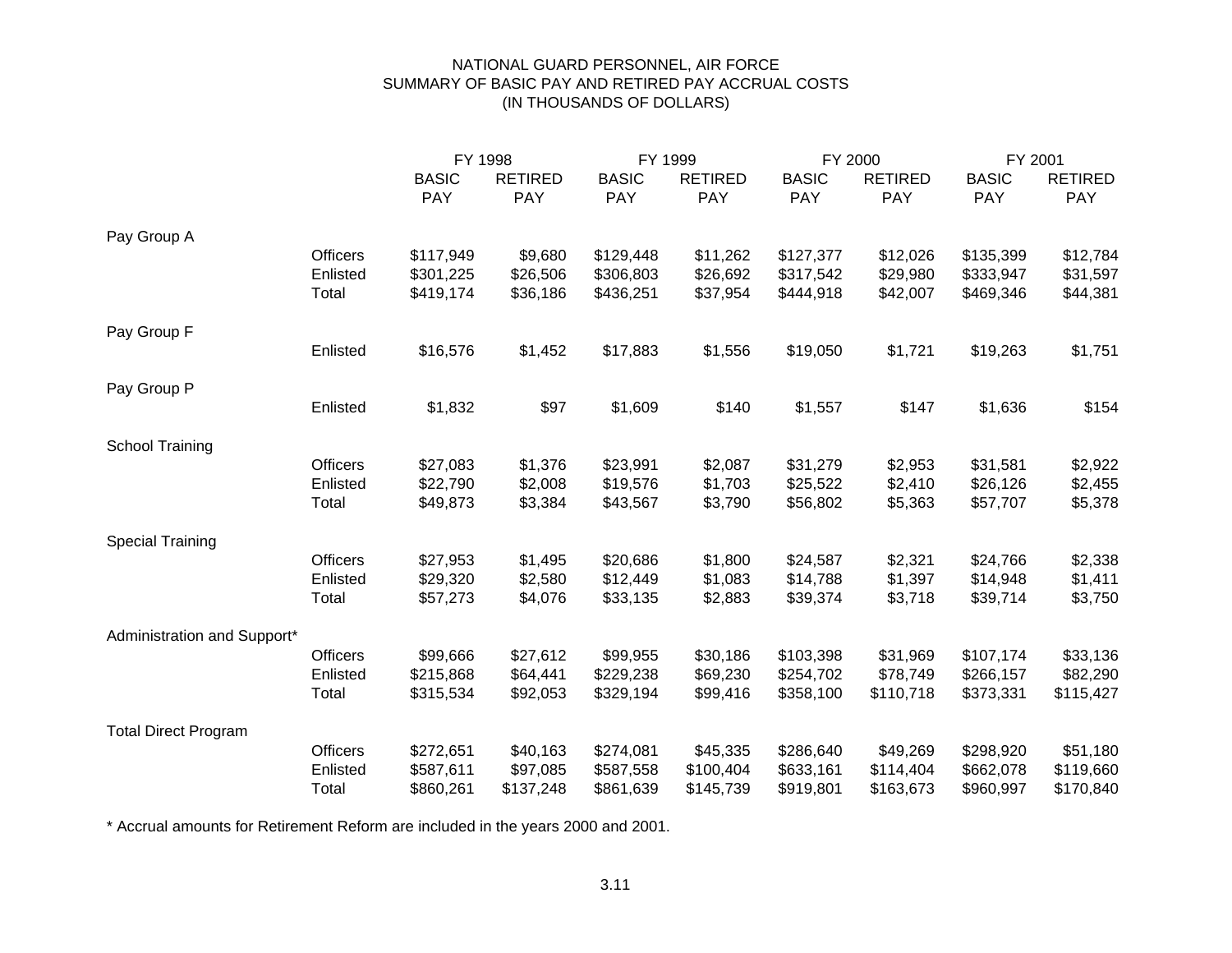# NATIONAL GUARD PERSONNEL, AIR FORCE

# SUMMARY OF BASIC ALLOWANCE FOR HOUSING (BAH), BASIC ALLOWANCE FOR QUARTERS (BAQ) AND VARIABLE HOUSING ALLOWANCE (VHA) COSTS (IN THOUSANDS OF DOLLARS)

|                             |            | FY 1998    |            | FY 1999    | FY 2000    | FY 2001    |
|-----------------------------|------------|------------|------------|------------|------------|------------|
|                             | <b>BAQ</b> | <b>VHA</b> | <b>BAH</b> | <b>BAH</b> | <b>BAH</b> | <b>BAH</b> |
|                             |            |            |            |            |            |            |
| Pay Group A                 |            |            |            |            |            |            |
| <b>Officers</b>             | \$609      | \$135      | \$1,828    | \$2,724    | \$2,771    | \$2,883    |
| Enlisted                    | \$436      | \$97       | \$1,308    | \$1,875    | \$1,910    | \$1,943    |
| Total                       | \$1,045    | \$232      | \$3,136    | \$4,599    | \$4,681    | \$4,826    |
| Pay Group F                 |            |            |            |            |            |            |
| Enlisted                    | \$199      | \$44       | \$598      | \$970      | \$780      | \$803      |
| Total                       | \$199      | \$44       | \$598      | \$970      | \$780      | \$803      |
|                             |            |            |            |            |            |            |
| Pay Group P                 |            |            |            |            |            |            |
| Enlisted                    | \$0        | \$0        | \$0        | \$0        | \$0        | \$0        |
| Total                       | \$0        | \$0        | \$0        | \$0        | \$0        | \$0        |
| <b>School Training</b>      |            |            |            |            |            |            |
| <b>Officers</b>             | \$1,197    | \$265      | \$3,588    | \$3,966    | \$5,342    | \$5,536    |
| Enlisted                    | \$1,627    | \$361      | \$4,882    | \$5,548    | \$7,425    | \$7,539    |
| Total                       | \$2,824    | \$626      | \$8,470    | \$9,514    | \$12,767   | \$13,076   |
|                             |            |            |            |            |            |            |
| <b>Special Training</b>     |            |            |            |            |            |            |
| <b>Officers</b>             | \$1,327    | \$295      | \$3,982    | \$2,451    | \$3,395    | \$3,447    |
| Enlisted                    | \$2,580    | \$572      | \$7,740    | \$4,232    | \$5,811    | \$5,743    |
| Total                       | \$3,907    | \$867      | \$11,722   | \$6,683    | \$9,206    | \$9,190    |
| Administration and Support  |            |            |            |            |            |            |
| <b>Officers</b>             | \$5,015    | \$1,113    | \$15,044   | \$22,414   | \$22,912   | \$23,525   |
| Enlisted                    | \$15,540   | \$3,448    | \$46,618   | \$69,612   | \$73,783   | \$76,664   |
| Total                       | \$20,555   | \$4,561    | \$61,662   | \$92,026   | \$96,696   | \$100,189  |
|                             |            |            |            |            |            |            |
| <b>Total Direct Program</b> |            |            |            |            |            |            |
| <b>Officers</b>             | \$8,148    | \$1,808    | \$24,442   | \$31,555   | \$34,420   | \$35,391   |
| Enlisted                    | \$20,382   | \$4,522    | \$61,146   | \$82,238   | \$89,708   | \$92,693   |
| Total                       | \$28,530   | \$6,330    | \$85,588   | \$113,793  | \$124,129  | \$128,084  |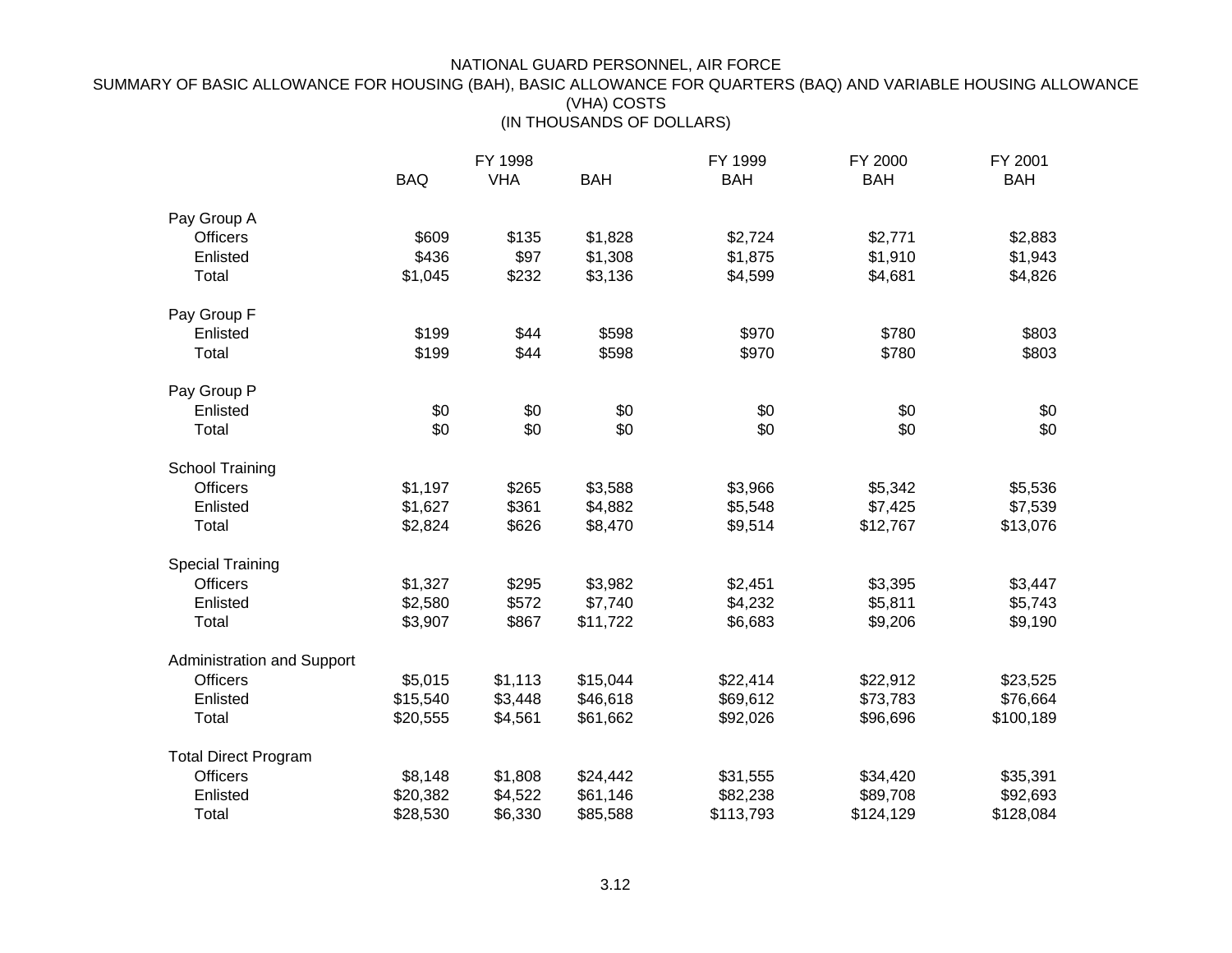# NATIONAL GUARD PERSONNEL, AIR FORCE SUMMARY OF TRAVEL AND TRANSPORTATION COSTS (IN THOUSANDS OF DOLLARS)

|                             | FY 1998  | FY 1999  | FY 2000  | FY 2001  |
|-----------------------------|----------|----------|----------|----------|
| Pay Group A                 |          |          |          |          |
| <b>Officers</b>             | 7,874    | 8,623    | 8,968    | 9,390    |
| Enlisted                    | 22,896   | 23,320   | 23,336   | 25,509   |
| Total                       | 30,770   | \$31,943 | \$32,303 | \$34,899 |
| Pay Group F                 |          |          |          |          |
| Enlisted                    | \$1,522  | \$1,528  | \$1,580  | \$1,563  |
| Total                       | \$1,522  | \$1,528  | \$1,580  | \$1,563  |
| Pay Group P                 |          |          |          |          |
| Enlisted                    | \$0      | \$0      | \$0      | \$0      |
| Total                       | \$0      | \$0      | \$0      | \$0      |
| <b>School Training</b>      |          |          |          |          |
| <b>Officers</b>             | \$5,588  | \$4,950  | \$6,454  | \$6,521  |
| Enlisted                    | \$14,784 | \$13,073 | \$17,046 | \$17,446 |
| Total                       | \$20,372 | \$18,023 | \$23,500 | \$23,967 |
| <b>Special Training</b>     |          |          |          |          |
| <b>Officers</b>             | \$5,673  | \$4,198  | \$4,990  | \$5,026  |
| Enlisted                    | \$13,044 | \$5,538  | \$6,582  | \$6,650  |
| Total                       | \$18,717 | \$9,736  | \$11,571 | \$11,676 |
| Administration and Support  |          |          |          |          |
| <b>Officers</b>             | \$360    | \$363    | \$369    | \$374    |
| Enlisted                    | \$533    | \$537    | \$545    | \$554    |
| Total                       | \$893    | \$900    | \$914    | \$928    |
| <b>Total Direct Program</b> |          |          |          |          |
| <b>Officers</b>             | \$19,495 | \$18,134 | \$20,780 | \$21,312 |
| Enlisted                    | \$52,779 | \$43,996 | \$49,089 | \$51,721 |
| Total                       | \$72,274 | \$62,131 | \$69,869 | \$73,033 |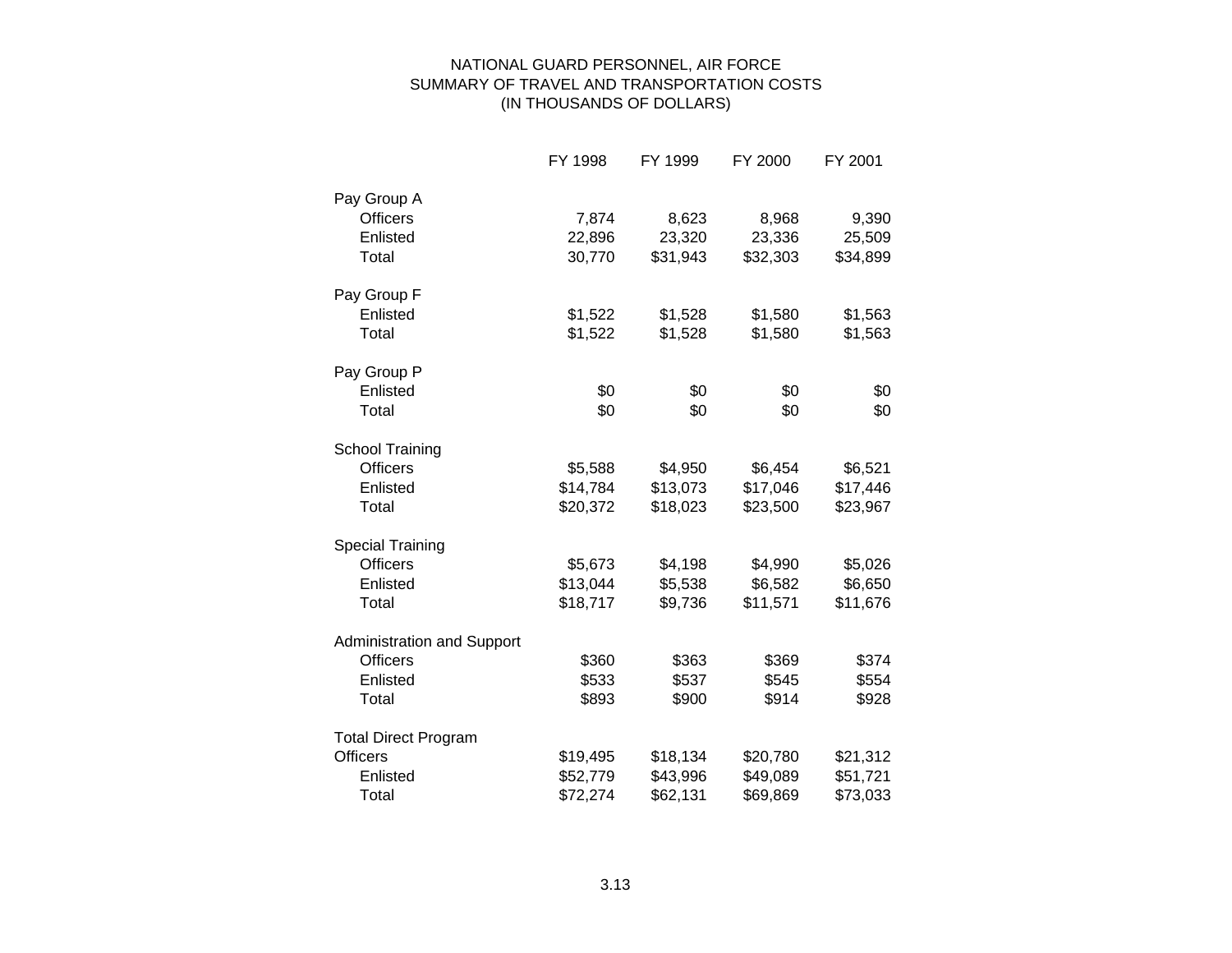## FY 1999 Direct Program 1,378,109

## Increases:

Price Increases:

| FY 2000 Pay Raise (4.4% Pay Raise, effective 1 Jan 00)                        |        |        |
|-------------------------------------------------------------------------------|--------|--------|
| Pay Group A                                                                   | 17,174 |        |
| Pay Group F                                                                   | 734    |        |
| Pay Group P                                                                   | 85     |        |
| School Training                                                               | 2,071  |        |
| <b>Special Training</b>                                                       | 1,586  |        |
| Administration and Support                                                    | 19,020 |        |
| Total FY 2000 Pay Raise (4.4% Pay Raise, effective 1 Jan 00)                  |        | 40,670 |
| Annualization of FY 1999 Pay Raise (3.6% Pay Raise, effective 1 Jan 99)       |        |        |
| Pay Group A                                                                   | 5,685  |        |
| Pay Group F                                                                   | 238    |        |
| Pay Group P                                                                   | 29     |        |
| School Training                                                               | 667    |        |
| Special Training                                                              | 511    |        |
| Administration and Support                                                    | 6,286  |        |
| Total Annualization of FY 1999 Pay Raise (3.6% Pay Raise, effective 1 Jan 99) |        | 13,416 |
| Inflation 1.5%                                                                |        |        |
| Pay Group A                                                                   | 881    |        |
| Pay Group F                                                                   | 57     |        |
| School Training                                                               | 133    |        |
| Special Training                                                              | 102    |        |
| Administration and Support                                                    | 54     |        |

Total Inflation 1.5% 1,227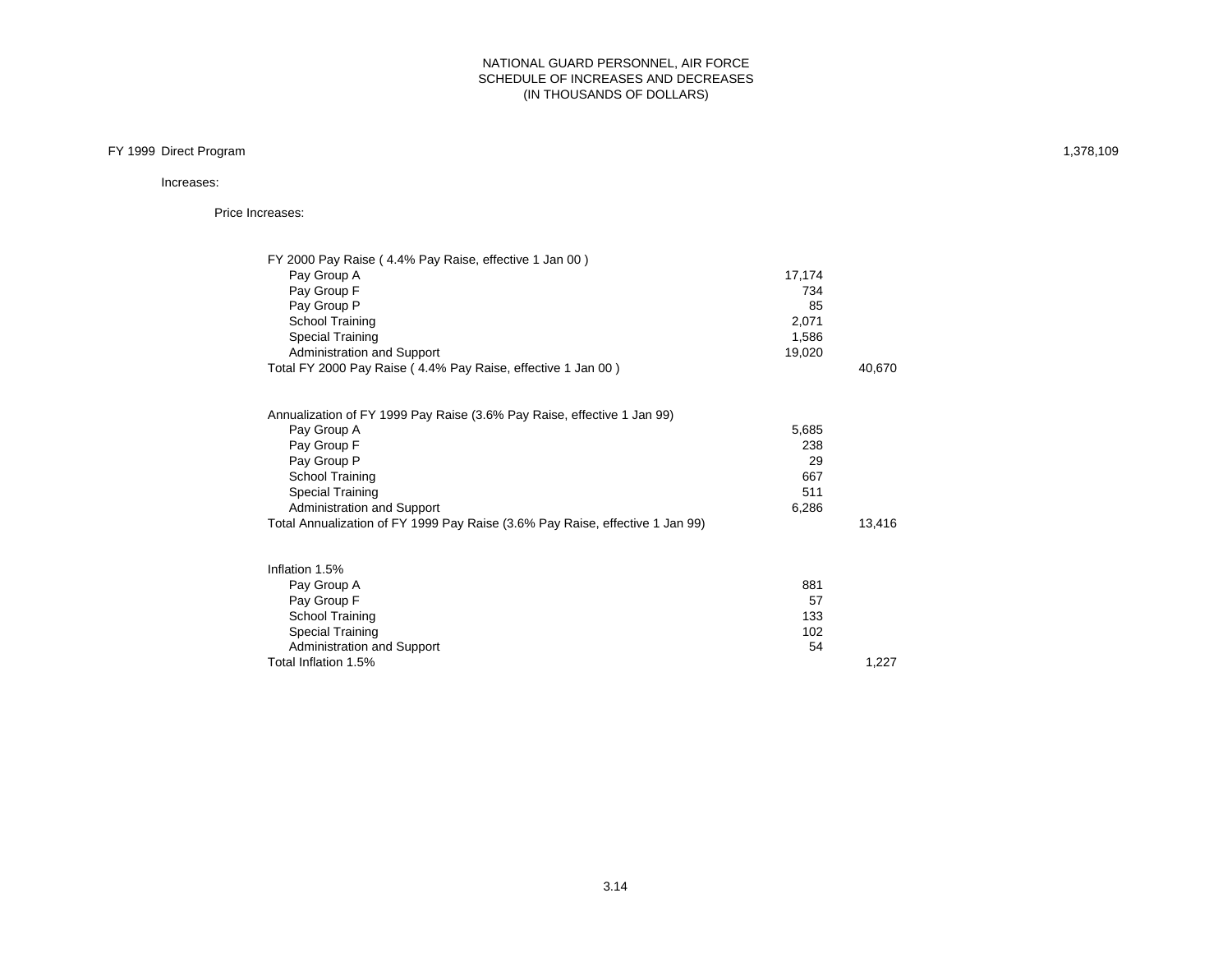## NATIONAL GUARD PERSONNEL, AIR FORCE SCHEDULE OF INCREASES AND DECREASES (IN THOUSANDS OF DOLLARS)

| Change in Part-time Retired Pay Accrual NCP<br>Pay Group A<br>Pay Group F<br>Total Change in Part-time Retired Pay Accrual NCP                                                                    | 1,796<br>65             | 1,861          |
|---------------------------------------------------------------------------------------------------------------------------------------------------------------------------------------------------|-------------------------|----------------|
| Pay Table Reform<br>Pay Group A<br>Administration and Support<br><b>Total Pay Table Reform</b><br>Retirement System Reform<br>Administration and Support<br><b>Total Retirement System Reform</b> | 4,000<br>1,000<br>8,100 | 5,000<br>8,100 |
| Price and Execution Adjustments Using 1998 Actual Data<br>Pay Group F<br>School Training<br>Administration and Support<br>Total Price and Execution Adjustments Using 1998 Actual Data            | 170<br>3,375<br>3,360   | 6,905          |
| <b>Total Price Increases:</b>                                                                                                                                                                     |                         | 77,179         |
| Program Increases:                                                                                                                                                                                |                         |                |
| Career Enlisted Flyer Incentive Pay<br>Pay Group A<br>Total Career Enlisted Flyer Incentive Pay                                                                                                   | 2,600                   | 2,600          |
| Other Program Increases<br>Restore 42,836 Officer School Training days (792 participants)<br>School Training<br>Restore 78,881 Enlisted School Training days (1,652 participants)                 | 8,419                   |                |
| School Training<br>Restore 14,358 Officer Special Training days (1,029 participants)                                                                                                              | 9,901                   |                |
| <b>Special Training</b><br>Restore 26,632 Enlisted Special Training days (2,586 participants)                                                                                                     | 4,751                   |                |
| <b>Special Training</b><br>Increase in Average Strength from 944 to 962                                                                                                                           | 4,028                   |                |
| Pay Group F                                                                                                                                                                                       | 333                     |                |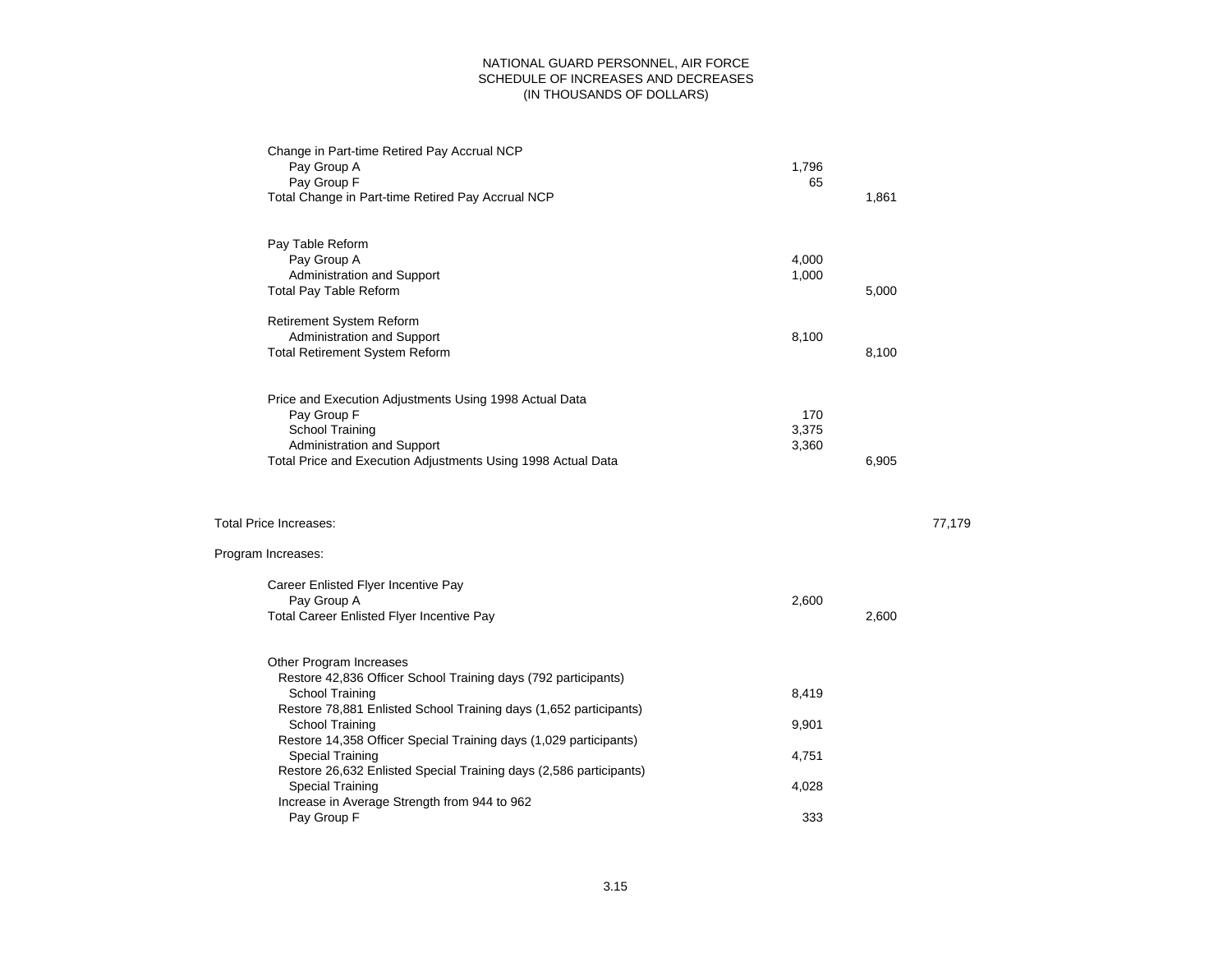## NATIONAL GUARD PERSONNEL, AIR FORCE SCHEDULE OF INCREASES AND DECREASES (IN THOUSANDS OF DOLLARS)

| Increase in Average Enlisted Strength from 8,820 to 9,288    |          |           |           |
|--------------------------------------------------------------|----------|-----------|-----------|
| Administration and Support                                   | 22,694   |           |           |
| Increase in Participation and Rate                           |          |           |           |
| <b>Educational Benefits</b>                                  | 2,650    |           |           |
| Total Other Program Increases                                |          | 52,776    |           |
| Total Program Increases:                                     |          | 55,376    |           |
| Total Increases:                                             |          |           | 132,555   |
| Decreases:                                                   |          |           |           |
| <b>Price Decreases:</b>                                      |          |           |           |
| Price and Execution Adjustments Using 1998 Actual Data       |          |           |           |
| Pay Group A                                                  | (9,614)  |           |           |
| Pay Group P                                                  | (163)    |           |           |
| Total Price and Execution Adjustments Using 1998 Actual Data |          | (9,777)   |           |
| Change in Full-time Retired Pay NCP                          |          |           |           |
| Administration and Support                                   | (1, 330) |           |           |
| Total Change in Full-time Retired Pay NCP                    |          | (1, 330)  |           |
| <b>Total Price Decreases:</b>                                |          | (11, 107) |           |
| Program Decreases:                                           |          |           |           |
| Decrease in Average Strength from 93,943 to 93,335           |          |           |           |
| Pay Group A                                                  | (8, 365) |           |           |
| Decrease in Average Officer Strength from 1,812 to 1,761     |          |           |           |
| Administration and Support                                   | (4,681)  |           |           |
| <b>Total Program Decreases:</b>                              |          | (13,046)  |           |
| <b>Total Decreases:</b>                                      |          |           | (24, 153) |
|                                                              |          |           |           |
| FY 2000 Direct Program                                       |          |           | 1,486,512 |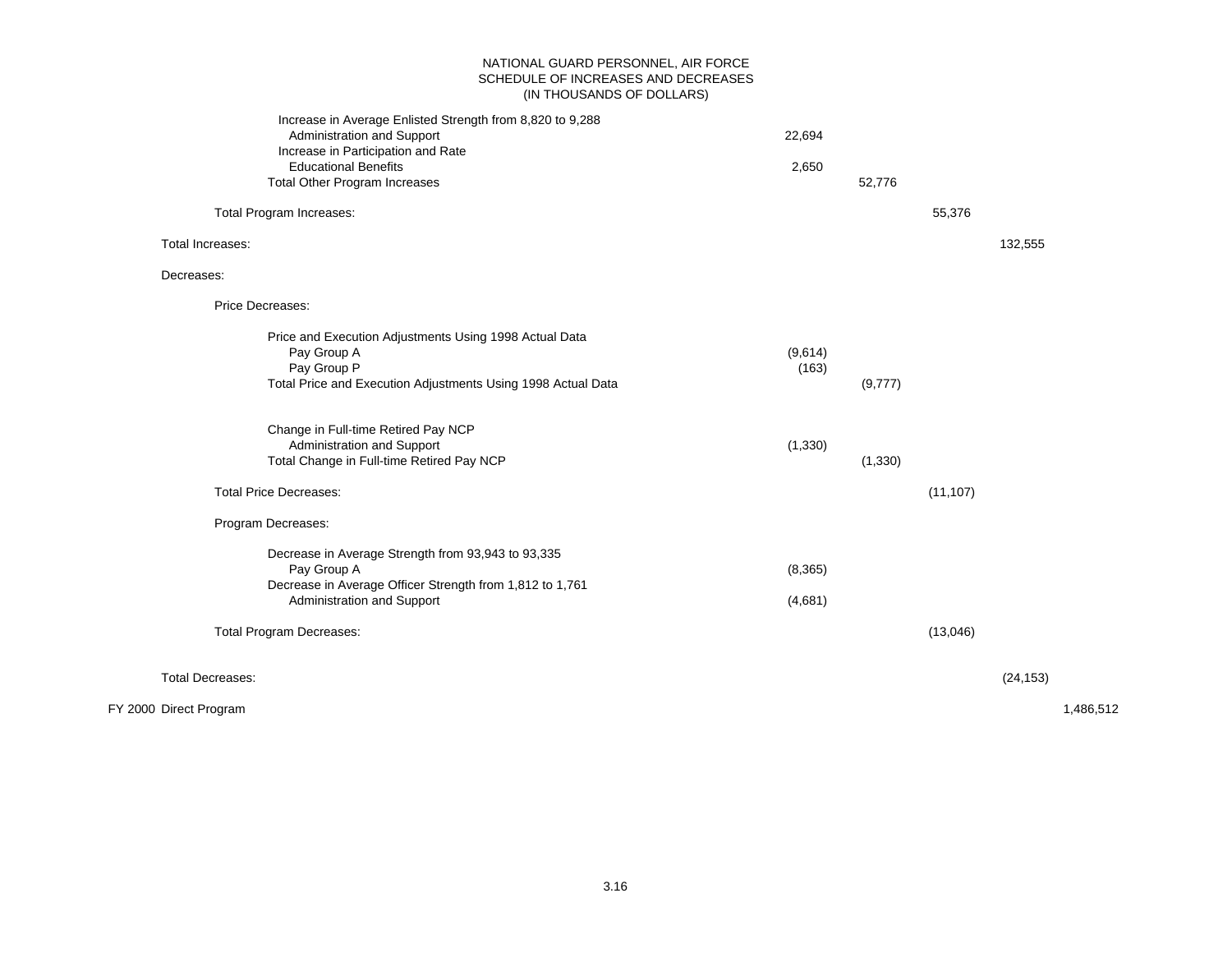## FY 2000 Direct Program 1,486,512

## Increases:

Price Increases:

| FY 2001 Pay Raise (3.9% Pay Raise, effective 1 Jan 01)                        |        |        |        |
|-------------------------------------------------------------------------------|--------|--------|--------|
| Pay Group A                                                                   | 16,321 |        |        |
| Pay Group F                                                                   | 899    |        |        |
| Pay Group P                                                                   | 71     |        |        |
| School Training                                                               | 2,788  |        |        |
| <b>Special Training</b>                                                       | 1,825  |        |        |
| Administration and Support                                                    | 20,064 |        |        |
| Total FY 2001 Pay Raise (3.9% Pay Raise, effective 1 Jan 01)                  |        | 41,968 |        |
| Annualization of FY 2000 Pay Raise (4.4% Pay Raise, effective 1 Jan 00)       |        |        |        |
| Pay Group A                                                                   | 6,017  |        |        |
| Pay Group F                                                                   | 348    |        |        |
| Pay Group P                                                                   | 22     |        |        |
| School Training                                                               | 942    |        |        |
| <b>Special Training</b>                                                       | 621    |        |        |
| Administration and Support                                                    | 6,516  |        |        |
| Total Annualization of FY 2000 Pay Raise (4.4% Pay Raise, effective 1 Jan 00) |        | 14,466 |        |
| Inflation 1.6%                                                                |        |        |        |
| Pay Group A                                                                   | 996    |        |        |
| Pay Group F                                                                   | 117    |        |        |
| School Training                                                               | 190    |        |        |
| <b>Special Training</b>                                                       | 124    |        |        |
| Administration and Support                                                    | 58     |        |        |
| Total Inflation 1.6%                                                          |        | 1,485  |        |
| Pay Table Reform                                                              |        |        |        |
| Pay Group A                                                                   | 16,000 |        |        |
| Administration and Support                                                    | 1,000  |        |        |
| <b>Total Pay Table Reform</b>                                                 |        | 17,000 |        |
| Retirement System Reform                                                      |        |        |        |
| Administration and Support                                                    | 1,400  |        |        |
| <b>Total Retirement System Reform</b>                                         |        | 1,400  |        |
| <b>Total Price Increases:</b>                                                 |        |        | 76,319 |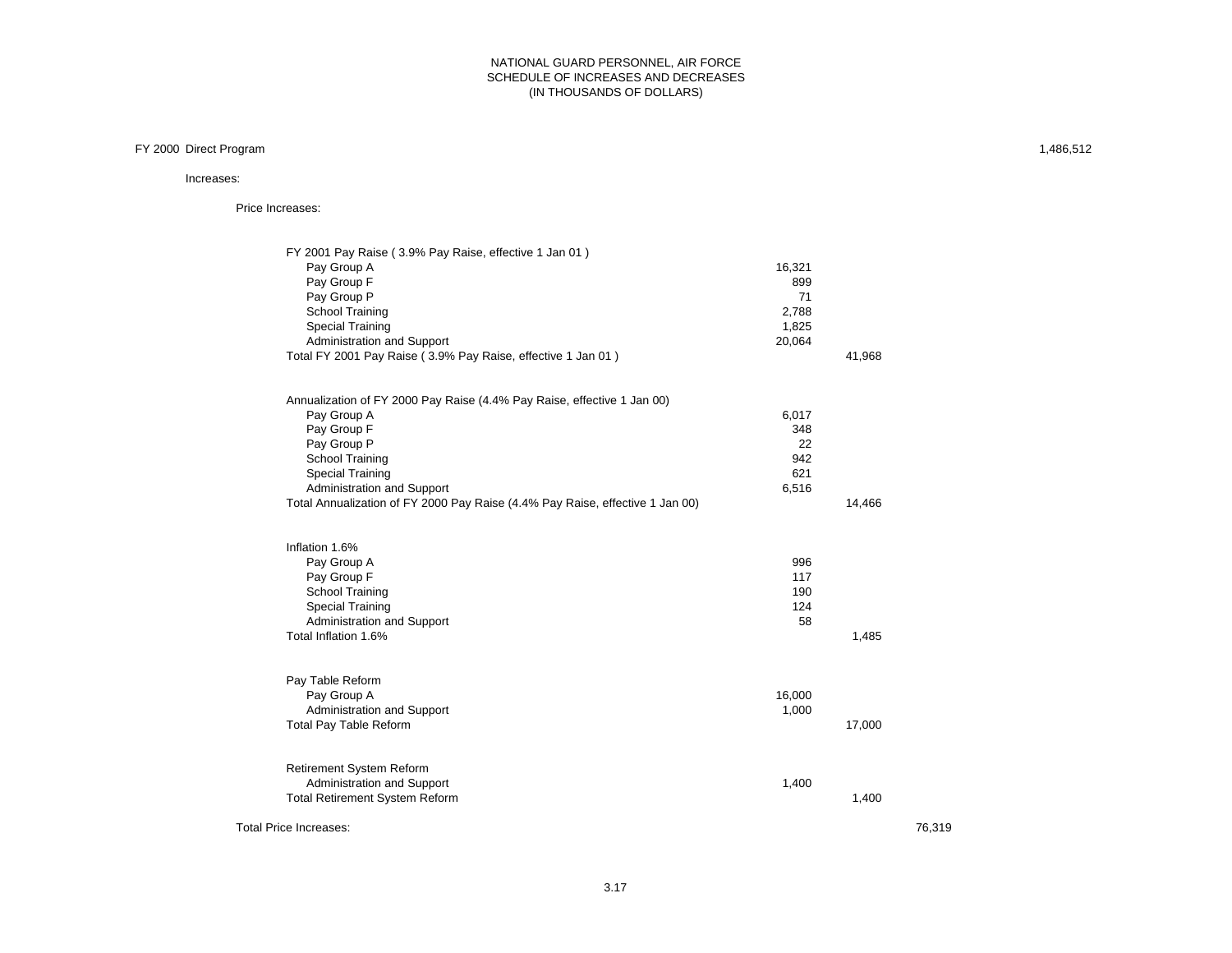## NATIONAL GUARD PERSONNEL, AIR FORCE SCHEDULE OF INCREASES AND DECREASES (IN THOUSANDS OF DOLLARS)

| Program Increases:                                                                                                                                                                                                                                                                                                                                                                                                                                                                                                                                                      |                                                        |           |           |           |
|-------------------------------------------------------------------------------------------------------------------------------------------------------------------------------------------------------------------------------------------------------------------------------------------------------------------------------------------------------------------------------------------------------------------------------------------------------------------------------------------------------------------------------------------------------------------------|--------------------------------------------------------|-----------|-----------|-----------|
| Increase in Average Strength from 93,335 to 93,976<br>Pay Group A                                                                                                                                                                                                                                                                                                                                                                                                                                                                                                       | 4,693                                                  |           |           |           |
| Increase in Average Enlisted Strength from 9,288 to 9,298<br>Administration and Support<br>Increase in Participation and Rate<br><b>Educational Benefits</b>                                                                                                                                                                                                                                                                                                                                                                                                            | 612<br>686                                             |           |           |           |
| Total Program Increases:                                                                                                                                                                                                                                                                                                                                                                                                                                                                                                                                                |                                                        |           | 5,991     |           |
| Total Increases:                                                                                                                                                                                                                                                                                                                                                                                                                                                                                                                                                        |                                                        |           |           | 82,310    |
| Decreases:                                                                                                                                                                                                                                                                                                                                                                                                                                                                                                                                                              |                                                        |           |           |           |
| <b>Price Decreases:</b>                                                                                                                                                                                                                                                                                                                                                                                                                                                                                                                                                 |                                                        |           |           |           |
| Price and Execution Adjustments Using 1998 Actual Data<br>Pay Group A<br>Change in Full-time Retired Pay NCP<br>Administration and Support<br>Total Change in Full-time Retired Pay NCP                                                                                                                                                                                                                                                                                                                                                                                 | (9,712)<br>(1,071)                                     | (10, 783) |           |           |
| <b>Total Price Decreases:</b>                                                                                                                                                                                                                                                                                                                                                                                                                                                                                                                                           |                                                        |           | (10, 783) |           |
| Program Decreases:                                                                                                                                                                                                                                                                                                                                                                                                                                                                                                                                                      |                                                        |           |           |           |
| Decrease in Average Strength from 962 to 936<br>Pay Group F<br>Decrease 7,324 Officer School Training days (136 participants)<br>School Training<br>Decrease 11,628 Enlisted School Training days (243 participants)<br>School Training<br>Decrease of 4,233 Officer Special Training days (303 participants)<br><b>Special Training</b><br>Decrease of 6,770 Enlisted Special Training days (657 participants)<br><b>Special Training</b><br>Decrease in Average Officer strength from 1,761 to 1,760<br>Administration and Support<br><b>Total Program Decreases:</b> | (481)<br>(949)<br>(1,282)<br>(1, 167)<br>(810)<br>(98) |           | (4,787)   |           |
| <b>Total Decreases:</b>                                                                                                                                                                                                                                                                                                                                                                                                                                                                                                                                                 |                                                        |           |           | (15, 570) |

FY 2001 Direct Program 1,553,251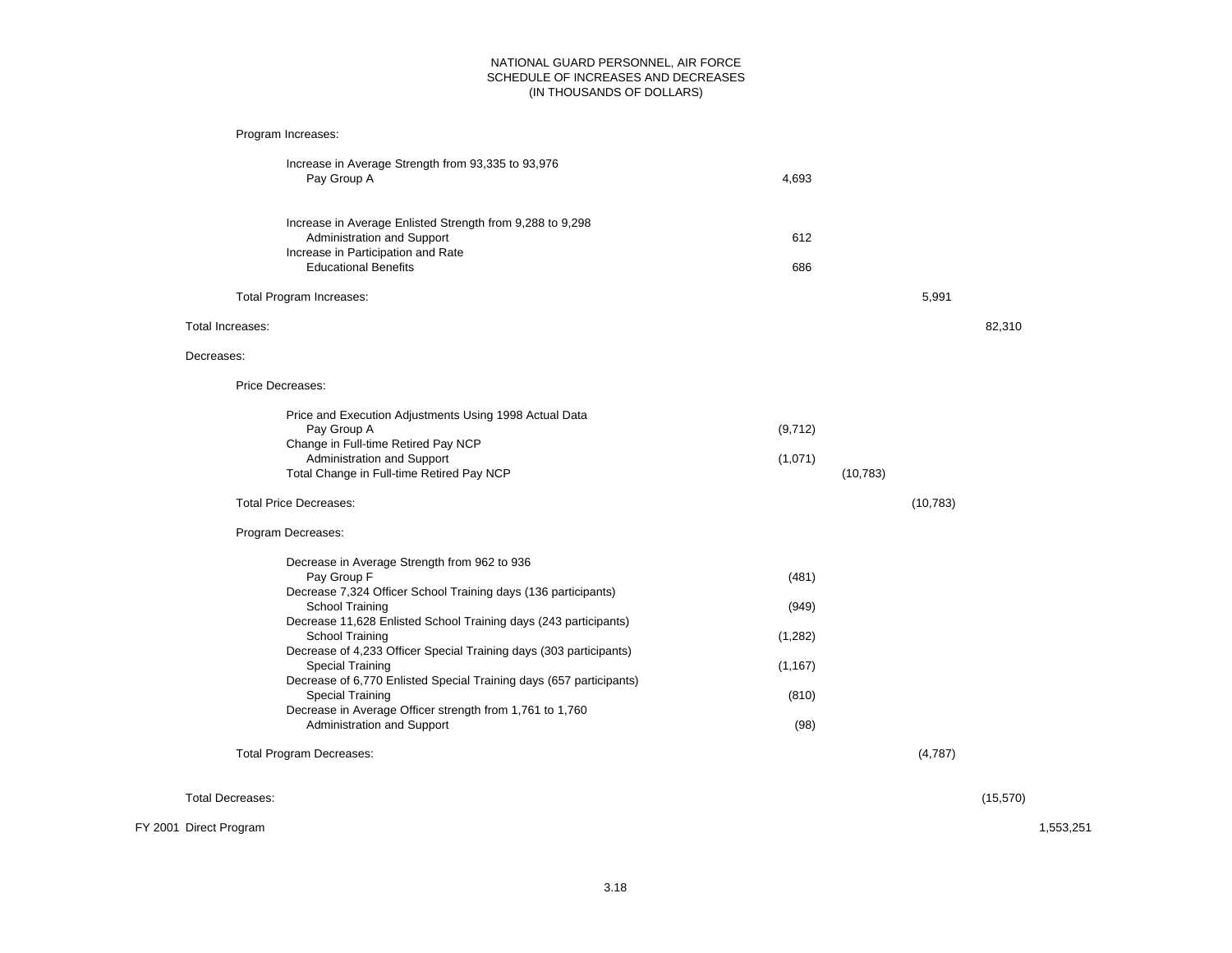# NATIONAL GUARD PERSONNEL, AIR FORCE BUDGET PROGRAM 1: UNIT AND INDIVIDUAL TRAINING BUDGET ACTIVITY 1A: TRAINING, PAY GROUP A (IN THOUSANDS OF DOLLARS)

| Estimated | Revised   |           |           |
|-----------|-----------|-----------|-----------|
| Actual    | Estimate  | Estimate  | Estimate  |
| FY 1998   | FY 1999   | FY 2000   | FY 2001   |
| \$572,697 | \$602,181 | \$616,338 | \$650,653 |

## PART I - PURPOSE AND SCOPE

This budget activity provides for pay and allowances, retired pay accrual, clothing, subsistence and travel for Air National Guard officers and enlisted personnel assigned in Pay Group A. These personnel are authorized 15 days paid annual training and 48 paid inactive duty drill periods each fiscal year, additional flying training periods for personnel on flying status, and training period preparation assemblies for traditional Guardsmen with trainer responsibilities.

Program requirements are based on average strength and training participation rates for each fiscal year. The dollar rates used for pricing the program requirements are based on actual experience and reflect the applicable approved economic assumptions identified on page 2.2.

The end strength and average strength are adjusted to an executable program for FY 99 through FY 01. Completion of the full annual training program requires use of active duty man-days to allow full participation. Based on prior years' experience, the ability to complete annual training using active duty mandays to support the active Air Force in mission accomplishment is beneficial for both the Air Force and the Guardsman. Approximately \$33.4 million additional funding would be required to complete the full Air National Guard annual training and special training programs if active duty man-days were not available.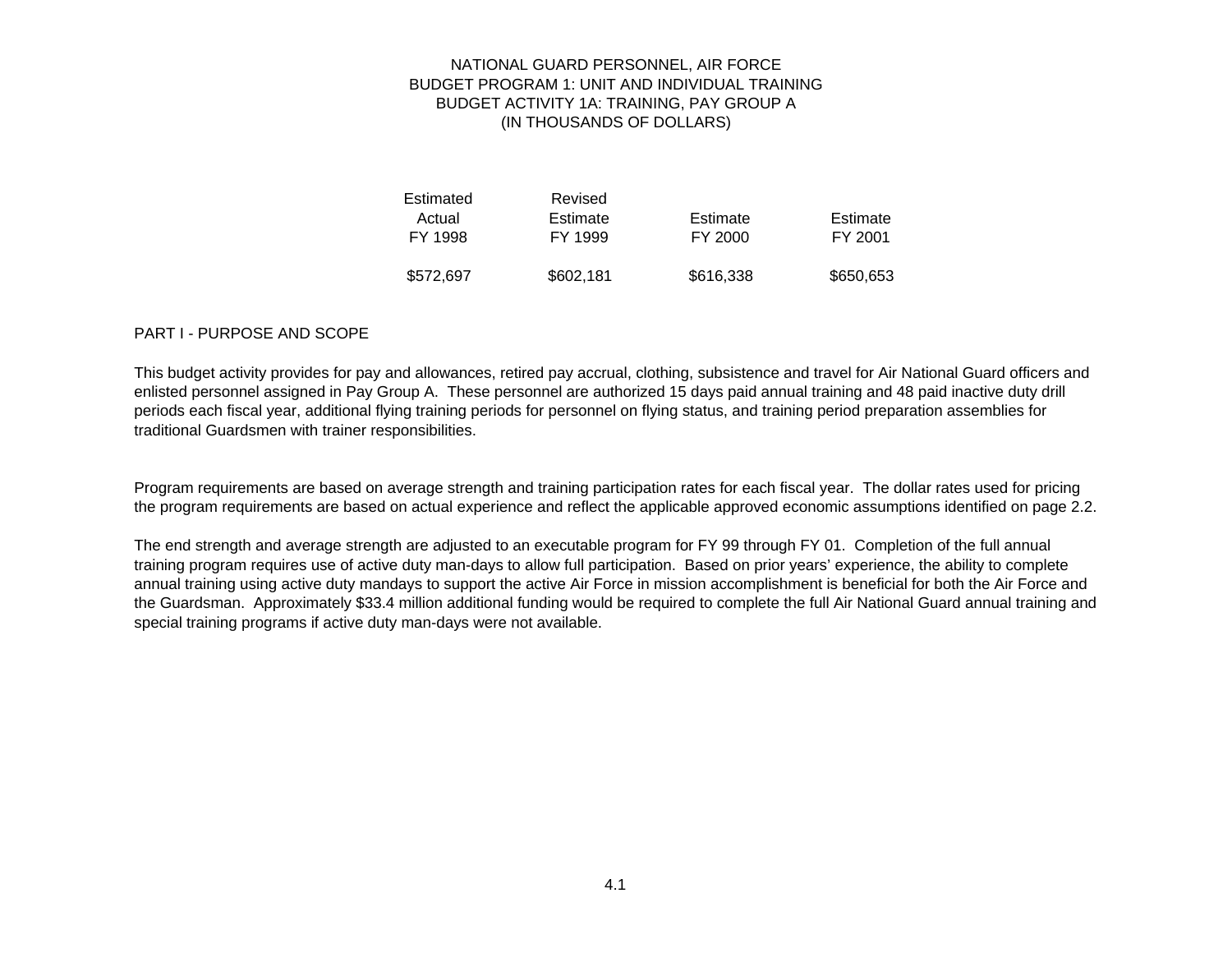## NATIONAL GUARD PERSONNEL, AIR FORCE BUDGET PROGRAM 1: UNIT AND INDIVIDUAL TRAINING BUDGET ACTIVITY 1A: TRAINING, PAY GROUP A SCHEDULE OF INCREASES AND DECREASES (IN THOUSANDS OF DOLLARS)

# FY 1999 Direct Program 602,181

# Increases:

| Price Increases:                                                                          |              |          |           |         |
|-------------------------------------------------------------------------------------------|--------------|----------|-----------|---------|
| FY 2000 Pay Raise (4.4% Pay Raise, effective 1 Jan 00)                                    | 17,174       |          |           |         |
| Annualization of FY 1999 Pay Raise (3.6% Pay Raise, effective 1 Jan 99)<br>Inflation 1.5% | 5,685<br>881 |          |           |         |
| Change in Part-time Retired Pay Accrual NCP                                               | 1,796        |          |           |         |
| Pay Table Reform                                                                          | 4,000        |          |           |         |
| <b>Total Price Increases:</b>                                                             |              | 29,536   |           |         |
| Program Increases:                                                                        |              |          |           |         |
| Career Enlisted Flyer Incentive Pay                                                       | 2,600        |          |           |         |
| Total Program Increases:                                                                  |              | 2,600    |           |         |
| Total Increases:                                                                          |              |          | 32,136    |         |
| Decreases:                                                                                |              |          |           |         |
| <b>Price Decreases:</b>                                                                   |              |          |           |         |
| Price and Execution Adjustments Using 1998 Actual Data                                    | (9,614)      |          |           |         |
| <b>Total Price Decreases:</b>                                                             |              | (9,614)  |           |         |
| Program Decreases:                                                                        |              |          |           |         |
| Decrease in Average Strength from 93,943 to 93,335                                        | (8, 365)     |          |           |         |
| <b>Total Program Decreases:</b>                                                           |              | (8, 365) |           |         |
| <b>Total Decreases:</b>                                                                   |              |          | (17, 979) |         |
|                                                                                           |              |          |           |         |
| FY 2000 Direct Program                                                                    |              |          |           | 616,338 |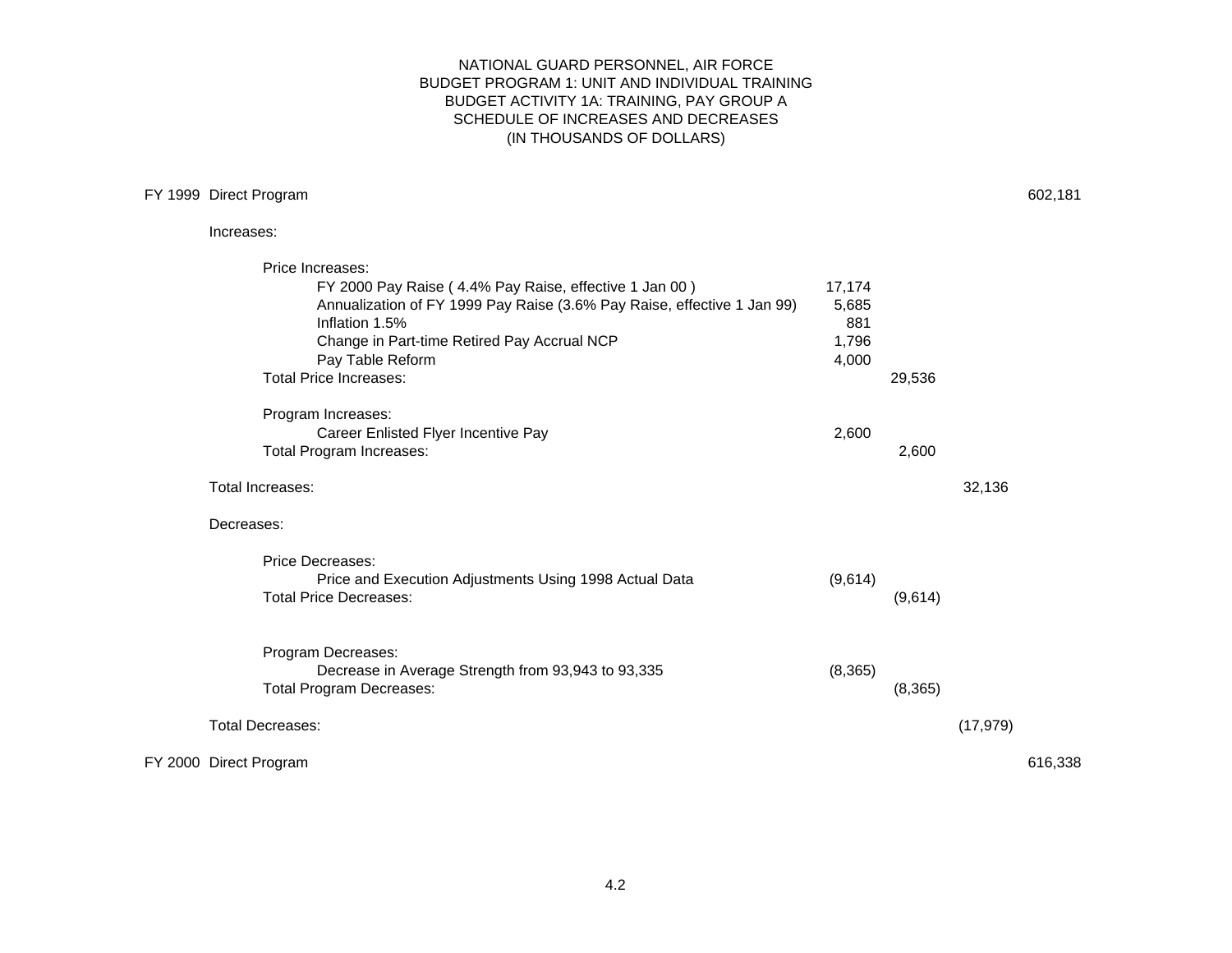# NATIONAL GUARD PERSONNEL, AIR FORCE BUDGET PROGRAM 1: UNIT AND INDIVIDUAL TRAINING BUDGET ACTIVITY 1A: TRAINING, PAY GROUP A SCHEDULE OF INCREASES AND DECREASES (IN THOUSANDS OF DOLLARS)

| FY 2000 Direct Program                                                                                                                                                                                                       |                                  |         |         | 616,338 |
|------------------------------------------------------------------------------------------------------------------------------------------------------------------------------------------------------------------------------|----------------------------------|---------|---------|---------|
| Increases:                                                                                                                                                                                                                   |                                  |         |         |         |
| Price Increases:<br>FY 2001 Pay Raise (3.9% Pay Raise, effective 1 Jan 01)<br>Annualization of FY 2000 Pay Raise (4.4% Pay Raise, effective 1 Jan 00)<br>Inflation 1.6%<br>Pay Table Reform<br><b>Total Price Increases:</b> | 16,321<br>6,017<br>996<br>16,000 | 39,334  |         |         |
| Program Increases:<br>Increase in Average Strength from 93,335 to 93,976<br>Total Program Increases:                                                                                                                         | 4,693                            | 4,693   |         |         |
| Total Increases:<br>Decreases:                                                                                                                                                                                               |                                  |         | 44,027  |         |
| Price Decreases:<br>Price and Execution Adjustments Using 1998 Actual Data<br><b>Total Price Decreases:</b>                                                                                                                  | (9, 712)                         | (9,712) |         |         |
| <b>Total Decreases:</b>                                                                                                                                                                                                      |                                  |         | (9,712) |         |
| FY 2001 Direct Program                                                                                                                                                                                                       |                                  |         |         | 650,653 |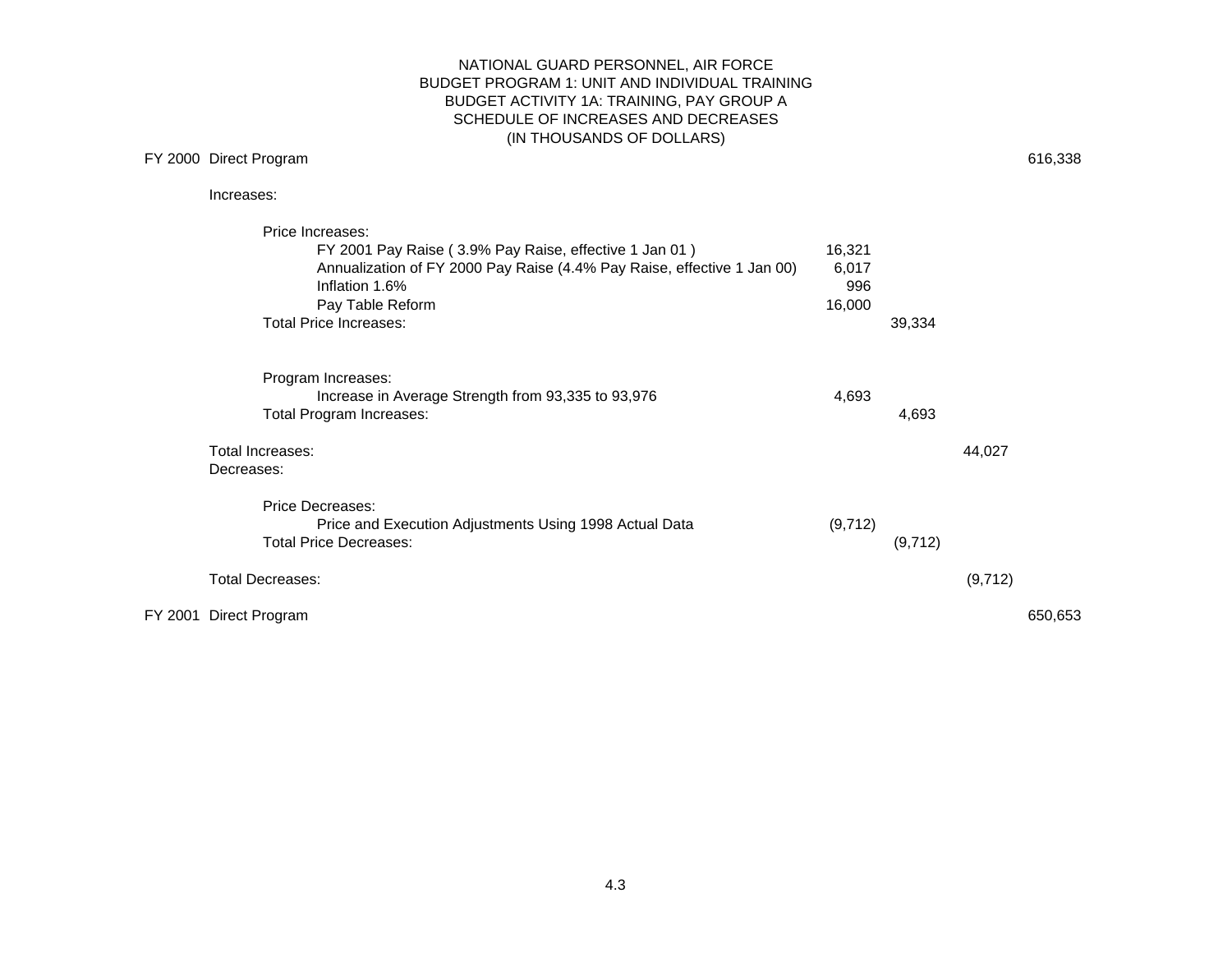#### NATIONAL GUARD PERSONNEL, AIR FORCE BUDGET PROGRAM 1: UNIT AND INDIVIDUAL TRAINING BUDGET ACTIVITY 1A: TRAINING PAY GROUP A PAY AND ALLOWANCES, ACTIVE DUTY FOR TRAINING (AMOUNTS IN THOUSANDS OF DOLLARS)

Pay and Allowances Active Duty for Training, Officer: These funds provide pay and allowances for officers attending active duty for training. Program requirements are based on average officer Pay Group A strength and training participation rates for each fiscal year. The dollar rates used in computing requirements include basic pay, retired pay accrual, government's social security contributions, Basic Allowance for Subsistence (BAS), Basic Allowance for Housing (BAH), and special and incentive pay as authorized.

The end strength and average strength are adjusted to an executable program for FY 99 through FY 01. Completion of the full annual training program requires use of active duty man-days to allow full participation. Based on prior years' experience, the ability to complete annual training using active duty mandays to suport the active Air Force in mission accomplishment is beneficial for both the Air Force and the Guardsman. Approximately \$33.4 million additional funding would be required to complete the full Air National Guard annual training and special training programs if active duty man-days were not available

|                   | °Y 1998         |                   |               |                 | FY 1999           |               |                 | FY 2000 |                            |                 | FY 2001 |                            |  |  |
|-------------------|-----------------|-------------------|---------------|-----------------|-------------------|---------------|-----------------|---------|----------------------------|-----------------|---------|----------------------------|--|--|
|                   | <b>STRENGTH</b> | RATE              | <b>AMOUNT</b> | <b>STRENGTH</b> | RATE              | <b>AMOUNT</b> | <b>STRENGTH</b> | RATE    | <b>AMOUNT</b>              | <b>STRENGTH</b> | RATE    | <b>AMOUNT</b>              |  |  |
| PAID PARTICIPANTS |                 | 10,850 \$3,653.98 | \$39.646      |                 | 11.392 \$3.825.60 | \$43.582      |                 |         | 11,335 \$4,020.90 \$45,577 |                 |         | 11,295 \$4,225.46 \$47,725 |  |  |

Pay and Allowances Active Duty for Training, Enlisted: These funds provide pay and allowances for enlisted personnel attending active duty for training. Program requirements are based on average enlisted Pay Group A strength and training participation rates for each fiscal year. The dollar rates used in computing requirements include basic pay, retired pay accrual, government's social security contributions, Basic Allowance for Subsistence (BAS), Basic Allowance for Housing (BAH), and special and incentive pay as authorized.

|                   | FY 1998         |                             |        |          | FY 1999                     |        |                 | FY 2000 |                             |                 | FY 2001                     |               |  |  |
|-------------------|-----------------|-----------------------------|--------|----------|-----------------------------|--------|-----------------|---------|-----------------------------|-----------------|-----------------------------|---------------|--|--|
|                   | <b>STRENGTH</b> | RATE                        | AMOUNT | STRENGTH | <b>RATE</b>                 | AMOUNT | <b>STRENGTH</b> | RATE    | AMOUNT                      | <b>STRENGTH</b> | <b>RATE</b>                 | <b>AMOUNT</b> |  |  |
| PAID PARTICIPANTS |                 | 78,866 \$1,337.60 \$105,491 |        |          | 77,010 \$1,394.27 \$107,372 |        |                 |         | 76,620 \$1,464.54 \$112,213 |                 | 76,695 \$1,539.05 \$118,037 |               |  |  |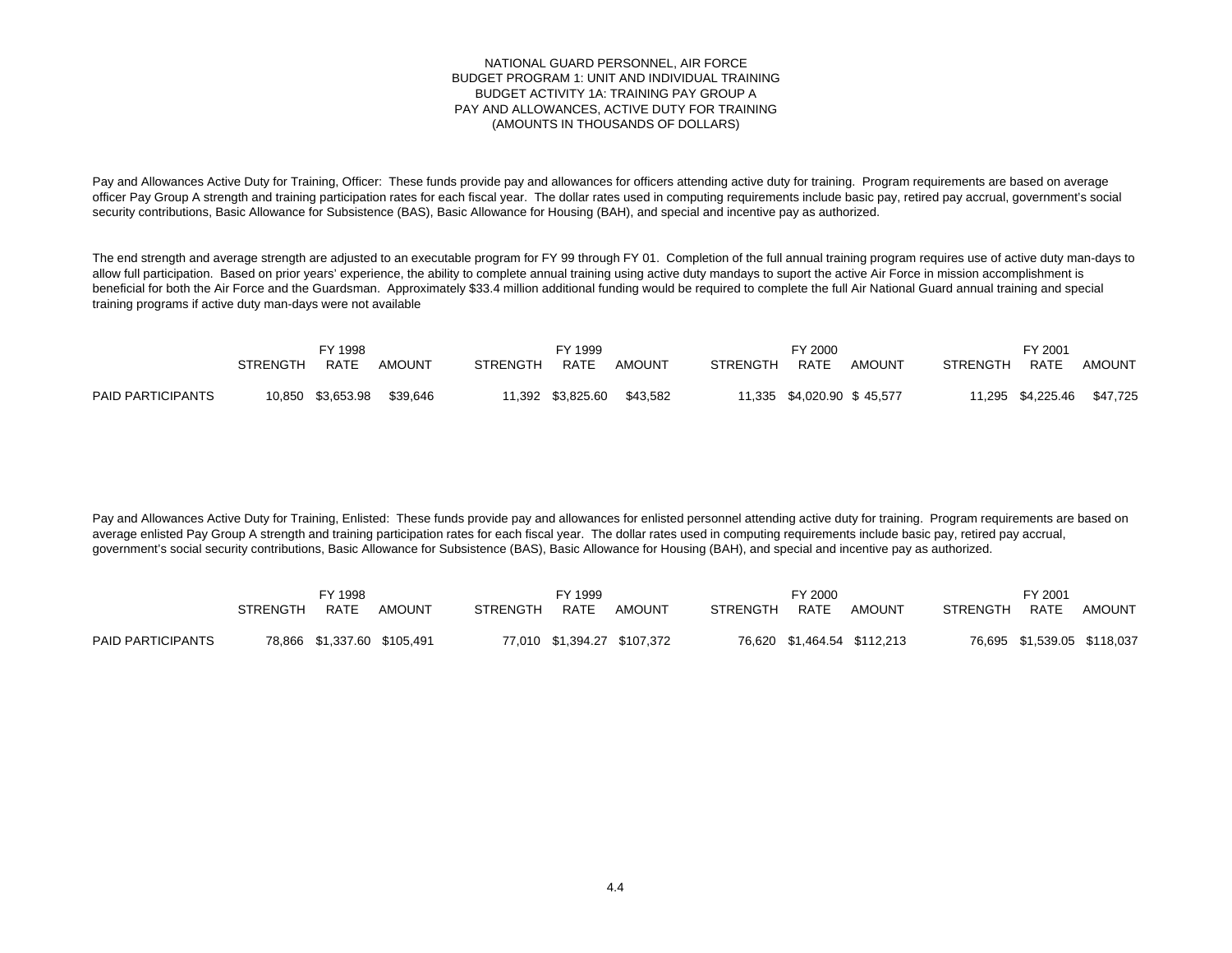#### NATIONAL GUARD PERSONNEL, AIR FORCE BUDGET PROGRAM 1: UNIT AND INDIVIDUAL TRAINING BUDGET ACTIVITY 1A: TRAINING PAY GROUP A PAY AND ALLOWANCES, INACTIVE DUTY TRAINING (AMOUNTS IN THOUSANDS OF DOLLARS)

Pay, Inactive Duty Training, Officers: These funds provide pay allowances for officers attending inactive duty for training including unit training assemblies, training period preparation assemblies, and additional flying periods for officer personnel on flying status. Program requirements include basic pay, retired pay accrual, government's social security contributions, and incentive pay as authorized.

|                                                  | STRENGTH/<br><b>ASSEMBLIES</b> | FY 1998<br>RATE | <b>AMOUNT</b> | STRENGTH/<br><b>ASSEMBLIES</b> | FY 1999<br><b>RATE</b> | <b>AMOUNT</b> | STRENGTH/<br><b>ASSEMBLIES</b> | FY 2000<br><b>RATE</b>     | <b>AMOUNT</b>     | STRENGTH/<br><b>ASSEMBLIES</b> | FY 2001<br><b>RATE</b> | <b>AMOUNT</b> |
|--------------------------------------------------|--------------------------------|-----------------|---------------|--------------------------------|------------------------|---------------|--------------------------------|----------------------------|-------------------|--------------------------------|------------------------|---------------|
| <b>UNIT TRAINING:</b>                            |                                |                 |               |                                |                        |               |                                |                            |                   |                                |                        |               |
| <b>PAID PARTICIPANTS</b>                         | 8,253                          | \$9,746.25      | \$80,439      | 8,666                          | \$10,207.44            | \$88,453      |                                | 8,622 \$10,733.93 \$92,549 |                   | 8,813                          | \$11,280.02            | \$99,407      |
| <b>ADDITIONAL TRAINING</b><br><b>ASSEMBLIES:</b> |                                |                 |               |                                |                        |               |                                |                            |                   |                                |                        |               |
| <b>PROF DEV</b>                                  | 6,167                          | \$196.69        | \$1,213       | 6,549                          | \$206.03               | \$1,349       | 4,587                          | $$216.70$ \$               | 994               | 4,564                          | \$227.72               | \$1,039       |
| <b>FLIGHT TRAINING</b>                           | 117.842                        | \$215.48        | \$25,392      | 125,129                        | \$225.62               | \$28,231      | 87,642                         |                            | \$74.42 \$ 20,786 | 87,203                         | \$249.24               | \$21,734      |
| <b>TRAINING PERIOD</b><br><b>PREP ASSEMBLIES</b> | 2,254                          | \$198.35        | \$447         | 2,458                          | \$207.73               | \$511         | 1,721                          | $$218.47$ \$               | 376               | 1,713                          | \$229.59               | \$393         |
| <b>TOTAL</b>                                     |                                |                 | \$107,491     |                                |                        | \$118,544     |                                |                            | \$114,706         |                                |                        | \$122,574     |

Pay, Inactive Duty Training, Enlisted: These funds provide pay allowances for officers attending inactive duty for training including unit training assemblies, training period preparation assemblies, and additional flying periods for enlisted personnel on flying status. Program requirements include basic pay, retired pay accrual, government's social security contributions, and incentive pay as authorized.

|                                                  | STRENGTH/<br><b>ASSEMBLIES</b> | FY 1998<br>RATE             | <b>AMOUNT</b> | STRENGTH/<br><b>ASSEMBLIES</b> | FY 1999<br><b>RATE</b> | <b>AMOUNT</b> | STRENGTH/<br><b>ASSEMBLIES</b> | FY 2000<br><b>RATE</b> | <b>AMOUNT</b>        | STRENGTH/<br><b>ASSEMBLIES</b> | FY 2001<br><b>RATE</b> | <b>AMOUNT</b> |
|--------------------------------------------------|--------------------------------|-----------------------------|---------------|--------------------------------|------------------------|---------------|--------------------------------|------------------------|----------------------|--------------------------------|------------------------|---------------|
| <b>UNIT TRAINING:</b>                            |                                |                             |               |                                |                        |               |                                |                        |                      |                                |                        |               |
| <b>PAID PARTICIPANTS</b>                         |                                | 77,562 \$3,359.60 \$260,577 |               | 75,737                         | \$3,501.28             | \$265,176     | 75,025                         |                        | \$3,682.76 \$276,301 | 75,099                         | \$3,870.12 \$290,641   |               |
| <b>ADDITIONAL TRAINING</b><br><b>ASSEMBLIES:</b> |                                |                             |               |                                |                        |               |                                |                        |                      |                                |                        |               |
| PROF DEV                                         | 47,635                         | \$63.54                     | \$3,027       | 46,514                         | \$66.22                | \$3,080       | 43,337                         |                        | \$69.65 \$ 3,018     | 42,930                         | \$73.19                | \$3,142       |
| <b>FLIGHT TRAINING</b>                           | 74,708                         | \$67.91                     | \$5,073       | 72,950                         | \$70.78                | \$5,163       | 67,967                         |                        | \$74.42 \$ 5,058     | 67,329                         | \$78.20                | \$5,265       |
| <b>TRAINING PERIOD</b><br><b>PREP ASSEMBLIES</b> | 6,145                          | \$63.55                     | \$390         | 6,000                          | \$66.23                | \$397         | 5,590                          | $$69.66$ \$            | 389                  | 5,538                          | \$95.45                | \$529         |
| <b>TOTAL</b>                                     |                                |                             | \$269,067     |                                |                        | \$273,816     |                                |                        | \$284,766            |                                |                        | \$299,577     |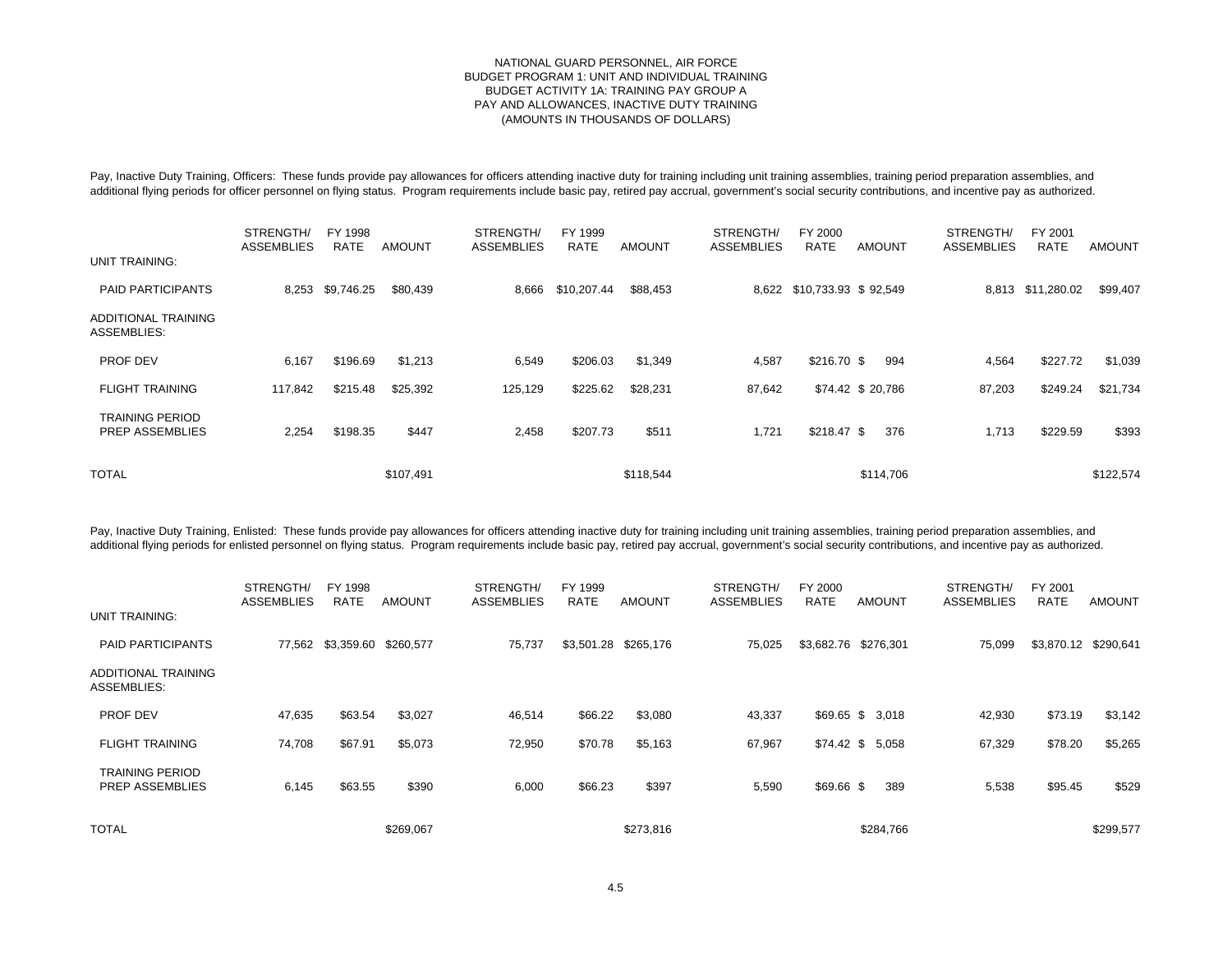#### NATIONAL GUARD PERSONNEL, AIR FORCE BUDGET PROGRAM 1: UNIT AND INDIVIDUAL TRAINING BUDGET ACTIVITY 1A: TRAINING PAY GROUP A INDIVIDUAL CLOTHING AND UNIFORM ALLOWANCES (AMOUNTS IN THOUSANDS OF DOLLARS)

Individual Clothing and Uniform Allowances, Officers: These funds provide for the initial payment and supplemental allowances under the provisions of Section 415 and 416 of Title 37, United States Code for the purchase of required uniforms. Section 415 authorizes a one-time initial allowance of not more than \$200 as reimbursement for the purchase of required uniforms and equipment upon completion of at least 14 days of active duty as a member of a reserve component. Section 416 provides for uniform allowances of not more than \$50 upon completion of each four years of service in one or more reserve components. The number of uniform allowances in this estimate is based on programmed drill strength.

|                                     | <b>NUMBER</b> | FY 1998<br><b>RATE</b> | <b>AMOUNT</b> | <b>NUMBER</b> | FY 1999<br>RATE | <b>AMOUNT</b> | <b>NUMBER</b> | FY 2000<br><b>RATE</b> | <b>AMOUNT</b> | <b>NUMBER</b> | FY 2001<br><b>RATE</b> | <b>AMOUNT</b> |
|-------------------------------------|---------------|------------------------|---------------|---------------|-----------------|---------------|---------------|------------------------|---------------|---------------|------------------------|---------------|
| <b>INITIAL UNIFORM</b><br>ALLOWANCE | 49            | \$200.00               | \$10          | 53            | \$208.61        | \$11          | 53            | \$218.04               | \$12          | 53            | \$229.13               | \$12          |
| ADDITIONAL UNIFORM<br>ALLOWANCE     | 280           | \$100.00               | \$28          | 305           | \$104.31        | \$32          | 304           | \$109.02               | \$33          | 303           | \$114.57               | \$35          |
| <b>TOTAL</b>                        |               |                        | \$38          |               |                 | \$43          |               |                        | \$45          |               |                        | \$47          |

Individual Clothing and Uniform Allowances, Enlisted: These funds provide clothing for enlisted personnel. Section 418 of Title 37 United States Code authorizes the President to prescribe the quantity and type of clothing necessary for enlisted members of the Armed Forces or the National Guard. Uniforms for enlisted are supplied through unit supply. On 1 Oct 1999, the Air Force Class A uniform will be obsolete. This is the most expense item in the uniform bag. The issue of new Class A uniforms, along with replacement of obsolete stocks, will occur in FY 99 through FY 01.

|                                                                                 | <b>NUMBER</b> | FY 1998<br><b>RATE</b> | <b>AMOUNT</b> | <b>NUMBER</b> | FY 1999<br><b>RATE</b> | <b>AMOUNT</b> | <b>NUMBER</b> | FY 2000<br><b>RATE</b> | <b>AMOUNT</b> | <b>NUMBER</b> | FY 2001<br><b>RATE</b> | <b>AMOUNT</b> |
|---------------------------------------------------------------------------------|---------------|------------------------|---------------|---------------|------------------------|---------------|---------------|------------------------|---------------|---------------|------------------------|---------------|
| INITIAL (PARTIAL) ISSUE<br><b>TO PRIOR SERVICE</b><br>PERSONNEL - MALE          | 1,008         | \$1,232.50             | \$1,243       | 805           | \$1,285.57             | \$1,035       | 757           | \$1,343.66             | \$1,017       | 767           | \$1,412.02             | \$1,083       |
| INITIAL (PARTIAL) ISSUE<br><b>TO PRIOR SERVICE</b><br><b>PERSONNEL - FEMALE</b> | 2,615         | \$965.25               | \$2,524       |               | 1,712 \$1,006.81       | \$1,724       | 1,609         | \$1,052.31             | \$1,693       | 1,630         | \$1,105.85             | \$1,803       |
| <b>REPLACEMENT ISSUE</b><br>MALE                                                | 24,665        | \$271.55               | \$6,698       | 43,427        | \$283.24               | \$12,300      | 40,807        | \$296.04               | \$12,080      | 41,354        | \$311.10               | \$12,865      |
| <b>REPLACEMENT ISSUE</b><br><b>FEMALE</b>                                       | 12,913        | \$295.30               | \$3,813       | 18,612        | \$308.02               | \$5,733       | 17,489        | \$321.93               | \$5,630       | 17,723        | \$338.31               | \$5,996       |
| <b>TOTAL</b>                                                                    |               |                        | \$14,278      |               |                        | \$20,792      |               |                        | \$20,420      |               |                        | \$21,747      |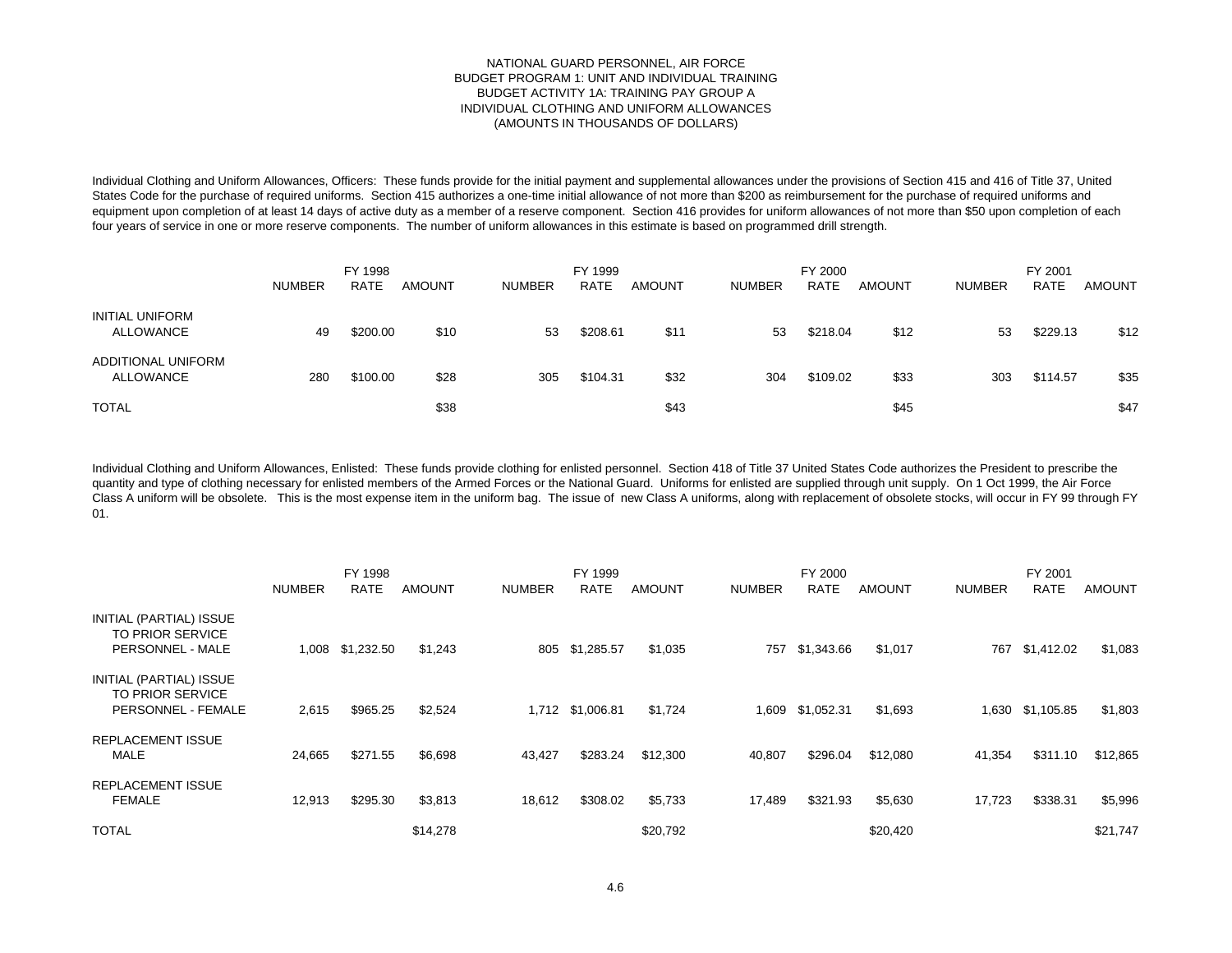#### NATIONAL GUARD PERSONNEL, AIR FORCE BUDGET PROGRAM 1: UNIT AND INDIVIDUAL TRAINING BUDGET ACTIVITY 1A: TRAINING PAY GROUP A SUBSISTENCE OF ENLISTED PERSONNEL (AMOUNTS IN THOUSANDS OF DOLLARS)

Subsistence of Enlisted Personnel: These funds provide for subsistence-in-kind to enlisted personnel on active duty training and inactive duty training for eight hours or more in any one calendar day. Subsistence-in-kind requirements are based on active duty and inactive duty workdays as programmed for each fiscal year. Appropriate deductions are made for enlisted personnel who will receive a monetary allowance in lieu of subsistence. The dollar rates reflect approved inflation assumptions. Meal authorization chits, contract catering, operational rations, field dining halls, and other service mess halls are also used for individuals and units performing at locations where ANG dining halls are not available.

|                                                                       | <b>NUMBER</b> | FY 1998<br><b>RATE</b> | <b>AMOUNT</b> | <b>NUMBER</b> | FY 1999<br>RATE | <b>AMOUNT</b> | <b>NUMBER</b> | FY 2000<br><b>RATE</b> | <b>AMOUNT</b> | <b>NUMBER</b> | FY 2001<br>RATE | <b>AMOUNT</b> |
|-----------------------------------------------------------------------|---------------|------------------------|---------------|---------------|-----------------|---------------|---------------|------------------------|---------------|---------------|-----------------|---------------|
| <b>ACTIVE DUTY REQUIREMENT:</b>                                       |               |                        |               |               |                 |               |               |                        |               |               |                 |               |
| SUBSISTENCE-IN-KIND:                                                  |               |                        |               |               |                 |               |               |                        |               |               |                 |               |
| TOTAL NUMBER OF WORKDAYS SUBSISTED                                    | 323,577       | \$3.63                 | \$1,174       | 319,231       | \$3.78          | \$1,208       | 311,412       | \$3.96                 | \$1,232       | 307,546       | \$4.16          | \$1,278       |
| INACTIVE DUTY PERIODS OF EIGHT HOURS OR MORE:<br>SUBSISTENCE-IN-KIND: |               |                        |               |               |                 |               |               |                        |               |               |                 |               |
| TOTAL NUMBER OF WORKDAYS SUBSISTED                                    | 2,098,230     | \$2.26                 | \$4,742       | 2,070,050     | \$2.36          | \$4,880       | 2,060,212     | \$2.46                 | \$5,076       | 1,842,083     | \$2.59          | \$4,769       |
| TOTAL SUBSISTENCE IN KIND                                             |               |                        | \$5,916       |               |                 | \$6,088       |               |                        | \$6,308       |               |                 | \$6,048       |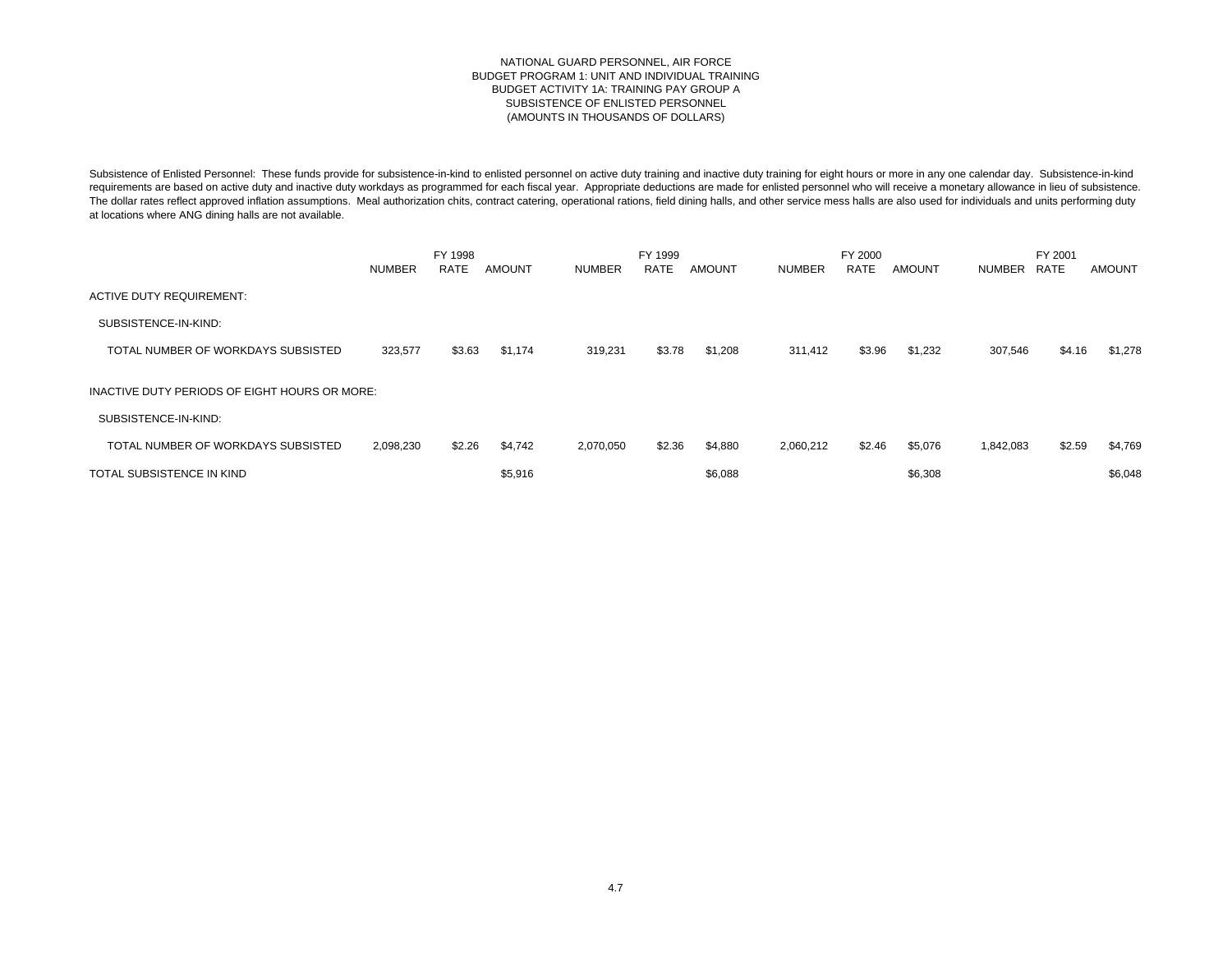#### NATIONAL GUARD PERSONNEL, AIR FORCE BUDGET PROGRAM 1: UNIT AND INDIVIDUAL TRAINING BUDGET ACTIVITY 1A: TRAINING PAY GROUP A TRAVEL, ACTIVE DUTY FOR TRAINING (AMOUNTS IN THOUSANDS OF DOLLARS)

Travel, Active Duty for Training, Officers: These funds provide for transportation and per diem allowances for officers to perform active duty training. Program requirements are based on the number of officers programmed to participate in active duty training during each fiscal year. Average travel rate per individual is developed based on actual experience. For those individuals required to use commercial transportation during active duty training, the dollar rates reflect approved inflation assumptions.

|               | FY 1998  |         |               | FY 1999     |         |               | FY 2000     |         |               | FY 2001  |               |
|---------------|----------|---------|---------------|-------------|---------|---------------|-------------|---------|---------------|----------|---------------|
| <b>NUMBER</b> | RATE     | AMOUNT  | <b>NUMBER</b> | <b>RATE</b> | AMOUNT  | <b>NUMBER</b> | <b>RATE</b> | AMOUNT  | <b>NUMBER</b> | RATE     | <b>AMOUNT</b> |
| 10.850        | \$725.71 | \$7.874 | 1.392         | \$756.96    | \$8.623 | 11.335        | \$791.16    | \$8.968 | 11.295        | \$831.41 | \$9,390       |

Travel, Active Duty for Training, Enlisted: These funds provide for transportation and per diem allowances for enlisted personnel to perform active duty training. Program requirements are based on the number of enlisted personnel programmed to participate in active duty training during each fiscal year. Average travel rate per individual is developed based on actual experience. For those individuals required to use commercial transportation during active duty training, the dollar rates reflect approved inflation assumptions.

|               | FY 1998     |               |               | FY 1999  |               |               | FY 2000     |               |               | FY 2001     |          |
|---------------|-------------|---------------|---------------|----------|---------------|---------------|-------------|---------------|---------------|-------------|----------|
| <b>NUMBER</b> | <b>RATE</b> | <b>AMOUNT</b> | <b>NUMBER</b> | RATE     | <b>AMOUNT</b> | <b>NUMBER</b> | <b>RATE</b> | <b>AMOUNT</b> | <b>NUMBER</b> | <b>RATE</b> | AMOUNT   |
| 78.866        | \$290.32    | \$22.896      | 77.010        | \$302.82 | \$23.320      | 73.730        | \$316.50    | \$23.336      | 76.695        | \$332.60    | \$25,509 |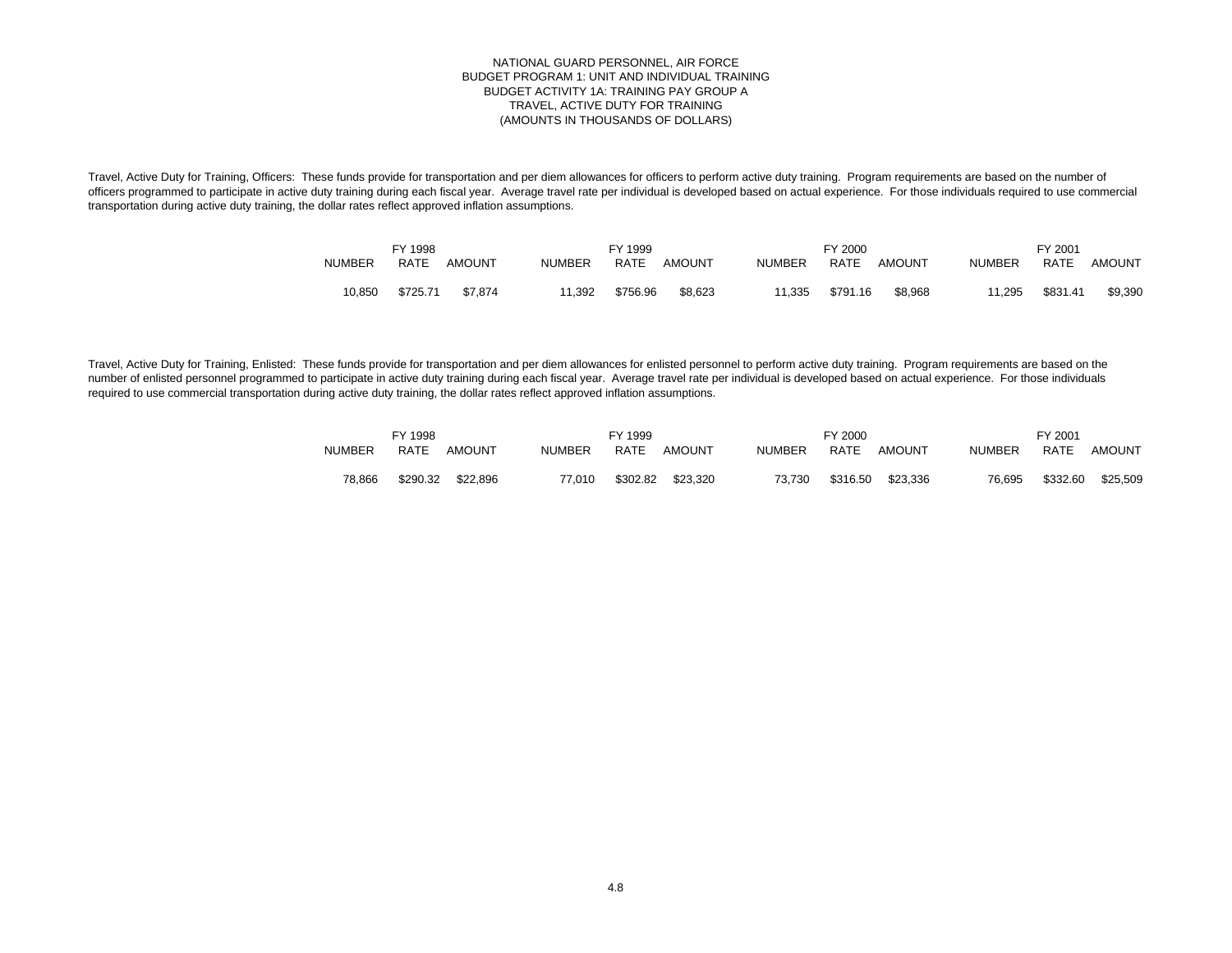## NATIONAL GUARD PERSONNEL, AIR FORCE BUDGET PROGRAM 1: UNIT AND INDIVIDUAL TRAINING BUDGET ACTIVITY 1A: TRAINING PAY GROUP A REIMBURSABLE REQUIREMENTS (AMOUNTS IN THOUSANDS OF DOLLARS)

Reimbursable Requirements: Sale of meals to officers from enlisted messes and manpower to support foreign military sales.

|                                       | <b>NUMBER</b> | FY 1998<br><b>RATE</b> | <b>AMOUNT</b> | <b>NUMBER</b> | FY 1999<br><b>RATE</b> | <b>AMOUNT</b> | <b>NUMBER</b> | FY 2000<br><b>RATE</b> | <b>AMOUNT</b> | <b>NUMBER</b> | FY 2001<br><b>RATE</b> | <b>AMOUNT</b> |
|---------------------------------------|---------------|------------------------|---------------|---------------|------------------------|---------------|---------------|------------------------|---------------|---------------|------------------------|---------------|
| <b>Officer Meals</b>                  | 120,791       | \$2.24                 | \$271         | 118,249       | \$2.29                 | \$271         | 115,275       | \$2.52                 | \$290         | 110,100       | \$2.56                 | \$282         |
| Foreign Military Sales (FMS)          |               |                        |               |               |                        |               |               |                        |               |               |                        |               |
| Officer                               | 100           | \$170.21               | \$17          | 102           | \$191.72               | \$20          | 102           | \$179.91               | \$18          | 102           | \$198.98               | \$20          |
| Enlisted                              | \$0           | \$0.00                 | \$0           | \$0           | \$0.00                 | \$0           | \$0           | \$0.00                 | \$0           | \$0           | \$0.00                 | \$0           |
| <b>Total FMS</b>                      | 100           |                        | \$17          | 102           |                        | \$20          | 102           |                        | \$18          | 102           |                        | \$20          |
| <b>Total Reimbursable Requirement</b> |               |                        | \$288         |               |                        | \$290         |               |                        | \$309         |               |                        | \$302         |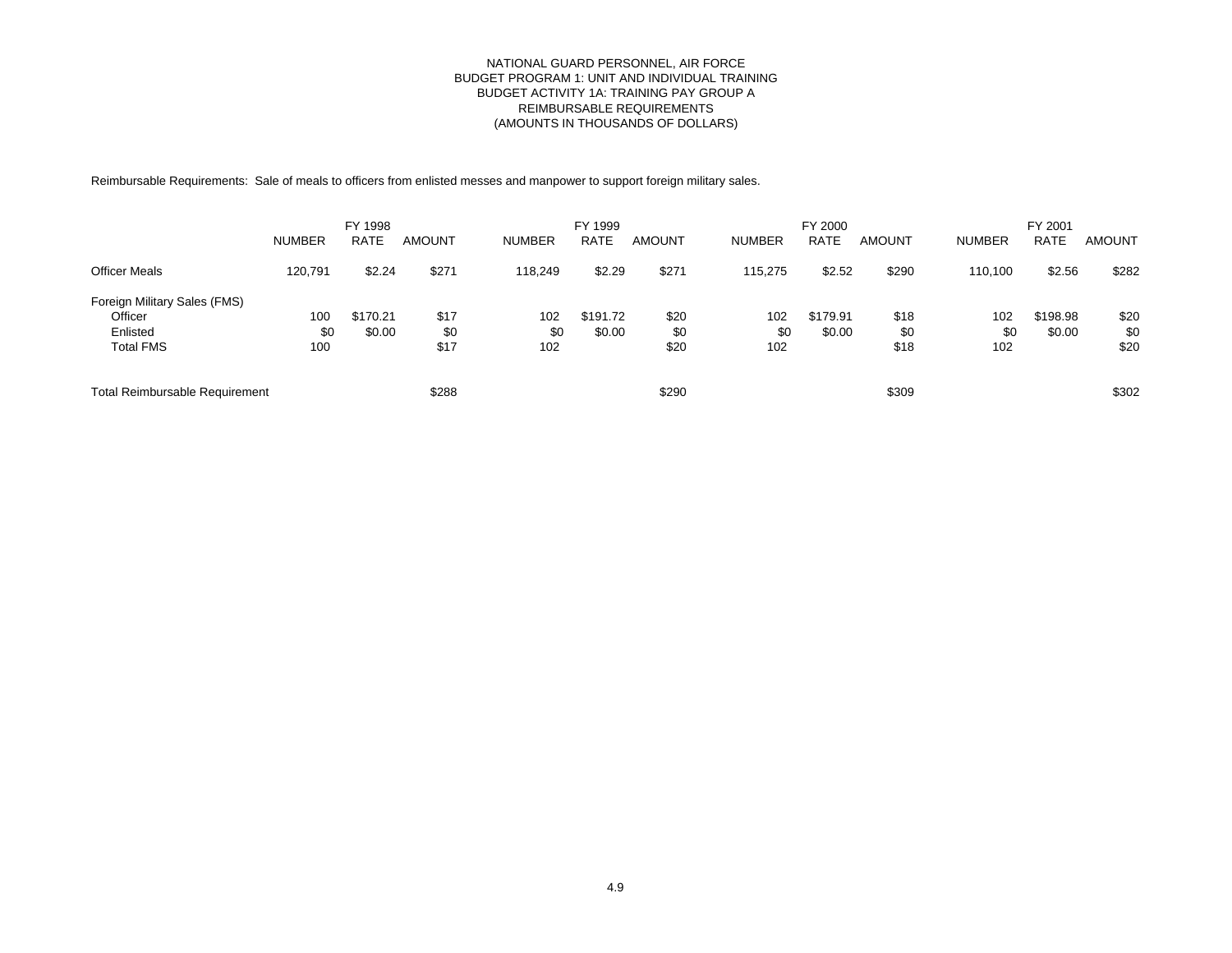# NATIONAL GUARD PERSONNEL, AIR FORCE BUDGET PROGRAM 1: OTHER TRAINING AND SUPPORT BUDGET ACTIVITY 1F: TRAINING, PAY GROUP F (IN THOUSANDS OF DOLLARS)

| Estimated | Revised  |          |          |
|-----------|----------|----------|----------|
| Actual    | Estimate | Estimate | Estimate |
| FY 1998   | FY 1999  | FY 2000  | FY 2001  |
|           |          |          |          |
| \$26,175  | \$27,110 | \$28,707 | \$29,590 |

## PART 1 - PURPOSE AND SCOPE

This budget activity provides for pay and allowances, including Government's Social Security contributions, retired pay accrual, clothing, subsistence, and travel for Air National Guard enlisted personnel assigned to the non-prior service program. The purpose of this program is to recruit and train non-prior service personnel to fill specific unit vacancies not attainable from prior service enlisted sources. Individuals receive basic and technical and/or on-the-job training, depending upon their aptitudes and Air Force specialties.

Program requirements are based on the average number of trainees attending initial active duty training. The dollar rates used for pricing the program requirements are based on actual experience and reflect the approved economic assumptions identified on page 2.2.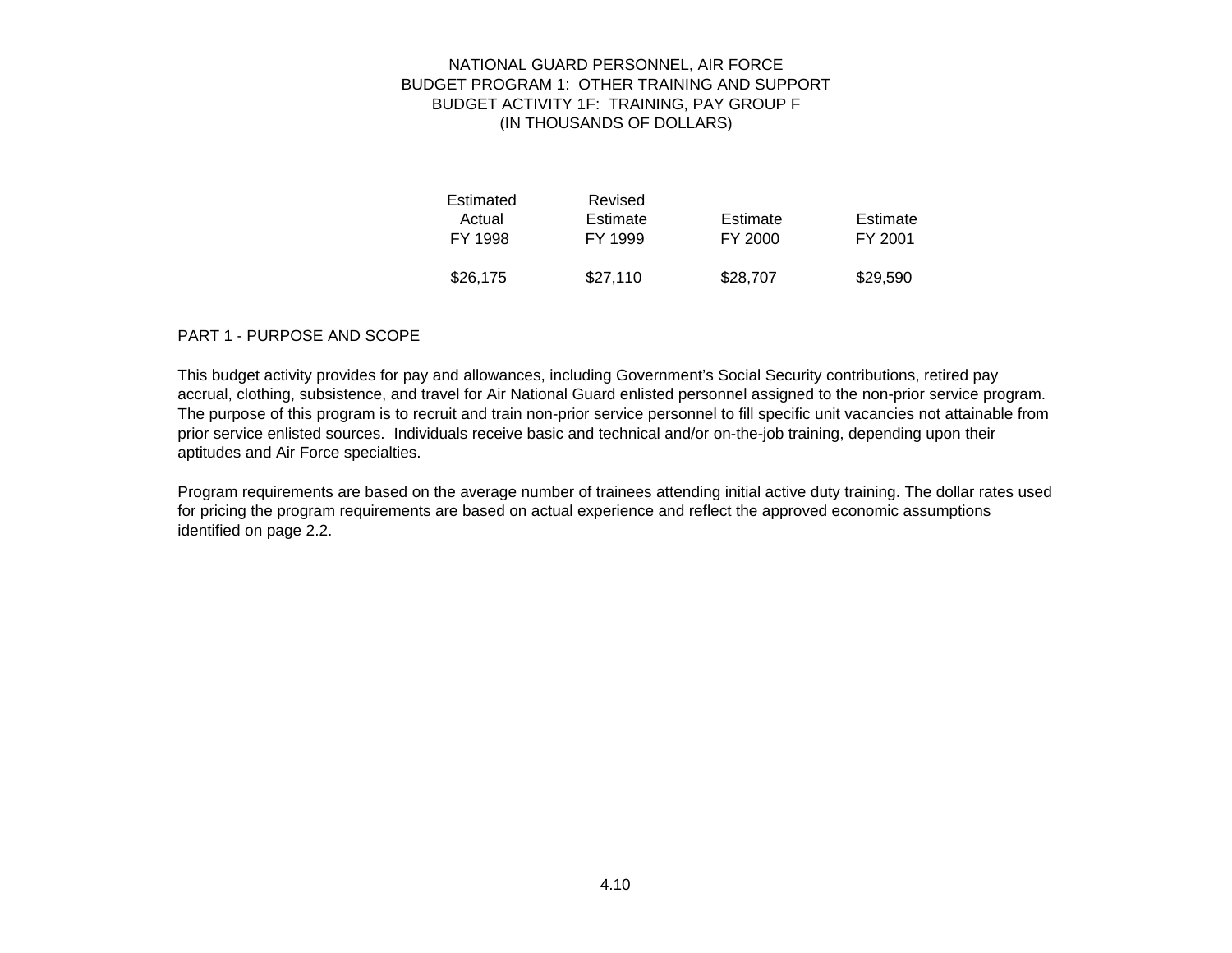# NATIONAL GUARD PERSONNEL, AIR FORCE BUDGET PROGRAM 1: OTHER TRAINING AND SUPPORT BUDGET ACTIVITY 1F: TRAINING, PAY GROUP F SCHEDULE OF INCREASES AND DECREASES (IN THOUSANDS OF DOLLARS)

# FY 1999 Direct Program 27,110

## Increases:

|         | Price Increases:                                                        |     |       |       |        |
|---------|-------------------------------------------------------------------------|-----|-------|-------|--------|
|         | FY 2000 Pay Raise (4.4% Pay Raise, effective 1 Jan 00)                  | 734 |       |       |        |
|         | Annualization of FY 1999 Pay Raise (3.6% Pay Raise, effective 1 Jan 99) | 238 |       |       |        |
|         | Inflation 1.5%                                                          | 57  |       |       |        |
|         | Change in Part-time Retired Pay Accrual NCP                             | 65  |       |       |        |
|         | Price and Execution Adjustments Using 1998 Actual Data                  | 170 |       |       |        |
|         | <b>Total Price Increases:</b>                                           |     | 1,264 |       |        |
|         | Program Increases:                                                      |     |       |       |        |
|         | Increase in Average Strength from 944 to 962                            | 333 |       |       |        |
|         | Total Program Increases:                                                |     | 333   |       |        |
|         | Total Increases:                                                        |     |       | 1,597 |        |
| FY 2000 | Direct Program                                                          |     |       |       | 28,707 |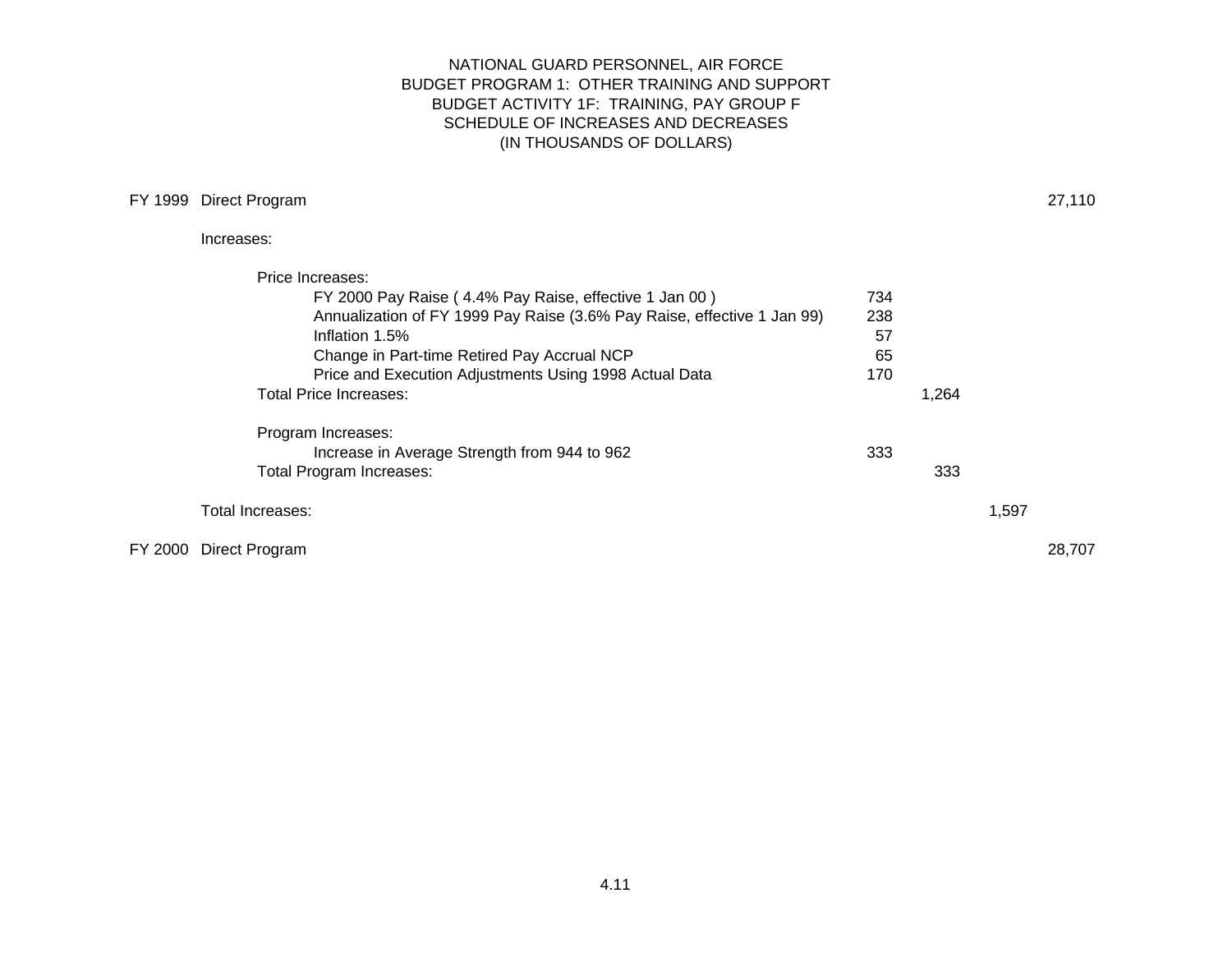| FY 2000 | <b>Direct Program</b>   | NATIONAL GUARD PERSONNEL, AIR FORCE<br>BUDGET PROGRAM 1: OTHER TRAINING AND SUPPORT<br>BUDGET ACTIVITY 1F: TRAINING, PAY GROUP F<br>SCHEDULE OF INCREASES AND DECREASES              |                   |       |       | 28,707 |
|---------|-------------------------|--------------------------------------------------------------------------------------------------------------------------------------------------------------------------------------|-------------------|-------|-------|--------|
|         | Increases:              | (IN THOUSANDS OF DOLLARS)                                                                                                                                                            |                   |       |       |        |
|         | Price Increases:        | FY 2001 Pay Raise (3.9% Pay Raise, effective 1 Jan 01)<br>Annualization of FY 2000 Pay Raise (4.4% Pay Raise, effective 1 Jan 00)<br>Inflation 1.6%<br><b>Total Price Increases:</b> | 899<br>348<br>117 | 1,364 |       |        |
|         | Total Increases:        |                                                                                                                                                                                      |                   |       | 1,364 |        |
|         | Decreases:              |                                                                                                                                                                                      |                   |       |       |        |
|         |                         | Program Decreases:<br>Decrease in Average Strength from 962 to 936<br><b>Total Program Decreases:</b>                                                                                | (481)             | (481) |       |        |
|         | <b>Total Decreases:</b> |                                                                                                                                                                                      |                   |       | (481) |        |
| FY 2001 | Direct Program          |                                                                                                                                                                                      |                   |       |       | 29,590 |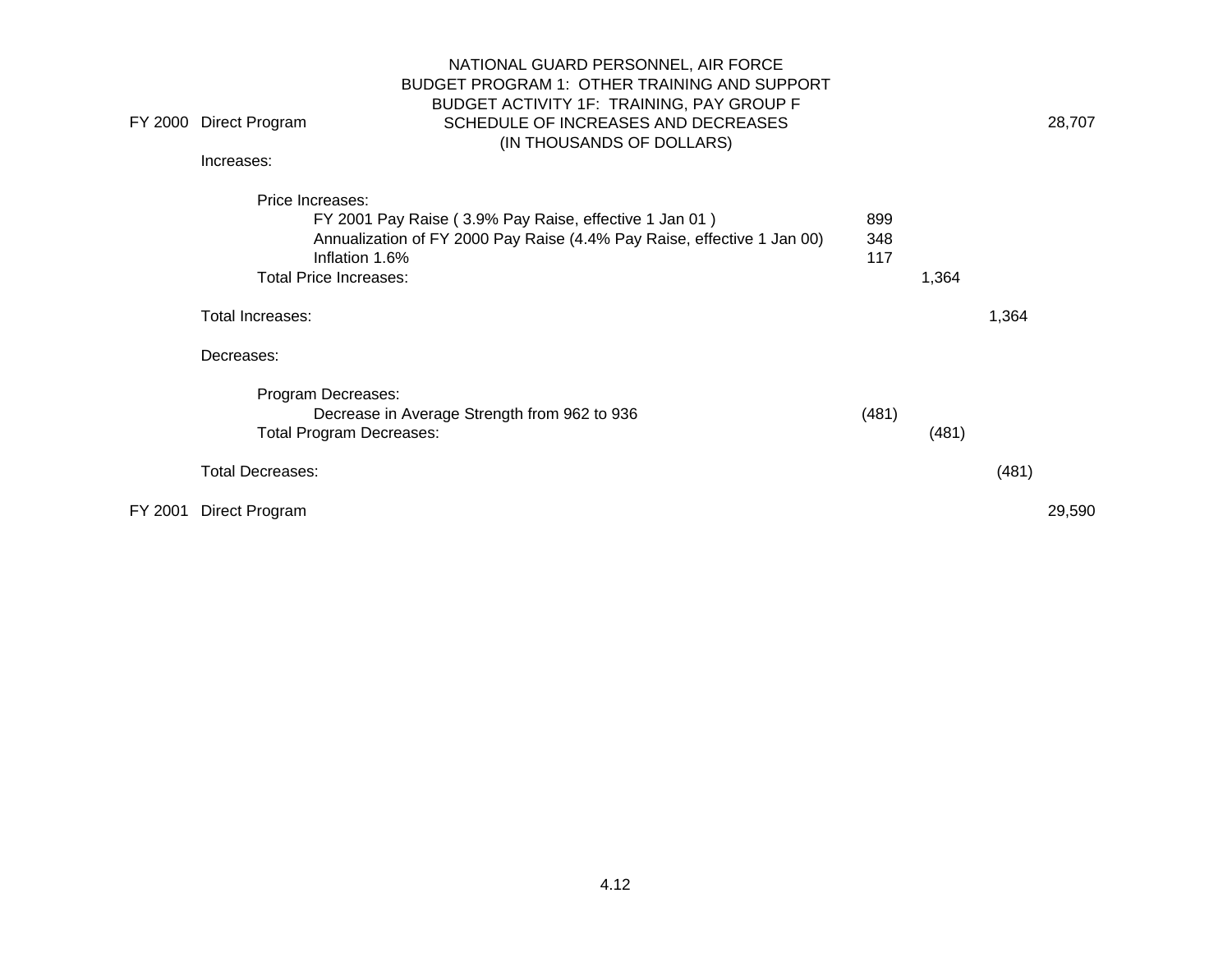## NATIONAL GUARD PERSONNEL, AIR FORCE BUDGET PROGRAM 1: OTHER TRAINING AND SUPPORT BUDGET ACTIVITY 1F: TRAINING, PAY GROUP F DETAIL OF REQUIREMENTS (AMOUNTS IN THOUSANDS OF DOLLARS)

Pay and Allowances, Active Duty for Training, Enlisted: These funds provide for pay and allowances of enlisted personnel attending initial active duty for training. The dollar rates used in computing the requirements include basic pay, retired pay accrual, government's social security contributions, subsistence, quarters allowances and Housing Allowances (BAH) when authorized.

|                 | FY 1998    |               |          | FY 1999     |               |          | FY 2000     |          |          | FY 2001    |          |
|-----------------|------------|---------------|----------|-------------|---------------|----------|-------------|----------|----------|------------|----------|
| AVG NO.         |            |               | AVG NO.  |             |               | AVG NO.  |             |          | AVG NO.  |            |          |
| <b>TRAINEES</b> | RATE       | <b>AMOUNT</b> | TRAINEES | <b>RATE</b> | <b>AMOUNT</b> | TRAINEES | <b>RATE</b> | AMOUNT   | TRAINEES | RATE       | AMOUNT   |
|                 |            |               |          |             |               |          |             |          |          |            |          |
| 2.714           | \$7,959.12 | \$21.600      | 2.832    | \$8.225.97  | \$23.293      | 2.886    | \$8.597.84  | \$24.813 | 2.809    | \$8.949.51 | \$25,141 |

Individual Clothing and Uniform Allowance, Enlisted: These funds provide clothing and uniforms for enlisted personnel attending initial active duty for training. Clothing dollar rates are based on experience and reflect approved inflation assumptions.

|                       | FY 1998       |             |         |               | FY 1999     |         |               | FY 2000    |               | FY 2001       |             |               |  |
|-----------------------|---------------|-------------|---------|---------------|-------------|---------|---------------|------------|---------------|---------------|-------------|---------------|--|
|                       | <b>NUMBER</b> | <b>RATE</b> | AMOUNT  | <b>NUMBER</b> | <b>RATE</b> | AMOUNT  | <b>NUMBER</b> | RATE       | <b>AMOUNT</b> | <b>NUMBER</b> | <b>RATE</b> | <b>AMOUNT</b> |  |
| INITIAL ISSUE--MALE   | .792          | \$965.25    | \$1.730 | .432          | \$972.97    | \$1.393 | .895          | \$987.57   | \$1.414       | 1.895         | \$1.003.37  | \$1,901       |  |
| INITIAL ISSUE--FEMALE | 951           | \$1.232.50  | \$1.172 | 595           | \$1.242.36  | \$739   | 653           | \$1.261.00 | \$750         | 653           | \$1.281.17  | \$837         |  |
| <b>TOTAL</b>          | 2.743         | \$1,057.89  | \$2,902 | 2,027         | .107.67     | \$2,133 | 2,548         | 1.124.28   | \$2,164       | 2,548         | 1.142.27    | \$2,738       |  |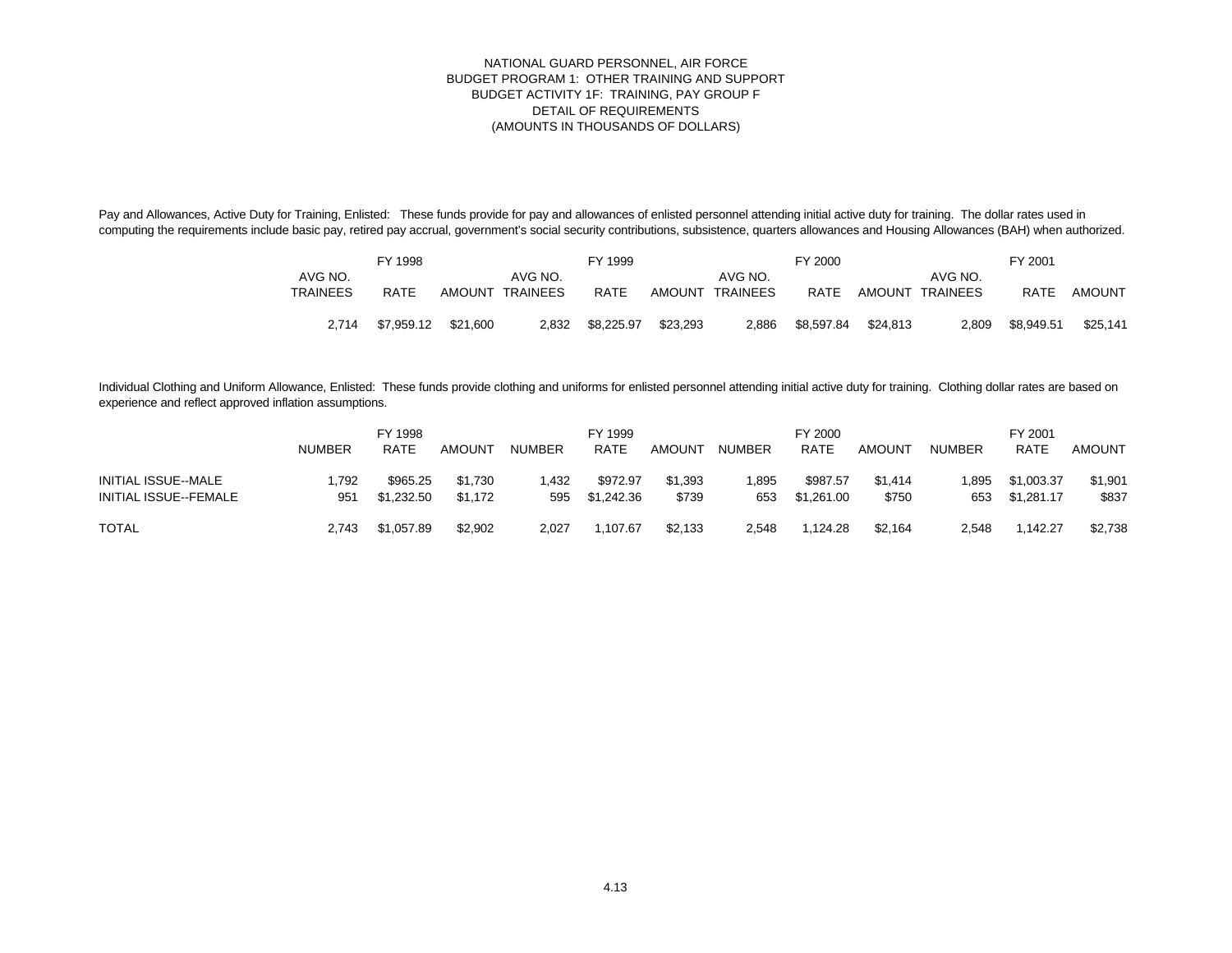Subsistence, Enlisted Personnel: These funds provide for subsistence-In-kind for enlisted personnel attending initial active duty training. Subsistence-in-kind requirements are based on total workdays programmed for each individual fiscal year. Appropriate deductions are made for enlisted personnel who will receive a monetary allowance in lieu of subsistence or per diem allowances.

|                                           | NUMBER | FY 1998<br><b>RATE</b> | AMOUNT | <b>NUMBER</b> | FY 1999<br><b>RATE</b> | <b>AMOUNT</b> | <b>NUMBER</b> | FY 2000<br><b>RATE</b> | <b>AMOUNT</b> | <b>NUMBER</b> | FY 2001<br><b>RATE</b> | <b>AMOUNT</b> |
|-------------------------------------------|--------|------------------------|--------|---------------|------------------------|---------------|---------------|------------------------|---------------|---------------|------------------------|---------------|
| TOTAL NUMBER WORKDAYS<br><b>SUBSISTED</b> | 25,083 | \$6.02                 | \$151  | 25,862        | 6.07                   | \$157         | 24,161        | \$6.16                 | \$149         | 23,608        | 6.26                   | \$148         |

Travel, Active Duty for Training, Enlisted: These funds provide for transportation and per diem for enlisted personnel to perform initial active duty training. Program requirements are based on the number of non-prior service enlistees that will enter, complete or wash out of training and that require commercial transportation to and from training.

|               | FY 1998     |               |        | FY 1999  |               |               | FY 2000     |               |               | <sup>⊏</sup> Y 2001 |               |
|---------------|-------------|---------------|--------|----------|---------------|---------------|-------------|---------------|---------------|---------------------|---------------|
| <b>NUMBER</b> | <b>RATE</b> | <b>AMOUNT</b> | NUMBER | RATE     | <b>AMOUNT</b> | <b>NUMBER</b> | <b>RATE</b> | <b>AMOUNT</b> | <b>NUMBER</b> | <b>RATE</b>         | <b>AMOUNT</b> |
| 2,844         | \$535.23    | \$1,522       | 2,832  | \$539.52 | \$1,528       | 2,886         | \$547.61    | \$1.580       | 2,809         | \$556.37            | \$1,563       |
|               |             |               |        |          |               |               |             |               |               |                     |               |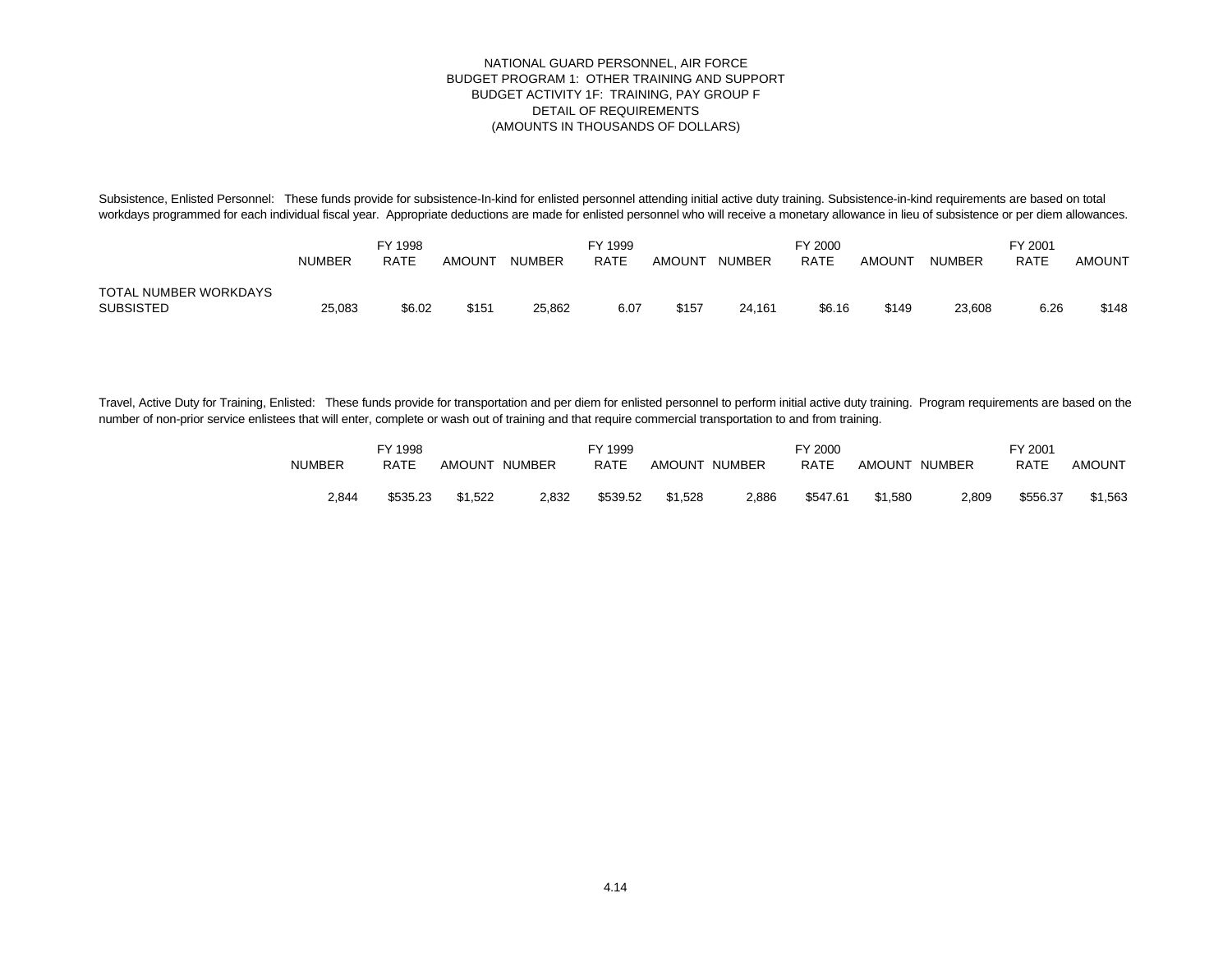## NATIONAL GUARD PERSONNEL, AIR FORCE BUDGET PROGRAM 1: UNIT AND INDIVIDUAL TRAINING BUDGET ACTIVITY 1P: TRAINING, PAY GROUP P (IN THOUSANDS OF DOLLARS)

| Estimated | Revised  |          |          |
|-----------|----------|----------|----------|
| Actual    | Estimate | Estimate | Estimate |
| FY 1998   | FY 1999  | FY 2000  | FY 2001  |
| \$2,014   | \$1,872  | \$1,823  | \$1,916  |

## PART 1 - PURPOSE AND SCOPE

This budget activity provides for pay of enlisted personnel participating in multiple drill assemblies and/or weekend training for up to 36 paid drills prior to entering initial active duty training. These enlistees must enter IADT within nine months of enlisting.

Program requirements are based on average strength and training participation rates for each fiscal year. The dollar rates used for the program requirements are based on actual experience and reflect the applicable approved economic assumption identified on page 2.2.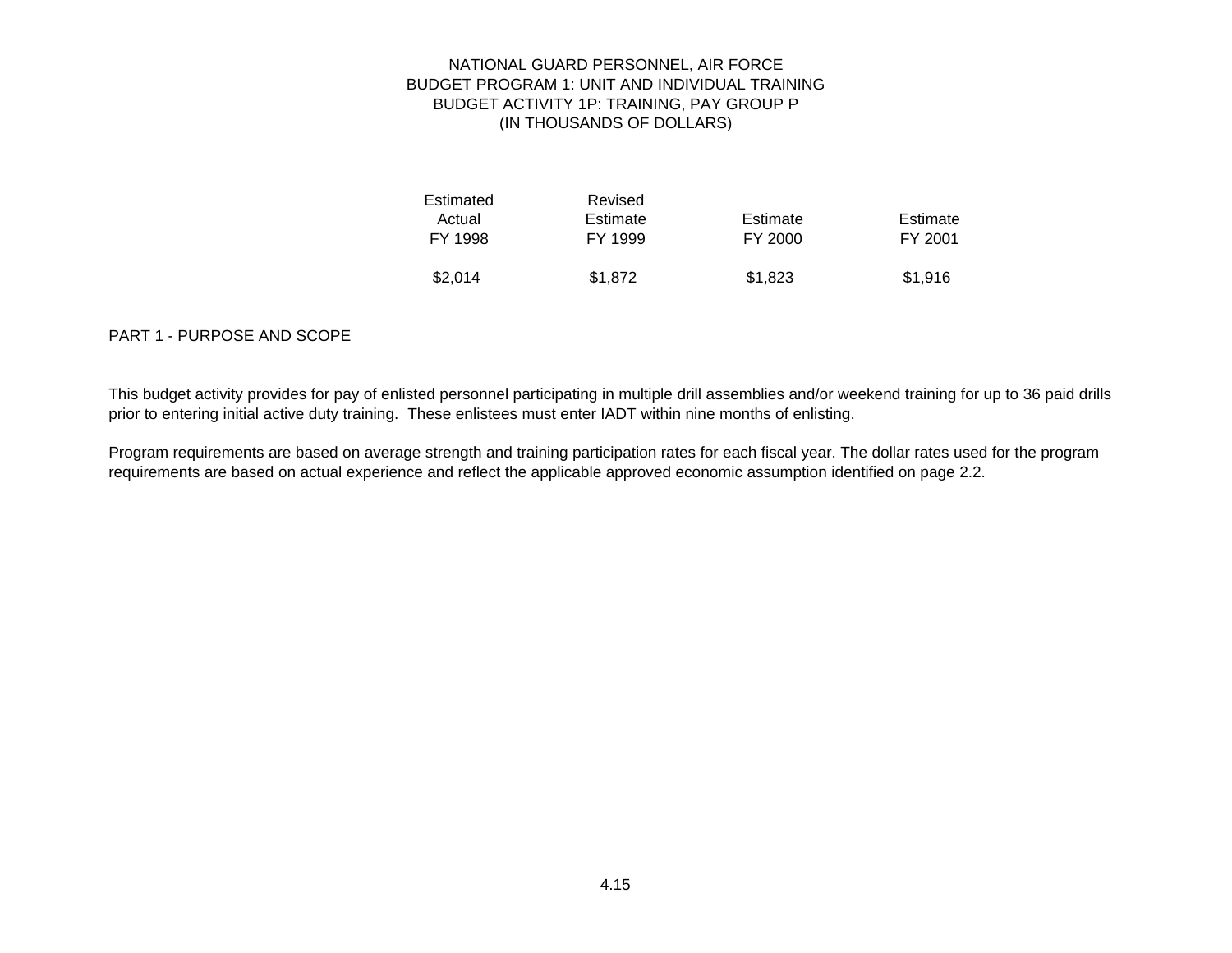## NATIONAL GUARD PERSONNEL, AIR FORCE BUDGET PROGRAM 1: UNIT AND INDIVIDUAL TRAINING BUDGET ACTIVITY 1P: TRAINING, PAY GROUP P SCHECULE OF INCREASES AND DECREASES (IN THOUSANDS OF DOLLARS)

| FY 1999 Direct Program                                                                                                                                                                 |          |       |       | 1,872 |
|----------------------------------------------------------------------------------------------------------------------------------------------------------------------------------------|----------|-------|-------|-------|
| Increases:                                                                                                                                                                             |          |       |       |       |
| Price Increases:<br>FY 2000 Pay Raise (4.4% Pay Raise, effective 1 Jan 00)<br>Annualization of FY 1999 Pay Raise (3.6% Pay Raise, effective 1 Jan 99)<br><b>Total Price Increases:</b> | 85<br>29 | 114   |       |       |
| Total Increases:                                                                                                                                                                       |          |       | 114   |       |
| Decreases:                                                                                                                                                                             |          |       |       |       |
| Price Decreases:<br>Price and Execution Adjustments Using 1998 Actual Data<br><b>Total Price Decreases:</b>                                                                            | (163)    | (163) |       |       |
| <b>Total Decreases</b>                                                                                                                                                                 |          |       | (163) |       |
| FY 2000 Direct Program                                                                                                                                                                 |          |       |       | 1,823 |
| FY 2000 Direct Program                                                                                                                                                                 |          |       |       | 1,823 |
| Increases:                                                                                                                                                                             |          |       |       |       |
| Price Increases:<br>FY 2001 Pay Raise (3.9% Pay Raise, effective 1 Jan 01)<br>Annualization of FY 2000 Pay Raise (4.4% Pay Raise, effective 1 Jan 00)<br><b>Total Price Increases:</b> | 71<br>22 | 93    |       |       |
| Total Increases:                                                                                                                                                                       |          |       | 93    |       |
| FY 2001 Direct Program                                                                                                                                                                 |          |       |       | 1,916 |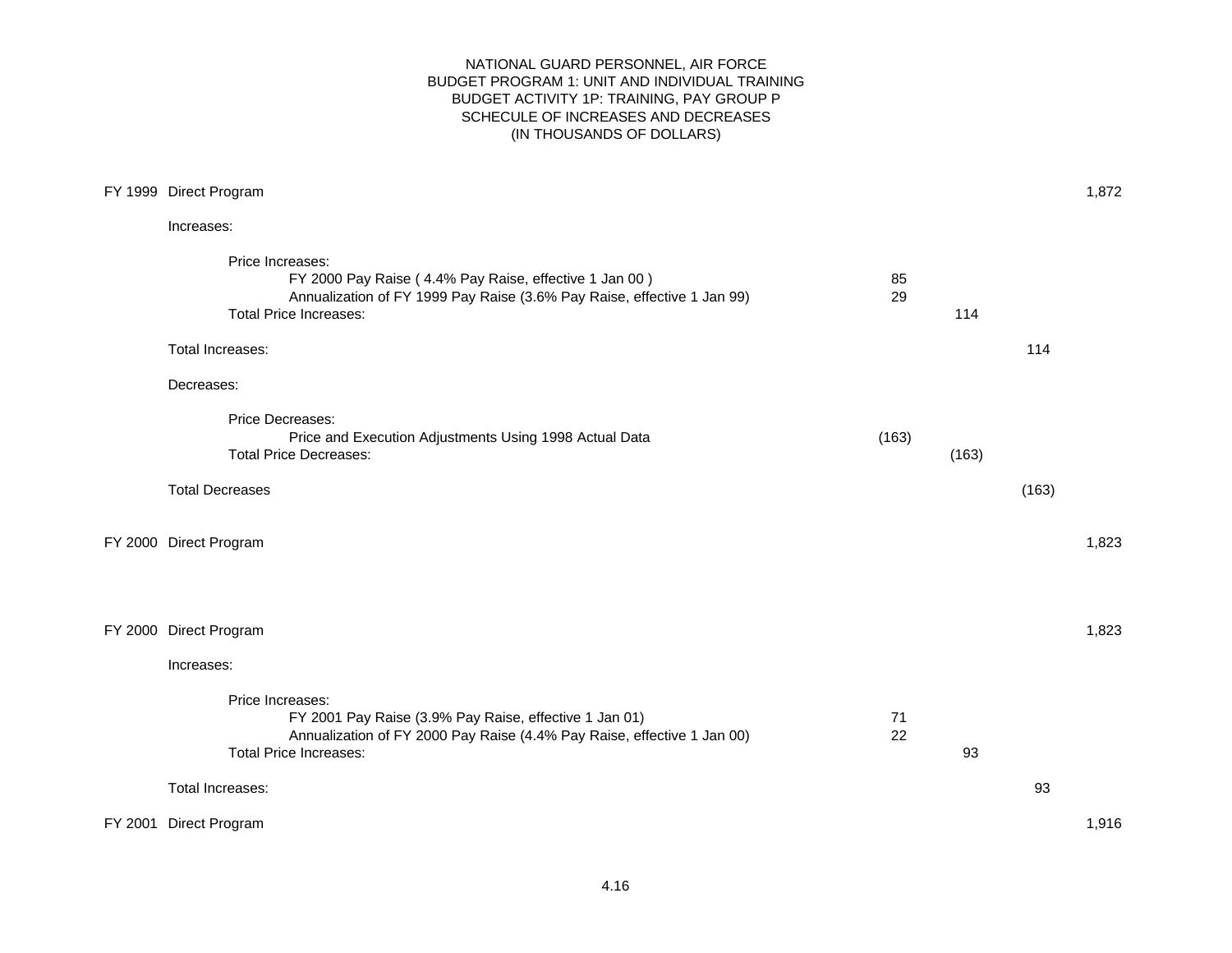### NATIONAL GUARD PERSONNEL, AIR FORCE BUDGET PROGRAM 1: UNIT AND INDIVIDUAL TRAINING BUDGET ACTIVITY 1P: TRAINING, PAY GROUP P DETAIL OF REQUIREMENTS (AMOUNTS IN THOUSANDS OF DOLLARS)

Pay and Allowances, Inactive DutyTraining, Enlisted: These funds provide for pay of enlisted personnel attending inactive duty for training while awaiting initial active duty training. Basic pay, retired pay accrual, and government's social security contributions are included in computing requirements.

|                          |                                | FY 1998          |         |                         | FY 1999          |         |                         | FY 2000          |         |                         | FY 2001          |         |
|--------------------------|--------------------------------|------------------|---------|-------------------------|------------------|---------|-------------------------|------------------|---------|-------------------------|------------------|---------|
|                          | STRENGTH/<br><b>ASSEMBLIES</b> | RATF             | AMOUNT  | STRENGTH/<br>ASSEMBLIES | RATE             | AMOUNT  | STRENGTH/<br>ASSEMBLIES | <b>RATE</b>      | AMOUNT  | STRENGTH/<br>ASSEMBLIES | RATE             | AMOUNT  |
| UNIT TRAINING:           |                                |                  |         |                         |                  |         |                         |                  |         |                         |                  |         |
| <b>PAID PARTICIPANTS</b> |                                | 1,919 \$1,082.85 | \$2.014 |                         | 1,616 \$1,158.46 | \$1.872 |                         | 1,496 \$1,218.52 | \$1.823 |                         | 1,496 \$1,338.96 | \$1,916 |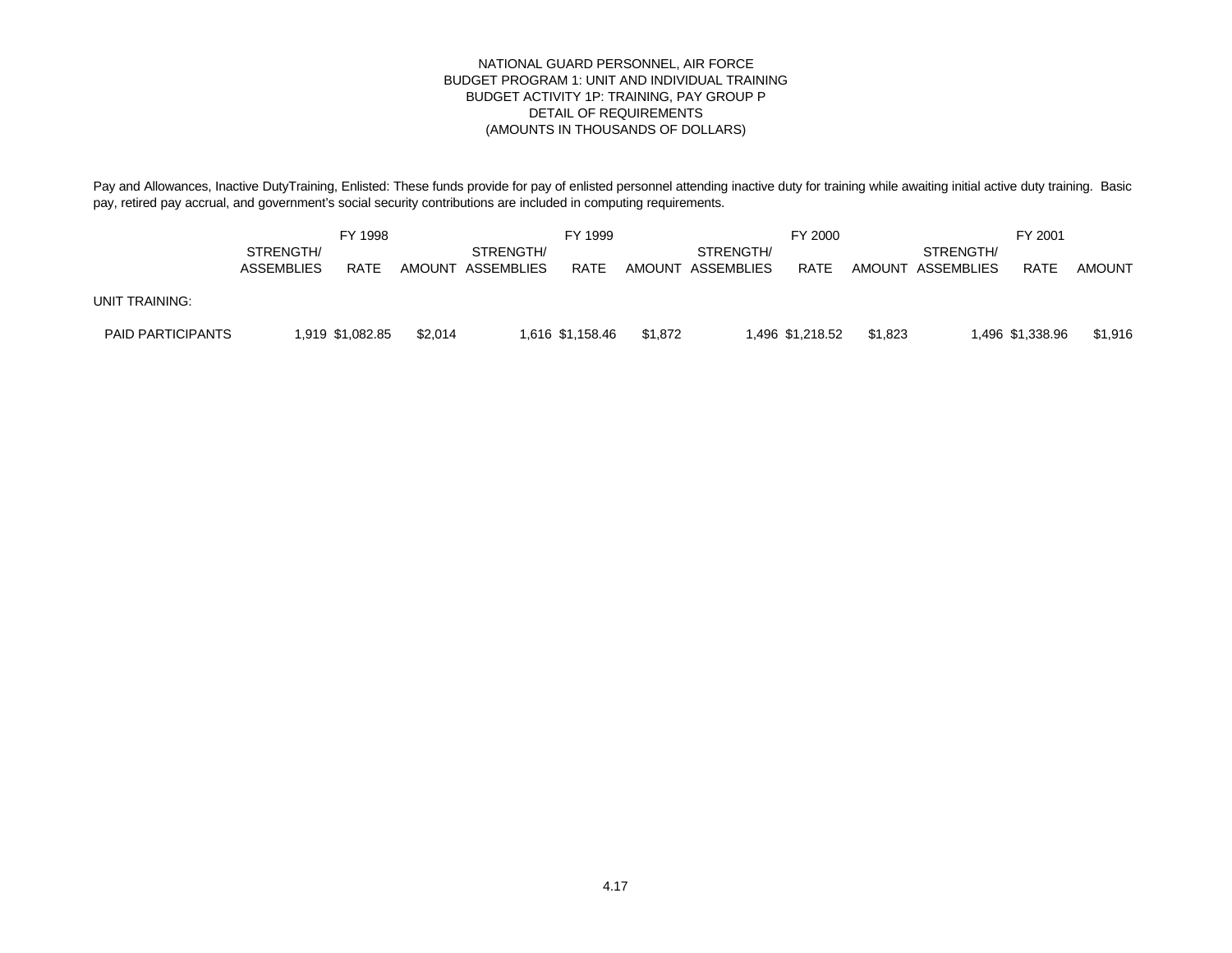| Estimated | Revised  |           |           |
|-----------|----------|-----------|-----------|
| Actual    | Estimate | Estimate  | Estimate  |
| FY 1998   | FY 1999  | FY 2000   | FY 2001   |
| \$90,362  | \$79.488 | \$104.054 | \$105,743 |

PART I - PURPOSE AND SCOPE

This budget activity provides for pay and allowances, retired pay accrual, clothing, subsistence, travel, and per diem for Air National Guard officers and enlisted personnel performing tours of paid active duty for formal school training. This program is designed to increase the mobilization potential and readiness of Guardsmen through training at military service schools. This school training improves individual proficiency and cross-trains individuals into critical skill career fields. The length of each course includes the actual period of instruction, travel time as prescribed by appropriate travel regulations, and accrued leave at a rate of 2-1/2 days per month when training is in excess of 30 days.

School tours are programmed and budgeted in six separate categories as follows:

- (1) Career Development Training
- (2) Initial Skill Acquisition Training
- (3) Officer Candidate School
- (4) Refresher and Proficiency Training
- (5) Undergraduate Pilot and Navigator Training
- (6) Unit Conversion Training

The FY 99 school program is constrained to remain within current total obligation authority. The total school program reduced approximately 16%, however individual categories of schools may be retained at higher levels due to scarce skills or lengthy school attendance requirements.

The following pages present the requirements for each of the six categories and describe more precisely what is included in each category. The dollar rates used for pricing the program requirements are based on actual experience and reflect the approved economic assumptions identified on page 2.2.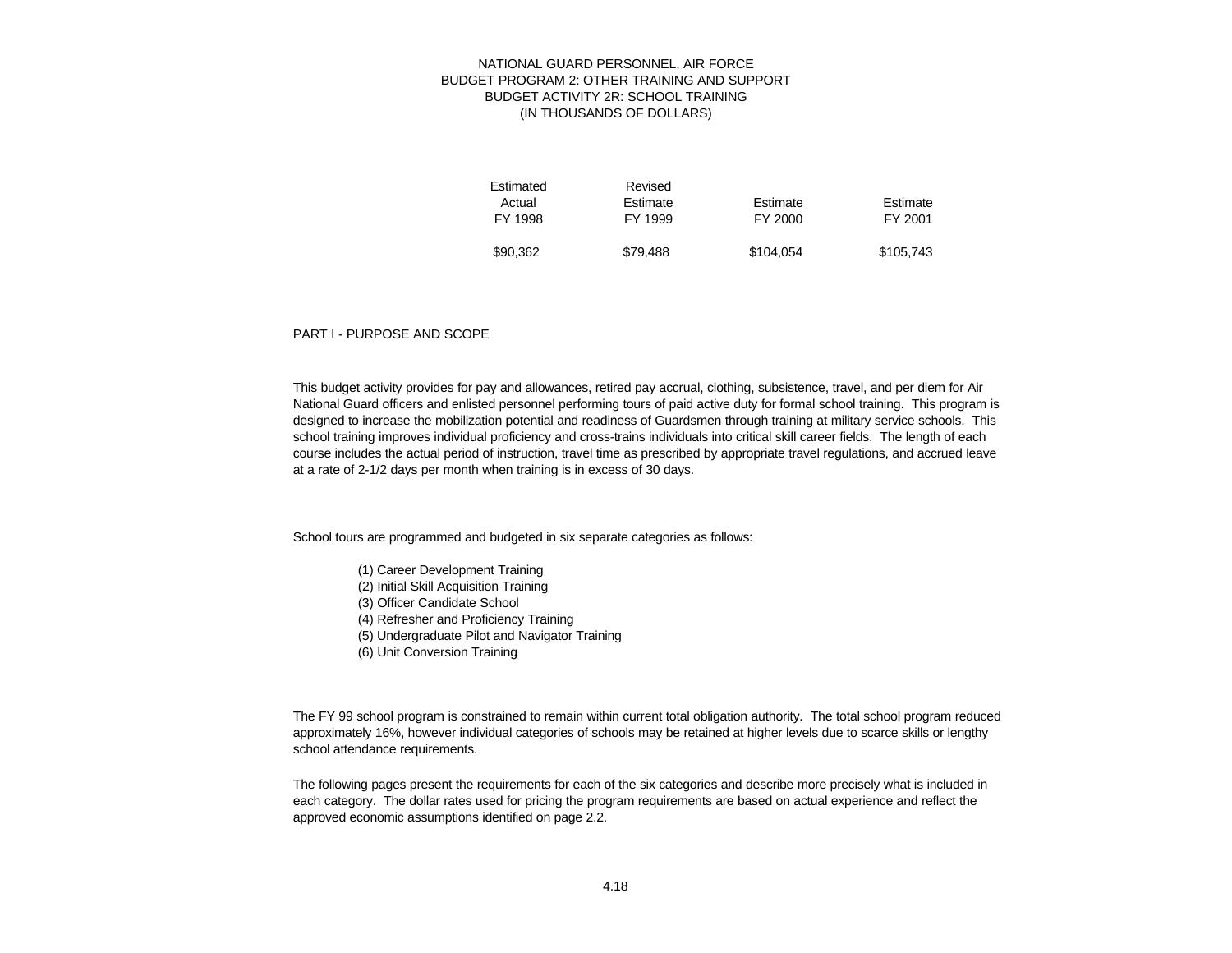## NATIONAL GUARD PERSONNEL, AIR FORCE BUDGET PROGRAM 2: OTHER TRAINING AND SUPPORT BUDGET ACTIVITY 2R: SCHOOL TRAINING SCHEDULE OF INCREASES AND DECREASES (IN THOUSANDS OF DOLLARS)

# FY 1999 Direct Program 79,488 Increases: Price Increases: FY 2000 Pay Raise ( 4.4% Pay Raise, effective 1 Jan 00 ) 2,071 Annualization of FY 1999 Pay Raise (3.6% Pay Raise, effective 1 Jan 99) 667  $Inflation 1.5%$  133 Total Price Increases: 2,871 Program Increases: Price and Execution Adjustments Using 1998 Actual Data 3,375 Restore 42,836 Officer School Training days (792 participants) 8,419 Restore 78,881 Enlisted School Training days (1,652 participants) 9,901 Total Program Increases: 21,695 Total Increases: 24,566 FY 2000 Direct Program 104,054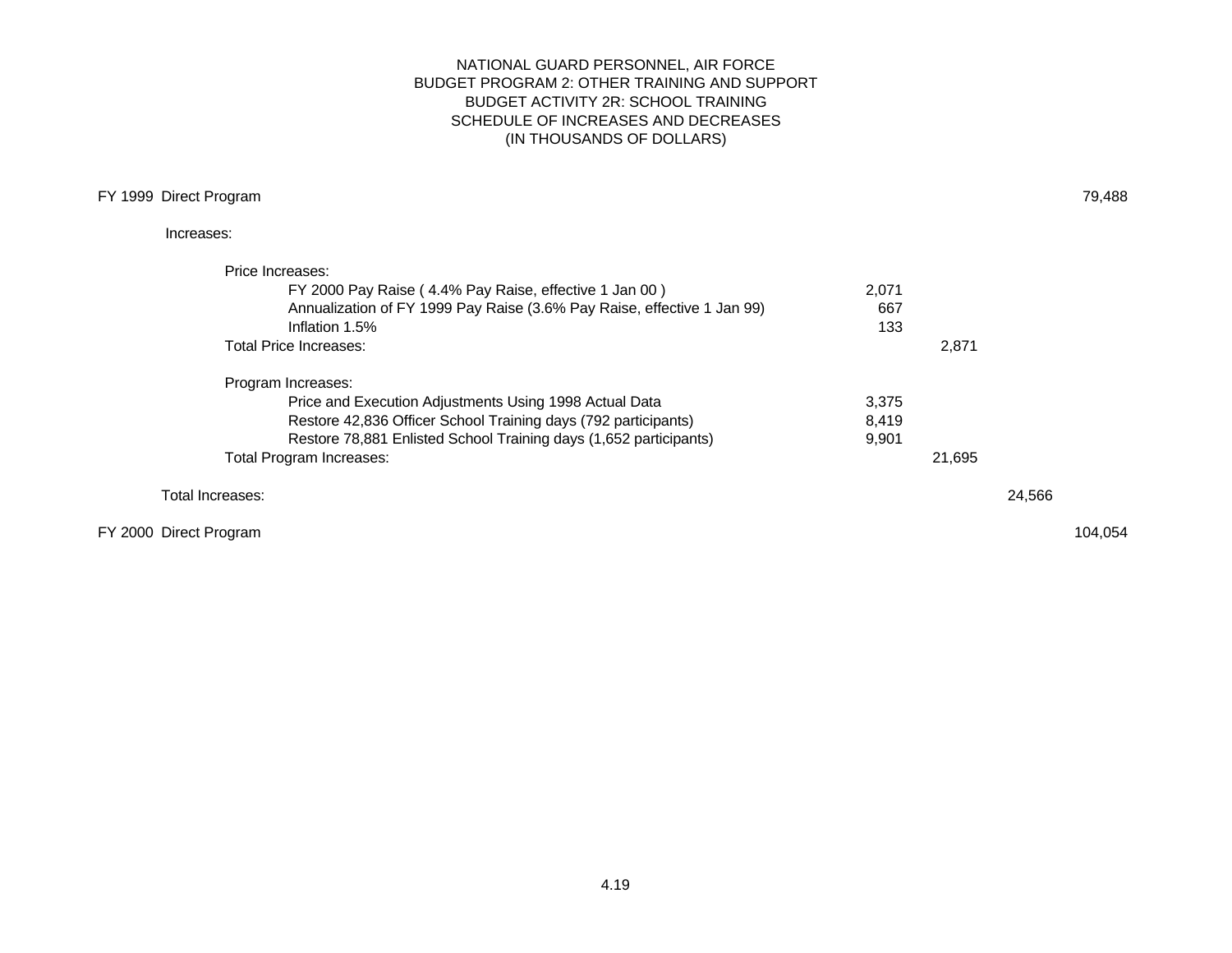## NATIONAL GUARD PERSONNEL, AIR FORCE BUDGET PROGRAM 2: OTHER TRAINING AND SUPPORT BUDGET ACTIVITY 2R: SCHOOL TRAINING SCHEDULE OF INCREASES AND DECREASES (IN THOUSANDS OF DOLLARS)

|        | FY 2000 Direct Program                                                                                                                                                                                                       |                     |          |          | 104,054 |
|--------|------------------------------------------------------------------------------------------------------------------------------------------------------------------------------------------------------------------------------|---------------------|----------|----------|---------|
|        | Increases:                                                                                                                                                                                                                   |                     |          |          |         |
|        | Price Increases:<br>FY 2001 Pay Raise (3.9% Pay Raise, effective 1 Jan 01)<br>Annualization of FY 1999 Pay Raise (4.4% Pay Raise, effective 1 Jan 99)<br>Inflation 1.5%<br><b>Total Price Increases:</b><br>Total Increases: | 2,788<br>942<br>190 | 3,920    | 3,920    |         |
|        | Decreases:                                                                                                                                                                                                                   |                     |          |          |         |
|        | Program Decreases:<br>Decrease 7,324 Officer School Training days (136 participants)<br>Decrease 11,628 Enlisted School Training days (243 participants)<br><b>Total Program Decreases:</b>                                  | (949)<br>(1,282)    | (2, 231) |          |         |
|        | <b>Total Decreases:</b>                                                                                                                                                                                                      |                     |          | (2, 231) |         |
| FY2001 | Direct Program                                                                                                                                                                                                               |                     |          |          | 105,743 |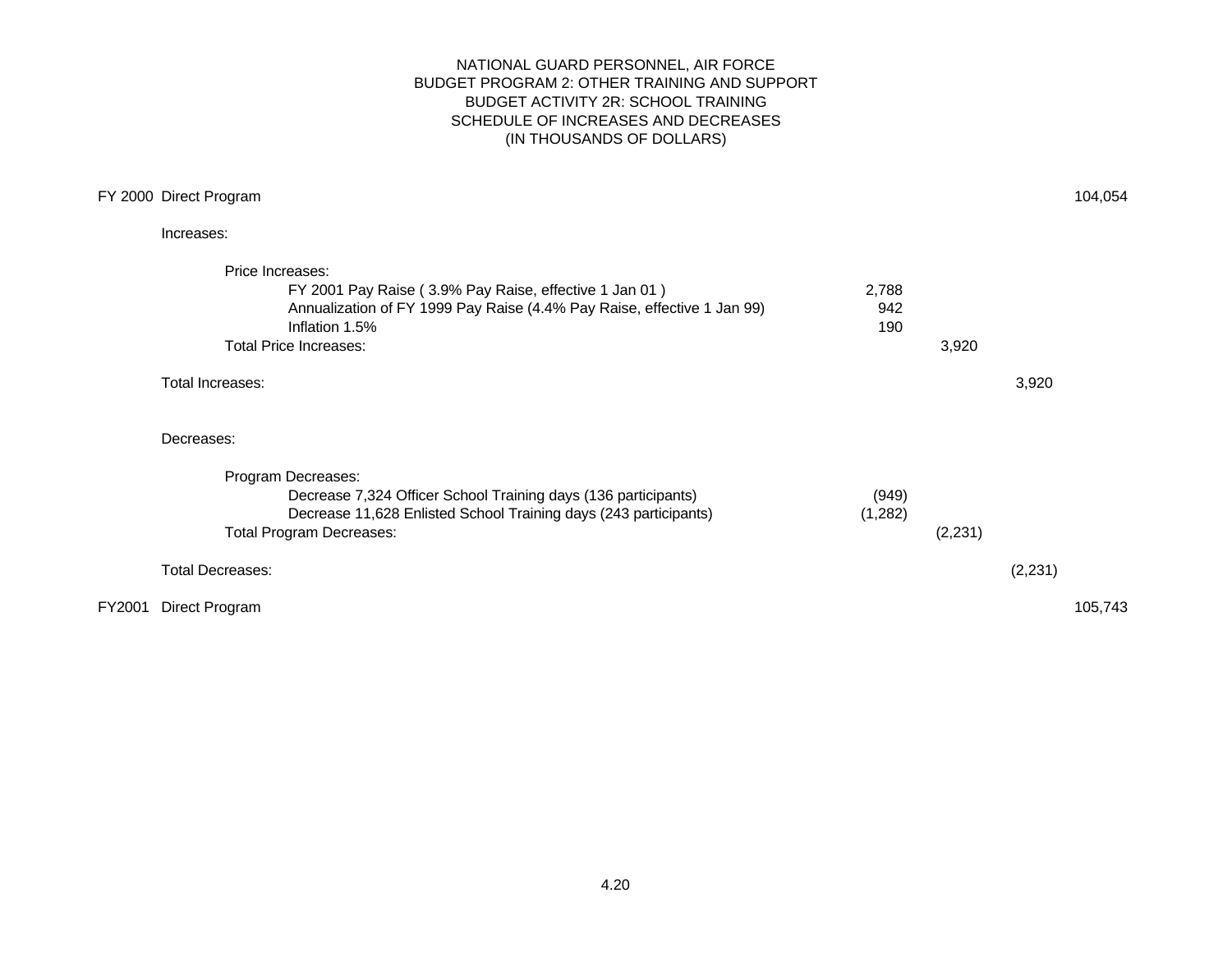Career Development: This program includes specialty or general military training related to professional development or career enhancement including senior military schools. The average rates used in computing the requirements include pay and allowances, retired pay, clothing, transportation and per diem as authorized. Military pay increases, appropriate Housing Allowance changes, government's Social Security contribution changes, and price growth for commercial transportation are reflected in the current and budget year rates.

|          |                   |                         | FY 1998       |               |          | FY 1999           |                         |               |               |          |  |
|----------|-------------------|-------------------------|---------------|---------------|----------|-------------------|-------------------------|---------------|---------------|----------|--|
|          | Parti-<br>cipants | Tour<br>Length<br>(Avg) | Work-<br>Days | Rate<br>(Avg) | Amount   | Parti-<br>cipants | Tour<br>Lenath<br>(Avg) | Work-<br>Days | Rate<br>(Avg) | Amount   |  |
| Officer  | 744               | 31.8                    | 23.670        | \$236.19      | \$5,591  | 632               | 31.8                    | 20.102        | \$252.52      | \$5,076  |  |
| Enlisted | 2,175             | 23.5                    | 51.110        | \$114.55      | \$5,855  | 1.791             | 23.5                    | 42.090        | \$119.36      | \$5,024  |  |
| Subtotal | 2,919             | 25.6                    | 74.780        | \$153.06      | \$11.445 | 2.423             | 25.7                    | 62.192        | \$162.40      | \$10,100 |  |

|          |                   |                         | FY 2000       |               |          | FY 2001           |                         |               |               |          |  |
|----------|-------------------|-------------------------|---------------|---------------|----------|-------------------|-------------------------|---------------|---------------|----------|--|
|          | Parti-<br>cipants | Tour<br>Length<br>(Avg) | Work-<br>Days | Rate<br>(Avg) | Amount   | Parti-<br>cipants | Tour<br>Lenath<br>(Avg) | Work-<br>Days | Rate<br>(Avg) | Amount   |  |
| Officer  | 778               | 31.8                    | 24.736        | \$268.93      | \$6,652  | 753               | 31.8                    | 23.943        | \$279.85      | \$6,701  |  |
| Enlisted | 2.204             | 23.5                    | 51.790        | \$126.93      | \$6,573  | 2.143             | 23.5                    | 50.360        | \$132.08      | \$6,651  |  |
| Subtotal | 2.982             | 25.7                    | 76.525        | \$172.83      | \$13,226 | 2.896             | 25.7                    | 74.303        | \$179.70      | \$13.352 |  |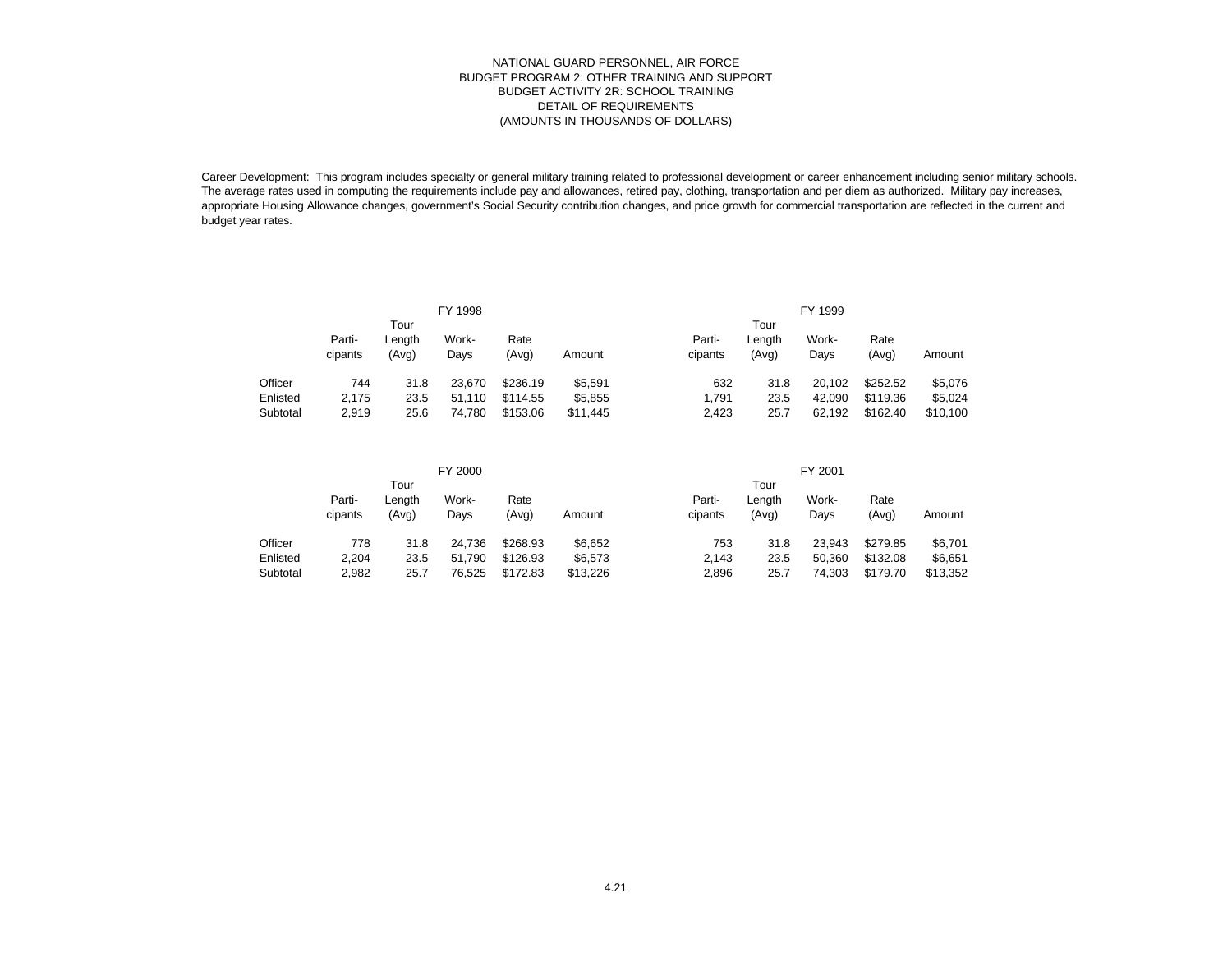Initial Skill Acquisition Training: This program provides training necessary to acquire military specialty skills. It includes the initial training of newly commissioned officers, initial skill training of officers and prior service enlisted personnel and the retraining of officer and enlisted personnel into another military specialty. The average rates used in computing the requirements include pay and allowances, retired pay, clothing, transportation and per diem as authorized. Military pay increases, appropriate Housing Allowance changes, government's Social Security contribution changes, and price growth for commercial transportation are reflected in the current and budget year rates.

|          |                   |                 | FY 1999       |               |          |                   |                 |               |               |          |  |  |
|----------|-------------------|-----------------|---------------|---------------|----------|-------------------|-----------------|---------------|---------------|----------|--|--|
|          |                   | Tour            |               |               |          | Tour              |                 |               |               |          |  |  |
|          | Parti-<br>cipants | Lenath<br>(Avg) | Work-<br>Days | Rate<br>(Avg) | Amount   | Parti-<br>cipants | Lenath<br>(Avg) | Work-<br>Days | Rate<br>(Avg) | Amount   |  |  |
| Officer  | 493               | 76.7            | 37.788        | \$150.67      | \$5,694  | 418               | 76.7            | 32.092        | \$160.54      | \$5,152  |  |  |
| Enlisted | 4.382             | 61.6            | 269.933       | \$121.50      | \$32,797 | 3.609             | 61.6            | 222.298       | \$126.61      | \$28.145 |  |  |
| Subtotal | 4.875             | 63.1            | 307.721       | \$125.08      | \$38.491 | 4.027             | 63.2            | 254.390       | \$130.89      | \$33.297 |  |  |

|          |                   |                         | FY 2000       |               | FY 2001  |                   |                         |               |               |          |
|----------|-------------------|-------------------------|---------------|---------------|----------|-------------------|-------------------------|---------------|---------------|----------|
|          | Parti-<br>cipants | Tour<br>Length<br>(Avg) | Work-<br>Davs | Rate<br>(Avg) | Amount   | Parti-<br>cipants | Tour<br>Length<br>(Avg) | Work-<br>Days | Rate<br>(Avg) | Amount   |
| Officer  | 515               | 76.7                    | 39.489        | \$170.86      | \$6.747  | 498               | 76.7                    | 38.225        | \$181.04      | \$6,920  |
| Enlisted | 4.440             | 61.6                    | 273.523       | \$134.59      | \$36,814 | 4.318             | 61.6                    | 265.972       | \$142.61      | \$37,930 |
| Subtotal | 4.955             | 63.2                    | 313.012       | \$139.17      | \$43,561 | 4,816             | 63.2                    | 304.196       | \$147.44      | \$44,850 |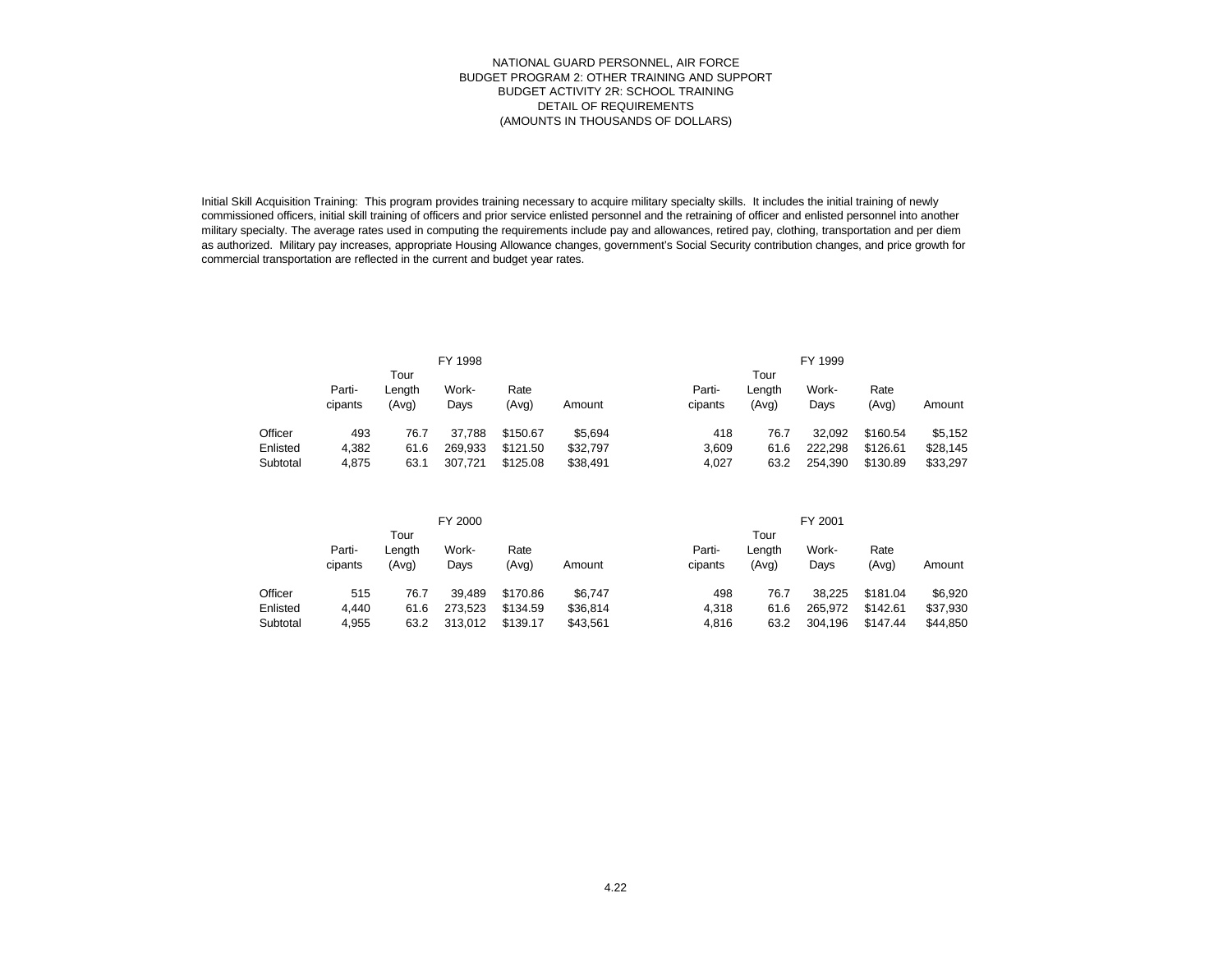Officer Candidate School: This program includes the commissioning programs of the Air National Guard (ANG) Academy of Military Science (AMS). The source of officer candidates is either from civilian life(non-prior service)or prior enlisted service. The average rates used in computing the requirements include pay and allowances, retired pay accrual, clothing, subsistence-in-kind, transportation and per diem as authorized. Military pay increases, government's Social Security contribution changes, and price growth for commercial transportation, subsistence-in-kind, and clothing are reflected in the current and budget year rates.

|          |         |                | FY 1998 |          |         | FY 1999 |                 |               |               |         |  |
|----------|---------|----------------|---------|----------|---------|---------|-----------------|---------------|---------------|---------|--|
|          | Parti-  | Tour<br>∟ength | Work-   | Rate     |         | Parti-  | Tour            |               |               |         |  |
|          | cipants | (Avg)          | Days    | (Avg)    | Amount  | cipants | Lenath<br>(Avg) | Work-<br>Days | Rate<br>(Ava) | Amount  |  |
| Officer  | 565     | 5.0            | 2.825   | \$127.43 | \$360   | 480     | 5.0             | 2.399         | \$135.93      | \$326   |  |
| Enlisted | 565     | 39.0           | 22.035  | \$114.55 | \$2,524 | 465     | 39.0            | 18.146        | \$119.36      | \$2,166 |  |
| Subtotal | 1.130   | 22.0           | 24.860  | \$116.02 | \$2,884 | 945     | 21.7            | 20.546        | \$121.29      | \$2,492 |  |

|          |                   |                         | FY 2000       |               |         | FY 2001           |                         |               |               |         |
|----------|-------------------|-------------------------|---------------|---------------|---------|-------------------|-------------------------|---------------|---------------|---------|
|          | Parti-<br>cipants | Tour<br>Lenath<br>(Avg) | Work-<br>Days | Rate<br>(Avg) | Amount  | Parti-<br>cipants | Tour<br>Lenath<br>(Avg) | Work-<br>Days | Rate<br>(Avg) | Amount  |
| Officer  | 590               | 5.0                     | 2.952         | \$144.70      | \$427   | 572               | 5.0                     | 2.858         | \$149.95      | \$428   |
| Enlisted | 573               | 39.0                    | 22.328        | \$126.93      | \$2,834 | 557               | 39.0                    | 21.712        | \$131.65      | \$2,858 |
| Subtotal | 1,163             | 21.7                    | 25.280        | \$129.00      | \$3,261 | 1,128             | 21.8                    | 24.569        | \$133.78      | \$3,287 |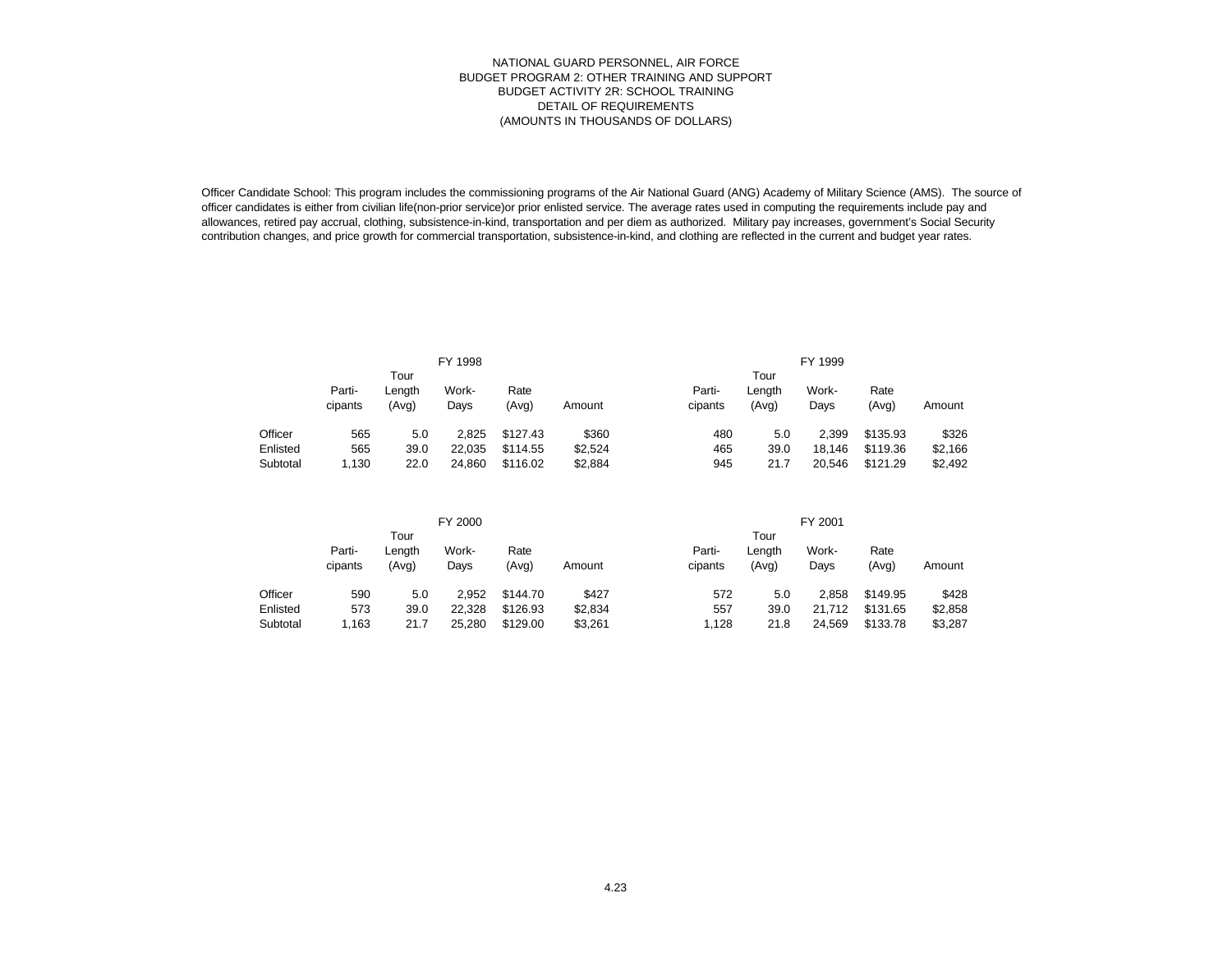Refresher and Proficiency Training: This program provides training necessary to attain and maintain needed level of proficiency in the military specialty for which a member has been initially qualified. The average rates used in computing the requirements include pay and allowances, retired pay, clothing, transportation and per diem as authorized. Military pay increases, appropriate Housing Allowance changes, government's Social Security contribution changes, and price growth for commercial transportation are reflected in the current and budget year rates.

|          | FY 1998                           |               |                 |          |          |        | FY 1999        |        |          |          |  |  |
|----------|-----------------------------------|---------------|-----------------|----------|----------|--------|----------------|--------|----------|----------|--|--|
|          | Tour<br>Work-<br>Parti-<br>Length |               |                 | Rate     |          | Parti- | Tour<br>Length | Work-  | Rate     | Amount   |  |  |
|          | cipants                           | (Avg)<br>Days | (Avg)<br>Amount | cipants  | (Avg)    | Days   | (Avg)          |        |          |          |  |  |
| Officer  | 1.530                             | 22.5          | 34.424          | \$224.19 | \$7,718  | 1299   | 22.5           | 29.235 | \$240.00 | \$7,016  |  |  |
| Enlisted | 988                               | 46.0          | 45.444          | \$124.05 | \$5,637  | 814    | 46.0           | 37.425 | \$128.94 | \$4,826  |  |  |
| Subtotal | 2,518                             | 31.7          | 79.868          | \$167.21 | \$13.355 | 2,113  | 31.5           | 66.659 | \$177.65 | \$11,842 |  |  |

|          |                   |                         | FY 2000       |               |          | FY 2001           |                         |               |               |          |
|----------|-------------------|-------------------------|---------------|---------------|----------|-------------------|-------------------------|---------------|---------------|----------|
|          | Parti-<br>cipants | Tour<br>Lenath<br>(Avg) | Work-<br>Days | Rate<br>(Avg) | Amount   | Parti-<br>cipants | Tour<br>Lenath<br>(Avg) | Work-<br>Days | Rate<br>(Avg) | Amount   |
| Officer  | 1.599             | 76.7                    | 35.974        | \$255.67      | \$9,197  | 1,548             | 22.5                    | 34.822        | \$266.05      | \$9,264  |
| Enlisted | 1.001             | 46.0                    | 46.048        | \$137.08      | \$6,312  | 973               | 46.0                    | 44.777        | \$142.65      | \$6,387  |
| Subtotal | 2,600             | 31.5                    | 82.022        | \$189.09      | \$15,510 | 2,521             | 31.6                    | 79.599        | \$196.63      | \$15,652 |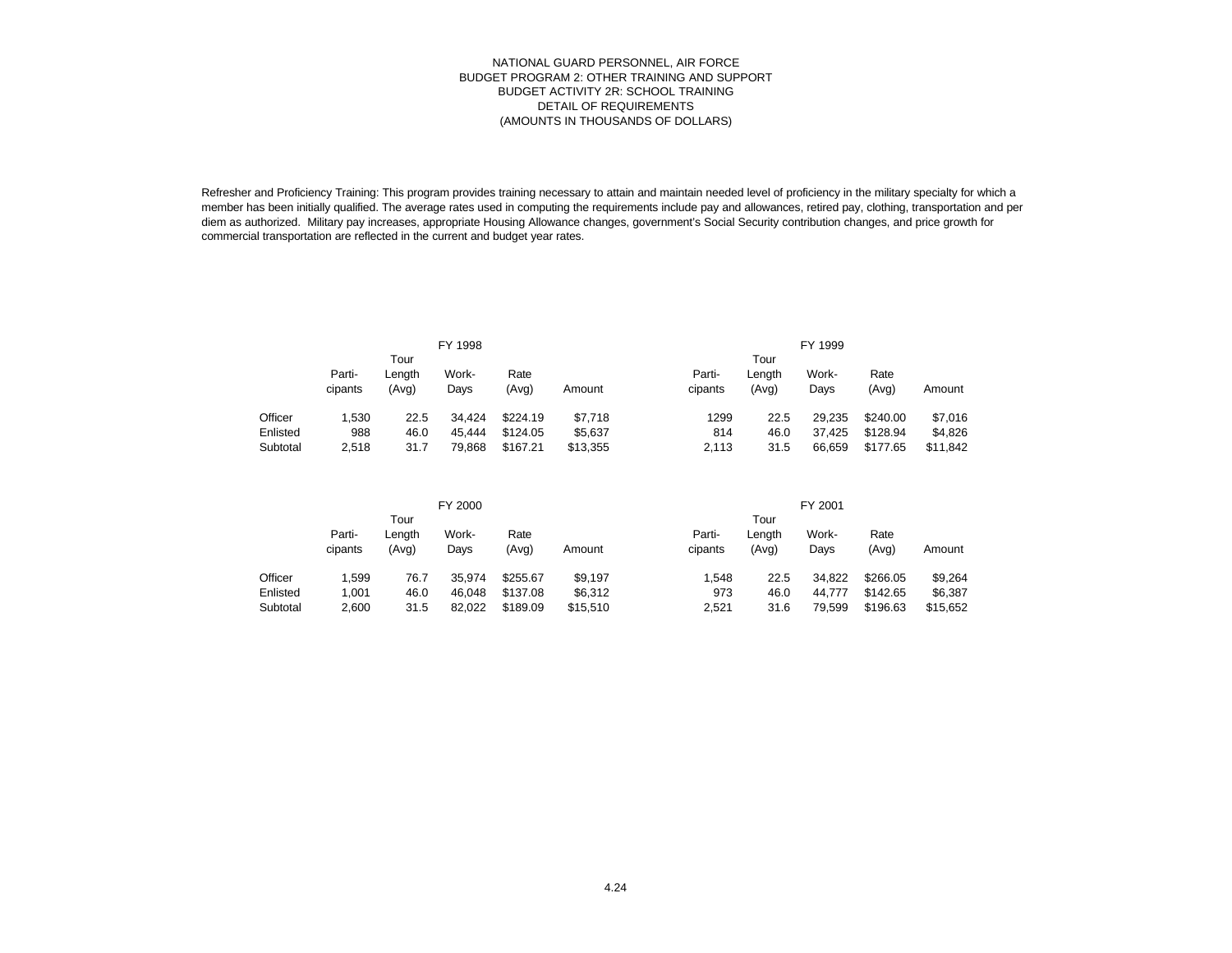Undergraduate Pilot & Navigator Training: This program includes the initial flying training programs for Undergraduate Pilot training (UPT) Undergraduate Navigator Training (UNT) and Undergraduate Helicopter Training. The average rates used in computing the requirements include pay and allowances, retired pay, clothing, transportation and per diem as authorized. Military pay increases, appropriate Housing Allowance changes, government's Social Security contribution changes, and price growth for commercial transportation and clothing are reflected in the current and budget year rates.

|                                 | FY 1998           |                         |                             |                                  |                               |                   | FY 1999                 |                           |                                  |                               |  |
|---------------------------------|-------------------|-------------------------|-----------------------------|----------------------------------|-------------------------------|-------------------|-------------------------|---------------------------|----------------------------------|-------------------------------|--|
|                                 | Parti-<br>cipants | Tour<br>Length<br>(Avg) | Work-<br>Days               | Rate<br>(Avg)                    | Amount                        | Parti-<br>cipants | Tour<br>Length<br>(Avg) | Work-<br>Days             | Rate<br>(Avg)                    | Amount                        |  |
| Officer<br>Enlisted<br>Subtotal | 322<br>184<br>507 | 316.0<br>24.0<br>209.8  | 101.826<br>4.424<br>106.249 | \$163.03<br>\$101.76<br>\$160.47 | \$16,600<br>\$450<br>\$17.050 | 274<br>152<br>425 | 316.0<br>24.0<br>211.8  | 86.477<br>3.643<br>90.120 | \$173.83<br>\$106.01<br>\$171.09 | \$15,032<br>\$386<br>\$15,418 |  |

|          |                   |                         | FY 2000       |               |          |                   | FY 2001                 |               |               |          |  |  |
|----------|-------------------|-------------------------|---------------|---------------|----------|-------------------|-------------------------|---------------|---------------|----------|--|--|
|          | Parti-<br>cipants | Tour<br>Lenath<br>(Avg) | Work-<br>Days | Rate<br>(Avg) | Amount   | Parti-<br>cipants | Tour<br>Lenath<br>(Avg) | Work-<br>Days | Rate<br>(Avg) | Amount   |  |  |
| Officer  | 337               | 316.0                   | 106.411       | \$185.03      | \$19,689 | 326               | 316.0                   | 103.002       | \$191.74      | \$19,750 |  |  |
| Enlisted | 187               | 24.0                    | 4.482         | \$112.78      | \$506    | 182               | 24.0                    | 4.359         | \$116.93      | \$510    |  |  |
| Subtotal | 524               | 211.8                   | 110.893       | \$182.11      | \$20,194 | 508               | 211.5                   | 107.361       | \$188.71      | \$20,260 |  |  |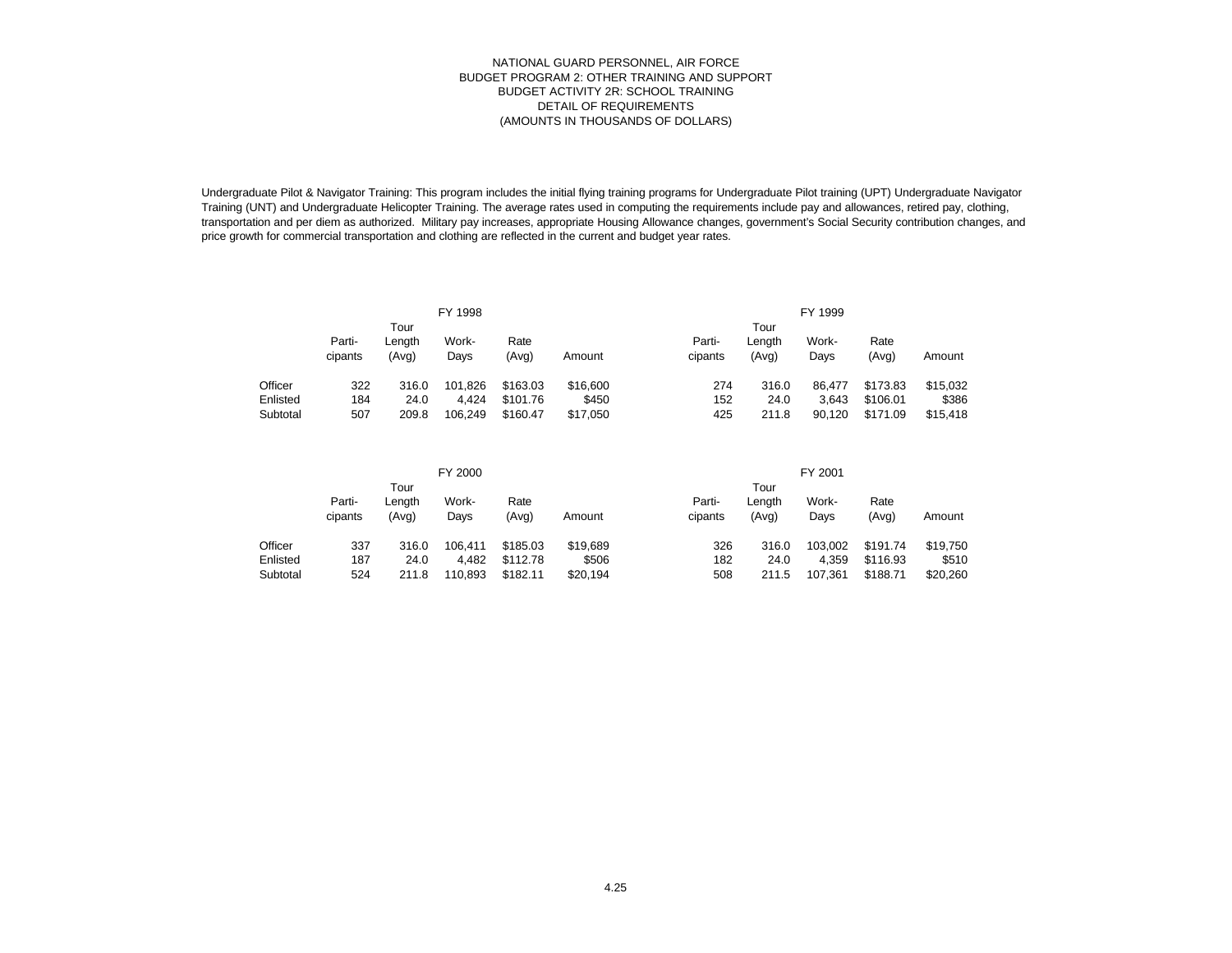Unit Conversion Training: This program provides for training as a result of changes in the type of aircraft, type of unit, changes in unit mission, or new equipment. Examples include officer and enlisted advanced and lateral training, aircrew re-qualification training, combat crew training, and Field Training Detachment (FTD) training. The average rates used in computing the requirements include pay and allowances, retired pay, transportation and per diem as authorized. Military pay increases, appropriate Housing Allowance changes, government's Social Security contribution changes, and price growth for commercial transportation are reflected in the current and budget year rates. Rate changes reflect training for unit changes under QDR.

|          | FY 1998           |                         |               |               |         |                   | FY 1999                 |               |               |         |  |
|----------|-------------------|-------------------------|---------------|---------------|---------|-------------------|-------------------------|---------------|---------------|---------|--|
|          | Parti-<br>cipants | Tour<br>Length<br>(Avg) | Work-<br>Days | Rate<br>(Avg) | Amount  | Parti-<br>cipants | Tour<br>Lenath<br>(Avg) | Work-<br>Days | Rate<br>(Avg) | Amount  |  |
| Officer  | 391               | 46.7                    | 18.282        | \$236.19      | \$4,318 | 332               | 46.7                    | 15.526        | \$252.52      | \$3,921 |  |
| Enlisted | 410               | 55.4                    | 22.719        | \$124.05      | \$2,818 | 338               | 55.4                    | 18.710        | \$129.27      | \$2,419 |  |
| Subtotal | 802               | 51.2                    | 41.001        | \$174.05      | \$7,136 | 670               | 51.1                    | 34.236        | \$185.16      | \$6,339 |  |

|          |                   |                         | FY 2000       |               |         | FY 2001           |                         |               |               |         |
|----------|-------------------|-------------------------|---------------|---------------|---------|-------------------|-------------------------|---------------|---------------|---------|
|          | Parti-<br>cipants | Tour<br>Lenath<br>(Avg) | Work-<br>Days | Rate<br>(Avg) | Amount  | Parti-<br>cipants | Tour<br>∟ength<br>(Avg) | Work-<br>Days | Rate<br>(Avg) | Amount  |
| Officer  | 409               | 46.7                    | 19,105        | \$268.93      | \$5,138 | 396               | 46.7                    | 18.493        | \$278.56      | \$5,151 |
| Enlisted | 416               | 55.4                    | 23.021        | \$137.43      | \$3,164 | 404               | 55.4                    | 22.386        | \$142.57      | \$3,192 |
| Subtotal | 825               | 51.1                    | 42.126        | \$197.07      | \$8,302 | 800               | 51.1                    | 40.879        | \$204.09      | \$8,343 |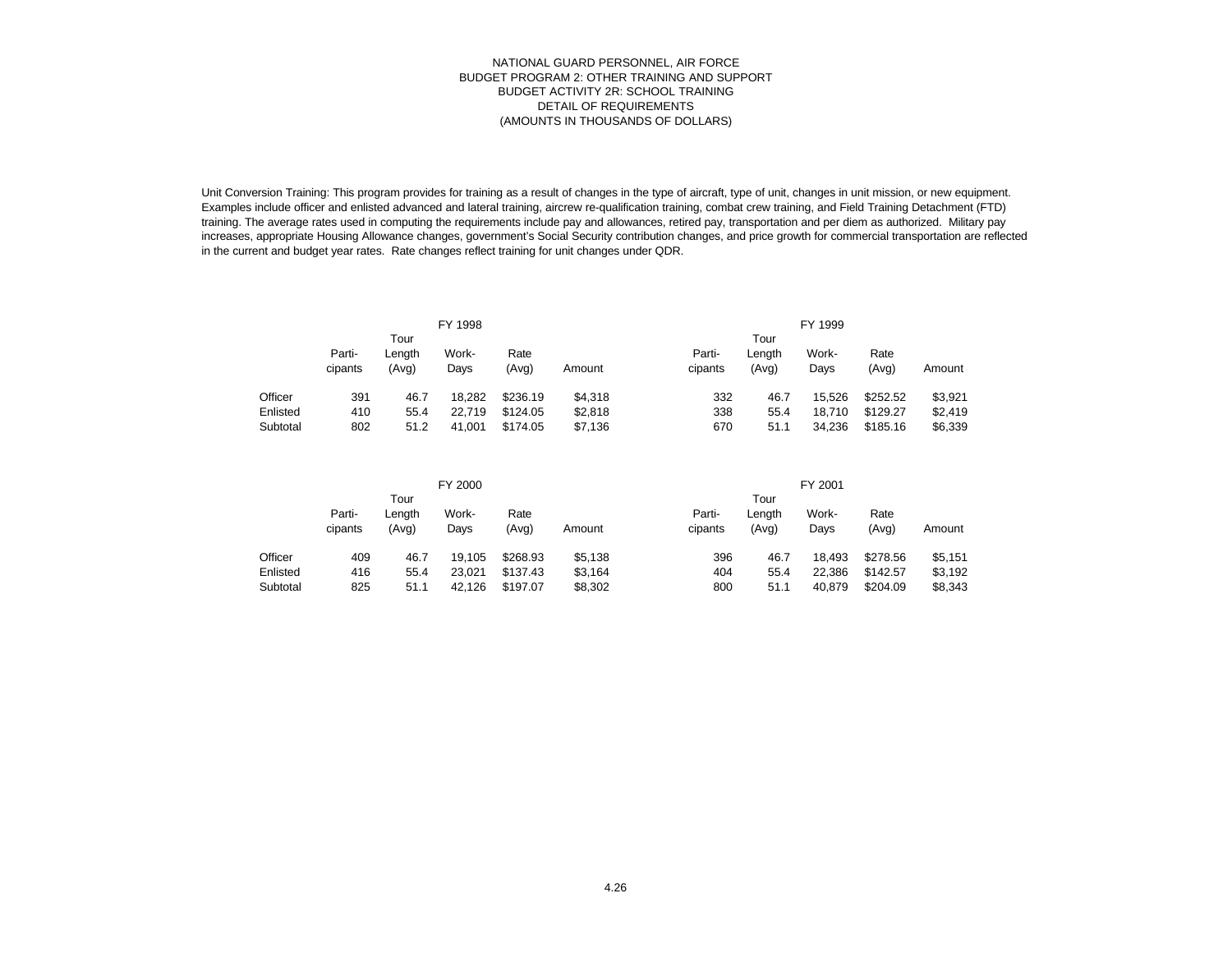#### TOTAL SCHOOL TRAINING

|          | FY 1998           |                         |               |               |          |                   | FY 1999                 |               |               |          |  |
|----------|-------------------|-------------------------|---------------|---------------|----------|-------------------|-------------------------|---------------|---------------|----------|--|
|          | Parti-<br>cipants | Tour<br>Lenath<br>(Avg) | Work-<br>Days | Rate<br>(Avg) | Amount   | Parti-<br>cipants | Tour<br>Length<br>(Avg) | Work-<br>Days | Rate<br>(Avg) | Amount   |  |
| Officer  | 4.046             | 54.1                    | 218.814       | \$184.08      | \$40,280 | 3.436             | 54.1                    | 185.831       | \$196.54      | \$36,523 |  |
| Enlisted | 8.704             | 47.8                    | 415.665       | \$120.49      | \$50,082 | 7.168             | 47.8                    | 342.312       | \$125.51      | \$42.965 |  |
| Subtotal | 12,750            | 49.8                    | 634.479       | \$142.42      | \$90,362 | 10.604            | 49.8                    | 528.143       | \$150.50      | \$79,488 |  |

|          | FY 2000 |        |         |          |           |         | FY 2001 |         |          |           |  |  |
|----------|---------|--------|---------|----------|-----------|---------|---------|---------|----------|-----------|--|--|
|          |         | Tour   |         |          |           |         | Tour    |         |          |           |  |  |
|          | Parti-  | Length | Work-   | Rate     |           | Parti-  | Length  | Work-   | Rate     |           |  |  |
|          | cipants | (Avg)  | Days    | (Avg)    | Amount    | cipants | (Avg)   | Days    | (Avg)    | Amount    |  |  |
| Officer  | 4.228   | 54.1   | 228.667 | \$209.26 | \$47.851  | 4.092   | 54.1    | 221.343 | \$217.83 | \$48.215  |  |  |
| Enlisted | 8,820   | 47.8   | 421.193 | \$133.44 | \$56,203  | 8.577   | 47.8    | 409.565 | \$140.46 | \$57,528  |  |  |
| Subtotal | 13.048  | 49.8   | 649.860 | \$160.12 | \$104.054 | 12,669  | 49.8    | 630.907 | \$167.60 | \$105.743 |  |  |

Reimbursable Requirements: Sale of meals in enlisted messes to officers in school training status.

| <b>Officer Meals:</b> | Number<br>88,298 | FY 1998<br>Rate<br>\$7.52 | Amount<br>\$664 | Number<br>67,176 | FY 1999<br>Rate<br>\$7.78 | Amount<br>\$522 |
|-----------------------|------------------|---------------------------|-----------------|------------------|---------------------------|-----------------|
| <b>Officer Meals:</b> | Number<br>86,677 | FY 2000<br>Rate<br>\$8.24 | Amount<br>\$714 | Number<br>92,804 | FY 2001<br>Rate<br>\$8.57 | Amount<br>\$796 |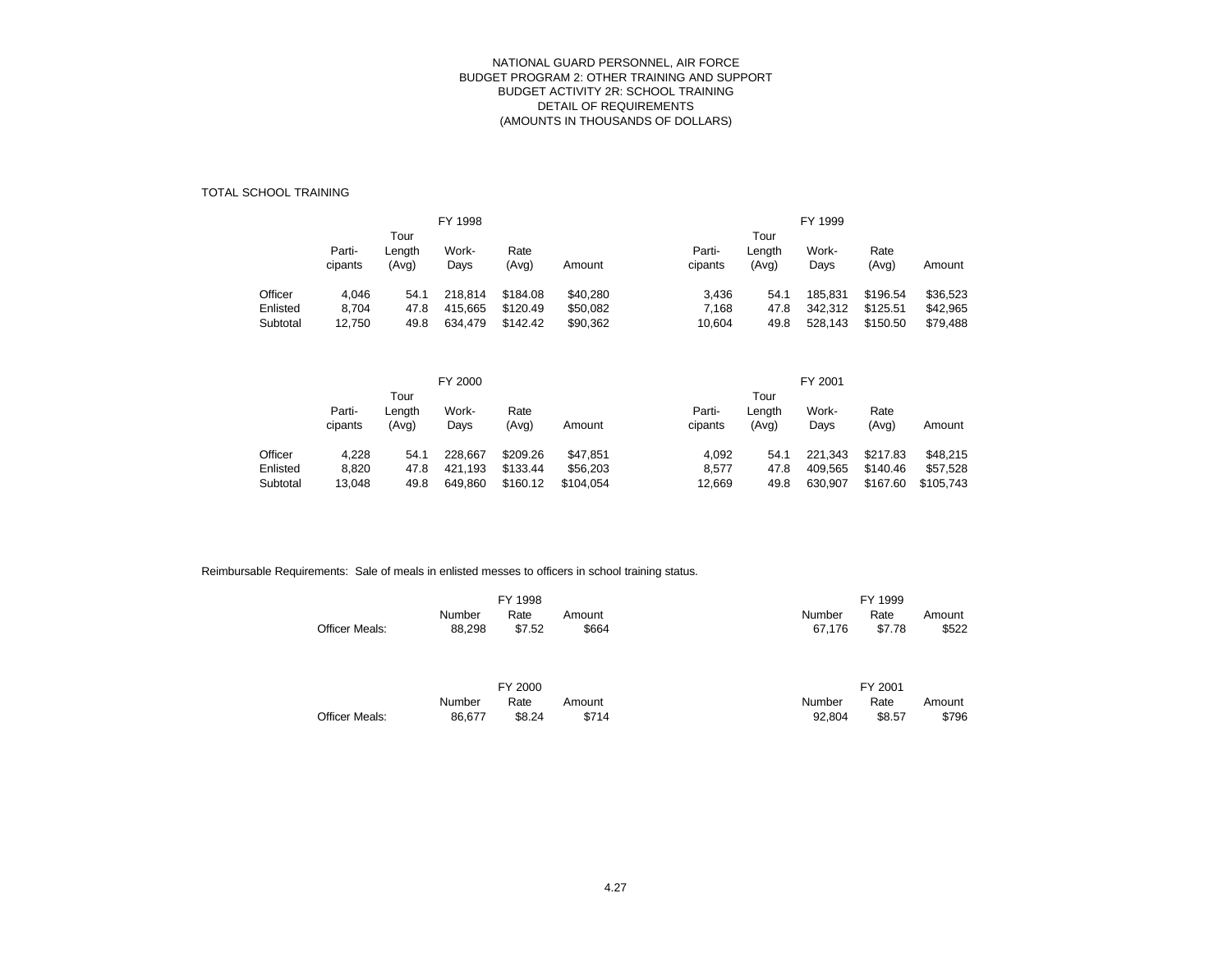| Estimated | Revised  |          |          |  |  |  |
|-----------|----------|----------|----------|--|--|--|
| Actual    | Estimate | Estimate | Estimate |  |  |  |
| FY 1998   | FY 1999  | FY 2000  | FY 2001  |  |  |  |
| \$100,985 | \$56,726 | \$67,704 | \$68,297 |  |  |  |

This budget activity provides for pay and allowances including retired pay, government's Social Security contributions, subsistence, travel and per diem for Air National Guard (ANG) officers and enlisted personnel who will perform tours of paid active duty other than those converted by Pay Groups A, F, P and School Training. These tour include ANG Air Defense and Air Combat Command (ACC) Alerts, Joint Chiefs of Staff Exercises, United States Air Force Mission Support, conversions and other special training necessary to improve combat proficiency or to increase mobilization readiness of Air National Guard units. The FY 99 special training program is constrained to remain within current total obligation authority. The total special training program is reduced approximately 8%, however individual categories may be retained at higher levels due to scarce skills or lengthy school attendance requirements.

The special tours are programmed and budgeted in nine categories as follows:

- (1) Competitive Events
- (2) Command/Staff Supervision
- (3) Management Support
- (4) Exercises
- (5) Operational Training
- (6) Service Mission/Mission Support
- (7) Unit Conversion Training
- (8) Drug Interdiction
- (9) Active Duty for Special Work (ADSW)

The following pages present the requirements in each of the nine categories and describe more precisely what is included in each category. The dollar rates used for pricing the program requirements are based on actual experience and reflect the economic assumptions identified on page 2.2.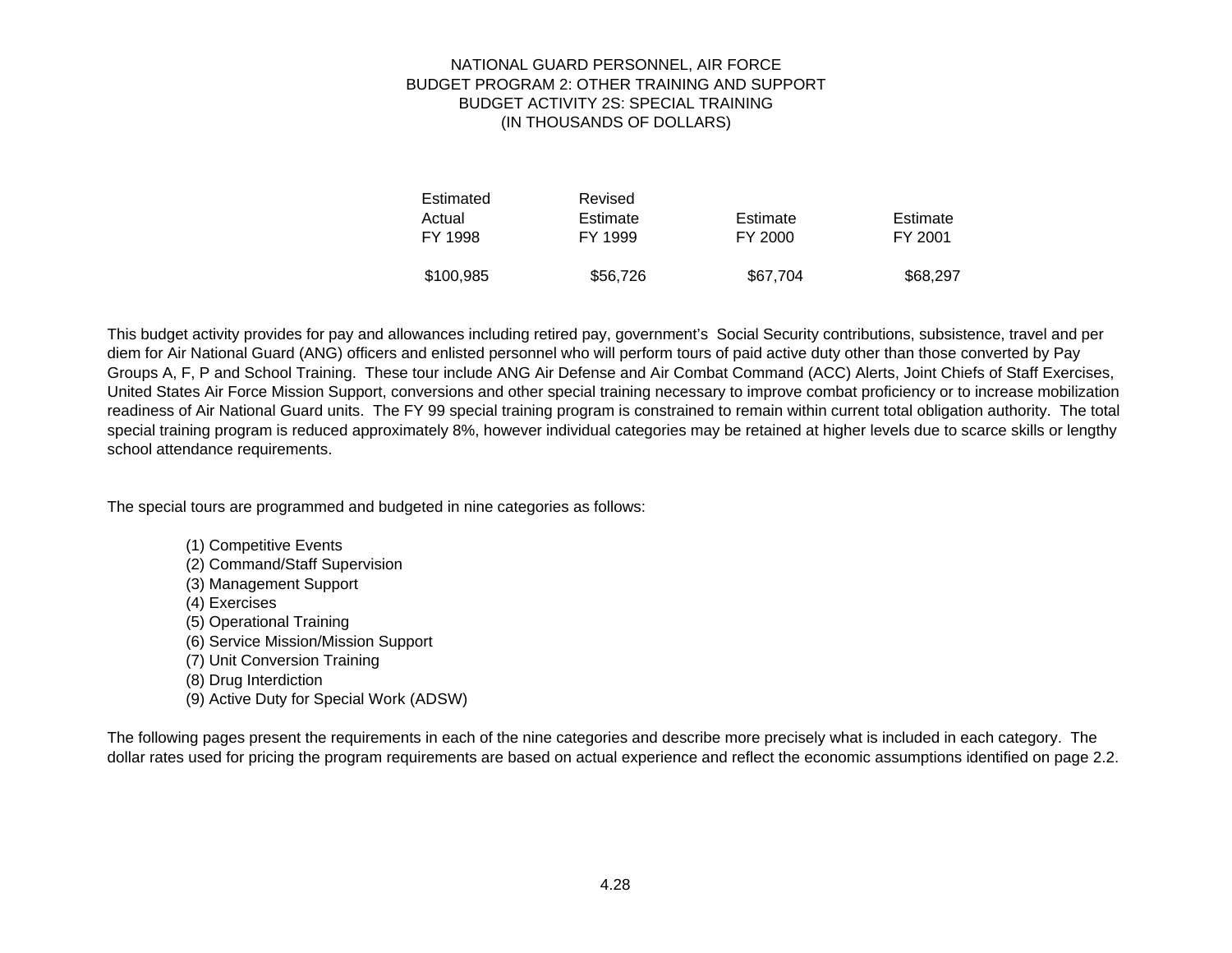## NATIONAL GUARD PERSONNEL, AIR FORCE BUDGET PROGRAM 2: OTHER TRAINING AND SUPPORT BUDGET ACTIVITY 2S: SPECIAL TRAINING SCHEDULE OF INCREASES AND DECREASES (IN THOUSANDS OF DOLLARS)

| FY 1999 Direct Program                                                                                                                                                                    |                     |       |        | 56,726 |
|-------------------------------------------------------------------------------------------------------------------------------------------------------------------------------------------|---------------------|-------|--------|--------|
| Increases:                                                                                                                                                                                |                     |       |        |        |
| Price Increases:<br>FY 2000 Pay Raise (4.4% Pay Raise, effective 1 Jan 00)<br>Annualization of FY 1999 Pay Raise (3.6% Pay Raise, effective 1 Jan 99)<br>Inflation 1.5%                   | 1,586<br>511<br>102 |       |        |        |
| <b>Total Price Increases:</b>                                                                                                                                                             |                     | 2,199 |        |        |
| Program Increases:<br>Restore 14,358 Officer Special Training days (1,029 participants)<br>Restore 26,632 Enlisted Special Training days (2,586 participants)<br>Total Program Increases: | 4,751<br>4,028      | 8,779 |        |        |
| Total Increases:                                                                                                                                                                          |                     |       | 10,978 |        |
| FY 2000 Direct Program                                                                                                                                                                    |                     |       |        | 67,704 |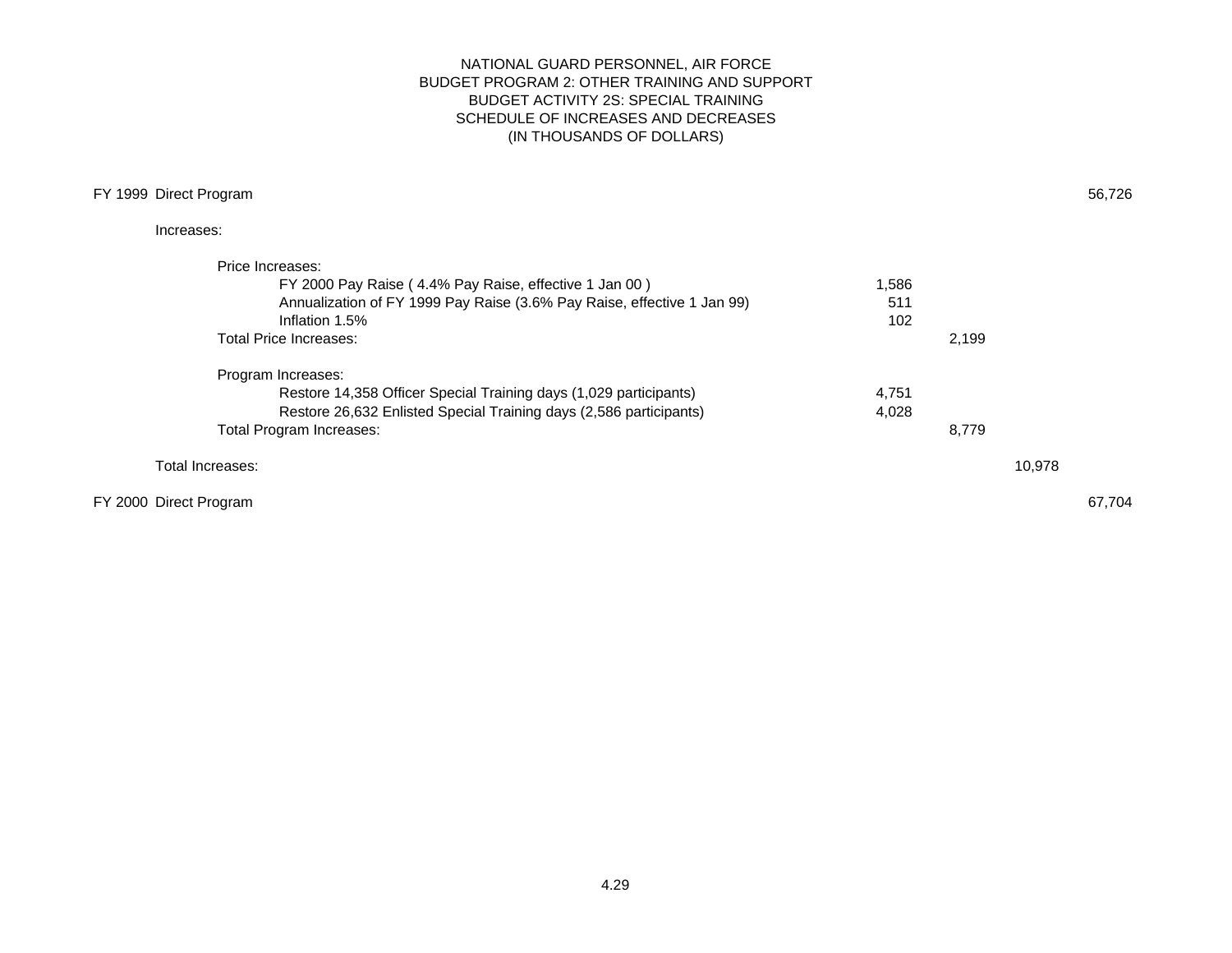## NATIONAL GUARD PERSONNEL, AIR FORCE BUDGET PROGRAM 2: OTHER TRAINING AND SUPPORT BUDGET ACTIVITY 2S: SPECIAL TRAINING SCHEDULE OF INCREASES AND DECREASES (IN THOUSANDS OF DOLLARS)

| FY 2000 Direct Program |                                                                         |          |          |          | 67,704 |
|------------------------|-------------------------------------------------------------------------|----------|----------|----------|--------|
| Increases:             |                                                                         |          |          |          |        |
| Price Increases:       |                                                                         |          |          |          |        |
|                        | FY 2001 Pay Raise (3.9% Pay Raise, effective 1 Jan 01)                  | 1,825    |          |          |        |
|                        | Annualization of FY 2000 Pay Raise (4.4% Pay Raise, effective 1 Jan 00) | 621      |          |          |        |
|                        | Inflation 1.6%                                                          | 124      |          |          |        |
|                        | <b>Total Price Increases:</b>                                           |          | 2,570    |          |        |
| Total Increases:       |                                                                         |          |          | 2,570    |        |
| Decreases:             |                                                                         |          |          |          |        |
|                        | Program Decreases:                                                      |          |          |          |        |
|                        | Decrease of 4,233 Officer Special Training days (303 participants)      | (1, 167) |          |          |        |
|                        | Decrease of 6,770 Enlisted Special Training days (657 participants)     | (810)    |          |          |        |
|                        | <b>Total Program Decreases:</b>                                         |          | (1, 977) |          |        |
| Total Decreases:       |                                                                         |          |          | (1, 977) |        |
| FY 2001 Direct Program |                                                                         |          |          |          | 68,297 |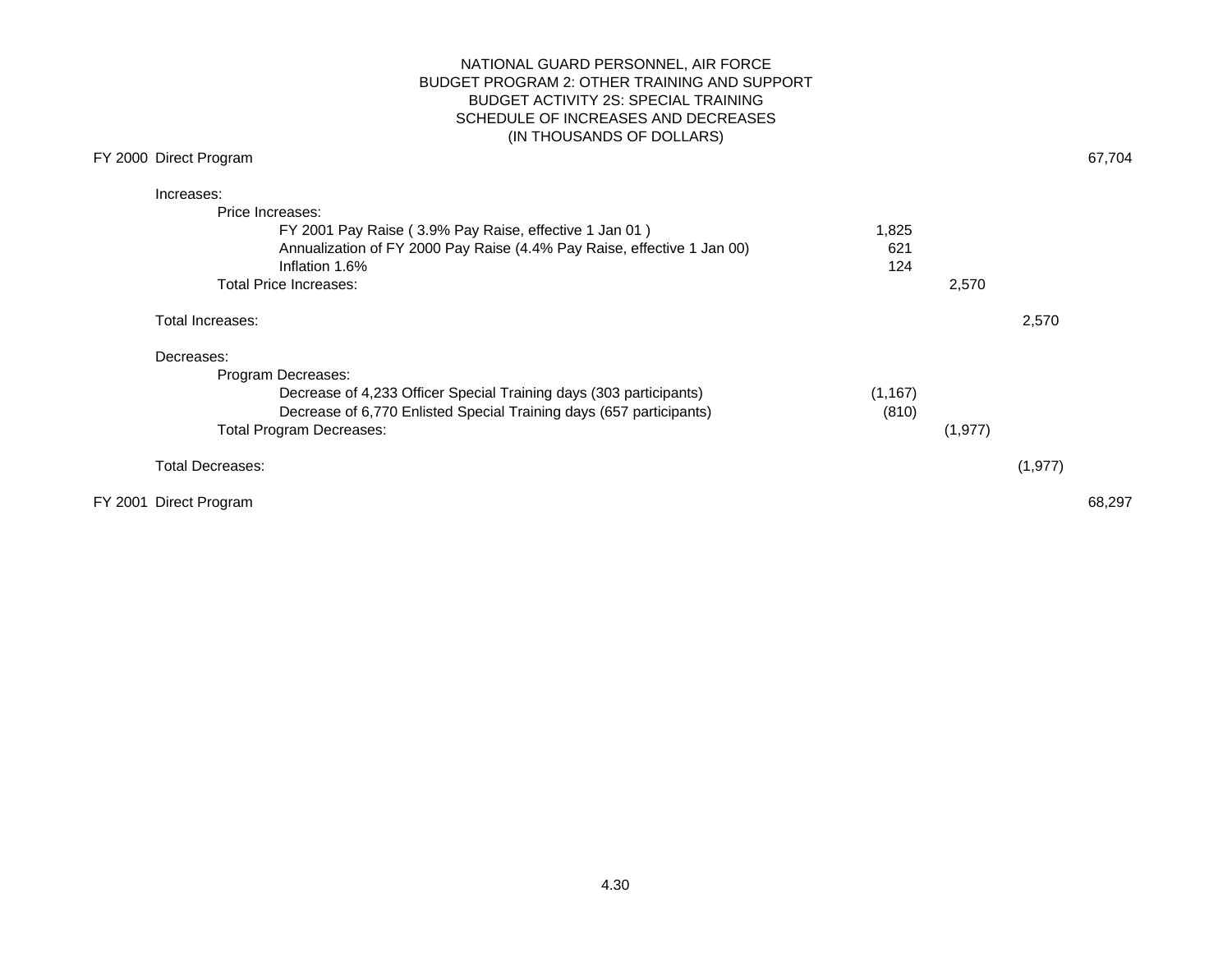Competitive Events: This program provides support for Air National Guard (ANG) participation in service sponsored competitions. The rates used in computing the requirements include pay and allowances, retired pay, transportation and per diem as authorized. Military pay increases, government's Social Security contributions changes, and price growth for commercial transportation are reflected in the current and budget year's rates.

|                      |                   |                         | FY 1998        |                      |                  |                   | FY 1999                 |                |                      |                  |  |  |
|----------------------|-------------------|-------------------------|----------------|----------------------|------------------|-------------------|-------------------------|----------------|----------------------|------------------|--|--|
|                      | Parti-<br>cipants | Tour<br>Length<br>(Avg) | Work-<br>Davs  | Rate<br>(Avg)        | Amount           | Parti-<br>cipants | Tour<br>Length<br>(Avg) | Work-<br>Days  | Rate<br>(Avg)        | Amount           |  |  |
| Officer              | 217               | 10.0                    | 2,168          | \$251.13             | \$544            | 202               | 10.0                    | 2.024          | \$267.57             | \$542            |  |  |
| Enlisted<br>Subtotal | 659<br>876        | 10.0<br>10.0            | 6.590<br>8,758 | \$110.15<br>\$145.05 | \$726<br>\$1,270 | 597<br>799        | 10.0<br>10.0            | 5.966<br>7,990 | \$114.83<br>\$153.53 | \$685<br>\$1,227 |  |  |

|          |                   |                 | FY 2000       |               |         | FY 2001           |                 |               |               |         |  |  |
|----------|-------------------|-----------------|---------------|---------------|---------|-------------------|-----------------|---------------|---------------|---------|--|--|
|          |                   | Tour            |               |               |         | Tour              |                 |               |               |         |  |  |
|          | Parti-<br>cipants | Length<br>(Avg) | Work-<br>Days | Rate<br>(Avg) | Amount  | Parti-<br>cipants | Length<br>(Avg) | Work-<br>Days | Rate<br>(Avg) | Amount  |  |  |
| Officer  | 227               | 10.0            | 2.271         | \$284.89      | \$647   | 220               | 10.0            | 2.198         | \$296.45      | \$652   |  |  |
| Enlisted | 669               | 10.0            | 6,692         | \$122.12      | \$810   | 651               | 10.0            | 6.507         | \$119.93      | \$780   |  |  |
| Subtotal | 896               | 10.0            | 8,963         | \$162.55      | \$1,457 | 871               | 10.0            | 8,705         | \$164.50      | \$1,432 |  |  |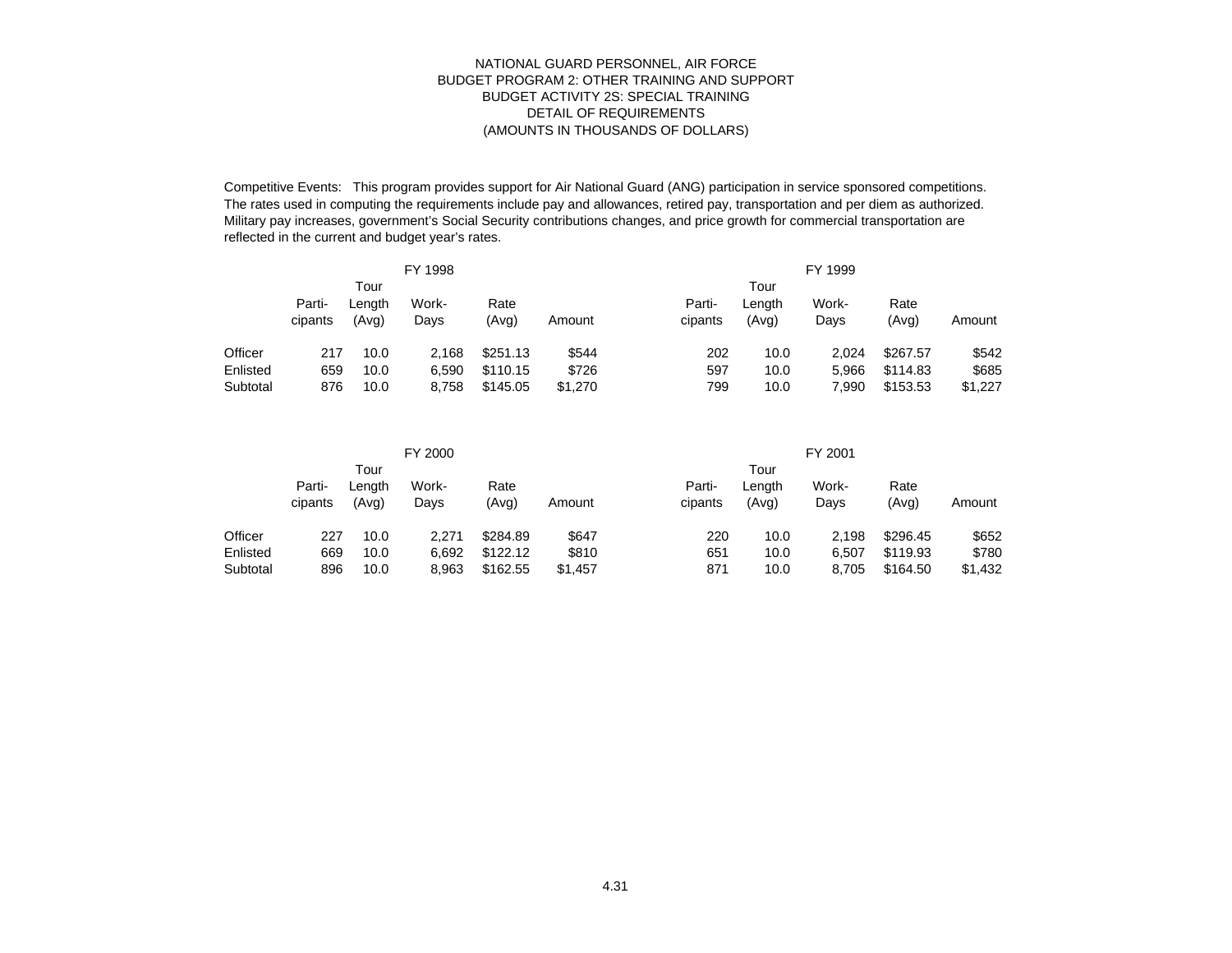Command/Staff Supervision: This program provides workdays for conferences, seminars, and visits made by headquarters personnel to subordinate units. It includes planning, orientation and training conferences. The rates used in computing the requirements include pay and allowances, retired pay, transportation and per diem as authorized. Military pay increases, government's Social Security contributions changes, and price growth for commercial transportation are reflected in the current and budget year's rates.

|          |         |        | FY 1998 |          |        | FY 1999 |        |       |          |        |  |  |
|----------|---------|--------|---------|----------|--------|---------|--------|-------|----------|--------|--|--|
|          |         | Tour   |         |          |        | Tour    |        |       |          |        |  |  |
|          | Parti-  | Length | Work-   | Rate     |        | Parti-  | Length | Work- | Rate     |        |  |  |
|          | cipants | (Avg)  | Days    | (Avg)    | Amount | cipants | (Avg)  | Days  | (Avg)    | Amount |  |  |
| Officer  | 391     | 4.5    | 1.759   | \$251.13 | \$442  | 365     | 4.5    | .642  | \$267.82 | \$440  |  |  |
| Enlisted | 31      | 4.1    | 127     | \$110.15 | \$14   | 28      | 4.1    | 115   | \$114.83 | \$13   |  |  |
| Subtotal | 422     | 4.5    | ,886    | \$241.61 | \$456  | 393     | 4.5    | .757  | \$257.78 | \$453  |  |  |

|          |         |        | FY 2000 |          |        |         | FY 2001 |       |          |        |  |  |
|----------|---------|--------|---------|----------|--------|---------|---------|-------|----------|--------|--|--|
|          |         | Tour   |         |          |        | Tour    |         |       |          |        |  |  |
|          | Parti-  | Length | Work-   | Rate     |        | Parti-  | Length  | Work- | Rate     |        |  |  |
|          | cipants | (Avg)  | Days    | (Avg)    | Amount | cipants | (Avg)   | Days  | (Avg)    | Amount |  |  |
| Officer  | 409     | 4.5    | .842    | \$285.14 | \$525  | 396     | 4.5     | 1,783 | \$296.72 | \$529  |  |  |
| Enlisted | 32      | 4.1    | 129     | \$121.54 | \$16   | 31      | 4.1     | 126   | \$127.07 | \$16   |  |  |
| Subtotal | 441     | 4.5    | .971    | \$274.41 | \$541  | 427     | 4.5     | .909  | \$285.54 | \$545  |  |  |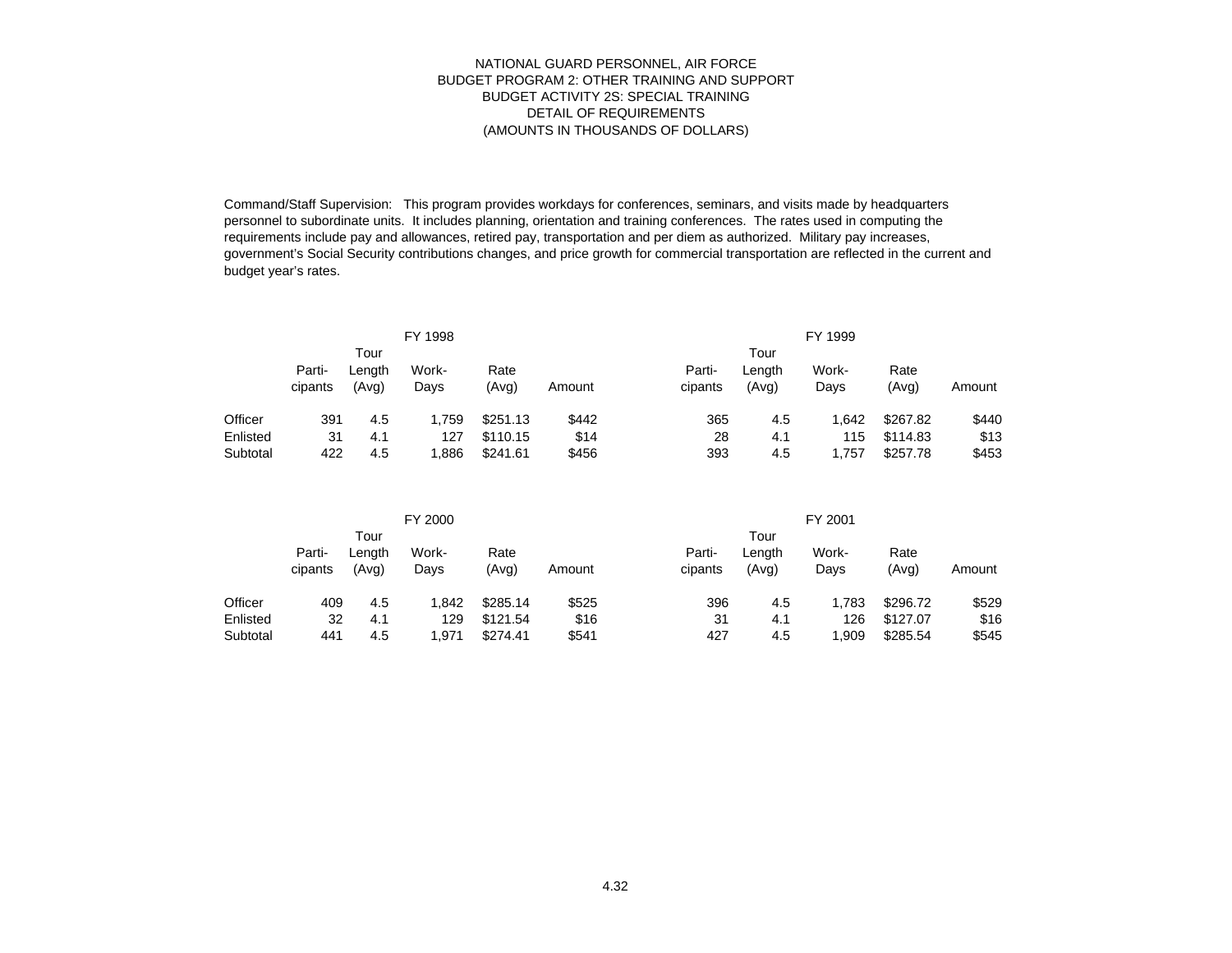Management Support: This program supports activities not directly related to other special training categories such as special physicals, accident boards, special investigations, base defense, disaster preparedness, and airlift support. The rates used in computing the requirements include pay and allowances, retired pay, transportation and per diem as authorized. Military pay increases, government's Social Security contributions changes, and price growth for commercial transportation are reflected in the current and budget year's rates.

|          |         |        | FY 1998 |          |         | FY 1999 |        |        |          |         |  |  |
|----------|---------|--------|---------|----------|---------|---------|--------|--------|----------|---------|--|--|
|          |         | Tour   |         |          |         | Tour    |        |        |          |         |  |  |
|          | Parti-  | Length | Work-   | Rate     |         | Parti-  | Length | Work-  | Rate     |         |  |  |
|          | cipants | (Avg)  | Days    | (Avg)    | Amount  | cipants | (Avg)  | Days   | (Avg)    | Amount  |  |  |
| Officer  | 2.414   | 7.2    | 17,382  | \$251.13 | \$4,365 | 2.254   | 7.2    | 16.229 | \$267.82 | \$4,346 |  |  |
| Enlisted | 5.505   | 4.1    | 22.572  | \$110.15 | \$2,486 | 4,984   | 4.1    | 20.435 | \$114.83 | \$2,347 |  |  |
| Subtotal | 7,920   | 5.0    | 39,955  | \$171.48 | \$6,851 | 7,238   | 5.1    | 36,664 | \$182.55 | \$6,693 |  |  |

|          | FY 2000 |        |        |          |         |         | FY 2001 |        |          |         |  |  |
|----------|---------|--------|--------|----------|---------|---------|---------|--------|----------|---------|--|--|
|          |         | Tour   |        |          |         | Tour    |         |        |          |         |  |  |
|          | Parti-  | Length | Work-  | Rate     |         | Parti-  | Length  | Work-  | Rate     |         |  |  |
|          | cipants | (Avg)  | Davs   | (Avg)    | Amount  | cipants | (Avg)   | Days   | (Avg)    | Amount  |  |  |
| Officer  | 2.528   | 7.2    | 18.204 | \$285.14 | \$5.191 | 2.447   | 7.2     | 17.622 | \$296.72 | \$5,229 |  |  |
| Enlisted | 5.591   | 4.1    | 22.922 | \$122.12 | \$2,799 | 5,436   | 4.1     | 22,290 | \$127.07 | \$2,832 |  |  |
| Subtotal | 8,119   | 5.1    | 41,126 | \$194.28 | \$7,990 | 7,884   | 5.1     | 39,911 | \$201.98 | \$8,061 |  |  |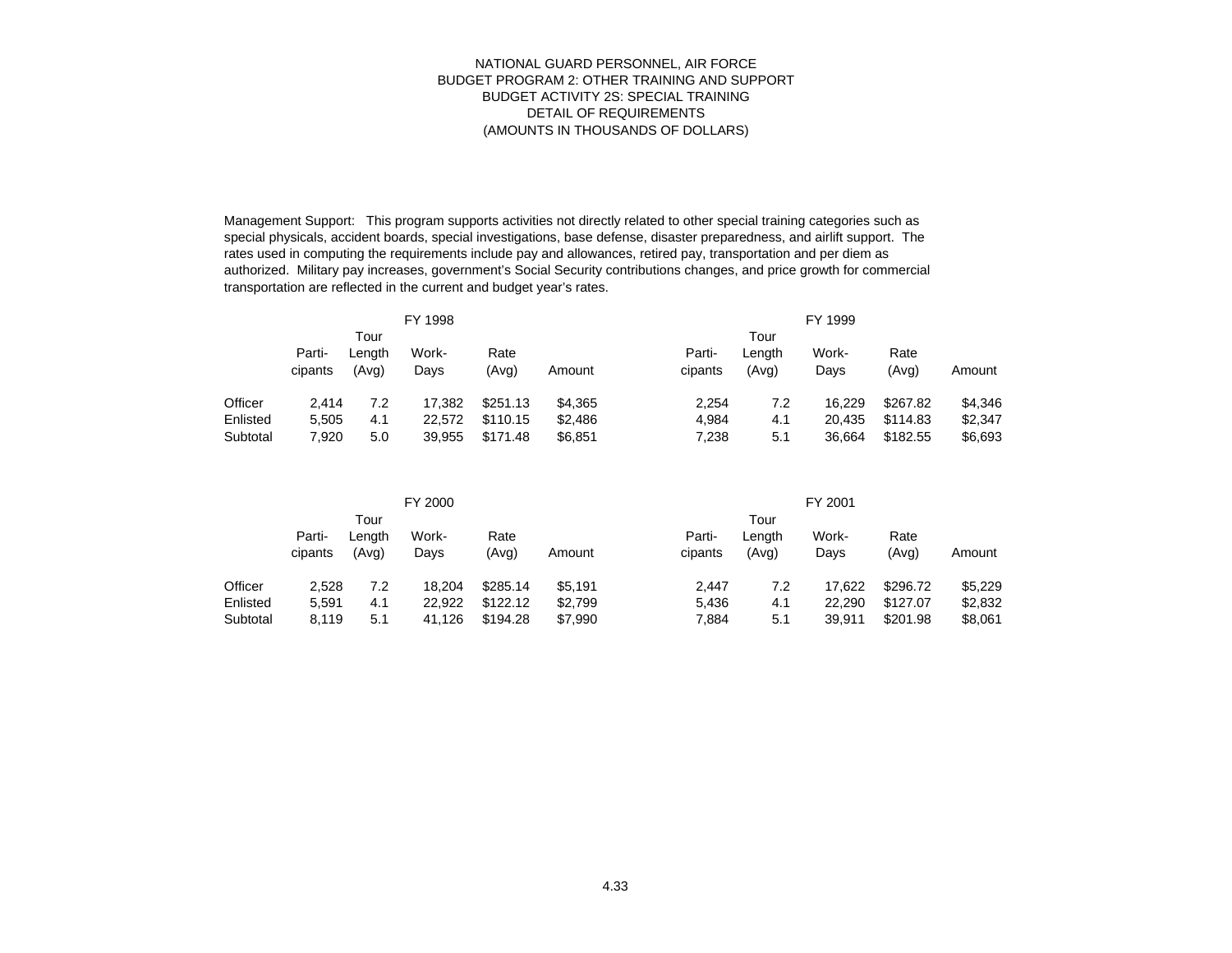Exercises: This program provides training required for Air National Guard (ANG) participation in joint exercises. The rates used in computing the requirements include pay and allowances, retired pay, transportation and per diem as authorized. Military pay increases, government's Social Security contributions changes, and price growth for commercial transportation are reflected in the current and budget year's rates.

|                      |                   |                 | FY 1998            |                      |                      | FY 1999           |                 |                   |                      |                      |  |  |
|----------------------|-------------------|-----------------|--------------------|----------------------|----------------------|-------------------|-----------------|-------------------|----------------------|----------------------|--|--|
|                      |                   | Tour            |                    |                      |                      | Tour              |                 |                   |                      |                      |  |  |
|                      | Parti-<br>cipants | Length<br>(Avg) | Work-<br>Davs      | Rate<br>(Avg)        | Amount               | Parti-<br>cipants | Length<br>(Avg) | Work-<br>Days     | Rate<br>(Avg)        | Amount               |  |  |
| Officer              | 1.871             | 18.3            | 34,234             | \$251.13             | \$8,597              | 1.747             | 18.3            | 31.961            | \$267.82             | \$8,560              |  |  |
| Enlisted<br>Subtotal | 5.898<br>7.769    | 17.8<br>17.9    | 104.984<br>139,218 | \$110.15<br>\$144.81 | \$11.564<br>\$20,161 | 5,340<br>7,086    | 17.8<br>17.9    | 95.045<br>127,007 | \$114.83<br>\$153.33 | \$10,914<br>\$19,474 |  |  |

|          |         |        | FY 2000 |          |          | FY 2001 |        |         |          |          |  |  |
|----------|---------|--------|---------|----------|----------|---------|--------|---------|----------|----------|--|--|
|          |         | Tour   |         |          |          | Tour    |        |         |          |          |  |  |
|          | Parti-  | Lenath | Work-   | Rate     |          | Parti-  | Lenath | Work-   | Rate     |          |  |  |
|          | cipants | (Avg)  | Days    | (Avg)    | Amount   | cipants | (Avg)  | Days    | (Avg)    | Amount   |  |  |
| Officer  | 1.959   | 18.3   | 35.852  | \$285.14 | \$10,223 | 1.896   | 18.3   | 34.705  | \$296.72 | \$10.298 |  |  |
| Enlisted | 5.989   | 17.8   | 106.609 | \$122.12 | \$13.019 | 5,824   | 17.8   | 103.670 | \$127.07 | \$13,174 |  |  |
| Subtotal | 7.948   | 17.9   | 142,461 | \$163.15 | \$23,242 | 7,721   | 17.9   | 138,375 | \$169.62 | \$23,471 |  |  |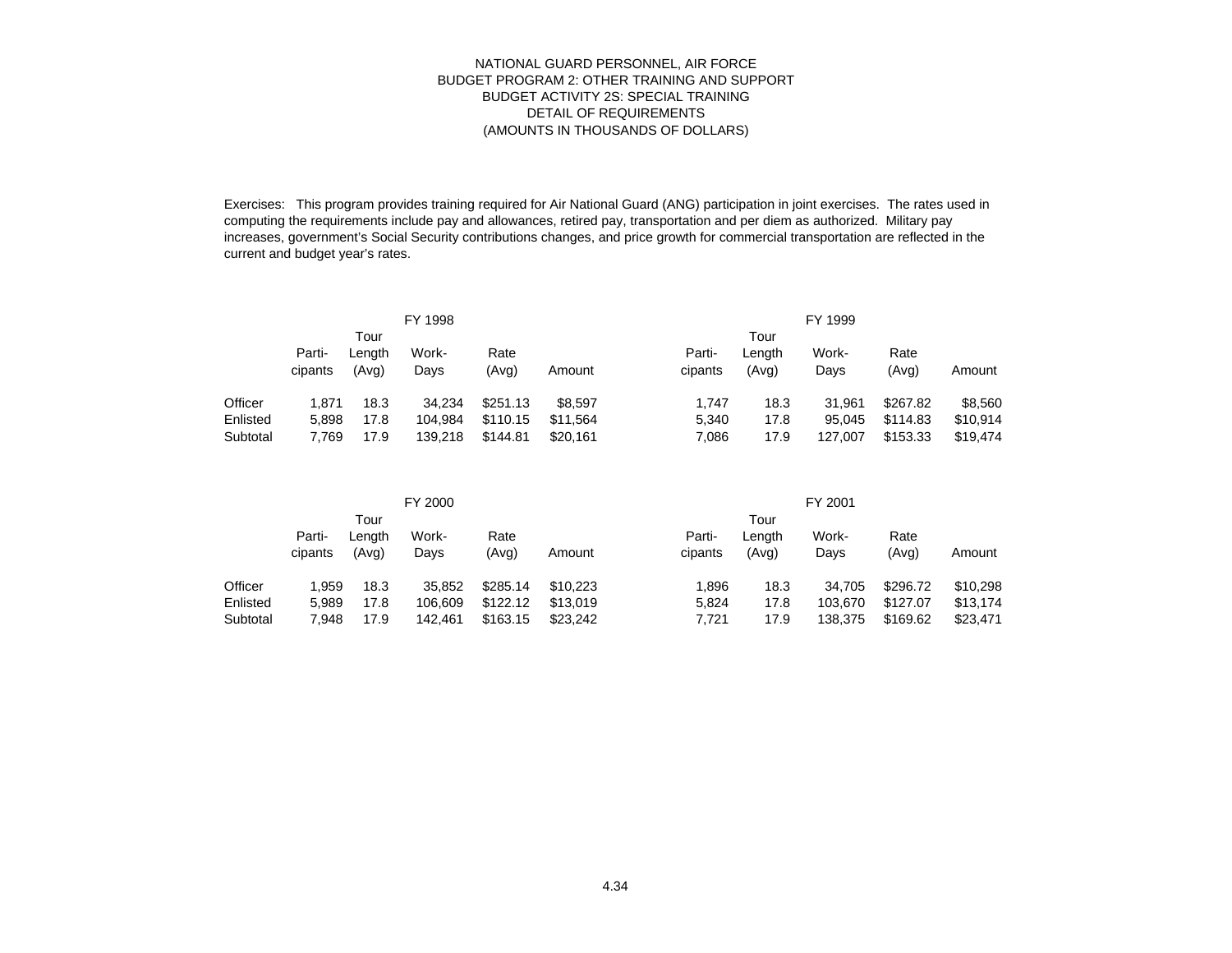Operational Training: This program provides training for individuals to achieve and maintain a level of readiness commensurate with demands of programmed wartime taskings. The rates used in computing the requirements include pay and allowances, retired pay, transportation and per diem as authorized. Military pay increases, government's Social Security contributions changes, and price growth for commercial transportation are reflected in the current and budget year's rates.

|          |         |        | FY 1998 |          |         | FY 1999 |        |        |          |         |  |  |
|----------|---------|--------|---------|----------|---------|---------|--------|--------|----------|---------|--|--|
|          |         | Tour   |         |          |         | Tour    |        |        |          |         |  |  |
|          | Parti-  | Length | Work-   | Rate     |         | Parti-  | Length | Work-  | Rate     |         |  |  |
|          | cipants | (Avg)  | Days    | (Avg)    | Amount  | cipants | (Avg)  | Days   | (Avg)    | Amount  |  |  |
| Officer  | 1.756   | 4.5    | 7.902   | \$251.13 | \$1,984 | 1,639   | 4.5    | 7.377  | \$267.82 | \$1,976 |  |  |
| Enlisted | 4.994   | 5.7    | 28.467  | \$110.15 | \$3,136 | 4.521   | 5.7    | 25.772 | \$114.83 | \$2,959 |  |  |
| Subtotal | 6,750   | 5.4    | 36,369  | \$140.78 | \$5,120 | 6.161   | 5.4    | 33.149 | \$148.88 | \$4,935 |  |  |

|          |         |        | FY 2000 |          |         | FY 2001 |        |        |          |         |  |  |
|----------|---------|--------|---------|----------|---------|---------|--------|--------|----------|---------|--|--|
|          |         | Tour   |         |          |         | Tour    |        |        |          |         |  |  |
|          | Parti-  | Length | Work-   | Rate     |         | Parti-  | Lenath | Work-  | Rate     |         |  |  |
|          | cipants | (Avg)  | Days    | (Avg)    | Amount  | cipants | (Avg)  | Days   | (Avg)    | Amount  |  |  |
| Officer  | 1.839   | 4.5    | 8.275   | \$285.14 | \$2,360 | 1.780   | 4.5    | 8.011  | \$296.72 | \$2,377 |  |  |
| Enlisted | 5.072   | 5.7    | 28,908  | \$122.12 | \$3,530 | 4,932   | 5.7    | 28,111 | \$127.07 | \$3,572 |  |  |
| Subtotal | 6.910   | 5.4    | 37,183  | \$158.40 | \$5,890 | 6,712   | 5.4    | 36.121 | \$164.70 | \$5,949 |  |  |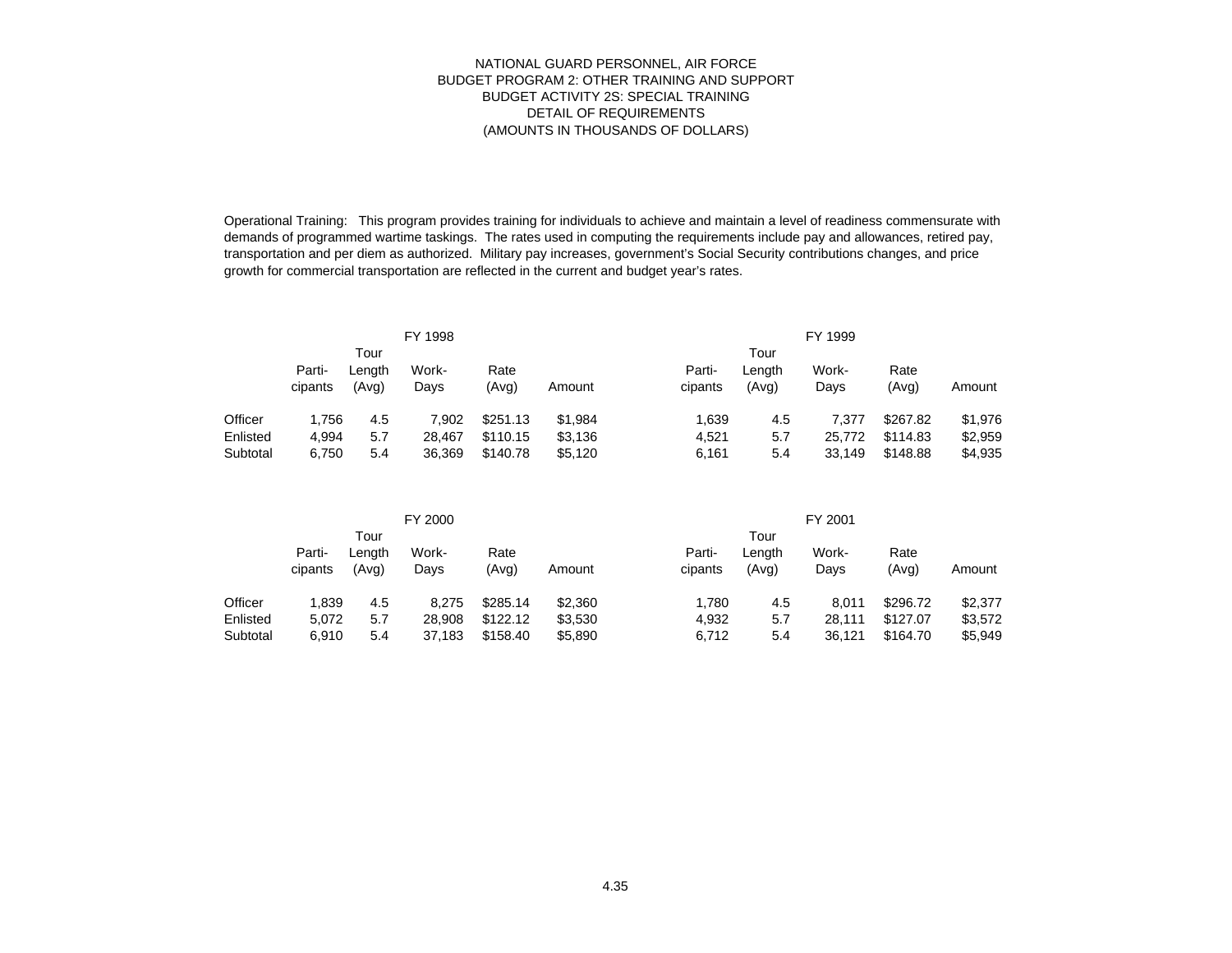Service Mission/Mission Support: This program provides direct Air National Guard support of the active military forces. Included are functions such as Air Defense Alert, Air Combat Command (ACC), Alert/Tanker Task Force, C-130 Rotations and United States Force mission support. The rates used in computing the requirements include pay and allowances, retired pay, transportation and per diem as authorized. Military pay increases, government's Social Security contributions changes, and price growth for commercial transportation are reflected in the current and budget year's rates.

|                      |                   |                 | FY 1998          |                      |                     | FY 1999           |                 |                  |                      |                     |  |  |
|----------------------|-------------------|-----------------|------------------|----------------------|---------------------|-------------------|-----------------|------------------|----------------------|---------------------|--|--|
|                      |                   | Tour            |                  |                      |                     | Tour              |                 |                  |                      |                     |  |  |
|                      | Parti-<br>cipants | Lenath<br>(Avg) | Work-<br>Davs    | Rate<br>(Avg)        | Amount              | Parti-<br>cipants | Length<br>(Avg) | Work-<br>Days    | Rate<br>(Avg)        | Amount              |  |  |
| Officer              | 1,385             | 36.3            | 50,259           | \$251.13             | \$12.621            | 1.293             | 36.3            | 46.923           | \$267.82             | \$12,567            |  |  |
| Enlisted<br>Subtotal | 3,558<br>4.942    | 13.9<br>20.2    | 49.451<br>99,710 | \$110.15<br>\$181.21 | \$5.447<br>\$18,068 | 3.221<br>4,513    | 13.9<br>20.3    | 44.769<br>91,693 | \$114.83<br>\$193.12 | \$5,141<br>\$17,708 |  |  |

|          |         |        | FY 2000 |          |          |         |        | FY 2001 |          |          |
|----------|---------|--------|---------|----------|----------|---------|--------|---------|----------|----------|
|          |         | Tour   |         |          |          |         | Tour   |         |          |          |
|          | Parti-  | Length | Work-   | Rate     |          | Parti-  | ∟ength | Work-   | Rate     |          |
|          | cipants | (Avg)  | Davs    | (Avg)    | Amount   | cipants | (Avg)  | Days    | (Avg)    | Amount   |
| Officer  | 1.450   | 36.3   | 52,635  | \$285.14 | \$15,009 | 1.404   | 36.3   | 50.951  | \$296.72 | \$15,118 |
| Enlisted | 3.613   | 13.9   | 50.216  | \$122.12 | \$6,132  | 3,513   | 13.9   | 48.832  | \$127.07 | \$6,205  |
| Subtotal | 5,063   | 20.3   | 102,851 | \$205.55 | \$21,141 | 4,917   | 20.3   | 99.783  | \$213.70 | \$21,323 |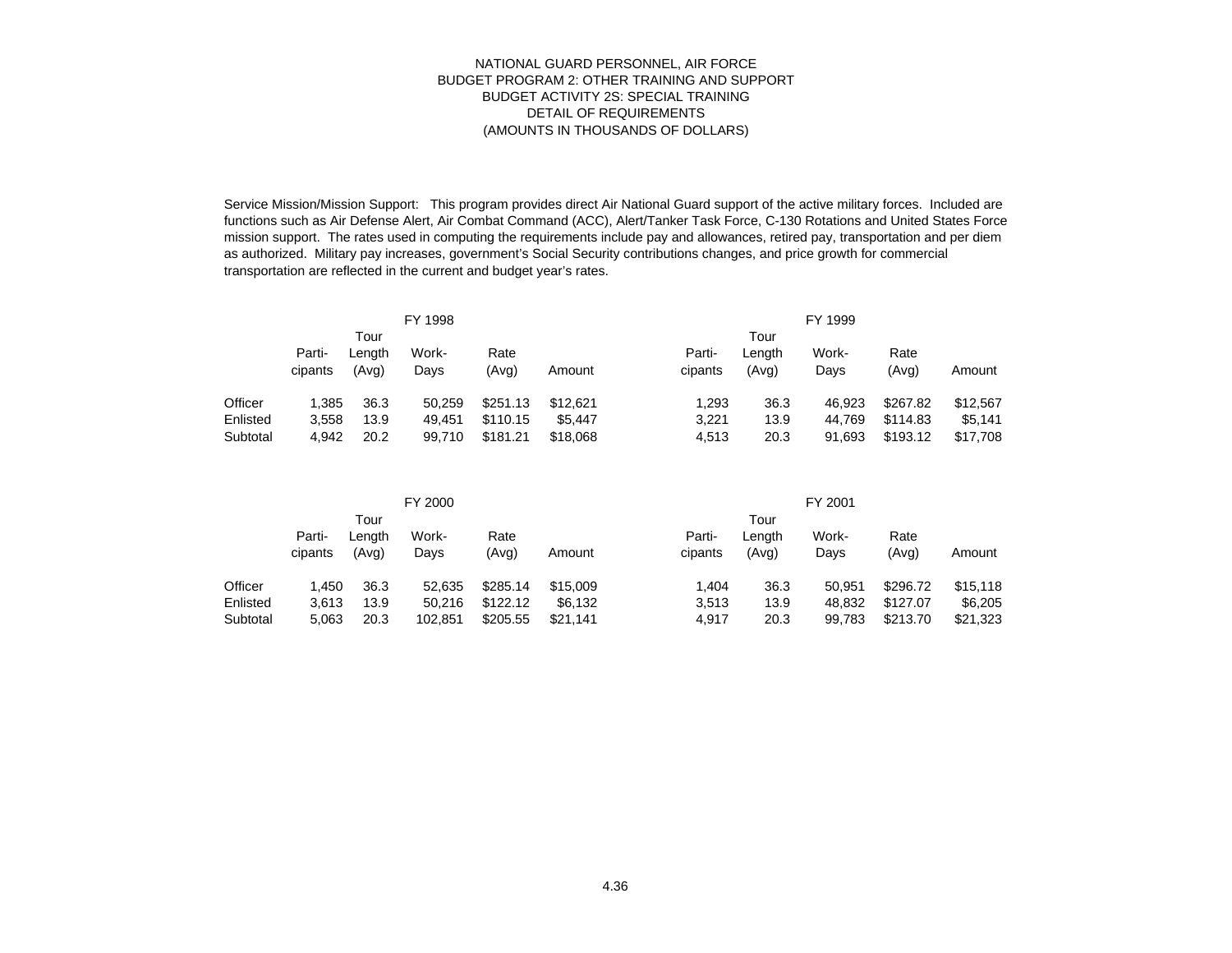Unit Conversion Training: This program provides training required by personnel in units converting from one weapons system to another. The rates used in computing the requirements include pay and allowances, retired pay, transportation and per diem as authorized. Military pay increases, government's Social Security contributions changes, and price growth for commercial transportation are reflected in the current and budget year's rates.

|          |         |        | FY 1998 |          |         |         |        | FY 1999 |          |         |
|----------|---------|--------|---------|----------|---------|---------|--------|---------|----------|---------|
|          |         | Tour   |         |          |         |         | Tour   |         |          |         |
|          | Parti-  | ∟ength | Work-   | Rate     |         | Parti-  | Length | Work-   | Rate     |         |
|          | cipants | (Avg)  | Davs    | (Avg)    | Amount  | cipants | (Avg)  | Days    | (Avg)    | Amount  |
| Officer  | 679     | 6.5    | 4.411   | \$251.13 | \$1.108 | 634     | 6.5    | 4.118   | \$267.82 | \$1,103 |
| Enlisted | 2,531   | 6.7    | 16,955  | \$110.15 | \$1,867 | 2,291   | 6.7    | 15.350  | \$114.83 | \$1,763 |
| Subtotal | 3,209   | 6.7    | 21,366  | \$139.25 | \$2,975 | 2,925   | 6.7    | 19.468  | \$147.20 | \$2,866 |

|          |         |                | FY 2000 |          |         |         |                | FY 2001 |          |         |
|----------|---------|----------------|---------|----------|---------|---------|----------------|---------|----------|---------|
|          | Parti-  | Tour<br>Length | Work-   | Rate     |         | Parti-  | Tour<br>Length | Work-   | Rate     |         |
|          | cipants | (Avg)          | Davs    | (Avg)    | Amount  | cipants | (Avg)          | Days    | (Avg)    | Amount  |
| Officer  | 711     | 6.5            | 4.620   | \$285.14 | \$1,317 | 688     | 6.5            | 4.472   | \$296.72 | \$1,327 |
| Enlisted | 2.570   | 6.7            | 17.217  | \$122.12 | \$2,103 | 2,499   | 6.7            | 16.742  | \$127.07 | \$2,128 |
| Subtotal | 3,280   | 6.7            | 21,837  | \$156.61 | \$3,420 | 3,187   | 6.7            | 21.214  | \$162.84 | \$3,454 |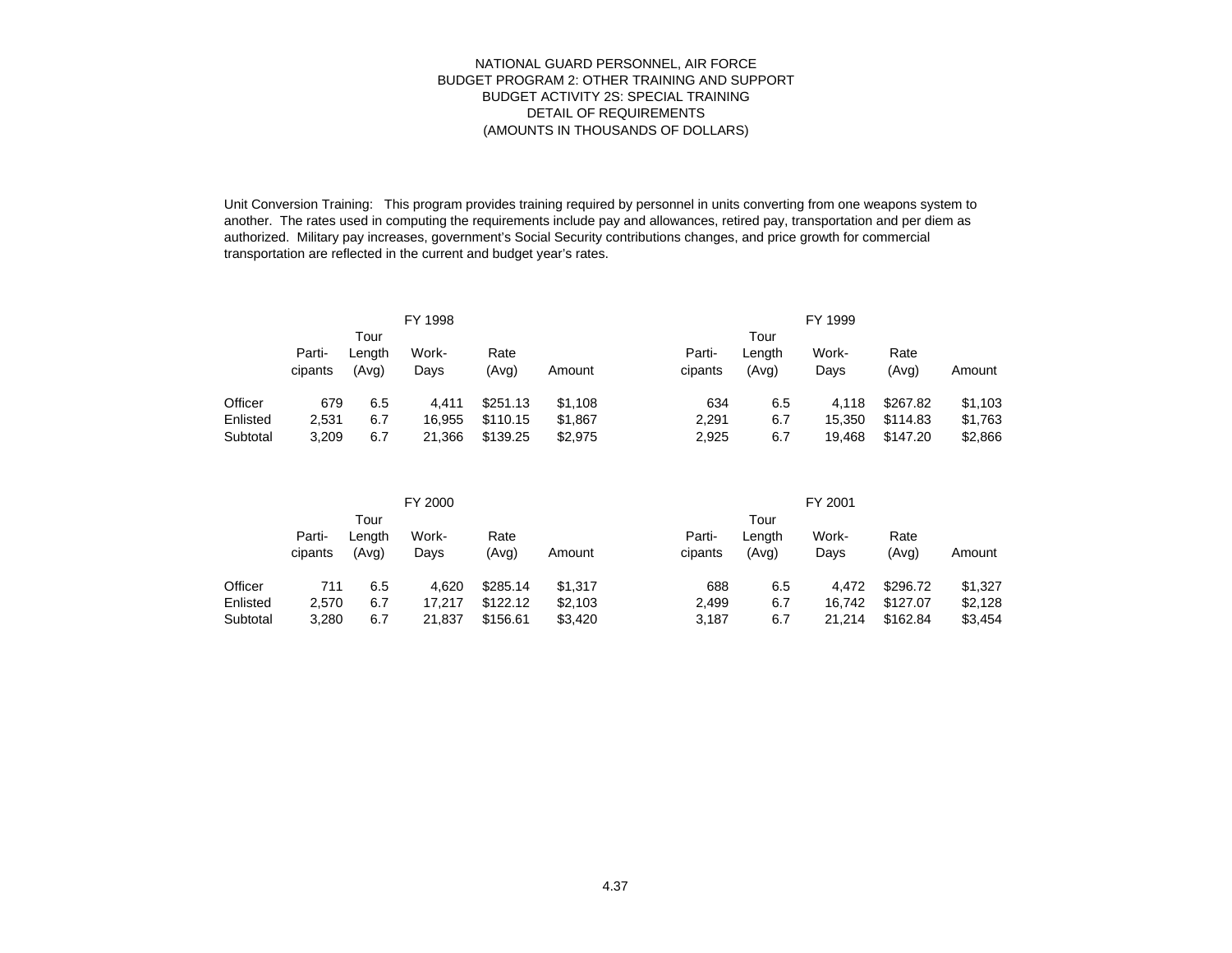Drug Interdiction: This program provides for all drug interdiction support for both Continental United States (State Plans) and outside the Continental United States operations. The rates used in computing the requirements include pay and allowances, retired pay, transportation and per diem as authorized. Military pay increases, government's Social Security contributions changes, and price growth for commercial transportation are reflected in the current and budget year's rates.

|          |                   |                         | FY 1998       |               |          |                   |                         | FY 1999       |               |        |
|----------|-------------------|-------------------------|---------------|---------------|----------|-------------------|-------------------------|---------------|---------------|--------|
|          | Parti-<br>cipants | Tour<br>Lenath<br>(Avg) | Work-<br>Days | Rate<br>(Avg) | Amount   | Parti-<br>cipants | Tour<br>Length<br>(Avg) | Work-<br>Days | Rate<br>(Avg) | Amount |
| Officer  | 3.913             | 10.2                    | 39.908        | \$251.13      | \$10.022 | 0                 | 0.0                     |               | \$0.00        | \$0    |
| Enlisted | 18.974            | 15.6                    | 295.994       | \$110.15      | \$32,603 | 0                 | 0.0                     |               | \$0.00        | \$0    |
| Subtotal | 22,887            | 14.7                    | 335,902       | \$126.90      | \$42,625 | 0                 | 0.0                     |               | \$0.00        | \$0    |

|          |                   |                 |     | FY 2000       |               |        |                   |                 | FY 2001       |               |        |
|----------|-------------------|-----------------|-----|---------------|---------------|--------|-------------------|-----------------|---------------|---------------|--------|
|          |                   | Tour            |     |               |               |        |                   | Tour            |               |               |        |
|          | Parti-<br>cipants | Length<br>(Avg) |     | Work-<br>Days | Rate<br>(Avg) | Amount | Parti-<br>cipants | Length<br>(Avg) | Work-<br>Days | Rate<br>(Avg) | Amount |
| Officer  |                   |                 | 0.0 |               | \$0.00        | \$0    | 0                 | 0.0             |               | \$0.00        | \$0    |
| Enlisted |                   |                 | 0.0 |               | \$0.00        | \$0    | 0                 | 0.0             |               | \$0.00        | \$0    |
| Subtotal |                   |                 | 0.0 |               | \$0.00        | \$0    | 0                 | 0.0             |               | \$0.00        | \$0    |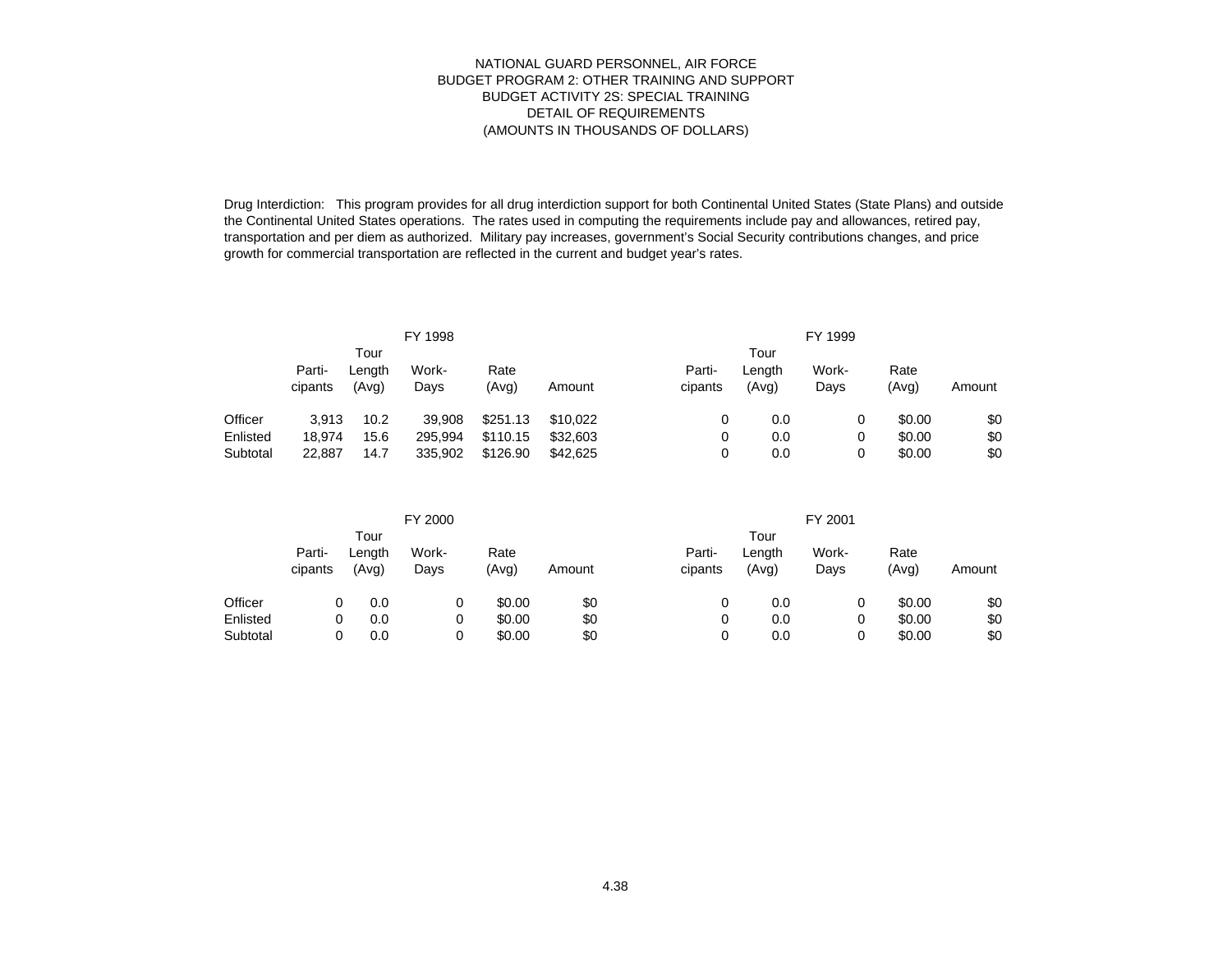Active Duty for Special Work: This program provides for resources for personnel in an active duty status to support study groups, to accomplish short-term work projects and to perform administrative or support functions. The rates used in computing the requirements include pay and allowances, retired pay, transportation and per diem as authorized. Military pay increases, government's Social Security contributions changes, and price growth for commercial transportation are reflected in the current and budget year's rates.

|          |                   |                 | FY 1998       |               |         |                   |                 | FY 1999       |               |         |
|----------|-------------------|-----------------|---------------|---------------|---------|-------------------|-----------------|---------------|---------------|---------|
|          |                   | Tour            |               |               |         |                   | Tour            |               |               |         |
|          | Parti-<br>cipants | Length<br>(Avg) | Work-<br>Davs | Rate<br>(Avg) | Amount  | Parti-<br>cipants | Length<br>(Avg) | Work-<br>Days | Rate<br>(Avg) | Amount  |
| Officer  | 338               | 24.3            | 8,222         | \$251.13      | \$2,065 | 316               | 24.3            | 7.676         | \$267.82      | \$2,056 |
| Enlisted | 296               | 42.8            | 12,652        | \$110.15      | \$1,394 | 268               | 42.8            | 11.454        | \$114.83      | \$1,315 |
| Subtotal | 634               | 32.9            | 20.874        | \$165.68      | \$3,458 | 584               | 32.8            | 19,131        | \$176.22      | \$3,371 |

|          |         |                | FY 2000 |          |         |         |                | FY 2001 |          |         |
|----------|---------|----------------|---------|----------|---------|---------|----------------|---------|----------|---------|
|          | Parti-  | Tour<br>Length | Work-   | Rate     |         | Parti-  | Tour<br>Length | Work-   | Rate     |         |
|          | cipants | (Avg)          | Days    | (Avg)    | Amount  | cipants | (Avg)          | Days    | (Avg)    | Amount  |
| Officer  | 354     | 24.3           | 8.611   | \$285.14 | \$2.455 | 343     | 24.3           | 8.335   | \$296.72 | \$2,473 |
| Enlisted | 300     | 42.8           | 12.848  | \$122.12 | \$1,569 | 292     | 42.8           | 12.493  | \$127.07 | \$1,588 |
| Subtotal | 655     | 32.8           | 21,459  | \$187.54 | \$4,024 | 635     | 32.8           | 20,829  | \$194.96 | \$4,061 |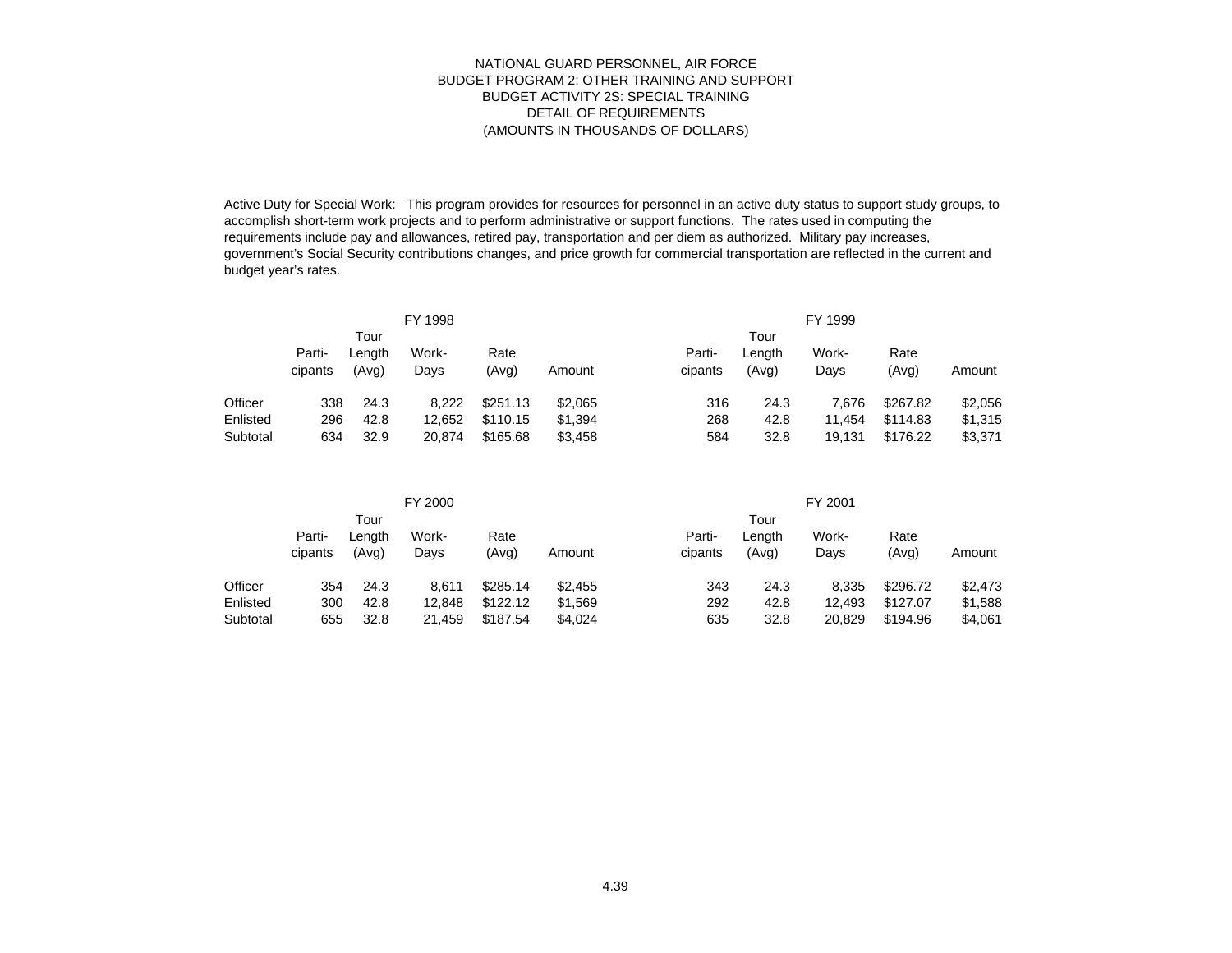TOTAL SPECIAL TRAINING

|          |         |        | FY 1998 |          |           |         |        | FY 1999 |          |          |
|----------|---------|--------|---------|----------|-----------|---------|--------|---------|----------|----------|
|          |         | Tour   |         |          |           |         | Tour   |         |          |          |
|          | Parti-  | Lenath | Work-   | Rate     |           | Parti-  | Lenath | Work-   | Rate     |          |
|          | cipants | (Avg)  | Days    | (Avg)    | Amount    | cipants | (Avg)  | Days    | (Avg)    | Amount   |
| Officer  | 12.963  | 12.8   | 166.246 | \$251.13 | \$41.749  | 8.449   | 14.0   | 117.952 | \$267.81 | \$31,589 |
| Enlisted | 42.446  | 12.7   | 537.793 | \$110.15 | \$59,236  | 21,249  | 10.3   | 218,908 | \$114.83 | \$25,138 |
| Subtotal | 55.408  | 12.7   | 704.039 | \$143.44 | \$100.985 | 29,699  | 11.3   | 336,859 | \$168.40 | \$56,726 |

|          |                   |                 | FY 2000       |               |          |                   |                 | FY 2001       |               |          |
|----------|-------------------|-----------------|---------------|---------------|----------|-------------------|-----------------|---------------|---------------|----------|
|          |                   | Tour            |               |               |          |                   | Tour            |               |               |          |
|          | Parti-<br>cipants | Length<br>(Avg) | Work-<br>Davs | Rate<br>(Avg) | Amount   | Parti-<br>cipants | Length<br>(Avg) | Work-<br>Days | Rate<br>(Avg) | Amount   |
| Officer  | 9.478             | 14.0            | 132.310       | \$285.14      | \$37.727 | 9.175             | 14.0            | 128.077       | \$296.71      | \$38,002 |
| Enlisted | 23.835            | 10.3            | 245.540       | \$122.09      | \$29,978 | 23.178            | 10.3            | 238,770       | \$126.88      | \$30,295 |
| Subtotal | 33.313            | 11.3            | 377,850       | \$179.18      | \$67.704 | 32,352            | 11.3            | 366.847       | \$186.17      | \$68,297 |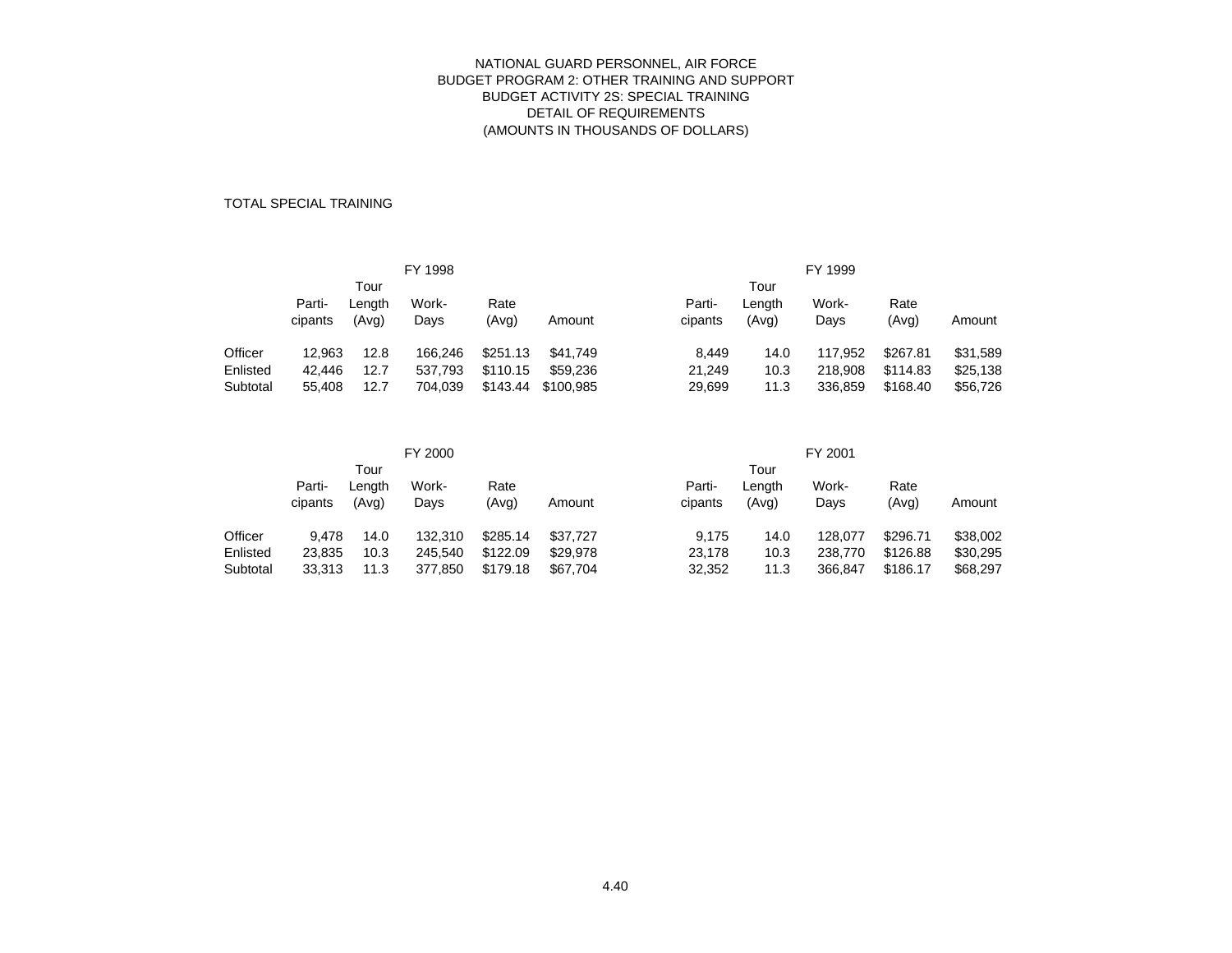## NATIONAL GUARD PERSONNEL, AIR FORCE BUDGET PROGRAM 2: OTHER TRAINING AND SUPPORT BUDGET ACTIVITY 2T: ADMINISTRATION AND SUPPORT (IN THOUSANDS OF DOLLARS)

| Estimated | Revised   |           |           |
|-----------|-----------|-----------|-----------|
| Actual    | Estimate  | Estimate  | Estimate  |
| FY 1998   | FY 1999   | FY 2000   | FY 2001   |
|           |           |           |           |
| \$571,339 | \$600,706 | \$655,209 | \$683,690 |

### PART I - PURPOSE AND SCOPE

These funds provide for pay and allowances, retired pay accrual, and permanent change of station travel for Air National Guard personnel called to full-time duty.

Funds are also included to provide death gratuity payments to beneficiaries of Air National Guard personnel who die of injury received or disease contracted while participating in active or inactive duty training; for pay and allowances during periods of disability; for hospitalization for members of the Air National Guard who suffer injury or contract a disease in the line of duty while participating in active or inactive duty training; for payment of Enlistment Bonuses, Reenlistment Bonuses, Educational Assistance, Selective Affiliation Bonuses and Student Loan Repayment to selected members; and to provide for the uncollected Serviceman's Group Life Insurance premiums which are payable to the Veterans Administration.

The dollar rates used for pricing the program requirements are based on actual experience and reflect the applicable approved economic assumptions identified on page 2.2.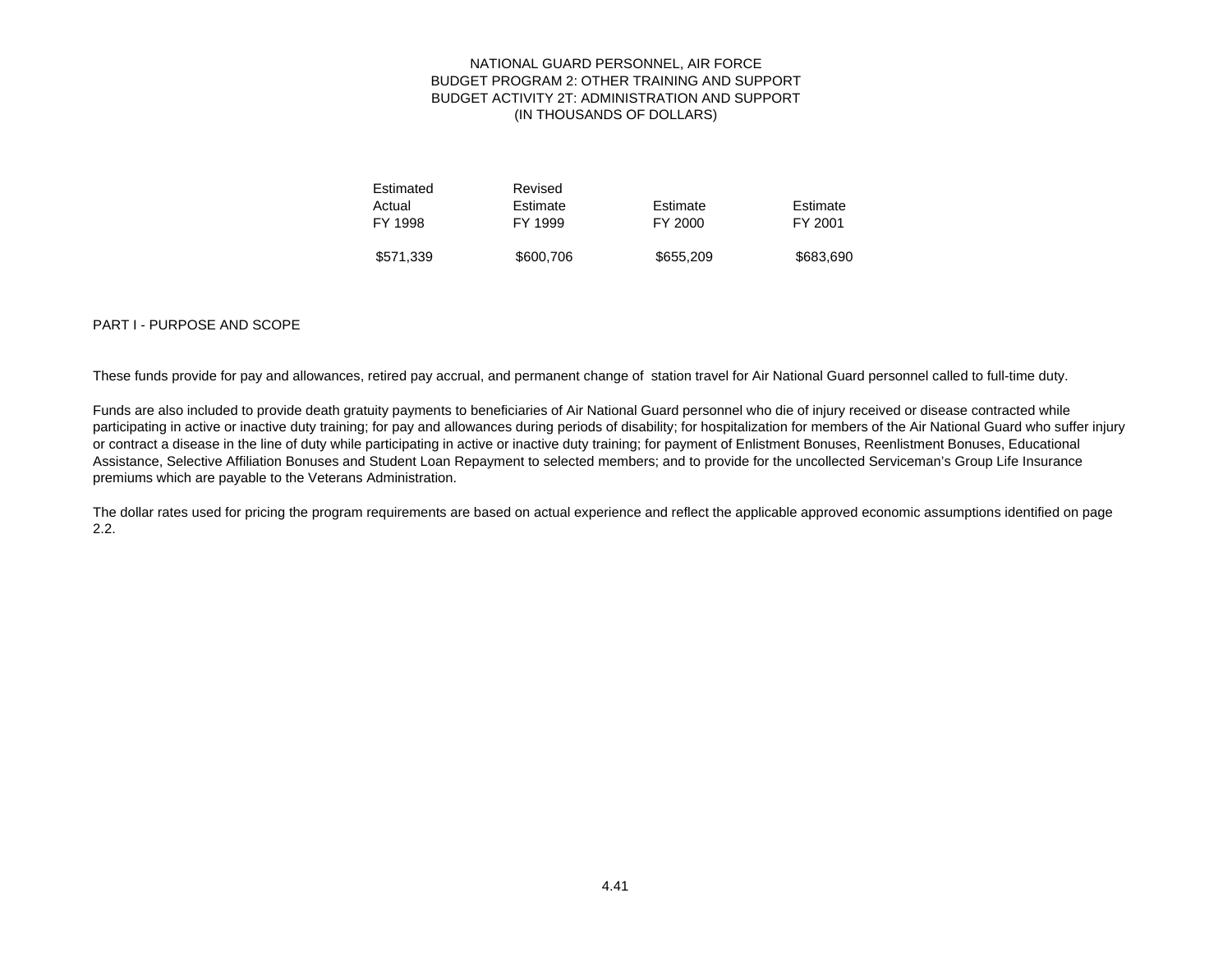## NATIONAL GUARD PERSONNEL, AIR FORCE BUDGET PROGRAM 2: OTHER TRAINING AND SUPPORT BUDGET ACTIVITY 2T: ADMINISTRATION AND SUPPORT SCHEDULE OF INCREASES AND DECREASES (IN THOUSANDS OF DOLLARS)

## FY 1999 Direct Program 600,706

## Increases:

| 37,820   |  |
|----------|--|
|          |  |
|          |  |
| 22,694   |  |
| 60,514   |  |
|          |  |
|          |  |
|          |  |
| (1, 330) |  |
|          |  |
|          |  |
| (4,681)  |  |
| (6,011)  |  |
| 655,209  |  |
|          |  |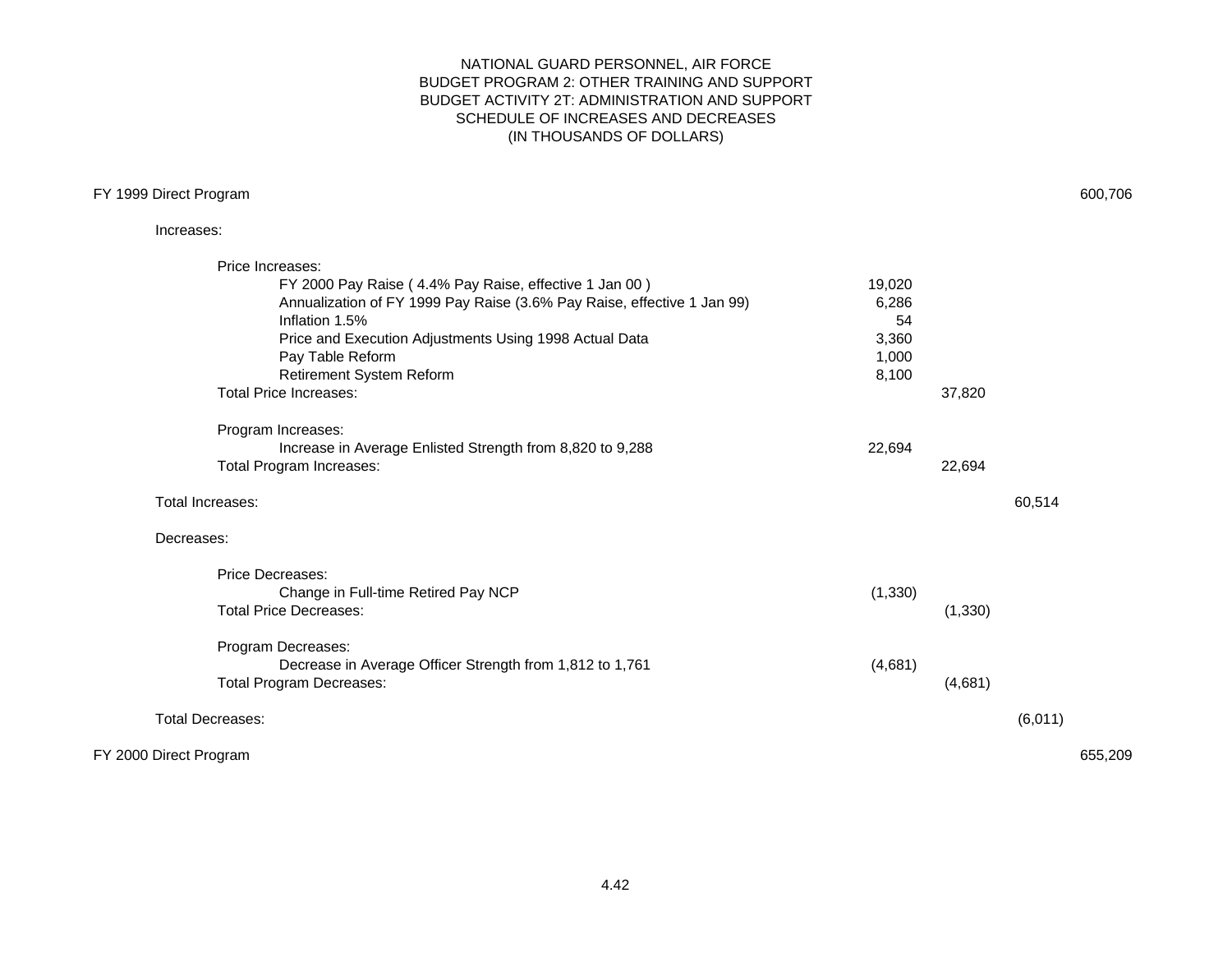## NATIONAL GUARD PERSONNEL, AIR FORCE BUDGET PROGRAM 2: OTHER TRAINING AND SUPPORT BUDGET ACTIVITY 2T: ADMINISTRATION AND SUPPORT SCHEDULE OF INCREASES AND DECREASES (IN THOUSANDS OF DOLLARS)

## FY 2000 Direct Program 655,209

Increases:

| Price Increases:<br>FY 2001 Pay Raise (4.4% Pay Raise, effective 1 Jan 01)<br>Annualization of FY 2000 Pay Raise (3.6% Pay Raise, effective 1 Jan 00)<br>Inflation 1.6%<br>Pay Table Reform<br>Retirement System Reform<br><b>Total Price Increases:</b> | 20,064<br>6,516<br>58<br>1,000<br>1,400 | 29,038  |        |
|----------------------------------------------------------------------------------------------------------------------------------------------------------------------------------------------------------------------------------------------------------|-----------------------------------------|---------|--------|
| Program Increases:<br>Increase in Average Enlisted Strength from 9,288 to 9,298<br>Total Program Increases:<br>Total Increases:                                                                                                                          | 612                                     | 612     | 29,650 |
| Decreases:                                                                                                                                                                                                                                               |                                         |         |        |
| Price Decreases:<br>Change in Full-time Retired Pay NCP<br><b>Total Price Decreases:</b>                                                                                                                                                                 | (1,071)                                 | (1,071) |        |
| Program Decreases:<br>Decrease in Average Officer strength from 1,761 to 1,760                                                                                                                                                                           | (98)                                    | (98)    |        |

Total Decreases: (1,169)

FY 2001 Direct Program 683,690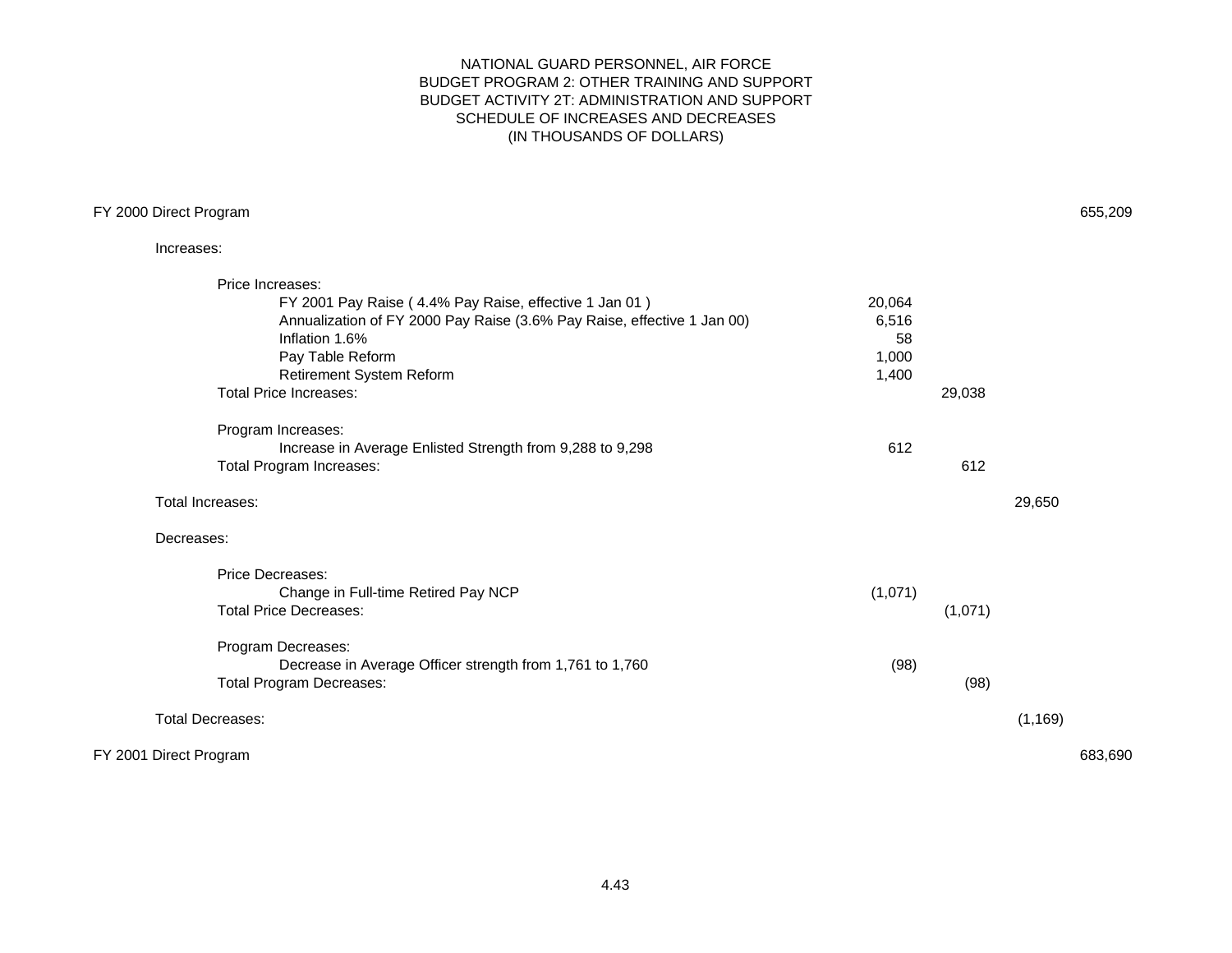Section 10211: Participation of reserve officers in preparation and administration of reserve affairs.

Provides that within such numbers and in such grades and assignments as the Secretary concerned may prescribe, each armed force shall have officers of its reserve components on active duty (other than for training) at the seat of government, and at headquarters responsible for reserve affairs, to participate in preparing and administering the policies and regulations affecting those reserve components. While so serving, such an officer is an additional member of any staff which he is serving.

|                 | FY 1998 STRENGTH |            | FY 1999 STRENGTH |            | FY 2000 STRENGTH |            | FY 2001 STRENGTH |            |  |
|-----------------|------------------|------------|------------------|------------|------------------|------------|------------------|------------|--|
|                 | AVERAGE          | <b>END</b> | AVERAGE          | <b>END</b> | AVERAGE          | <b>END</b> | AVERAGE          | <b>END</b> |  |
| <b>OFFICERS</b> | 85               | 93         | 85               | 93         | 85               | 93         | 85               | 93         |  |
| <b>TOTAL</b>    | 85               | 93         | 85               | 93         | 85               | 93         | 85               | 93         |  |

Section 12310: Organizing, administering, recruiting, instructing or training reserve components.

Provides for officers and/or enlisted personnel to be placed on active duty to support Air Reserve Force activities for more than 360 days. The primary function is to work directly with organizing, administering, recruiting, instructing, or training the reserve component.

|                 | FY 1998 STRENGTH |     | FY 1999 STRENGTH |     | FY 2000 STRENGTH |            | FY 2001 STRENGTH |     |  |
|-----------------|------------------|-----|------------------|-----|------------------|------------|------------------|-----|--|
|                 | AVERAGE          | END | AVERAGE          | END | AVERAGE          | <b>END</b> | AVERAGE          | END |  |
| <b>ENLISTED</b> | 26               | 26  | 30               | 32  | 32               | 34         | 34               | 34  |  |
| <b>TOTAL</b>    | 26               | 26  | 30               | 32  | 32               | 34         | 34               | 34  |  |

Section 10305: Participation of reserve officers in the policies and regulations for the government of reserve components of the Air Force.

Provides for officers of the Air National Guard of the United States and the Air Force Reserve to be placed on duty with the Air Staff to participate in the formulation of policies and regulations directly affecting those reserve components, one-half of whom will be from each component. These officers shall be considered as additional members of the Air Staff while on that duty.

|                 | FY 1998 STRENGTH |            | FY 1999 STRENGTH |                      | FY 2000 STRENGTH |            | FY 2001 STRENGTH |     |  |
|-----------------|------------------|------------|------------------|----------------------|------------------|------------|------------------|-----|--|
|                 | AVERAGE          | <b>END</b> | AVERAGE          | END                  | AVERAGE          | <b>END</b> | AVERAGE          | END |  |
| <b>OFFICERS</b> |                  |            |                  | $\ddot{\phantom{1}}$ |                  |            |                  |     |  |
| <b>TOTAL</b>    |                  |            |                  |                      |                  |            |                  |     |  |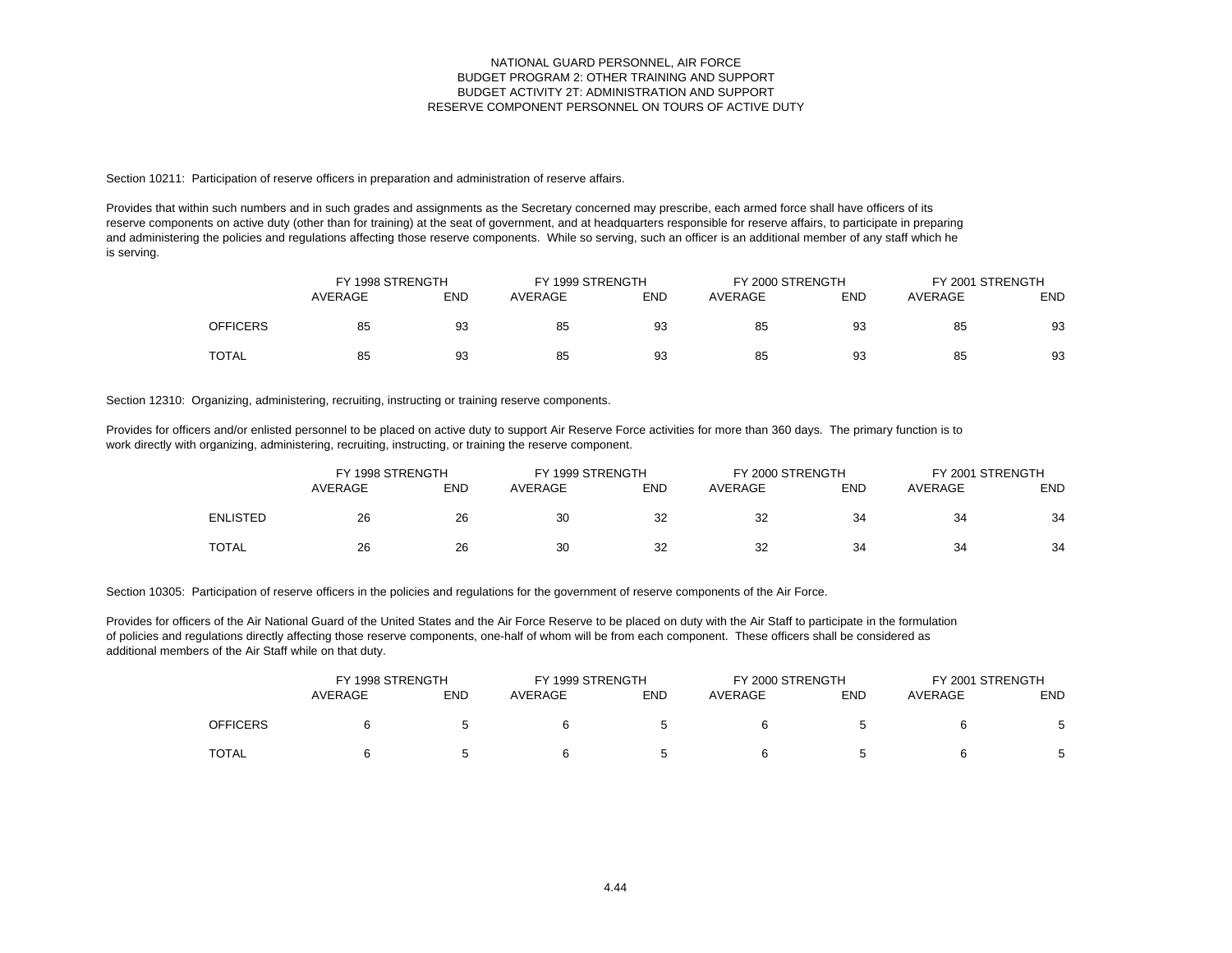Section 8496: Participation of Air National Guard officers in National Guard Bureau duties.

Provides for the appointment of Air National Guard officers to active duty in the National Guard Bureau.

|                 | FY 1998 STRENGTH |     | FY 1999 STRENGTH |     | FY 2000 STRENGTH |            | FY 2001 STRENGTH |            |
|-----------------|------------------|-----|------------------|-----|------------------|------------|------------------|------------|
|                 | AVERAGE          | END | AVERAGE          | END | AVERAGE          | <b>END</b> | AVERAGE          | <b>END</b> |
| <b>OFFICERS</b> | 37               | 37  | 42               | 54  | 44               | 70         | 45               | 70         |
| <b>TOTAL</b>    | 37               | 37  | 42               | 54  | 44               | 70         | 45               | 70         |

Section 708: United States Property and Fiscal Officers.

Provides for the appointment by the governor of each State and Territory, Puerto Rico, Canal Zone, Guam, and the Virgin Islands and the Commanding General of the National Guard of the District of Columbia, subject to the approval of the Secretary of the Army and the Secretary of the Air Force, a qualified commissioned officer of the National Guard of the jurisdiction who is also a commissioned officer of the Army National Guard of the United States or the Air National Guard of the United States, as the case may be, to be the United States Property and Fiscal Officer of the jurisdiction.

|                 | FY 1998 STRENGTH |            | FY 1999 STRENGTH |            | FY 2000 STRENGTH |     | FY 2001 STRENGTH |            |  |
|-----------------|------------------|------------|------------------|------------|------------------|-----|------------------|------------|--|
|                 | AVERAGE          | <b>END</b> | AVERAGE          | <b>END</b> | AVERAGE          | END | AVERAGE          | <b>END</b> |  |
| <b>OFFICERS</b> |                  |            |                  |            |                  |     |                  |            |  |
| <b>TOTAL</b>    |                  |            |                  |            |                  |     |                  |            |  |

Recruiting and Retention: This program provides for a full-time Air National Guard recruiting/retention force to enable attainment of programmed strength objectives.

|                 | FY 1998 STRENGTH |            | FY 1999 STRENGTH |     | FY 2000 STRENGTH |            | FY 2001 STRENGTH |     |  |
|-----------------|------------------|------------|------------------|-----|------------------|------------|------------------|-----|--|
|                 | AVERAGE          | <b>END</b> | AVERAGE          | END | AVERAGE          | <b>END</b> | AVERAGE          | END |  |
| <b>OFFICERS</b> |                  |            |                  | 5.  |                  |            | Ð                | 5   |  |
| <b>ENLISTED</b> | 493              | 501        | 504              | 501 | 501              | 501        | 501              | 501 |  |
| <b>TOTAL</b>    | 498              | 506        | 509              | 506 | 506              | 506        | 506              | 506 |  |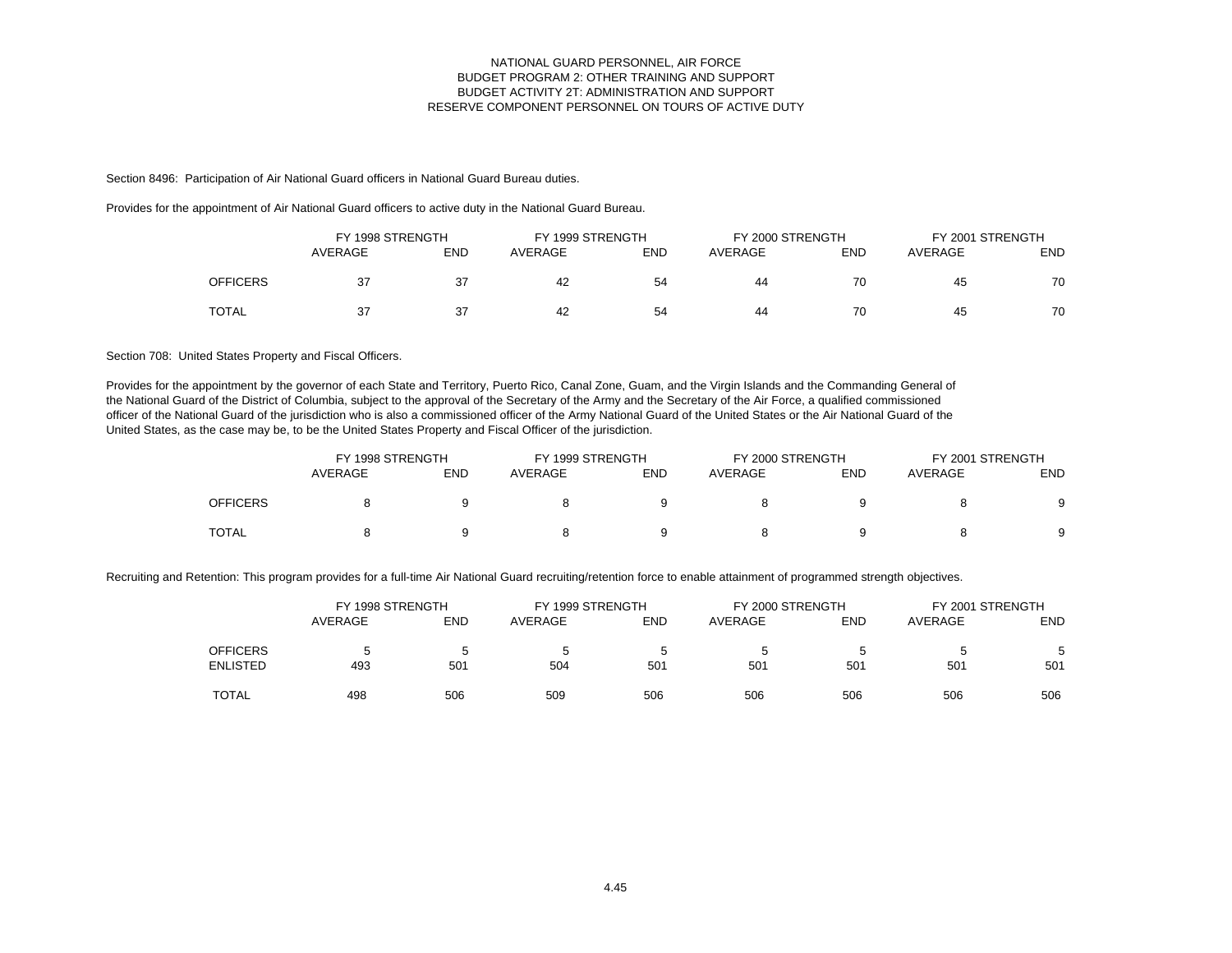Air National Guard(ANG) Administration and Support: This program is required to accommodate military staffing at the ANG Readiness Center, Andrews AFB, Maryland; the National Guard/Air Force Reserve Test Center at Tucson, Arizona; 1ST Air Force, and other miscellaneous headquarters type manning requirements.

|                 | FY 1998 STRENGTH |            | FY 1999 STRENGTH |            | FY 2000 STRENGTH |            | FY 2001 STRENGTH |            |
|-----------------|------------------|------------|------------------|------------|------------------|------------|------------------|------------|
|                 | AVERAGE          | <b>END</b> | AVERAGE          | <b>END</b> | AVERAGE          | <b>END</b> | AVERAGE          | <b>END</b> |
| <b>OFFICERS</b> | 302              | 307        | 297              | 296        | 295              | 286        | 298              | 286        |
| <b>ENLISTED</b> | 406              | 407        | 403              | 433        | 402              | 446        | 402              | 446        |
| <b>TOTAL</b>    | 708              | 714        | 700              | 729        | 697              | 732        | 700              | 732        |

ANG Training: This programis required to provide instructors and support personnel for the ANG Professional Military Education Center (PMEC), for ANG Replacement Training units, at the C-130 Tactics School, for the Marksmanship Program at Camp Robinson, Arkansas, and to provide liaison at Air Training Command Technical Training Centers. It also provides for the reimbursable foreign military sales training program at Tucson, Arizona.

|                 | FY 1998 STRENGTH |     | FY 1999 STRENGTH |            | FY 2000 STRENGTH |     | FY 2001 STRENGTH |            |  |
|-----------------|------------------|-----|------------------|------------|------------------|-----|------------------|------------|--|
|                 | AVERAGE          | END | AVERAGE          | <b>END</b> | AVERAGE          | END | AVERAGE          | <b>END</b> |  |
| <b>OFFICERS</b> | 74               | 78  | 78               | 95         | 96               | 100 | 95               | 100        |  |
| <b>ENLISTED</b> | 442              | 449 | 444              | 533        | 683              | 634 | 677              | 634        |  |
| <b>TOTAL</b>    | 516              | 527 | 522              | 628        | 779              | 734 | 772              | 734        |  |

USAF Mission Support: This program provides direct full-time active duty support of the active military forces. Included are functions such as Detached Interceptor and Tanker Alert; C-130 rotations in Panama; Defense Systems Evaluation Support for U.S. Army Operational Training and Evaluation requirements at Fort Bliss, Texas, and White Sands Missile Range, New Mexico; and Weapons System Security at Air Combat Command and Air Defense ANG Units.

|                 | FY 1998 STRENGTH |            | FY 1999 STRENGTH |            | FY 2000 STRENGTH |            | FY 2001 STRENGTH |            |  |
|-----------------|------------------|------------|------------------|------------|------------------|------------|------------------|------------|--|
|                 | AVERAGE          | <b>END</b> | AVERAGE          | <b>END</b> | AVERAGE          | <b>END</b> | AVERAGE          | <b>END</b> |  |
| <b>OFFICERS</b> | 41               | 43         | 43               | 44         | 40               | 44         | 44               | 44         |  |
| <b>ENLISTED</b> | 1404             | 1408       | 1455             | 1530       | 1514             | 1530       | 1531             | 1552       |  |
| TOTAL           | .445             | .451       | .498             | .574       | .554             | .574       | .575             | .596       |  |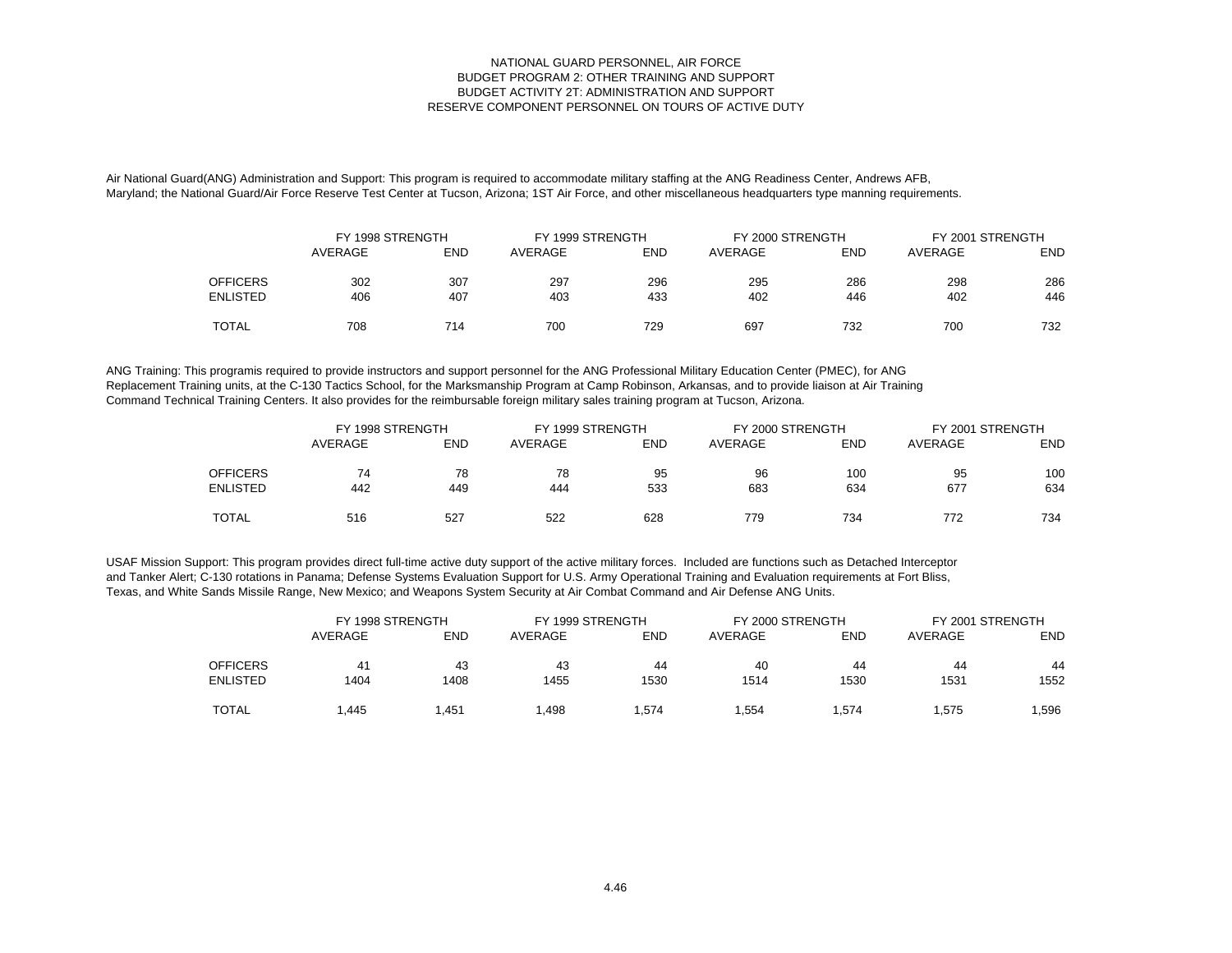Combat Readiness Training Center: This program is required to accommodate staffing at Air National Guard (ANG) Combat Readiness Training Centers and air to ground gunnery ranges.

|                 | FY 1998 STRENGTH |     | FY 1999 STRENGTH |     | FY 2000 STRENGTH |            | FY 2001 STRENGTH |            |
|-----------------|------------------|-----|------------------|-----|------------------|------------|------------------|------------|
|                 | AVERAGE          | END | AVERAGE          | END | AVERAGE          | <b>END</b> | AVERAGE          | <b>END</b> |
| <b>OFFICERS</b> | 52               | 52  | 52               | 52  | 52               | 52         | 52               | 52         |
| <b>ENLISTED</b> | 372              | 376 | 375              | 383 | 383              | 383        | 383              | 383        |
| <b>TOTAL</b>    | 424              | 428 | 427              | 435 | 435              | 435        | 435              | 435        |

ANG Direct Unit Support: This program provides for military full-time active duty in support of direct unit requirements.

|                 | FY 1998 STRENGTH |            | FY 1999 STRENGTH |        | FY 2000 STRENGTH |            | FY 2001 STRENGTH |            |  |
|-----------------|------------------|------------|------------------|--------|------------------|------------|------------------|------------|--|
|                 | AVERAGE          | <b>END</b> | AVERAGE          | END    | AVERAGE          | <b>END</b> | AVERAGE          | <b>END</b> |  |
| <b>OFFICERS</b> | ∣.191            | .167       | 1.117            | 004. ا | l.051            | 1,003      | 1.029            | 993        |  |
| <b>ENLISTED</b> | 5.246            | 5.274      | 5.343            | 5.444  | 5.462            | 5.479      | 5.459            | 5,417      |  |
| <b>TOTAL</b>    | 6.437            | 6.441      | 6.460            | 6.448  | 6.513            | 6.482      | 6.488            | 6.410      |  |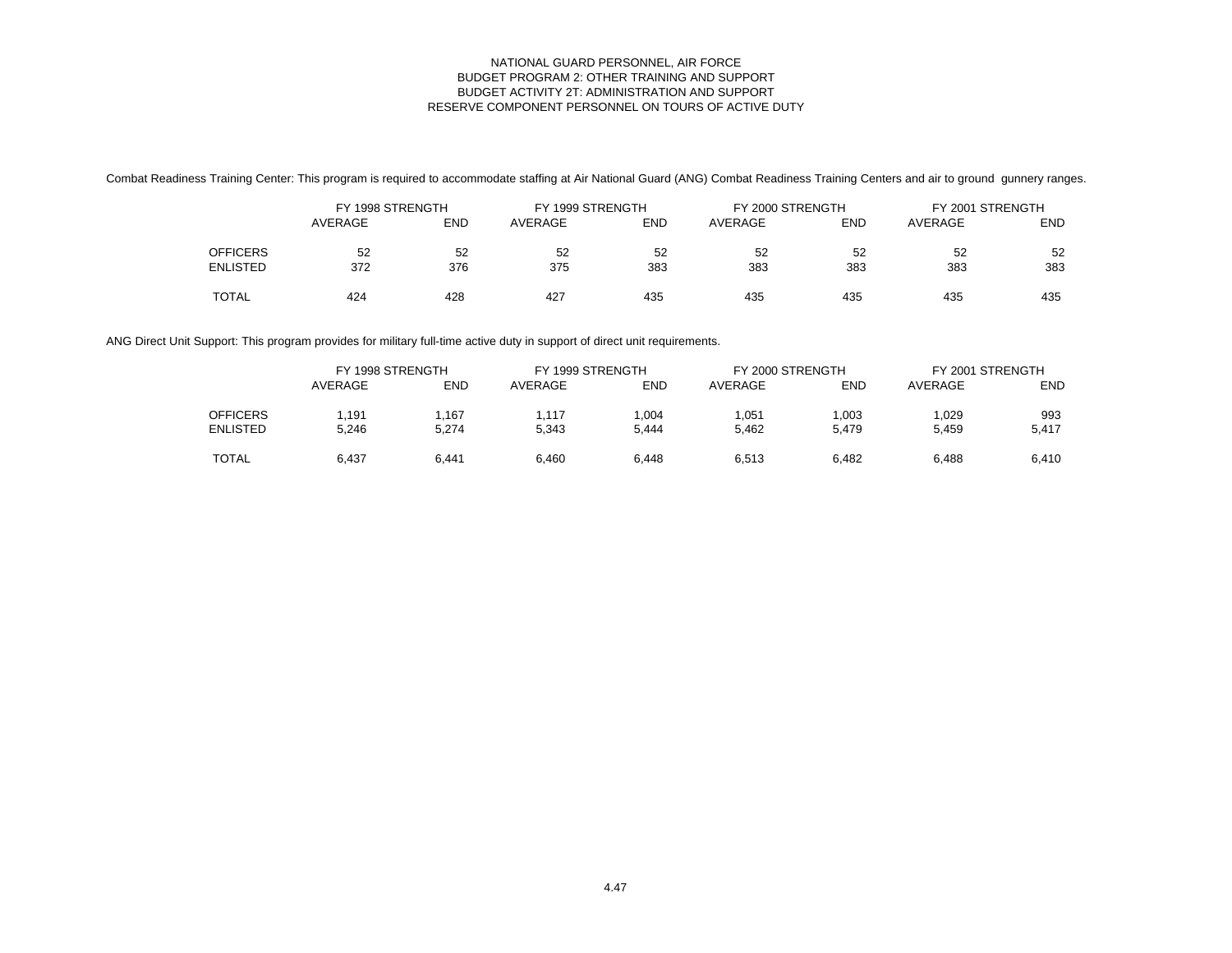#### NATIONAL GUARD PERSONNEL, AIR FORCE BUDGET PROGRAM 2: OTHER TRAINING AND SUPPORT BUDGET ACTIVITY 2T: ADMINISTRATION AND SUPPORT PAY AND ALLOWANCES (AMOUNTS IN THOUSANDS OF DOLLARS)

Pay and Allowances of Officers: These funds provide for pay and allowances for officers serving on active duty as authorized by Sections 265, 678, 8021, and 8496 of Title 10 U.S.C. and Sections 502 and 708 of Title 32. The dollar rate used in computing these requirement includes basic pay, retired pay accrual, government's social security contributions, subsistence and quarters allowances, Variable Housing Allowance (VHA), and incentive pay as authorized. The dollar rates used for pricing the program requirements are based on actual experience and reflects the approved economic assumptions.

|                                   | Number | FY 1998<br>Rate | Amount    | Number | FY 1999<br>Rate | Amount    | Number | FY 2000<br>Rate | Amount    | Number | FY 2001<br>Rate | Amount    |
|-----------------------------------|--------|-----------------|-----------|--------|-----------------|-----------|--------|-----------------|-----------|--------|-----------------|-----------|
|                                   |        |                 |           |        |                 |           |        |                 |           |        |                 |           |
| <b>HEADQUARTERS ACTIVITIES</b>    | 136    | \$109.968.32    | \$14.198  | 141    | \$114,511.66    | \$15,360  | 143    | \$121.331.98    | \$17,350  | 144    | \$126.763.75    | \$18,254  |
| <b>RECRUITING &amp; RETENTION</b> | 5      | \$88,673.66     | \$443     | 5.     | \$92,300.03     | \$462     | 5.     | \$97.797.42     | \$489     |        | 5 \$102,273.90  | \$511     |
| ANG ADMINISTRATION AND            |        |                 |           |        |                 |           |        |                 |           |        |                 |           |
| <b>SUPPORT</b>                    | 302    | \$88,673,66     | \$26,779  | 297    | \$92,300.03     | \$27.413  | 295    | \$97.797.42     | \$28,850  | 298    | \$102.273.90    | \$30,478  |
| ANG TRAINING                      | 74     | \$92,772.82     | \$6,865   | 78     | \$96,575.70     | \$7.533   | 96     | \$102,327.75    | \$9,823   | 95     | \$106.988.12    | \$10,164  |
| U.S.A.F. MISSION SUPPORT          | 41     | \$90.109.62     | \$3,694   | 43     | \$93,797.82     | \$4,033   | 40     | \$99,384.41     | \$3,975   |        | 44 \$103.925.31 | \$4,573   |
| <b>COMBAT READINESS</b>           |        |                 |           |        |                 |           |        |                 |           |        |                 |           |
| <b>TRAINING CENTER</b>            | 52     | \$96,843.02     | \$5.036   | 52     | \$100.821.17    | \$5,243   | 52     | \$106,826.08    | \$5,555   |        | 52 \$111.669.04 | \$5,807   |
| ANG DIRECT UNIT SUPPORT           | 1,191  | \$90.194.50     | \$107.422 | 1.117  | \$93.886.35     | \$104,871 | 1.051  | \$99,478.22     | \$104,552 | 1.029  | \$104.022.92    | \$107,040 |
| <b>TOTAL</b>                      | 1,801  |                 | \$164.438 | 1.733  |                 | \$164.915 | .682   |                 | \$170.595 | 1,667  |                 | \$176.826 |

Pay and Allowances of Enlisted Personnel: These funds provide for pay and allowances for enlisted personnel serving on active duty as authorized by Sections 265, 678, 8021, and 8496 of Title 10 U.S.C. and Sections 502 and 708 of Title 32. The dollar rate used in computing these requirement includes basic pay, retired pay accrual, government's social security contributions, subsistence and quarters allowances, Variable Housing Allowance (VHA), and incentive pay as authorized. The dollar rates used for pricing the program requirements are based on actual experience and reflects the approved economic assumptions.

|                                   |        | FY 1998     |           |        | FY 1999     |           |        | FY 2000     |           |        | FY 2001     |           |
|-----------------------------------|--------|-------------|-----------|--------|-------------|-----------|--------|-------------|-----------|--------|-------------|-----------|
|                                   | Number | Rate        | Amount    | Number | Rate        | Amount    | Number | Rate        | Amount    | Number | Rate        | Amount    |
| <b>HEADOUARTERS ACTIVITIES</b>    | 26     | \$56.180.79 | \$1,461   | 30     | \$58,535.76 | \$1.756   | 32     | \$62.022.15 | \$1.985   | 34     | \$64.709.23 | \$2,200   |
| <b>RECRUITING &amp; RETENTION</b> | 493    | \$49.084.94 | \$24,199  | 504    | \$51.134.36 | \$25,772  | 501    | \$54.179.92 | \$27,144  | 501    | \$56.548.67 | \$28,331  |
| ANG ADMINISTRATION AND            |        |             |           |        |             |           |        |             |           |        |             |           |
| <b>SUPPORT</b>                    | 406    | \$51.533.59 | \$24.199  | 403    | \$53.688.45 | \$21.636  | 402    | \$56,886.13 | \$22,868  | 402    | \$59.364.74 | 23,865    |
| ANG TRAINING                      | 442    | \$45.941.64 | \$20,923  | 444    | \$47.855.70 | \$21.248  | 683    | \$50.705.98 | \$34,632  | 677    | \$52,933.73 | \$35,836  |
| U.S.A.F. MISSION SUPPORT          | 1,404  | \$43.660.86 | \$20,306  | 1.455  | \$45.476.71 | \$66,169  | 1.514  | \$48.185.30 | \$72,953  | 1.531  | \$50.310.73 | \$77,026  |
| <b>COMBAT READINESS</b>           |        |             |           |        |             |           |        |             |           |        |             |           |
| <b>TRAINING CENTER</b>            | 372    | \$47.837.46 | \$17.796  | 375    | \$49.833.16 | \$18.687  | 383    | \$52.801.22 | \$20.223  | 383    | \$55.114.01 | \$21.109  |
| ANG DIRECT UNIT SUPPORT           | 5,246  | \$46,907.40 | \$246.076 | 5,343  | \$48.863.05 | \$261.075 | 5.462  | \$51.773.33 | \$282,786 | 5,459  | \$54.044.40 | \$295,028 |
| <b>TOTAL</b>                      | 8.389  |             | \$392.060 | 8.554  |             | \$416.343 | 8.977  |             | \$462.591 | 8.987  |             | \$483,395 |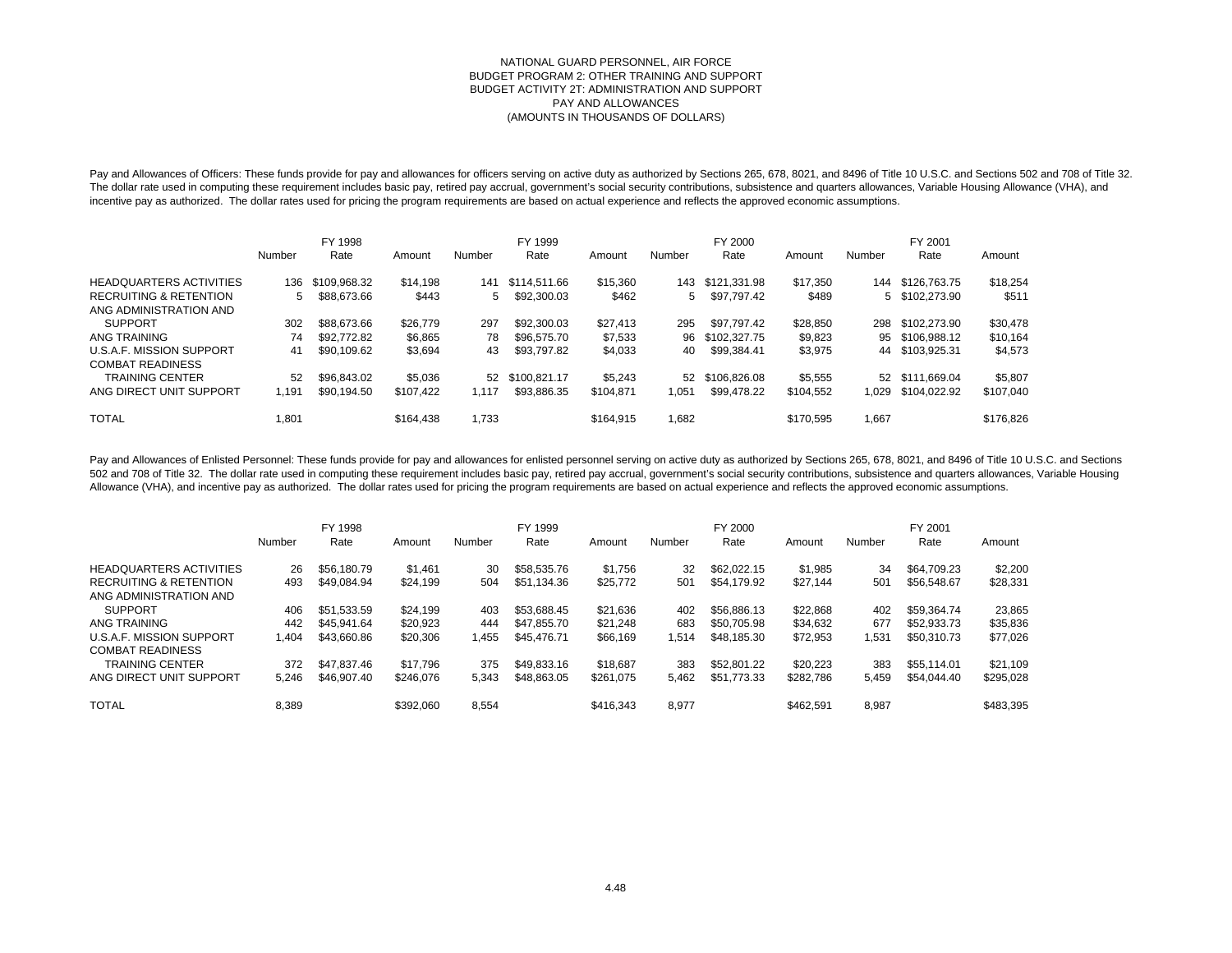#### NATIONAL GUARD PERSONNEL, AIR FORCE BUDGET PROGRAM 2: OTHER TRAINING AND SUPPORT BUDGET ACTIVITY 2T: ADMINISTRATION AND SUPPORT TRAVEL (AMOUNTS IN THOUSANDS OF DOLLARS)

Travel, Officers: These funds are requested to provide travel for personnel serving on extended active duty. Included are permanent change of station costs, movement and storage of household goods, and dependent travel.

|                                                             | Number | FY 1998<br>Rate | Amount | Number | FY 1999<br>Rate | Amount | Number | FY 2000<br>Rate | Amount | Number | FY 2001<br>Rate | Amount |
|-------------------------------------------------------------|--------|-----------------|--------|--------|-----------------|--------|--------|-----------------|--------|--------|-----------------|--------|
| <b>HEADQUARTERS ACTIVITIES</b>                              | 2      | \$3.150.02      | \$6    | 2      | \$3.174.43      | \$6    | 2      | \$3.224.43      | \$6    | 2      | \$3.275.21      | \$7    |
| <b>RECRUITING &amp; RETENTION</b><br>ANG ADMINISTRATION AND | 6      | \$5,400.03      | \$32   | 6      | \$5,441.88      | \$33   | 6      | \$5,527.59      | \$33   | 6      | \$5.614.65      | \$34   |
| <b>SUPPORT</b>                                              | 4      | \$4.725.02      | \$19   | 4      | \$4.761.64      | \$19   | 4      | \$4,836.64      | \$19   | 4      | \$4.912.82      | \$20   |
| ANG TRAINING                                                |        | \$6.171.33      | \$43   |        | \$6,219.16      | \$44   |        | \$6.317.11      | \$44   |        | \$6,416.60      | \$45   |
| U.S.A.F. MISSION SUPPORT<br><b>COMBAT READINESS</b>         |        | \$9.771.35      | \$68   |        | \$9.847.08      | \$69   |        | \$10,002.17     | \$70   |        | \$10.159.70     | \$71   |
| TRAINING CENTER                                             | 4      | \$6,525,03      | \$26   | 4      | \$6,575,60      | \$26   | 4      | \$6.679.17      | \$27   | 4      | \$6.784.36      | \$27   |
| ANG DIRECT UNIT SUPPORT                                     | 25     | \$6,588.03      | \$165  | 25     | \$6,639.09      | \$166  | 25     | \$6,743.66      | \$169  | 25     | \$6,849.87      | \$171  |
| <b>TOTAL</b>                                                | 55     |                 | \$360  | 55     |                 | \$363  | 55     |                 | \$369  | 55     |                 | \$374  |

Travel, Enlisted: These funds are requested to provide travel for personnel serving on extended active duty. Included are permanent change of station costs, movement and storage of household goods, and dependent travel.

|                                   |        | FY 1998     |        |        | FY 1999     |        |        | FY 2000     |        | FY 2001  |             |        |
|-----------------------------------|--------|-------------|--------|--------|-------------|--------|--------|-------------|--------|----------|-------------|--------|
|                                   | Number | Rate        | Amount | Number | Rate        | Amount | Number | Rate        | Amount | Number   | Rate        | Amount |
| <b>HEADQUARTERS ACTIVITIES</b>    | 3      | \$3.089.23  | \$9    | 3      | \$3.113.17  | \$9    | 3      | \$3.162.20  | \$9    | 2.999006 | \$3.212.01  | \$10   |
| <b>RECRUITING &amp; RETENTION</b> | 4      | \$4.633.85  | \$19   | 4      | \$4,669.76  | \$19   | 4      | \$4.743.31  | \$19   | 3.998675 | \$4.818.01  | \$19   |
| ANG ADMINISTRATION AND            |        |             |        |        |             |        |        |             |        |          |             |        |
| <b>SUPPORT</b>                    | 4      | \$8.109.23  | \$32   | 4      | \$8.172.08  | \$33   | 4      | \$8,300.79  | \$33   | 3.998675 | \$8,431.52  | \$34   |
| ANG TRAINING                      | 8      | \$8.109.23  | \$65   | 8      | \$8.172.08  | \$65   | 8      | \$8,300.79  | \$66   | 7.997349 | \$8,431.52  | \$67   |
| U.S.A.F. MISSION SUPPORT          | 11     | \$7.723.08  | \$85   |        | \$7.782.93  | \$86   | 11     | \$7.905.51  | \$87   | 11       | \$8,030.02  | \$88   |
| <b>COMBAT READINESS</b>           |        |             |        |        |             |        |        |             |        |          |             |        |
| TRAINING CENTER                   |        | \$10.812.31 | \$11   |        | \$10,896.10 | \$11   |        | \$11.067.72 | \$11   | 0.999669 | \$11.242.03 | \$11   |
| ANG DIRECT UNIT SUPPORT           | 45     | \$6,933.78  | \$312  | 45     | \$6,987.51  | \$314  | 45     | \$7.097.57  | \$319  | 45       | \$7,209.35  | \$324  |
| <b>TOTAL</b>                      | 76     |             | \$533  | 76     |             | \$537  | 76     |             | \$545  | 76       |             | \$554  |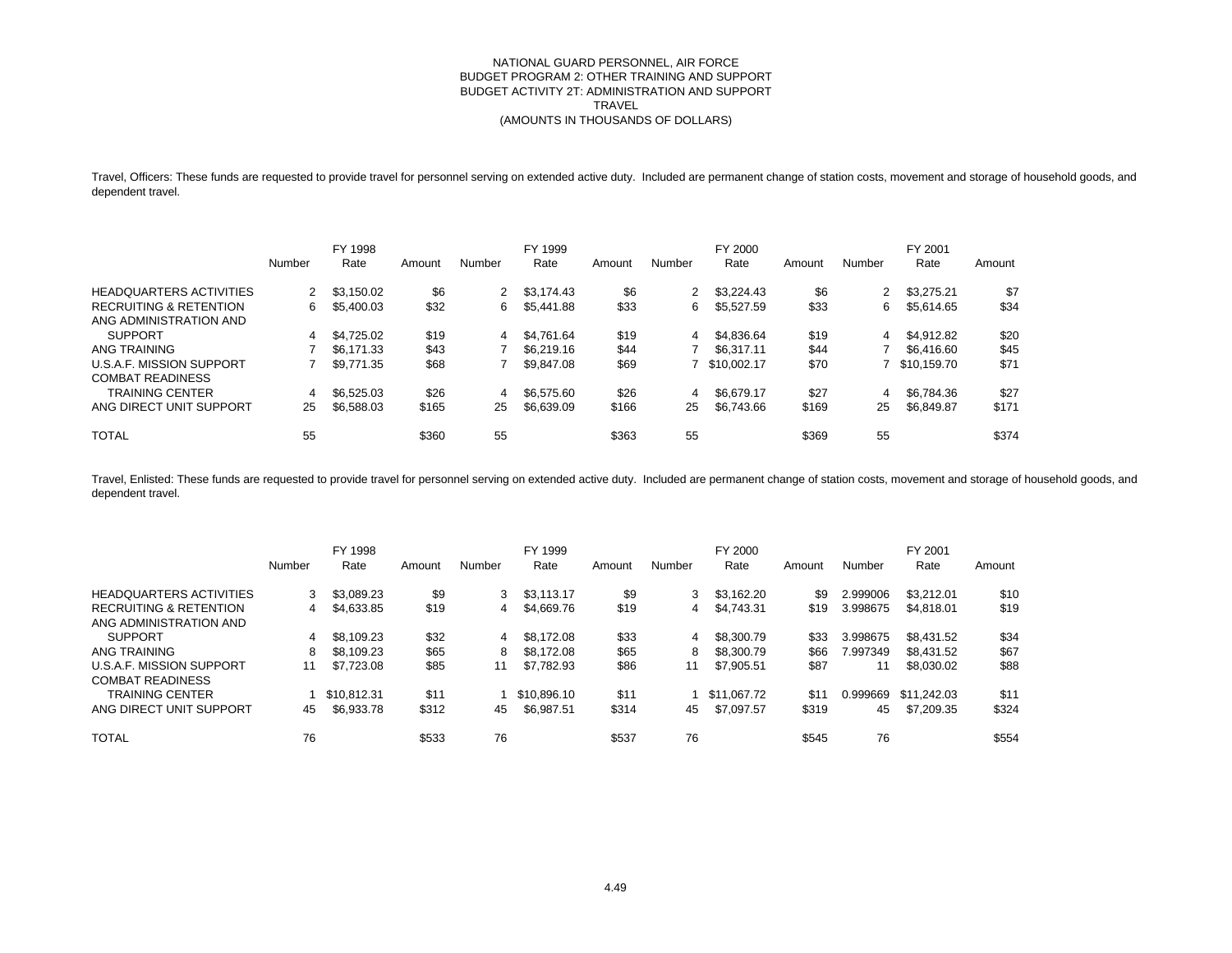Uniform Allowances, Officers: These funds provide for supplemental clothing allowances under the provisions of Section 416 of Title 37, United States Code for the purchase of required uniforms. Section 416 provides for a uniform allowance of not more than \$100 each time an officer enters active duty for a period of more than 90 days.

|                                  | Number | FY 1998<br>Rate | Amount | Number | FY 1999<br>Rate | Amount | Number | FY 2000<br>Rate | Amount | Number | FY 2001<br>Rate | Amount |
|----------------------------------|--------|-----------------|--------|--------|-----------------|--------|--------|-----------------|--------|--------|-----------------|--------|
| ACTIVE DUTY UNIFORM<br>ALLOWANCE | 747    | \$150.00        | \$112  | 718    | \$151.16        | \$109  | 697    | \$153.54        | \$107  | 691    | \$155.96        | \$108  |

Uniform Allowances, Enlisted: These fund provide for Active Guard/Reserve (AGR) staffing allowances under the provisions of Section 418 of Title 37, United States Code for the purchase of prescribed clothing authorized by the Secretary of Defense.

|                                                       |          | FY 1998  |        |          | FY 1999  |        |        | FY 2000  |        |                   | FY 2001  |        |
|-------------------------------------------------------|----------|----------|--------|----------|----------|--------|--------|----------|--------|-------------------|----------|--------|
|                                                       | Number   | Rate     | Amount | Number   | Rate     | Amount | Number | Rate     | Amount | Number            | Rate     | Amount |
| INITIAL CLOTHING ALLOWANCE<br><b>BASIC CLOTHING</b>   | $\Omega$ | \$900.00 | \$0    | 0        | \$906.98 | \$0    | 0      | \$921.26 | \$0    |                   | \$935.77 | \$0    |
| MAINTENANCE ALLOWANCE<br>STANDARD CLOTHING            | 0        | \$0      | \$0    |          | \$0      | \$0    | 0      | \$0      | \$0    |                   | \$0      | \$0    |
| <b>MAINTENANCE ALLOWANCE</b><br>SPECIAL SUPPLEMENTARY | 11       | \$275.00 | \$3    | 11       | \$277.13 | \$3    | 12     | \$281.50 | \$3    | $12 \overline{ }$ | \$285.93 | \$3    |
| <b>CLOTHING ALLOWANCE</b>                             | 0        | \$0      | \$0    | $\Omega$ | \$0      | \$0    | 0      | \$0      | \$0    |                   | \$0      | \$0    |
| TOTAL ENLISTED                                        |          |          | \$3    | 11       |          | \$3    | 12     |          | \$3    | 12                |          | \$3    |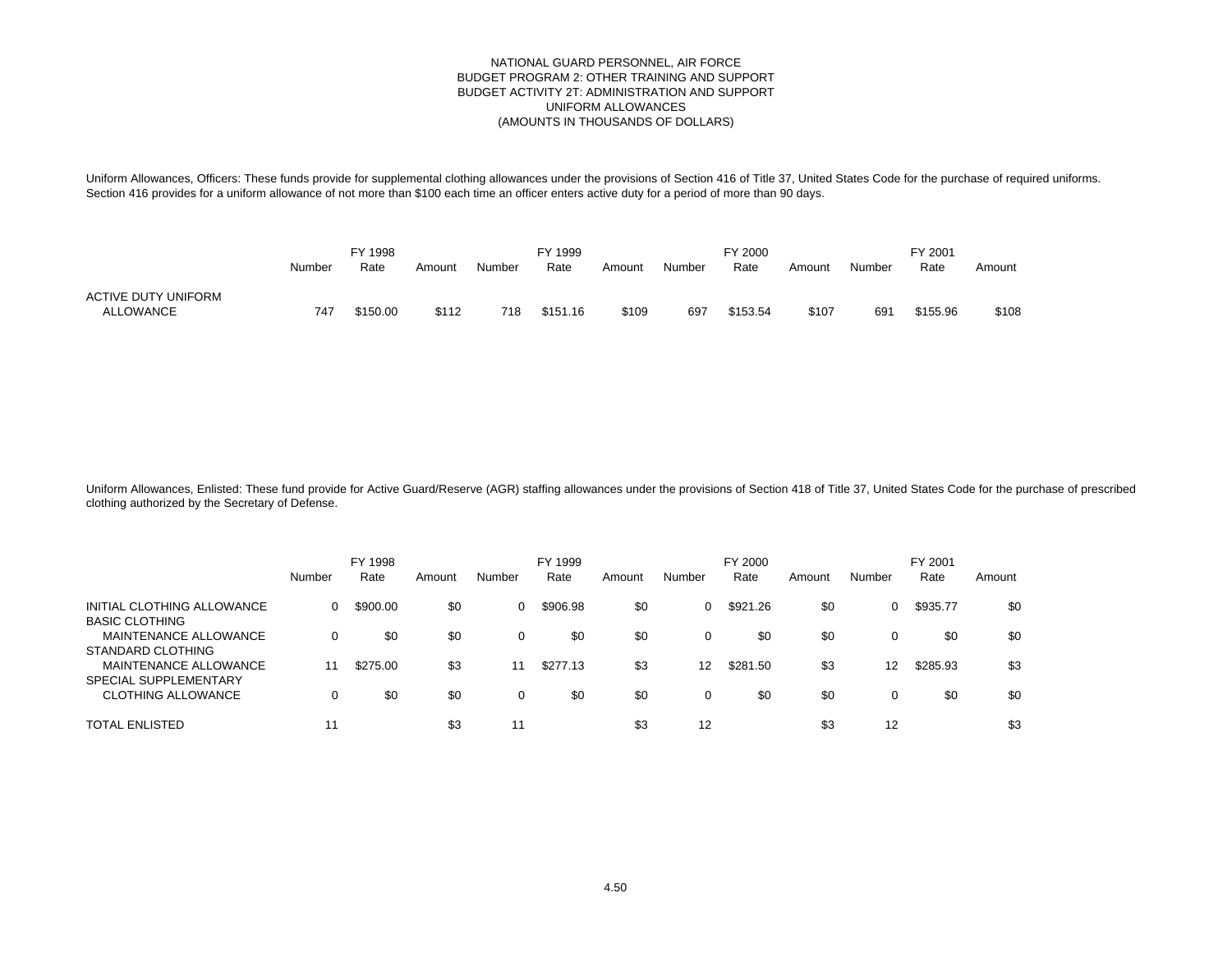#### NATIONAL GUARD PERSONNEL, AIR FORCE BUDGET PROGRAM 2: OTHER TRAINING AND SUPPORT BUDGET ACTIVITY 2T: ADMINISTRATION AND SUPPORT DEATH GRATUITIES, DISABILITY AND HOSPITALIZATION, AND SERVICEMAN'S GROUP LIFE INSURANCE (AMOUNTS IN THOUSANDS OF DOLLARS)

Death Gratuities, Disability and Hospitalization Benefits and Serviceman's Group Life Insurance Payment: These funds provide for death gratuity payments to beneficiaries of Air National Guard (ANG) personnel who die of injury received or disease contracted while participating in active or contract disease in the line of duty while participating in active or inactive duty training; and to provide for the uncollected Serviceman's Group Life Insurance premiums due the Veterans Administration. Death gratuities are composed of six months basic pay, basic allowances for quarters and basic allowance for subsistence, the sum of which is not to exceed \$6,000. Disability and hospitalization benefits consist of basic pay, retired pay accrual, Basic Allowance for Quarters (BAQ), Variable Housing Allowance (VHA), Basic Allowance for Subsistence (BAS), government's Social Security contributions and Incentive Pay, if authorized.

|                                                   | Number                     | FY 1998<br>Rate          | Amount                      | Number | FY 1999<br>Rate                  | Amount                      | Number                    | FY 2000<br>Rate          | Amount                      | Number     | FY 2001<br>Rate              | Amount                      |
|---------------------------------------------------|----------------------------|--------------------------|-----------------------------|--------|----------------------------------|-----------------------------|---------------------------|--------------------------|-----------------------------|------------|------------------------------|-----------------------------|
| <b>DEATH GRATUITIES</b>                           |                            |                          |                             |        |                                  |                             |                           |                          |                             |            |                              |                             |
| <b>OFFICER</b><br><b>ENLISTED</b><br><b>TOTAL</b> | $\mathbf{2}^{\prime}$<br>3 | \$6,000.00<br>\$6,000.00 | \$6<br>\$14<br>\$20         | 3      | \$6,000.00<br>2 \$6,000.00       | \$6<br>\$14<br>\$20         | $\mathbf{2}^{\circ}$<br>3 | \$6,000.00<br>\$6,000.00 | \$6<br>\$14<br>\$20         | 3          | \$6,000.00<br>2 \$6,000.00   | \$6<br>\$14<br>\$20         |
| DISABILITY AND HOSPITALIZATION BENEFITS           |                            |                          |                             |        |                                  |                             |                           |                          |                             |            |                              |                             |
| <b>OFFICER</b><br><b>ENLISTED</b><br><b>TOTAL</b> | 42<br>346<br>388           | \$3,783.00<br>\$3,782.00 | \$159<br>\$1,307<br>\$1,466 | 644    | 108 \$4,213.00<br>536 \$4,091.00 | \$455<br>\$2,193<br>\$2,648 | 109<br>603<br>712         | \$4,403.37<br>\$4,275.86 | \$480<br>\$2,579<br>\$3,059 | 593<br>701 | 107 \$4,627.40<br>\$4,493.40 | \$496<br>\$2,666<br>\$3,162 |
| SERVICEMANS GROUPLIFE INSURANCE PAYMENTS          |                            |                          |                             |        |                                  |                             |                           |                          |                             |            |                              |                             |
| <b>TOTAL</b>                                      |                            |                          | \$441                       |        |                                  | \$461                       |                           |                          | \$510                       |            |                              | \$526                       |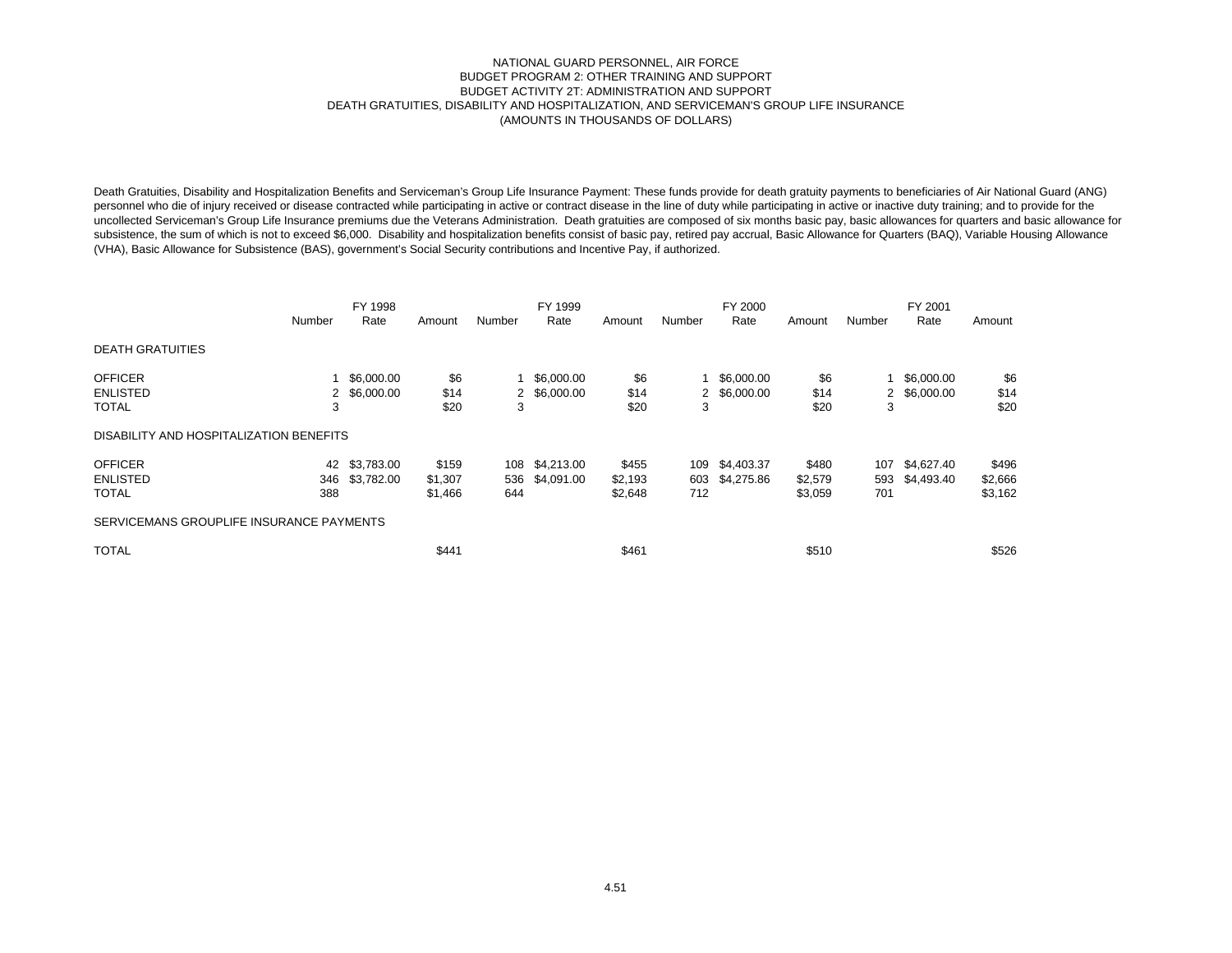Non-Prior Service Enlistment Bonus: These funds will provide bonus payment to non-prior service enlistees who agree to serve in Air National Guard established critical career fields for a term of six years. Cash bonuses are given in amounts of up to \$5,000. Up to \$2,000 of the total bonus is provided upon completion of initial active duty for training and all qualifications and requirements for award of the three or five skill level. On the second, third, and fourth anniversary of their enlistment, anniversary payments up to \$500 are provided.

|                                                                               | Number       | FY 1998<br>Rate <sup>*</sup> | Amount        | Number         | FY 1999<br>Rate*       | Amount         | Number          | FY 2000<br>Rate*       | Amount         | Number           | FY 2001<br>Rate*       | Amount         |
|-------------------------------------------------------------------------------|--------------|------------------------------|---------------|----------------|------------------------|----------------|-----------------|------------------------|----------------|------------------|------------------------|----------------|
| New Payments<br><b>Anniversary Payments</b><br><b>Total Non-Prior Service</b> | 521<br>1.173 | \$1,250.00<br>\$300.00       | \$65<br>\$352 | 572.88<br>.304 | \$1,250.00<br>\$300.00 | \$716<br>\$391 | 630.168<br>.447 | \$1.250.00<br>\$300.00 | \$788<br>\$434 | 693.1848<br>.604 | \$1,250,00<br>\$300.00 | \$866<br>\$481 |
| <b>Enlistment Bonus</b>                                                       | .694         |                              | \$1.003       | .876           |                        | \$1.107        | 2.077           |                        | \$1.222        | 2.297            |                        | \$1,348        |

#### \*Average enlisted bonus payment.

Prior Service Enlistment Bonus: These funds provide bonus payments to prior service members who enlist in an established critical skill career field and who have completed their military service obligation but have less than 14 years of total military service, received an honorable discharge at the conclusion of their military service, are not being released from active service for the purpose of enlistment in a reserve component, and have not previously been paid a bonus for enlistment, reenlist, or extension of enlistment in a reserve component. Effective 1 October 1998, applicants meeting all criteria may enlist for a six year term and receive a bonus of \$2,500. An initial payment of \$900 for a six year enlistment is payable upon commencement of the enlistment term. The remainder is paid at the satisfactory completion of each year of the term of enlistment in increments as follows:

| <b>Six Year Enlistment</b>  | First<br>Anniversary<br>\$225 |                 | Second<br>Anniversary<br>\$225 |        | Third<br>Anniversary<br>\$275 |        | Fourth<br>Anniversary<br>\$275 |                 | Fifth<br>Anniversary<br>\$300 |        | <b>Sixth</b><br>Anniversary<br>\$300 |        |
|-----------------------------|-------------------------------|-----------------|--------------------------------|--------|-------------------------------|--------|--------------------------------|-----------------|-------------------------------|--------|--------------------------------------|--------|
|                             | Number                        | FY 1998<br>Rate | Amount                         | Number | FY 1999<br>Rate               | Amount | Number                         | FY 2000<br>Rate | Amount                        | Number | FY 2001<br>Rate                      | Amount |
| New Payments                | 58                            | \$900.00        | \$52                           | 67     | \$900.00                      | \$60   | 67                             | \$900.00        | \$60                          | 67     | \$900.00                             | \$60   |
| <b>Anniversary Payments</b> | 390                           | \$267.00        | \$104                          | 400    | \$267.00                      | \$107  | 400                            | \$267.00        | \$107                         | 400    | \$267.00                             | \$107  |
| <b>Total Prior Service</b>  |                               |                 |                                |        |                               |        |                                |                 |                               |        |                                      |        |
| <b>Enlistment Bonus</b>     | 447                           |                 | \$156                          | 467    |                               | \$167  | 467                            |                 | \$167                         | 467    |                                      | \$167  |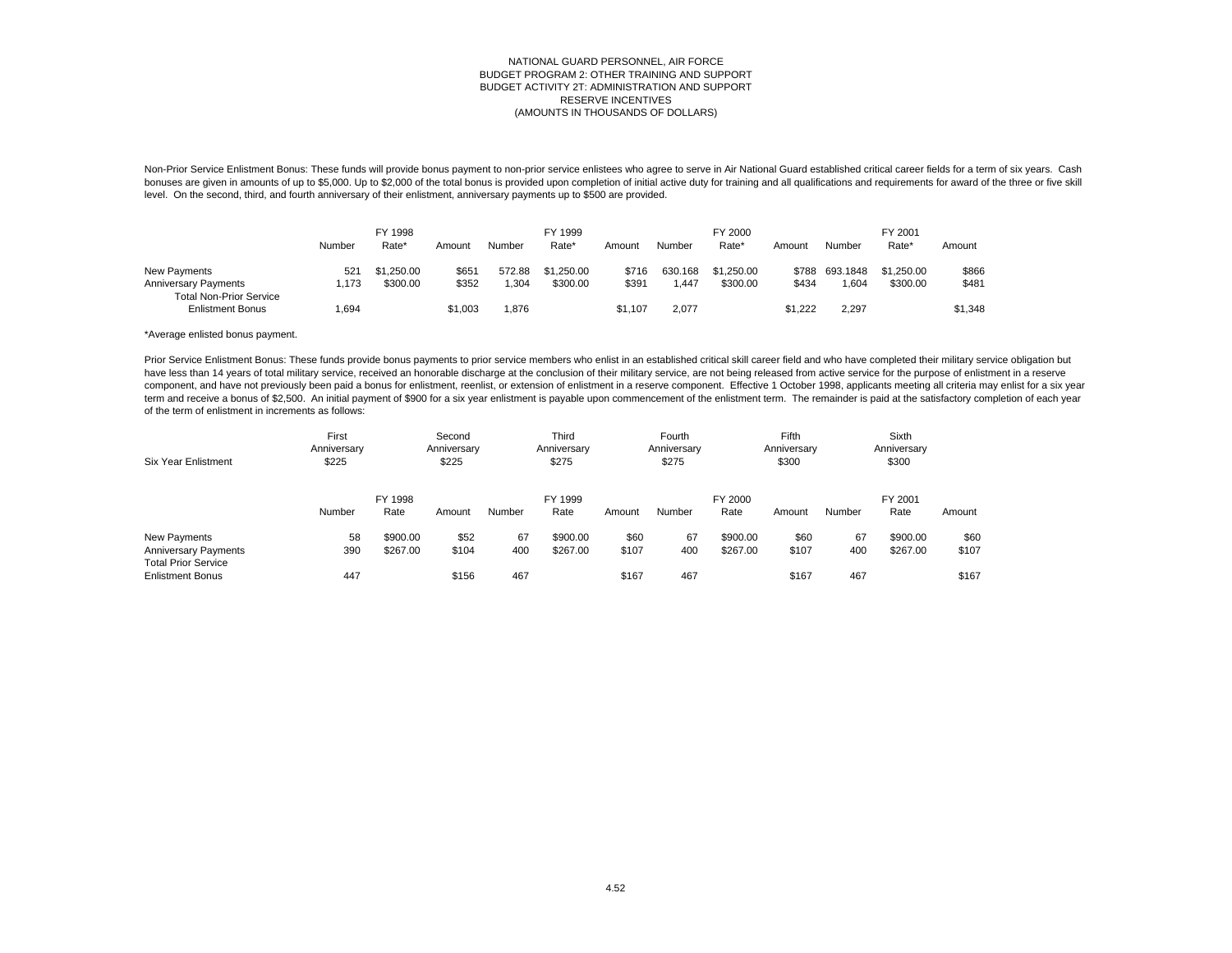Reenlistment Bonus: These funds will provide reenlistment bonus payments to enlisted personnel with under 14 years of service (YOS), who re-enlist in Air National Guard established critical career fields provided they hold grades commensurate with billet vacancies. Members meeting all criteria may reenlist for a term of six years and receive a bonus of \$5,000. An initial payment of \$2,000 for a six year reenlistment is payable upon commencement of the reenlistment term. The remainder to be paid at the satisfactory completion of each year of the term of reenlistment in increments as follows:

| Six Year Reenlistment       | First<br>Anniversary<br>\$500 |                 | Second<br>Anniversary<br>\$500 |        | Third<br>Anniversary<br>\$500 |         | Fourth<br>Anniversary<br>\$500 |                 | Fifth<br>Anniversary<br>\$500 |        | Sixth<br>Anniversary<br>\$500 |         |
|-----------------------------|-------------------------------|-----------------|--------------------------------|--------|-------------------------------|---------|--------------------------------|-----------------|-------------------------------|--------|-------------------------------|---------|
|                             | Number                        | FY 1998<br>Rate | Amount                         | Number | FY 1999<br>Rate               | Amount  | Number                         | FY 2000<br>Rate | Amount                        | Number | FY 2001<br>Rate               | Amount  |
| New Payments                | 224                           | \$2,000.00      | \$447                          | 746    | \$2,000.00                    | \$1.492 | 900                            | \$2,000.00      | \$1,800                       | 900    | \$2,000.00                    | \$1,800 |
| <b>Anniversary Payments</b> | 1,518                         | \$500.00        | \$759                          | 2.220  | \$500.00                      | \$1,110 | 3.400                          | \$500.00        | \$1,700                       | 3,400  | \$500.00                      | \$1,700 |
| <b>Total Reenlistment</b>   |                               |                 |                                |        |                               |         |                                |                 |                               |        |                               |         |
| <b>Bonus</b>                | 1.742                         |                 | \$1,206                        | 2.966  |                               | \$2,601 | 4.300                          |                 | \$3,500                       | 4.300  |                               | \$3,500 |

Educational Assistance: These funds will provide educational assistance payments to non-prior service (NPS) enlistees who met the criteria for a NPS enlistment bonus and agreed to serve in Air National Guard established critical career fields for a term of six years prior to 1 July 1985. Upon meeting all qualifications and requirements of enlistment, individuals are entitled to receive educational assistance not to exceed \$1,000 in any twelve month period for a total of \$4,000 within the period of enlistment. New educational assistance payments under this program will not be authorized for non-prior service personnel enlisting after 30 June 1985.

|                                             | Number | FY 1998<br>Rate*<br>Amount |             | Number   | FY 1999<br>Rate*     | Amount       | Number   | FY 2000<br>Rate*     | Amount       | Number   | FY 2001<br>Rate*     | Amount       |
|---------------------------------------------|--------|----------------------------|-------------|----------|----------------------|--------------|----------|----------------------|--------------|----------|----------------------|--------------|
| New Payments<br><b>Anniversary Payments</b> | 14     | \$930.00<br>\$0.00         | \$13<br>\$0 | 16<br>16 | \$930.00<br>\$930.00 | \$15<br>\$15 | 16<br>32 | \$930.00<br>\$930.00 | \$15<br>\$30 | 16<br>48 | \$930.00<br>\$930.00 | \$15<br>\$45 |
| <b>Total Educational</b><br>Assistance      | 14     |                            | \$13        | 32       |                      | \$30         | 48       |                      | \$45         | 64       |                      | \$60         |

\*Average educational assistance payment.

Affiliation Bonus: A reserve affiliation bonus may be paid to enlisted personnel who are serving on active duty, are eligible for reenlistment or for an extension of their active duty status and whom, upon release from active duty, will have a reserve service obligation under the Selective Service Act. These individuals qualify for a bonus payment if they affiliate with a unit and are currently qualified in a critical Air Force specialty. Effective 1 July 1986, members who meet the eligibility criteria may be awarded a bonus calculated on a basis of \$50 a month for each month of remaining Military Service Obligation (MSO).

|                             | FY 1998 |            |        | FY 1999 |            |        | FY 2000 |            |        | FY 2001 |            |        |
|-----------------------------|---------|------------|--------|---------|------------|--------|---------|------------|--------|---------|------------|--------|
|                             | Number  | Rate*      | Amount | Number  | Rate*      | Amount | Number  | Rate*      | Amount | Number  | Rate*      | Amount |
| New Payments                |         | \$1.675.00 | \$22   | 42      | \$1.675.00 | \$70   | 42      | \$1,675,00 | \$70   | 42      | \$1.675.00 | \$70   |
| <b>Anniversary Payments</b> | 18      | \$948.00   | \$17   | 84      | \$948.00   | \$80   | 84      | \$948.00   | \$80   | 84      | \$948.00   | \$80   |
| <b>Total Affiliation</b>    |         |            |        |         |            |        |         |            |        |         |            |        |
| Bonus                       | 31      |            | \$39   | 126     |            | \$150  | 126     |            | \$150  | 126     |            | \$150  |

\*Average affiliation bonus payment.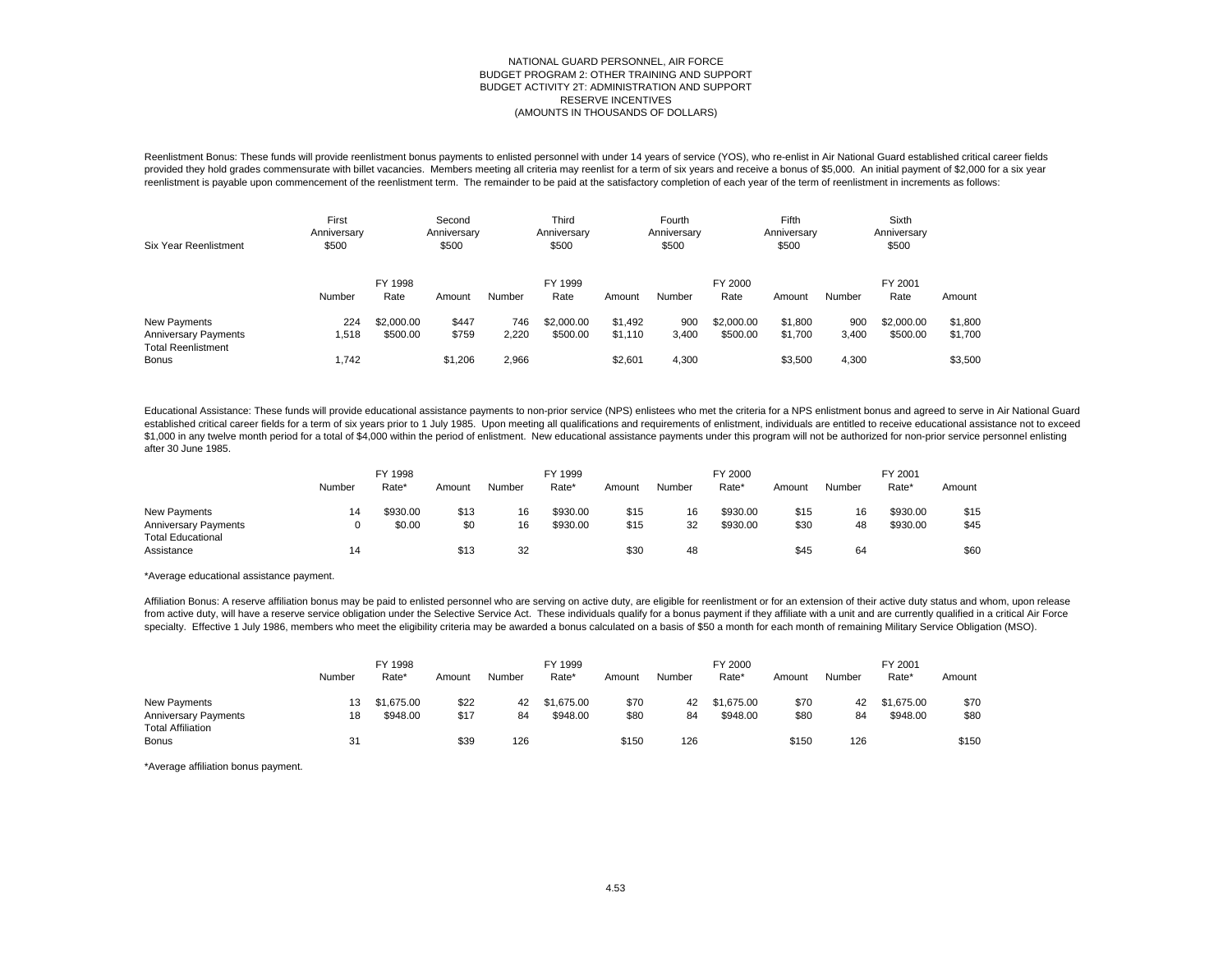Medical Officers Student Loan Repayment: Repayment of any loan made, insured, or guaranteed under Parts B and E of the Higher Education Act of 1965 after 1 October 1975, and Part C of the Health Service Act may be repaid providing member performs satisfactory service as an officer in the Air National Guard and possesses professional qualifications in a health profession that the Secretary of Defense has determined to be needed critically in order to meet identified wartime combat medical skill shortages. The amount of the loan repaid under this section shall be determined on the basis of each complete year of satisfactory commissioned service in the ANG. The amount of the loan to be repaid may not exceed \$3,000 for each year of service nor shall the total amount that may be repaid exceed \$20,000. This bonus shall apply only to persons first appointed as a commissioned officer in the ANG before 1 October 1990.

|                                                             | Number | FY 1998<br>Rate | Amount | Number | FY 1999<br>Rate | Amount | Number | FY 2000<br>Rate | Amount | Number | FY 2001<br>Rate | Amount  |
|-------------------------------------------------------------|--------|-----------------|--------|--------|-----------------|--------|--------|-----------------|--------|--------|-----------------|---------|
| New Payments                                                |        | \$3,000,00      | \$24   | 52     | \$9.000.00      | \$468  | 40     | \$9,000.00      | \$360  | 50     | \$9,000,00      | \$450   |
| <b>Anniversary Payments</b><br><b>Total Medical Officer</b> |        | \$3,000,00      | \$0    | 8      | \$9,000,00      | \$72   | 60     | \$9,000.00      | \$540  | 100    | \$9,000,00      | \$900   |
| Student Loan Repayment                                      |        |                 | \$24   | 60     |                 | \$540  | 100    |                 | \$900  | 150    |                 | \$1,350 |

Medical Professional Cash Bonus: These funds provide bonus payments to medical officers in the Air National Guard who possess professional qualifications in a health profession that the Secretary of Defense has determined to be needed critically in order to meet identified wartime combat medical skill shortages. Cash bonuses are fiven in amounts of \$30,000. The amount of the initial payment is \$10,000, which is paid upon their appointment into the ANG. On the second and third anniversary of their appointment, anniversary payments of \$10,000 are provided. This program has been constrained in years 1998 and 1999.

|                                            | FY 1998 |               |        | FY 1999 |                |        | FY 2000 |                |        | FY 2001 |                |        |
|--------------------------------------------|---------|---------------|--------|---------|----------------|--------|---------|----------------|--------|---------|----------------|--------|
|                                            | Number  | Rate          | Amount | Number  | Rate           | Amount | Number  | Rate           | Amount | Number  | Rate           | Amount |
| New Payments                               |         | 8 \$10,000,00 | \$80   |         | 27 \$10,000.00 | \$270  |         | 20 \$10,000,00 | \$200  |         | 20 \$10,000.00 | \$200  |
| <b>Anniversary Payments</b>                |         | \$10,000,00   | \$0    |         | 8 \$10,000,00  | \$80   |         | 35 \$10,000,00 | \$350  |         | 55 \$10,000.00 | \$550  |
| <b>Total Medical Officer</b><br>Cash Bonus |         |               | \$80   | 35      |                | \$350  | 55      |                | \$550  | 75      |                | \$750  |

Healthcare Professional Stipend: These funds provide a monetary stipend to enlisted personnel who are third or fourth year students in an accredited baccalaureate program leading to a degree in critically short wartime healthcare profession skills or assigned as an officer in the Air National Guard and possess professional qualifications in a healthcare profession skill that the Secretary of Defense has determined to be needed critically in order to meet identified wartime combat medical skill shortages. This program has been constrained in years 1998.

|                                                        |        | FY 1998       |        |        | FY 1999        |        |        | FY 2000        |         |        | FY 2001         |         |
|--------------------------------------------------------|--------|---------------|--------|--------|----------------|--------|--------|----------------|---------|--------|-----------------|---------|
|                                                        | Number | Rate          | Amount | Number | Rate           | Amount | Number | Rate           | Amount  | Number | Rate            | Amount  |
| New Payments                                           |        | 0 \$11,300.00 | \$0    |        | 30 \$11.673.65 | \$350  |        | 30 \$11.673.65 | \$350   |        | 30 \$11.673.65  | \$350   |
| <b>Anniversary Payments</b><br><b>Total Healthcare</b> |        | 0 \$11,300.00 | \$0    |        | 40 \$11,673,65 | \$467  |        | 70 \$11.673.65 | \$817   |        | 100 \$11.673.65 | \$1,167 |
| <b>Professional Stipend</b>                            |        |               | \$0    | 70     |                | \$817  | 100    |                | \$1.167 | 130    |                 | \$1,518 |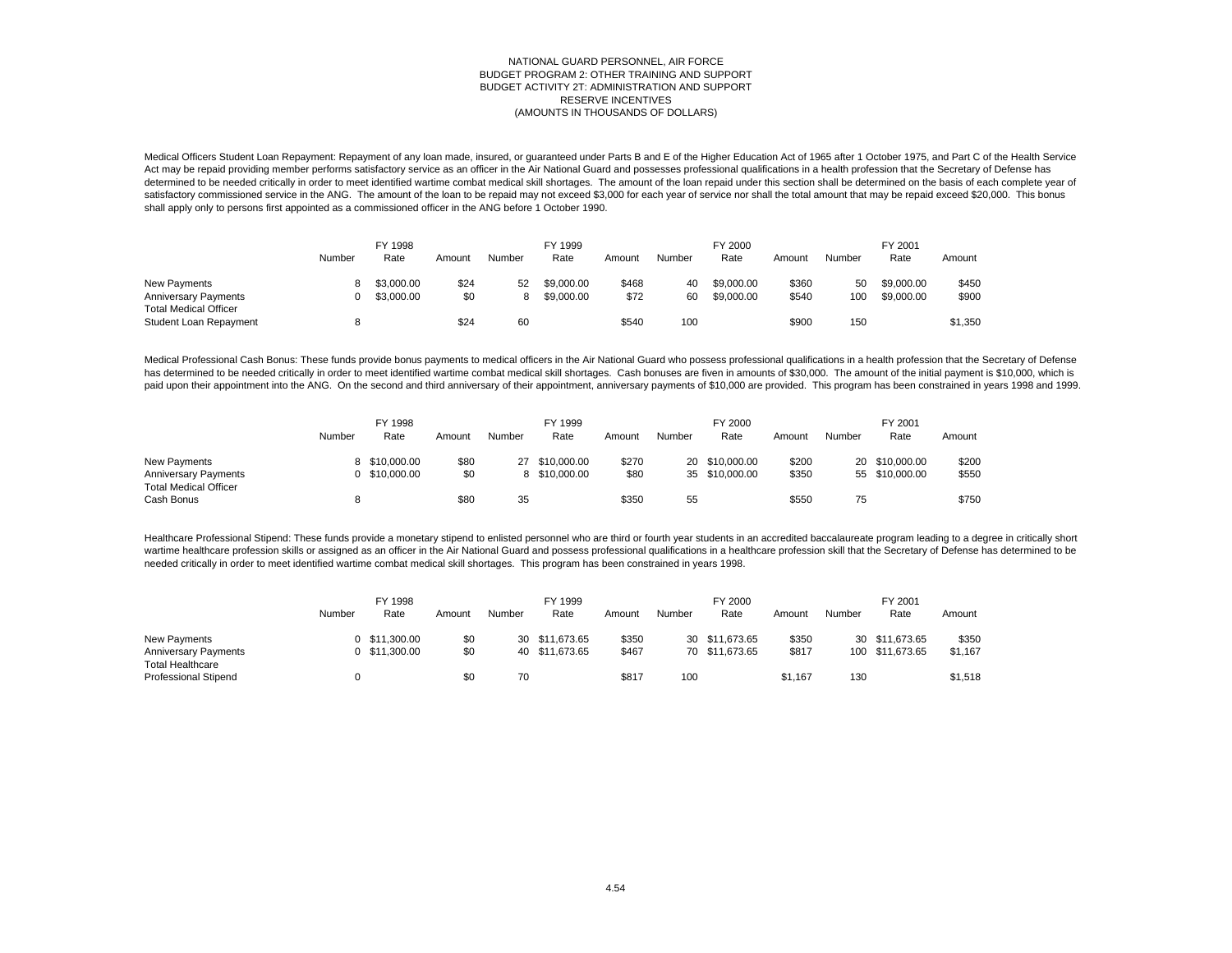Enlisted Student Loan Repayment: Repayment of any loan made, insured or guaranteed under Part B of the Higher Education Act of 1965 or any loan made under Part E of such act, after 1 October 1975, may be repaid providing a member enlists or reenlists in an Air National Guard unit in a designated critical specialty. The amount of the loan(s) to be repaid is 15 percent of the loan(s) and accrued interest not paid by the Department of Education or \$500, whichever is greater, for each year of satisfactory service, not o exceed \$1,500 per member. In no case will payment exceed the amount required to liquidate the loan(s).

|                                                  | Number      | FY 1998<br>Rate*         | Amount           | Number            | FY 1999<br>Rate*         | Amount           | Number            | FY 2000<br>Rate*         | Amount           | Number            | FY 2001<br>Rate*         | Amount           |
|--------------------------------------------------|-------------|--------------------------|------------------|-------------------|--------------------------|------------------|-------------------|--------------------------|------------------|-------------------|--------------------------|------------------|
| New Payments<br><b>Anniversary Payments</b>      | 419<br>2052 | \$1,900.00<br>\$1,900.00 | \$796<br>\$3.898 | 418.9474<br>2.052 | \$1,900.00<br>\$1,900.00 | \$796<br>\$3.898 | 418.9474<br>2.052 | \$1,900.00<br>\$1.900.00 | \$796<br>\$3.898 | 418.9474<br>2.052 | \$1,900.00<br>\$1,900.00 | \$796<br>\$3,898 |
| <b>Total Enlisted Student</b><br>Loan Repayments | 2.471       |                          | \$4,694          | 2.471             |                          | \$4,694          | 2.471             |                          | \$4,694          | 2.471             |                          | \$4,694          |

\*Average enlisted student loan repayment.

#### TOTAL RESERVE INCENTIVES

|                                             | Number        | FY 1998<br>Rate        | Amount             | Number        | FY 1999<br>Rate          | Amount             | Number         | FY 2000<br>Rate          | Amount             | Number         | FY 2001<br>Rate          | Amount             |
|---------------------------------------------|---------------|------------------------|--------------------|---------------|--------------------------|--------------------|----------------|--------------------------|--------------------|----------------|--------------------------|--------------------|
| New Payments<br><b>Anniversary Payments</b> | .251<br>5.150 | \$1.666.65<br>\$996.05 | \$2.085<br>\$5.130 | .930<br>6.131 | \$2.195.99<br>\$1.014.40 | \$4,237<br>\$6,219 | 2.122<br>1.579 | \$2.091.99<br>\$1.049.61 | \$4,439<br>\$7.955 | 2.195<br>7.843 | \$2.099.29<br>\$1.138.32 | \$4,608<br>\$8,928 |
| Total                                       | 6.401         |                        | \$7.215            | 8.060         |                          | \$10.457           | 9.701          |                          | \$12.395           | 10,038         |                          | \$13,536           |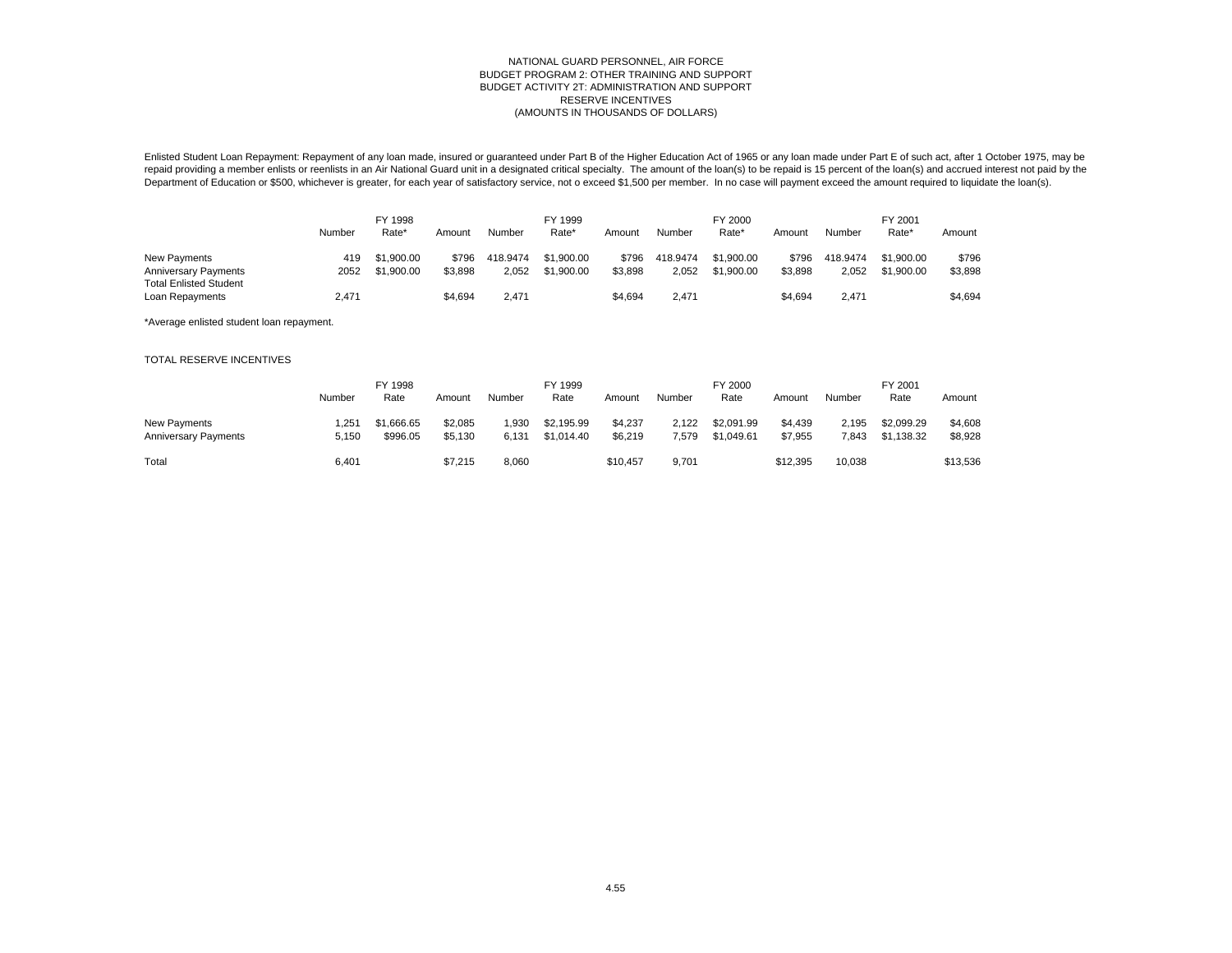Reserve Transition Assistance Program: This program will provide payment to Reservists whose billets or units are inactivated as well as those who are transferred from the Air National Guard as the result of programs designed to balance and shape the military forces of the future. Program assistance is available to members involuntarily separated from the Air National Guard during the period from FY 1993 to FY 1999.

|                                                        |          | FY 1998                        |                  |                                   | FY 1999                      |                  |                     | FY 2000                      |                  |              | FY 2001                      |                  |
|--------------------------------------------------------|----------|--------------------------------|------------------|-----------------------------------|------------------------------|------------------|---------------------|------------------------------|------------------|--------------|------------------------------|------------------|
|                                                        | Number   | Rate                           | Amount           | Number                            | Rate                         | Amount           | Number              | Rate                         | Amount           | Number       | Rate                         | Amount           |
| Active Accounts &<br>Guard/Reserve Full Time Personnel |          |                                |                  |                                   |                              |                  |                     |                              |                  |              |                              |                  |
| Special Separation Benifits (SSB)<br><b>OFFICER</b>    |          | 0 \$60,200.00                  | \$0              |                                   | 0 \$62,246.80                | \$0              |                     | 0 \$64,363.19                | \$0              |              | 0 \$66,551.54                |                  |
| <b>ENLISTED</b>                                        |          | 0 \$20,066.00                  | \$0              | 0                                 | \$20,748                     | \$0              | 0                   | \$21,454                     | \$0              |              | 0 \$22,183.11                | \$0<br>\$0       |
| Voluntary Separation Incentive (VSI)<br><b>OFFICER</b> |          |                                |                  |                                   | 0 \$27,711.20                |                  |                     |                              |                  |              |                              |                  |
| <b>ENLISTED</b>                                        | 0        | 0 \$26,800,00<br>\$8,933.00    | \$0<br>\$0       |                                   | 0 \$9,236.72                 | \$0<br>\$0       | 0                   | 0 \$28,653.38<br>\$9,550.77  | \$0<br>\$0       | $\mathbf{0}$ | 0 \$29,627,60<br>\$9,875.50  | \$0<br>\$0       |
| 15 Year Early Retirement Authority                     |          |                                |                  |                                   |                              |                  |                     |                              |                  |              |                              |                  |
| <b>OFFICER</b><br><b>ENLISTED</b>                      | $\Omega$ | \$0.00<br>4 \$18,000.00        | \$0<br>\$68      | 0                                 | \$0.00<br>4 \$18,612.00      | \$0<br>\$70      | 0<br>$\overline{4}$ | \$0<br>\$19,245              | \$0<br>\$73      | 0            | \$0.00<br>4 \$19,899.13      | \$0<br>\$75      |
| Selected Reserve (Drillers)                            |          |                                |                  |                                   |                              |                  |                     |                              |                  |              |                              |                  |
| 20 Year Special Separation Pay                         |          |                                |                  |                                   |                              |                  |                     |                              |                  |              |                              |                  |
| <b>ENLISTED INITIAL</b><br><b>ENLISTED ANNIVERSARY</b> | 810      | 21 \$13,000.00<br>\$5,300.00   | \$275<br>\$4,295 | 810                               | 21 \$13,000.00<br>\$5,300.00 | \$275<br>\$4,295 | 810                 | 21 \$13,899.03<br>\$5,666.53 | \$294<br>\$4,592 | 810          | 21 \$14,371.59<br>\$5,859.19 | \$304<br>\$4,748 |
| 6 - 15 Year Special Separation Pay                     |          |                                |                  |                                   |                              |                  |                     |                              |                  |              |                              |                  |
| <b>OFFICER</b><br><b>ENLISTED</b>                      |          | 2 \$13,000.00<br>12 \$2,100.00 | \$28<br>\$25     | $\overline{2}$<br>12 <sup>2</sup> | 13,442.00<br>2,171.40        | \$29<br>\$26     | 12 <sup>2</sup>     | 2 \$13,899.03<br>\$2,245.23  | \$30<br>\$27     | 2<br>12      | \$14,372<br>\$2,322          | \$31<br>\$28     |
|                                                        |          |                                |                  |                                   |                              |                  |                     |                              |                  |              |                              |                  |
| 15 Year Early Qualification for Retired Pay            |          |                                |                  |                                   |                              |                  |                     |                              |                  |              |                              |                  |
| <b>OFFICER</b>                                         |          | 0 \$36,562.50                  | \$0              |                                   | 0 \$37,805.63                | \$0              |                     | 0 \$39,091.02                | \$0              |              | 0 \$40,420.11                | \$0              |
| <b>ENLISTED</b>                                        |          | 0 \$26,500.00                  | \$0              |                                   | 0 \$27,401.00                | \$0              |                     | 0 \$28,332.63                | \$0              |              | 0 \$29,295.94                | \$0              |
| <b>TOTAL</b>                                           | 849      | \$5,522.93                     | \$4,691          | 849                               | \$5,710.71                   | \$4,850          | 849                 | \$5,904.88                   | \$5,015          | 849          | \$6,105.64                   | \$5,186          |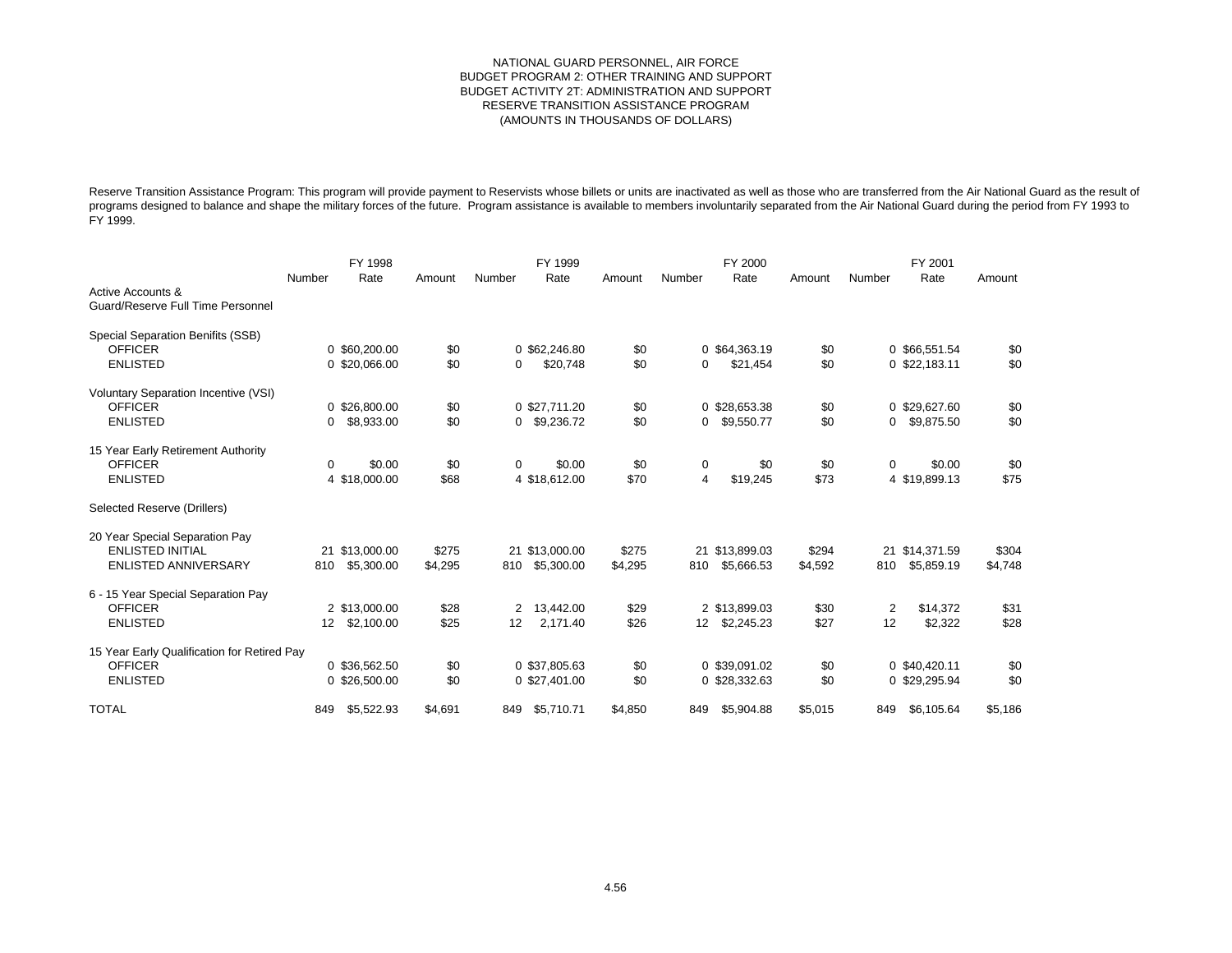Reimbursable Requirements: Manpower to support Foreign F-16 pilot training at the ANG Replacement Training Unit (RTU) school, Tucson, Arizona. Manpower also supports the National Science Foundation (NSF) Antarctic mission beginning in FY 1997. Congress in the FY 1996 House Committee National Security Report directed the Air National Guard to begin a three-year transition to assume the mission from the Navy starting in FY 1996. The Air Force has agreed to the transfer of the mission from the Navy and requires 171 full-time guard end strength positions beginning in FY 1997 and 235 positions in the outyears. The Air Force will assume full responsibility for the NSF mission in FY 1998. The reimbursable positions shown are all full-time active reimbursable positions.

|                 |        | FY 1998              |          |          | FY 1999                       |        |        | FY 2000                            |          |          | FY 2001                       |          |  |
|-----------------|--------|----------------------|----------|----------|-------------------------------|--------|--------|------------------------------------|----------|----------|-------------------------------|----------|--|
|                 | Number | Rate                 | Amount   | Number   | Rate                          | Amount | Number | Rate                               | Amount   | Number   | Rate                          | Amount   |  |
| <b>OFFICER</b>  |        | 53.59582 \$91.303.72 | \$4.893  | 57.08771 | \$95.116.09                   |        |        | \$5.430    54.37582    \$95.804.00 | \$5.209  | 59.70041 | \$87.302.00                   | \$5.212  |  |
| <b>ENLISTED</b> |        | 308 \$46,735,01      |          |          | \$14.406 328.3203 \$48.672.10 |        |        | \$15,980 312.7238 \$51,744.00      |          |          | \$16.182 343.3464 \$47.142.00 | \$16.186 |  |
| TOTAL           |        | 362 \$53,336.65      | \$19,299 |          | 385.408 \$55.551.52           |        |        | \$21,410 367.0996 \$58,270.29      | \$21,391 |          | 403.0468 \$53.090.61          | \$21,398 |  |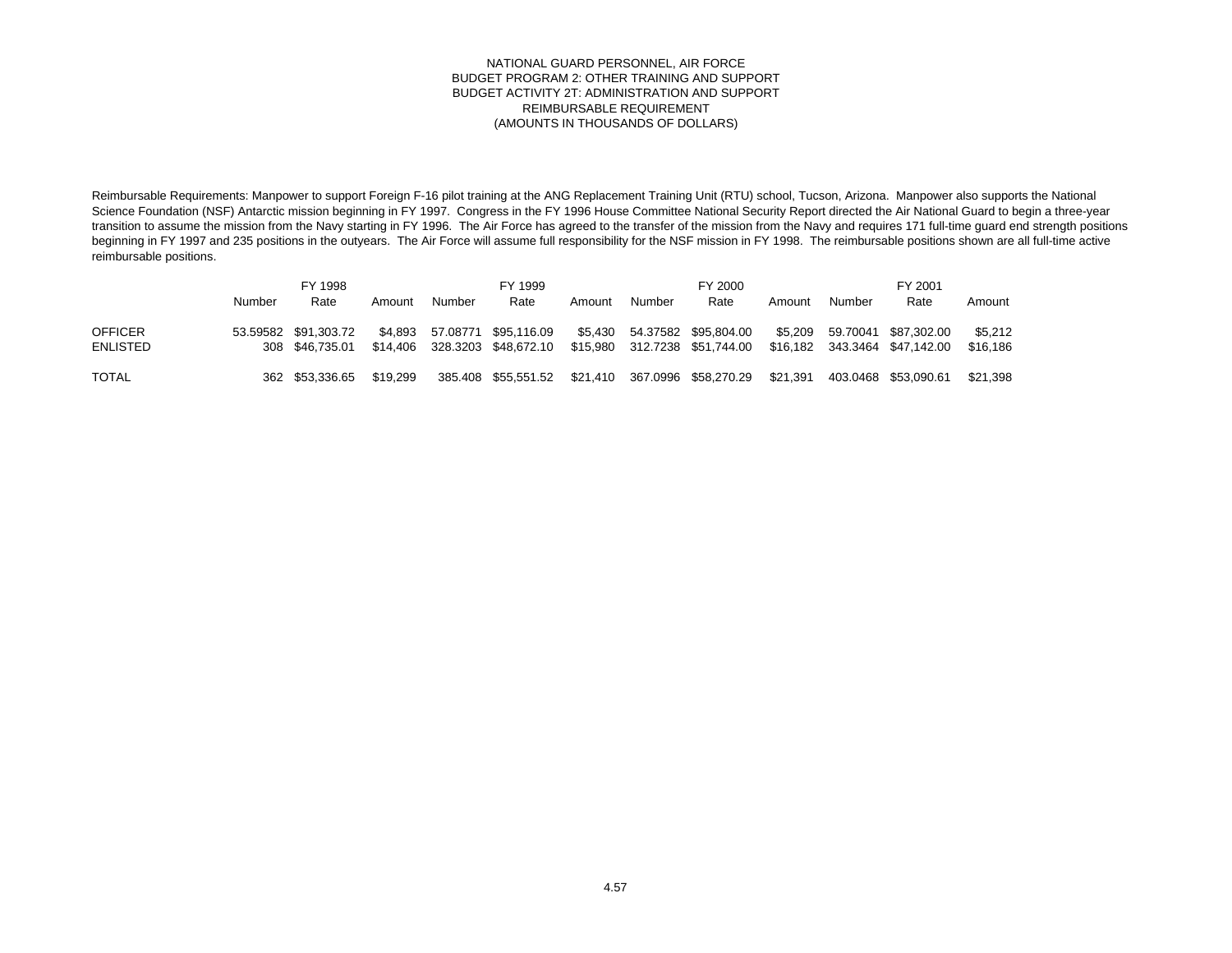### NATIONAL GUARD PERSONNEL, AIR FORCE BUDGET PROGRAM 2: OTHER TRAINING AND SUPPORT BUDGET ACTIVITY 2T: ADMINISTRATION AND SUPPORT ENLISTED INCENTIVE CAREER FIELDS

Enlisted Incentive Career Fields: The following are Air National Guard enlisted critical skill Air Force Specialty Career Fields associated with payment of reserve incentives.

| Title                                        | FY 1998 | FY 1999 | FY 2000 | FY 2001 |
|----------------------------------------------|---------|---------|---------|---------|
| <b>Air Crew Operations</b>                   | yes     | yes     | yes     | yes     |
| Air Crew Protection                          | yes     | yes     | yes     | yes     |
| <b>Intelligence Operations</b>               | yes     | yes     | yes     | yes     |
| <b>Imagery Production</b>                    | yes     | yes     | yes     | yes     |
| Weather                                      | yes     | yes     | yes     | yes     |
| <b>Operations Resource Management</b>        | yes     | yes     | yes     | yes     |
| Air Traffic Control                          | yes     | yes     | yes     | yes     |
| <b>Command And Control</b>                   | yes     | yes     | yes     | yes     |
| <b>Tactical Air Command And Control</b>      | yes     | yes     | yes     | yes     |
| Aerospace Control And Warning Systems        | yes     | yes     | yes     | yes     |
| <b>Space Systems Operations</b>              | yes     | yes     | yes     | yes     |
| <b>Communications And Electronic Systems</b> | yes     | yes     | yes     | yes     |
| Telephone/Missile Control Comm Systems       | yes     | yes     | yes     | yes     |
| Manned Aerospace Maintenance                 | yes     | yes     | yes     | yes     |
| <b>Munitions And Weapons</b>                 | yes     | yes     | yes     | yes     |
| Vehicle Maintenance                          | yes     | yes     | yes     | yes     |
| <b>Communications - Computer Systems</b>     | yes     | yes     | yes     | yes     |
| Mechanical / Electrical                      | yes     | yes     | yes     | yes     |
| Structural / Pavements                       | yes     | yes     | yes     | yes     |
| Sanitation                                   | yes     | yes     | yes     | yes     |
| <b>Fire Protection</b>                       | yes     | yes     | yes     | yes     |
| Transportation                               | yes     | yes     | yes     | yes     |
| Services                                     | yes     | yes     | yes     | yes     |
| Fuels                                        | yes     | yes     | yes     | yes     |
| Supply                                       | yes     | yes     | yes     | yes     |
| Security                                     | yes     | yes     | yes     | yes     |
| <b>Medical Services</b>                      | yes     | yes     | yes     | yes     |
| <b>Medical Administration</b>                | yes     | yes     | yes     | yes     |
| <b>Medical Material</b>                      | yes     | yes     | yes     | yes     |
| <b>Biomedical Equipment Maintenance</b>      | ves     | ves     | ves     | ves     |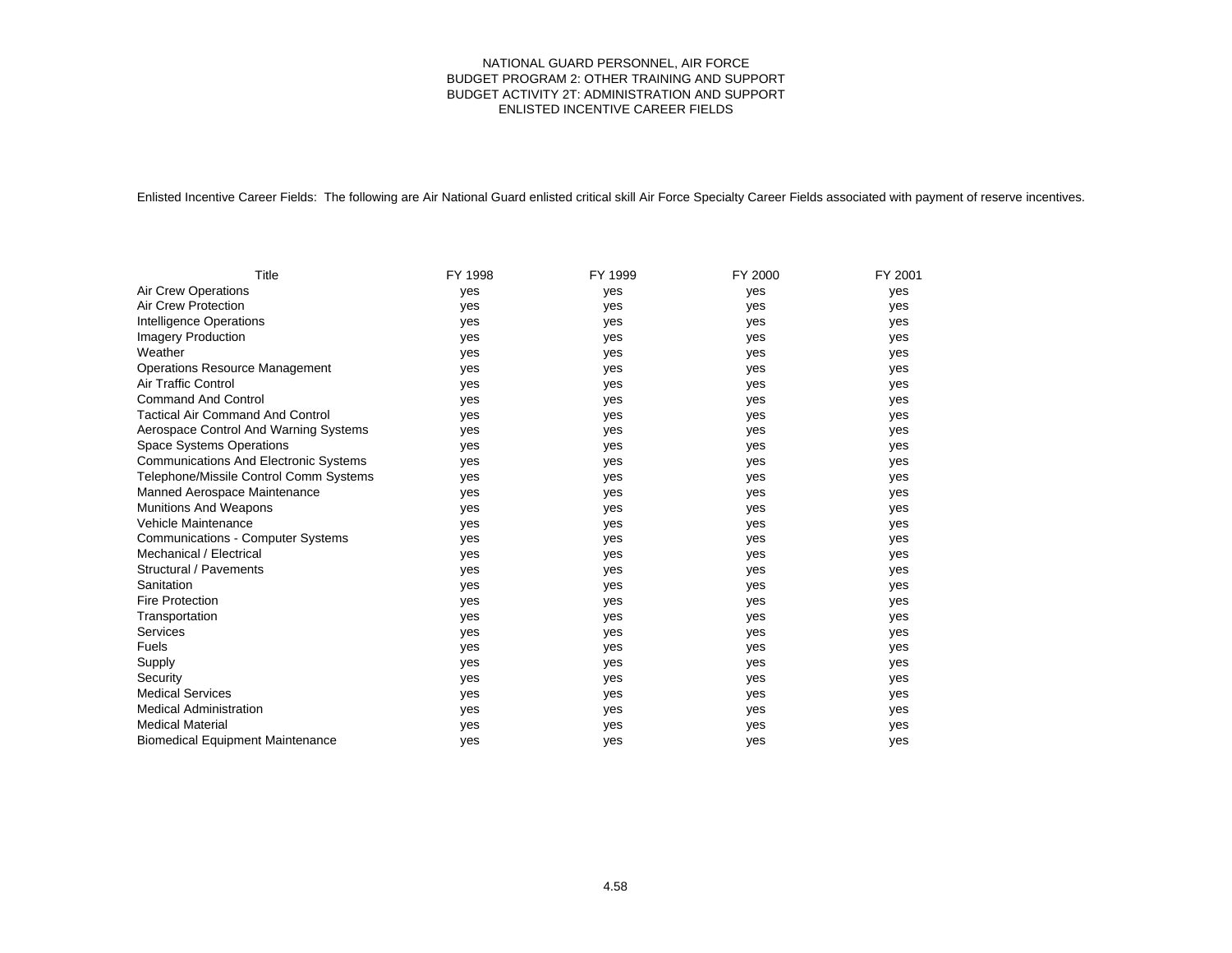### NATIONAL GUARD PERSONNEL, AIR FORCE BUDGET PROGRAM 2: OTHER TRAINING AND SUPPORT BUDGET ACTIVITY 2U: EDUCATIONAL BENEFITS (IN THOUSANDS OF DOLLARS)

| Estimated<br>Actual<br>FY1998 | Revised<br>Estimate<br>FY1999 | Estimate<br>FY2000 | Estimate<br>FY1999 |
|-------------------------------|-------------------------------|--------------------|--------------------|
| \$18,183                      | \$10,026                      | \$12,676           | \$13,362           |

### PART I - PURPOSE AND SCOPE

Funds are for payment to the Department of Defense Education Benefits Fund. The program is governed by Title 10 U.S.C., Chapter 106. This program will fund educational benefit payments in their entirety for eligible individuals in the Selected Reserve. This program is budgeted on an actuarial basis. Actual payments to individuals are made by the Veterans Administration from funds transferred from the trust account. Changes in criteria for eligibility caused program increases.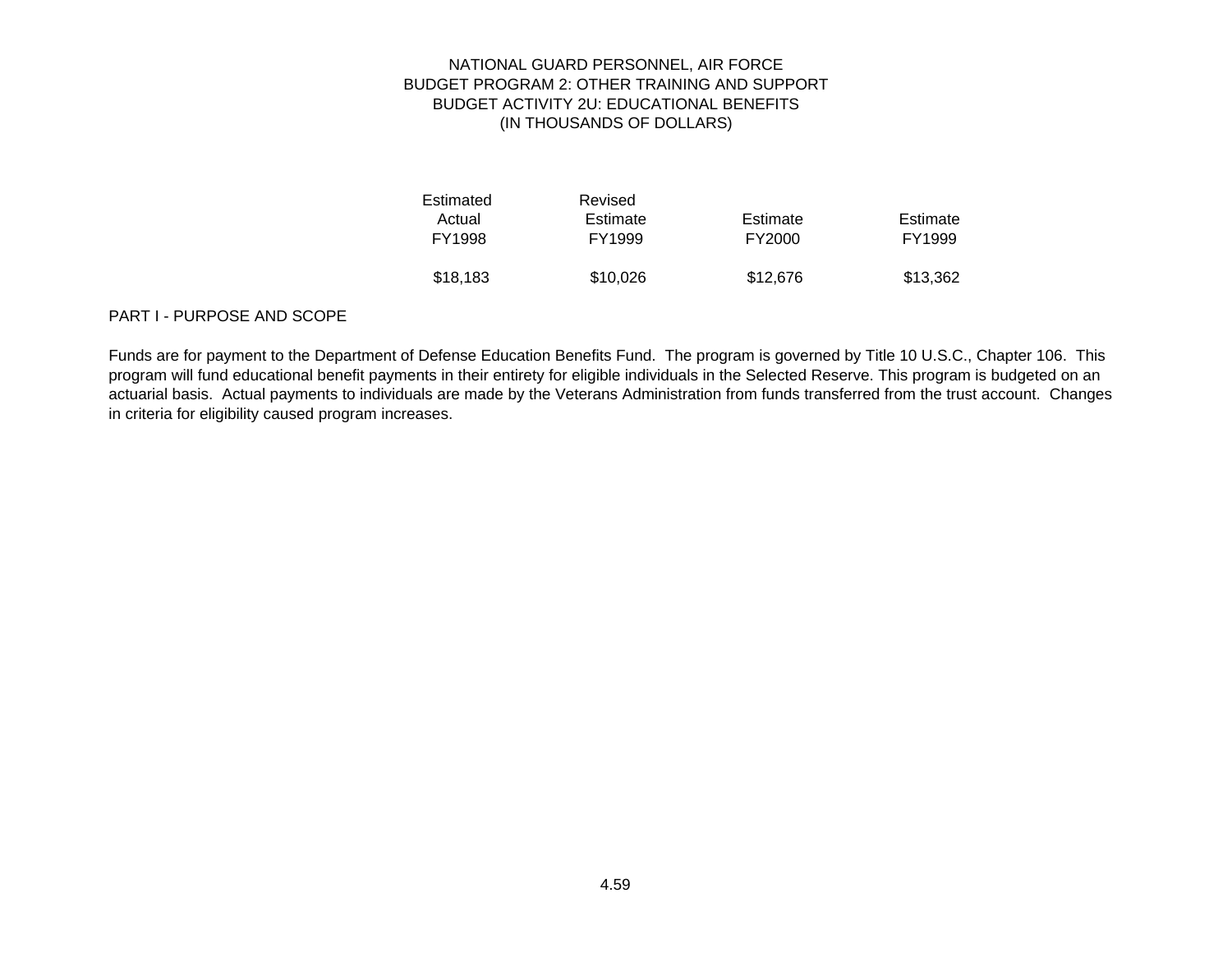### NATIONAL GUARD PERSONNEL, AIR FORCE BUDGET PROGRAM 2: OTHER TRAINING AND SUPPORT BUDGET ACTIVITY 2U: EDUCATIONAL BENEFITS SCHEDULE OF INCREASES AND DECREASES (IN THOUSANDS OF DOLLARS)

| FY 1999 Direct Program                                                               |       |       |       | 10,026 |
|--------------------------------------------------------------------------------------|-------|-------|-------|--------|
| Increases:                                                                           |       |       |       |        |
| Program Increases:<br>Increase in Participation and Rate<br>Total Program Increases: | 2,650 | 2,650 |       |        |
| Total Increases:                                                                     |       |       | 2,650 |        |
| FY 2000 Direct Program                                                               |       |       |       | 12,676 |
|                                                                                      |       |       |       |        |
| FY 2000 Direct Program                                                               |       |       |       | 12,676 |
| Increases:                                                                           |       |       |       |        |
| Program Increases:<br>Increase in Participation and Rate<br>Total Program Increases: | 686   | 686   |       |        |
| Total Increases:                                                                     |       |       | 686   |        |
| FY 2001 Direct Program                                                               |       |       |       | 13,362 |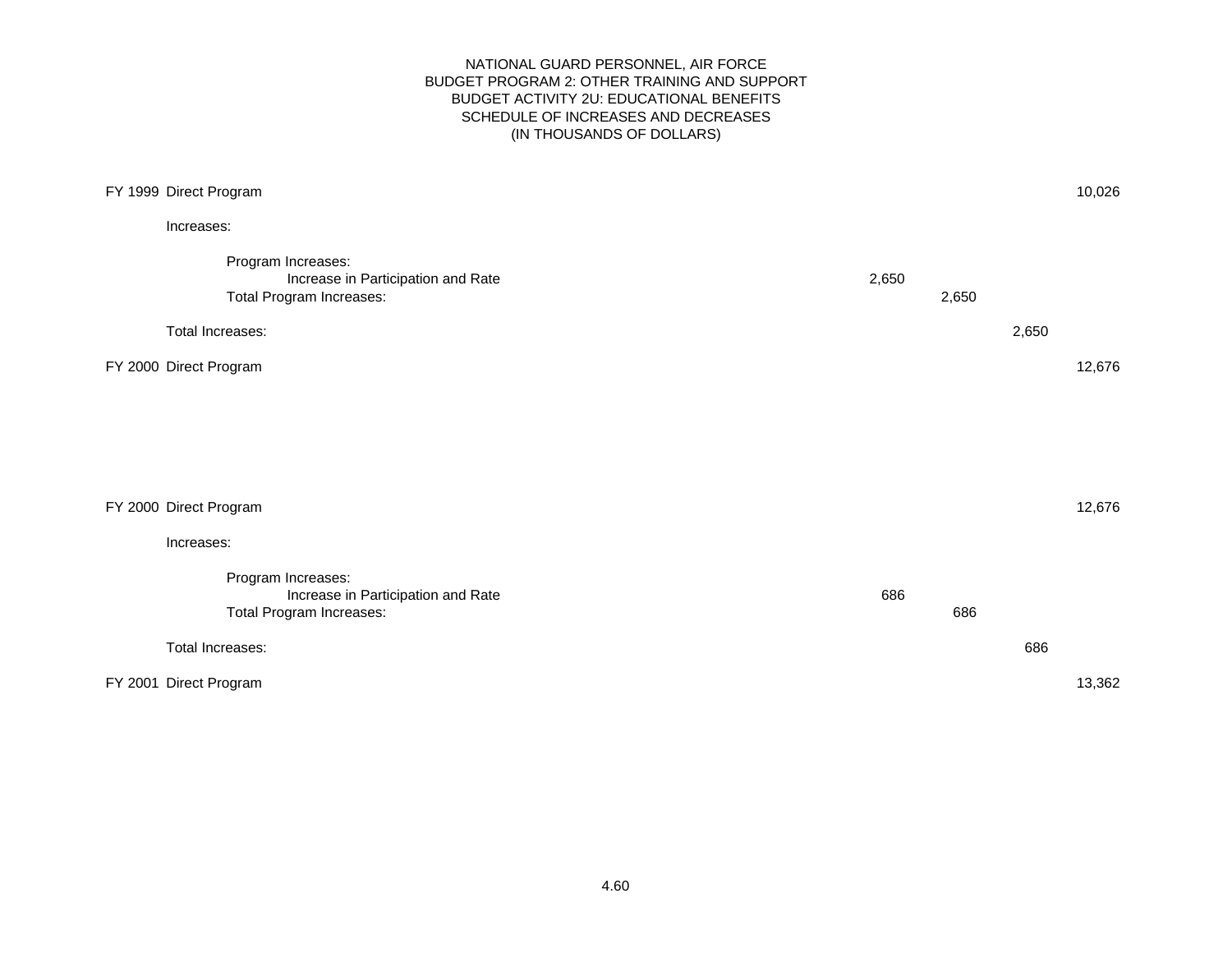### NATIONAL GUARD PERSONNEL, AIR FORCE BUDGET PROGRAM 2: OTHER TRAINING AND SUPPORT BUDGET ACTIVITY 2U: EDUCATIONAL BENEFITS DETAIL OF REQUIREMENTS (AMOUNTS IN THOUSANDS OF DOLLARS)

All individuals enlisting, re-enlisting, or extending for not less than six years in the Selected Reserve after 1 July, 1985, except those who have received a commission from a service academy or completed an ROTC scholarship program, are eligible to receive educational assistance unless they are entitled for assistance under Chapeter 30 of Title 38 U.S.C. The individuals must also meet initial training and high school diploma or equivalency requirements. Cost estimates are actuarially based and reflect eligibility estimates adjusted by an estimate of ultimate benefit utilization and partially offset by an estimate of interest earned on investments of the Education Benefits Fund. The program will provide funds adequate to allow for one of three levels of assistance. These levels are \$251 per month for full-time educational pursuit, \$188 for three quarter time pursuit and \$125 for half time pursuit. The maximum total benefit that can be paid is \$9,036.

The G.I. Bill is considered a prime recruiting benefit. The air national Guard foresees the increased competition for quality personnel and increased demand for education benefits among it current and future enlisted populations.

FY 99 (\*) is constrained due to reduced fund availability. To fully fund FY 99, \$2.7 million additional funding is required.

The following table displays the estimated eligible population and estimated per capita dollar rate for each fiscal year:

|                             | FY 1998    |         |          |            | FY 1999 | FY 2000  |            |         |          | FY 2001    |         |          |  |
|-----------------------------|------------|---------|----------|------------|---------|----------|------------|---------|----------|------------|---------|----------|--|
|                             | # Eligible | Rate    | Amount   | # Eligible | Rate    | Amount   | # Eliaible | Rate    | Amount   | # Eligible | Rate    | Amount   |  |
| <b>EDUCATIONAL BENEFITS</b> | 8.290      | \$2.021 | \$16,755 | 4.215      | \$2.051 | \$8.644  | 5.634      | \$2,082 | \$11.730 | 5.876      | \$2.113 | \$12,416 |  |
| AMORTIZATION                |            |         | \$1.428  |            |         | \$1.382  |            |         | \$946    |            |         | \$946    |  |
| <b>TOTAL</b>                |            |         | \$18.183 |            |         | \$10,026 |            |         | \$12,676 |            |         | \$13,362 |  |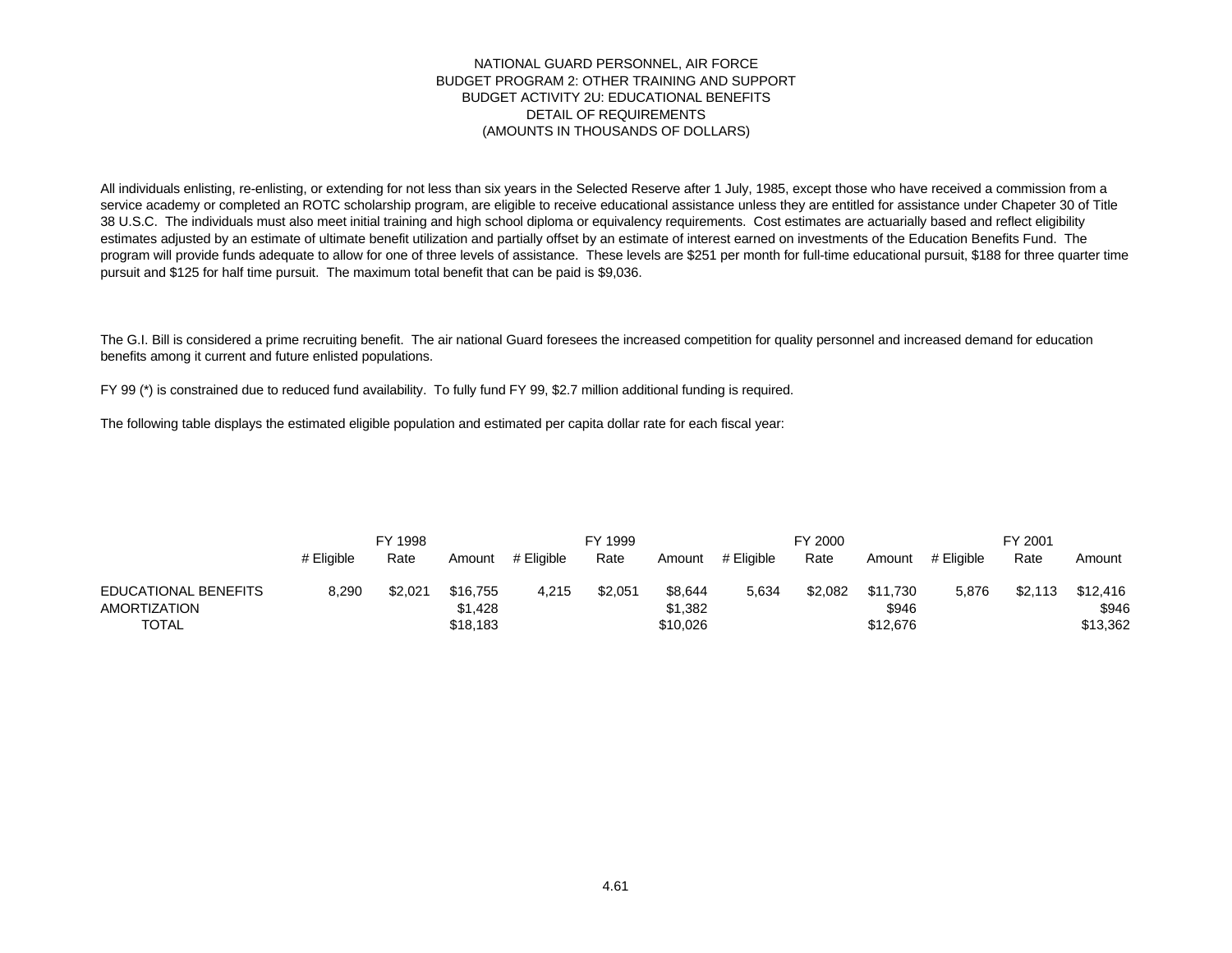# NATIONAL GUARD PERSONNEL, AIR FORCE NON-PRIOR SERVICE ENLISTMENT BONUS (AMOUNTS IN THOUSANDS OF DOLLARS)

|                                                                     |              | FY 1998    | FY 1999      |            | FY 2000                                                 |            | FY 2001      |            |
|---------------------------------------------------------------------|--------------|------------|--------------|------------|---------------------------------------------------------|------------|--------------|------------|
|                                                                     |              |            |              |            | Number Amount Number Amount Number Amount Number Amount |            |              |            |
| PRIOR OBLIGATIONS                                                   | 1,216        | 608        | 1,944        | 986        | 1,944                                                   | 987        | 1,944        | 988        |
| <b>ACCELERATED PAYMENTS</b>                                         |              |            |              |            |                                                         |            |              |            |
| FY 1998<br>Initial & Subsequent<br><b>Anniversary Payments</b>      | 231          | 462        |              |            |                                                         |            |              |            |
| FY 1999<br>Initial & Subsequent<br><b>Anniversary Payments</b>      |              |            | 370          | 751        |                                                         |            |              |            |
| FY 2000<br>Initial & Subsequent<br><b>Anniversary Payments</b>      |              |            |              |            | 370                                                     | 752        |              |            |
| FY 2001<br>Initial & Subsequent<br><b>Anniversary Payments</b>      |              |            |              |            |                                                         |            | 370          | 752        |
| <b>TOTAL</b><br>Initial & Subsequent<br><b>Anniversary Payments</b> | 231<br>1,216 | 462<br>608 | 370<br>1,944 | 751<br>986 | 370<br>1,944                                            | 752<br>987 | 370<br>1,944 | 752<br>988 |
| <b>TOTAL</b>                                                        | 1,447        | 1,070      | 2,314        | 1,737      | 2,314                                                   | 1,739      | 2,314        | 1,741      |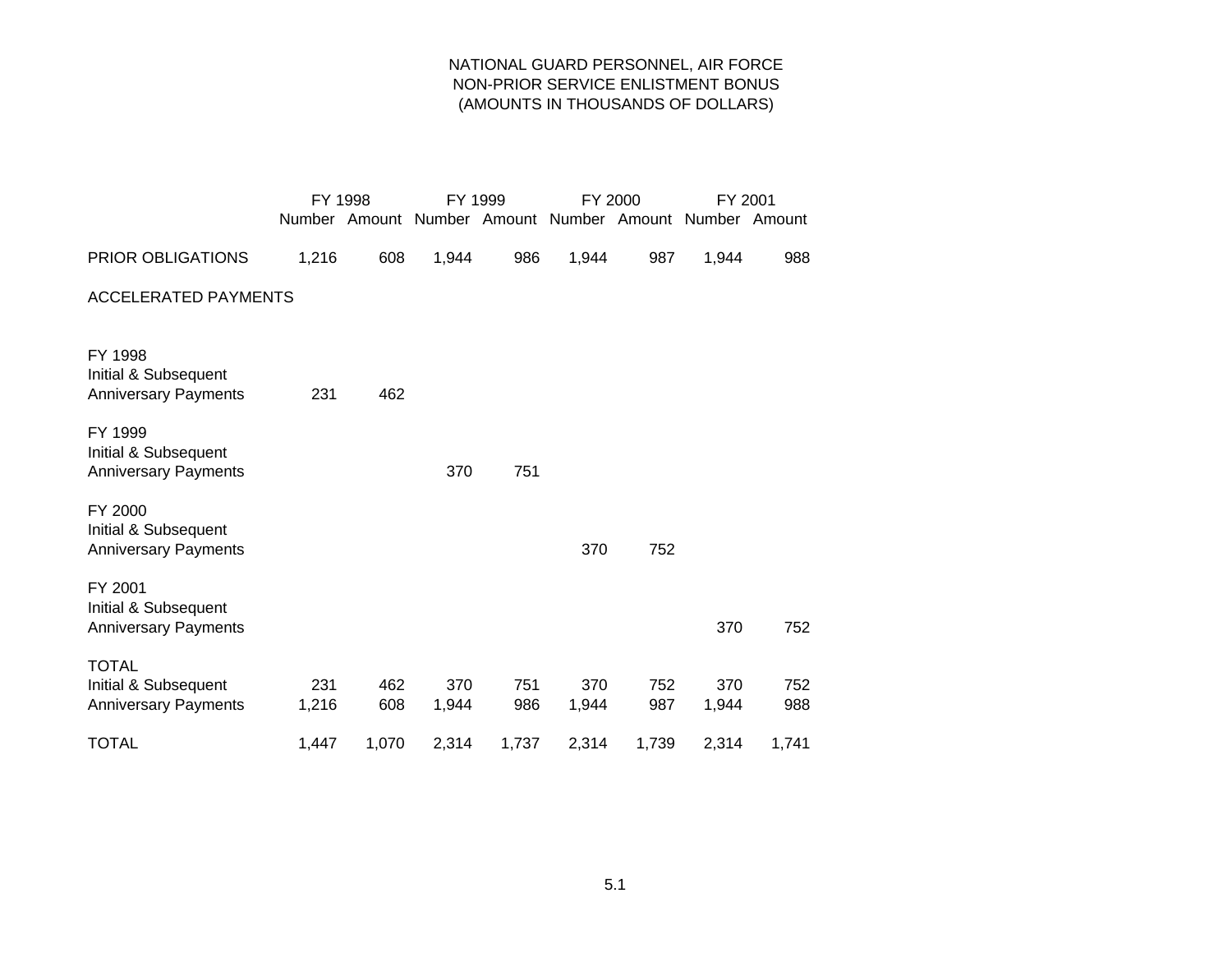# NATIONAL GUARD PERSONNEL, AIR FORCE NON-PRIOR SERVICE ENLISTMENT BONUS (AMOUNTS IN THOUSANDS OF DOLLARS)

|                                                                     | FY 2003<br>FY 2004<br>FY 2002 |              |              |              |                                           |              |  |
|---------------------------------------------------------------------|-------------------------------|--------------|--------------|--------------|-------------------------------------------|--------------|--|
|                                                                     |                               |              |              |              | Number Amount Number Amount Number Amount |              |  |
| PRIOR OBLIGATIONS                                                   | 1,943                         | 1,936        | 1,943        | 1,942        | 1,943                                     | 1,944        |  |
| <b>ACCELERATED PAYMENTS</b>                                         |                               |              |              |              |                                           |              |  |
| FY 1998<br>Initial & Subsequent<br><b>Anniversary Payments</b>      | 370                           | 737          |              |              |                                           |              |  |
| FY 1999<br>Initial & Subsequent<br><b>Anniversary Payments</b>      |                               |              | 370          | 739          |                                           |              |  |
| FY 2000<br>Initial & Subsequent<br><b>Anniversary Payments</b>      |                               |              |              |              | 370                                       | 740          |  |
| FY 2001<br>Initial & Subsequent<br><b>Anniversary Payments</b>      |                               |              |              |              |                                           |              |  |
| <b>TOTAL</b><br>Initial & Subsequent<br><b>Anniversary Payments</b> | 370<br>1,943                  | 737<br>1,936 | 370<br>1,943 | 739<br>1,942 | 370<br>1,943                              | 740<br>1,944 |  |
| TOTAL                                                               | 2,313                         | 2,673        | 2,313        | 2,681        | 2,313                                     | 2,684        |  |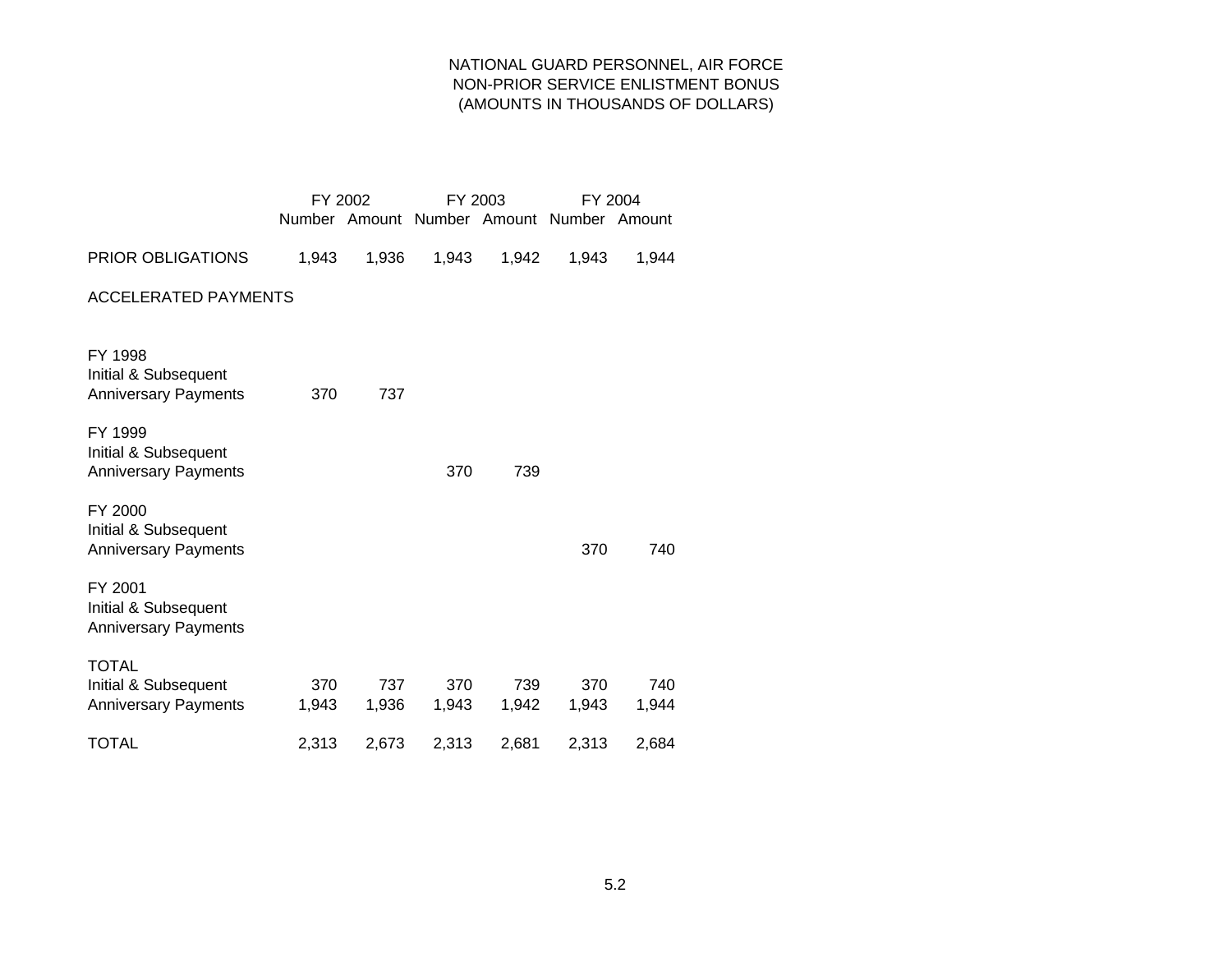# NATIONAL GUARD PERSONNEL, AIR FORCE PRIOR SERVICE ENLISTMENT BONUS (AMOUNTS IN THOUSANDS OF DOLLARS)

|                                                                     |           | FY 1998                                   |           | FY 1999    | FY 2000   |            | FY 2001       |            |  |  |
|---------------------------------------------------------------------|-----------|-------------------------------------------|-----------|------------|-----------|------------|---------------|------------|--|--|
|                                                                     |           | Number Amount Number Amount Number Amount |           |            |           |            | Number Amount |            |  |  |
| <b>PRIOR OBLIGATIONS</b>                                            | 400       | 200                                       | 400       | 203        | 400       | 203        | 400           | 203        |  |  |
| <b>ACCELERATED PAYMENTS</b>                                         |           |                                           |           |            |           |            |               |            |  |  |
| FY 1998<br>Initial & Subsequent<br><b>Anniversary Payments</b>      | 67        | 134                                       |           |            |           |            |               |            |  |  |
| FY 1999<br>Initial & Subsequent<br><b>Anniversary Payments</b>      |           |                                           | 67        | 136        |           |            |               |            |  |  |
| FY 2000<br>Initial & Subsequent<br><b>Anniversary Payments</b>      |           |                                           |           |            | 67        | 136        |               |            |  |  |
| FY 2001<br>Initial & Subsequent<br><b>Anniversary Payments</b>      |           |                                           |           |            |           |            | 67            | 136        |  |  |
| <b>TOTAL</b><br>Initial & Subsequent<br><b>Anniversary Payments</b> | 67<br>400 | 134<br>200                                | 67<br>400 | 136<br>203 | 67<br>400 | 136<br>203 | 67<br>400     | 136<br>203 |  |  |
| <b>TOTAL</b>                                                        | 467       | 334                                       | 467       | 339        | 467       | 339        | 467           | 340        |  |  |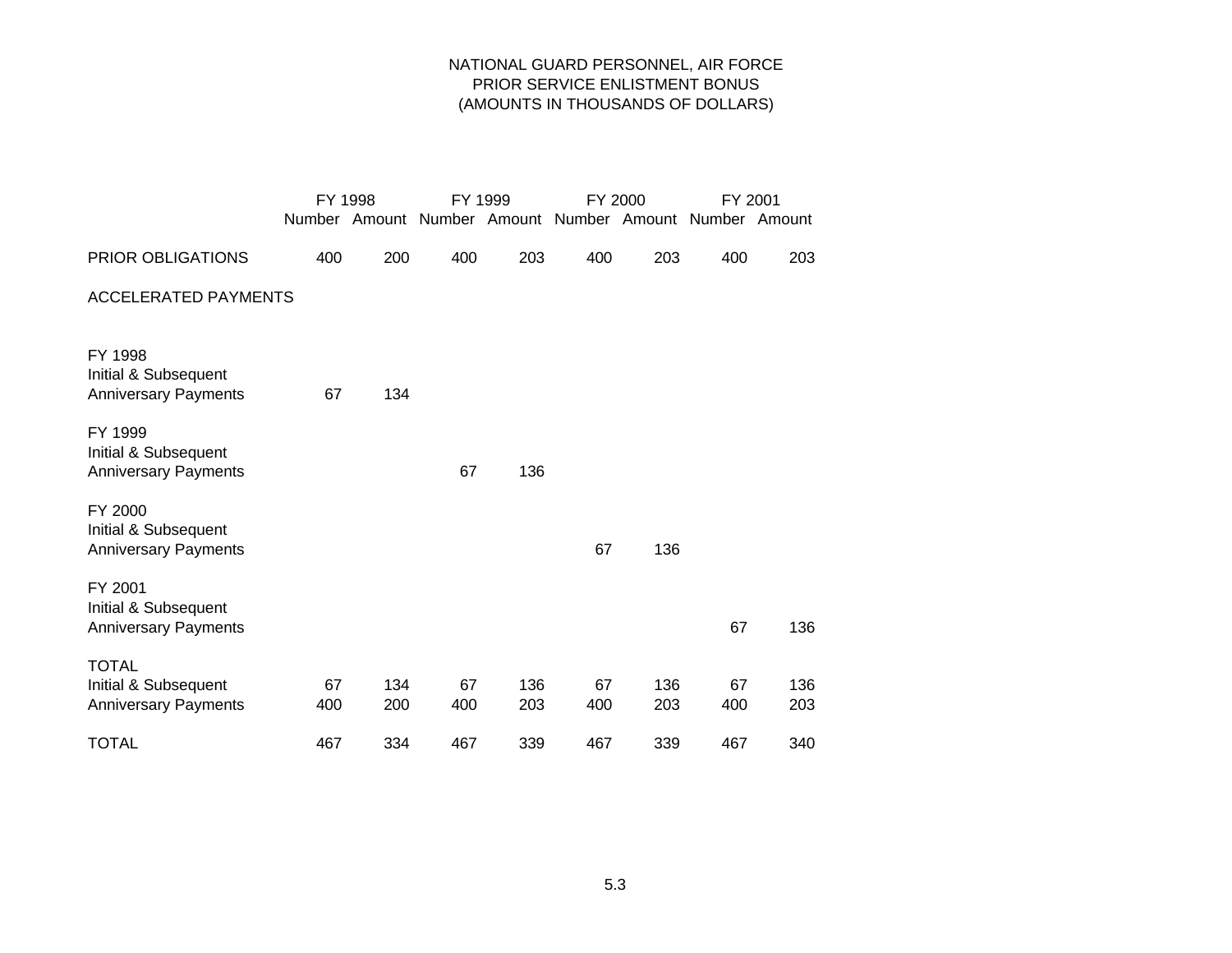# NATIONAL GUARD PERSONNEL, AIR FORCE PRIOR SERVICE ENLISTMENT BONUS (AMOUNTS IN THOUSANDS OF DOLLARS)

|                                                                     | FY 2002     |            | FY 2003     |            | FY 2004                                   |            |  |
|---------------------------------------------------------------------|-------------|------------|-------------|------------|-------------------------------------------|------------|--|
|                                                                     |             |            |             |            | Number Amount Number Amount Number Amount |            |  |
| <b>PRIOR OBLIGATIONS</b>                                            | 1,498       | 746        | 1,498       | 748        | 1,498                                     | 749        |  |
| <b>ACCELERATED PAYMENTS</b>                                         |             |            |             |            |                                           |            |  |
| FY 1998<br>Initial & Subsequent<br><b>Anniversary Payments</b>      | 61          | 122        |             |            |                                           |            |  |
| FY 1999<br>Initial & Subsequent<br><b>Anniversary Payments</b>      |             |            | 61          | 123        |                                           |            |  |
| FY 2000<br>Initial & Subsequent<br><b>Anniversary Payments</b>      |             |            |             |            | 61                                        | 122        |  |
| FY 2001<br>Initial & Subsequent<br><b>Anniversary Payments</b>      |             |            |             |            |                                           |            |  |
| <b>TOTAL</b><br>Initial & Subsequent<br><b>Anniversary Payments</b> | 61<br>1,498 | 122<br>746 | 61<br>1,498 | 123<br>748 | 61<br>1,498                               | 122<br>749 |  |
| <b>TOTAL</b>                                                        | 1,559       | 868        | 1,559       | 870        | 1,559                                     | 871        |  |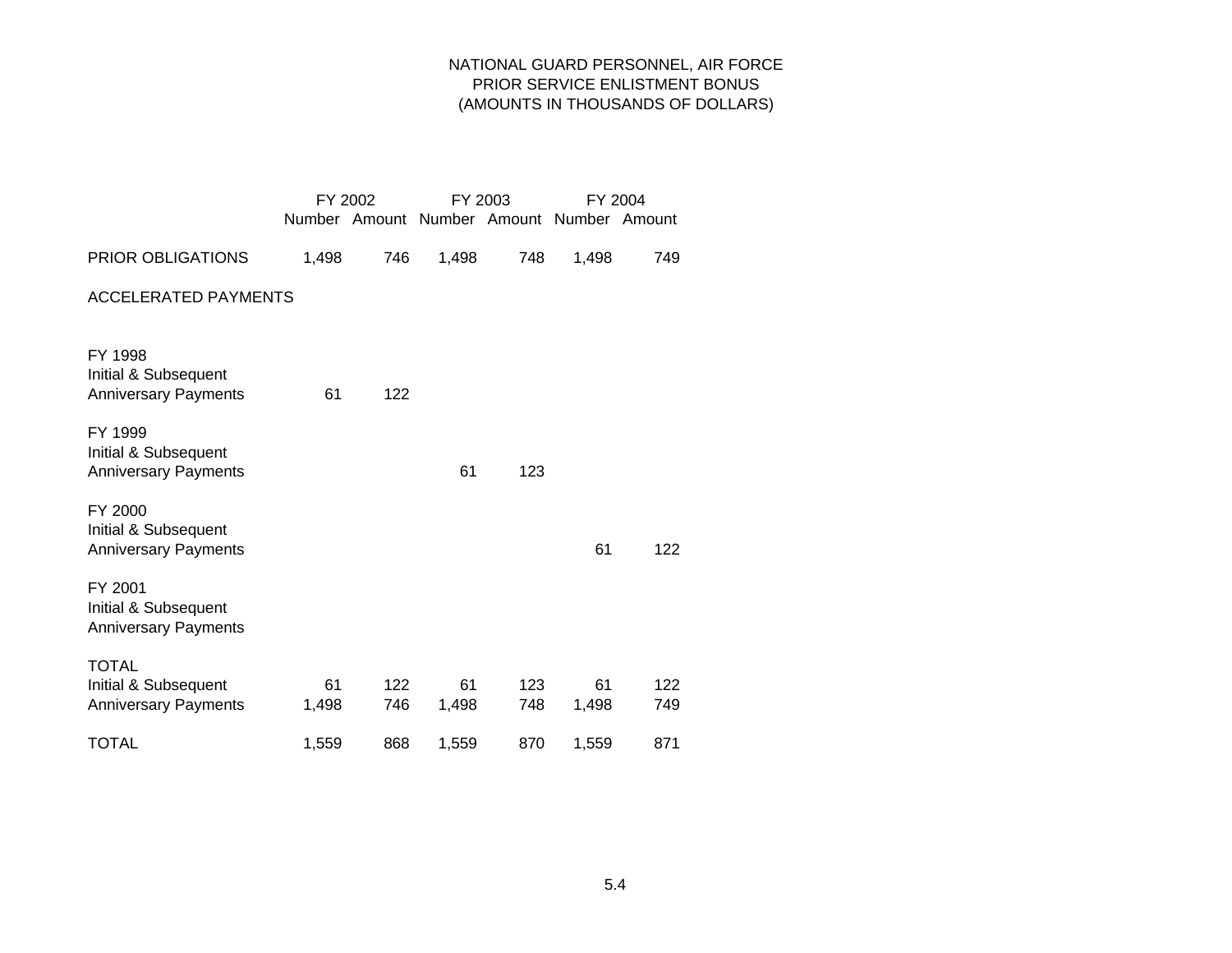# NATIONAL GUARD PERSONNEL, AIR FORCE REENLISTMENT BONUS (AMOUNTS IN THOUSANDS OF DOLLARS)

|                                                                     | FY 1998      |                |              | FY 1999        | FY 2000                                                 |                | FY 2001      |                |  |
|---------------------------------------------------------------------|--------------|----------------|--------------|----------------|---------------------------------------------------------|----------------|--------------|----------------|--|
|                                                                     |              |                |              |                | Number Amount Number Amount Number Amount Number Amount |                |              |                |  |
| PRIOR OBLIGATIONS                                                   | 2,270        | 1,135          | 3,400        | 1,725          | 3,400                                                   | 1,727          | 3,400        | 1,728          |  |
| <b>ACCELERATED PAYMENTS</b>                                         |              |                |              |                |                                                         |                |              |                |  |
| FY 1998<br>Initial & Subsequent<br><b>Anniversary Payments</b>      | 550          | 1,100          |              |                |                                                         |                |              |                |  |
| FY 1999<br>Initial & Subsequent<br><b>Anniversary Payments</b>      |              |                | 900          | 1,827          |                                                         |                |              |                |  |
| FY 2000<br>Initial & Subsequent<br><b>Anniversary Payments</b>      |              |                |              |                | 900                                                     | 1,828          |              |                |  |
| FY 2001<br>Initial & Subsequent<br><b>Anniversary Payments</b>      |              |                |              |                |                                                         |                | 900          | 1,830          |  |
| <b>TOTAL</b><br>Initial & Subsequent<br><b>Anniversary Payments</b> | 550<br>2,270 | 1,100<br>1,135 | 900<br>3,400 | 1,827<br>1,725 | 900<br>3,400                                            | 1,828<br>1,727 | 900<br>3,400 | 1,830<br>1,728 |  |
| TOTAL                                                               | 2,820        | 2,235          | 4,300        | 3,552          | 4,300                                                   | 3,555          | 4,300        | 3,559          |  |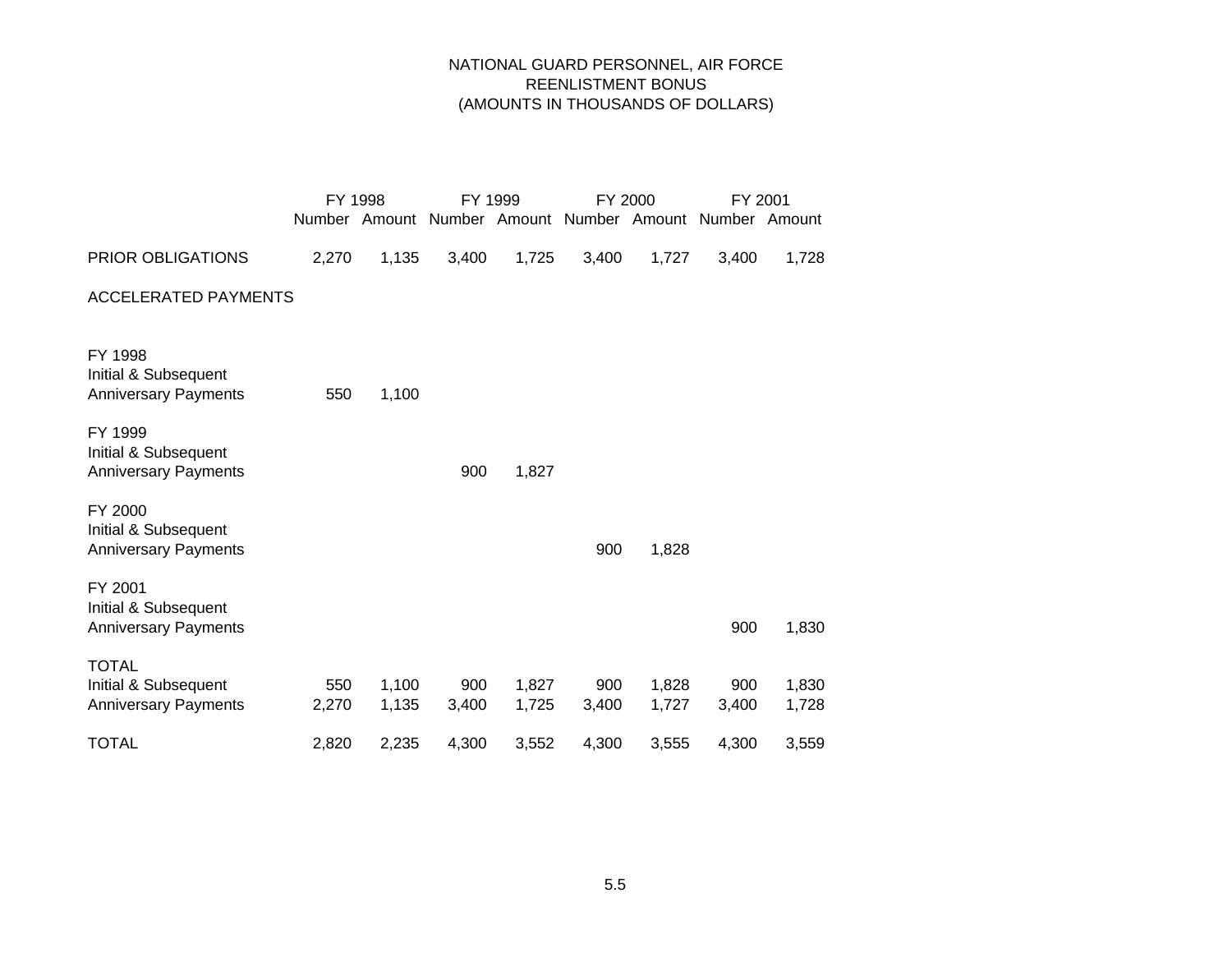# NATIONAL GUARD PERSONNEL, AIR FORCE REENLISTMENT BONUS (AMOUNTS IN THOUSANDS OF DOLLARS)

|                                                                     |              | FY 2002        | FY 2003                                   |                | FY 2004      |                |  |
|---------------------------------------------------------------------|--------------|----------------|-------------------------------------------|----------------|--------------|----------------|--|
|                                                                     |              |                | Number Amount Number Amount Number Amount |                |              |                |  |
| <b>PRIOR OBLIGATIONS</b>                                            | 3,300        | 1,643          | 3,300                                     | 1,648          | 3,300        | 1,650          |  |
| <b>ACCELERATED PAYMENTS</b>                                         |              |                |                                           |                |              |                |  |
| FY 1998<br>Initial & Subsequent<br><b>Anniversary Payments</b>      | 800          | 1,594          |                                           |                |              |                |  |
| FY 1999<br>Initial & Subsequent<br><b>Anniversary Payments</b>      |              |                | 800                                       | 1,599          |              |                |  |
| FY 2000<br>Initial & Subsequent<br><b>Anniversary Payments</b>      |              |                |                                           |                | 800          | 1,600          |  |
| FY 2001<br>Initial & Subsequent<br><b>Anniversary Payments</b>      |              |                |                                           |                |              |                |  |
| <b>TOTAL</b><br>Initial & Subsequent<br><b>Anniversary Payments</b> | 800<br>3,300 | 1,594<br>1,643 | 800<br>3,300                              | 1,599<br>1,648 | 800<br>3,300 | 1,600<br>1,650 |  |
| <b>TOTAL</b>                                                        | 4,100        | 3,237          | 4,100                                     | 3,247          | 4,100        | 3,250          |  |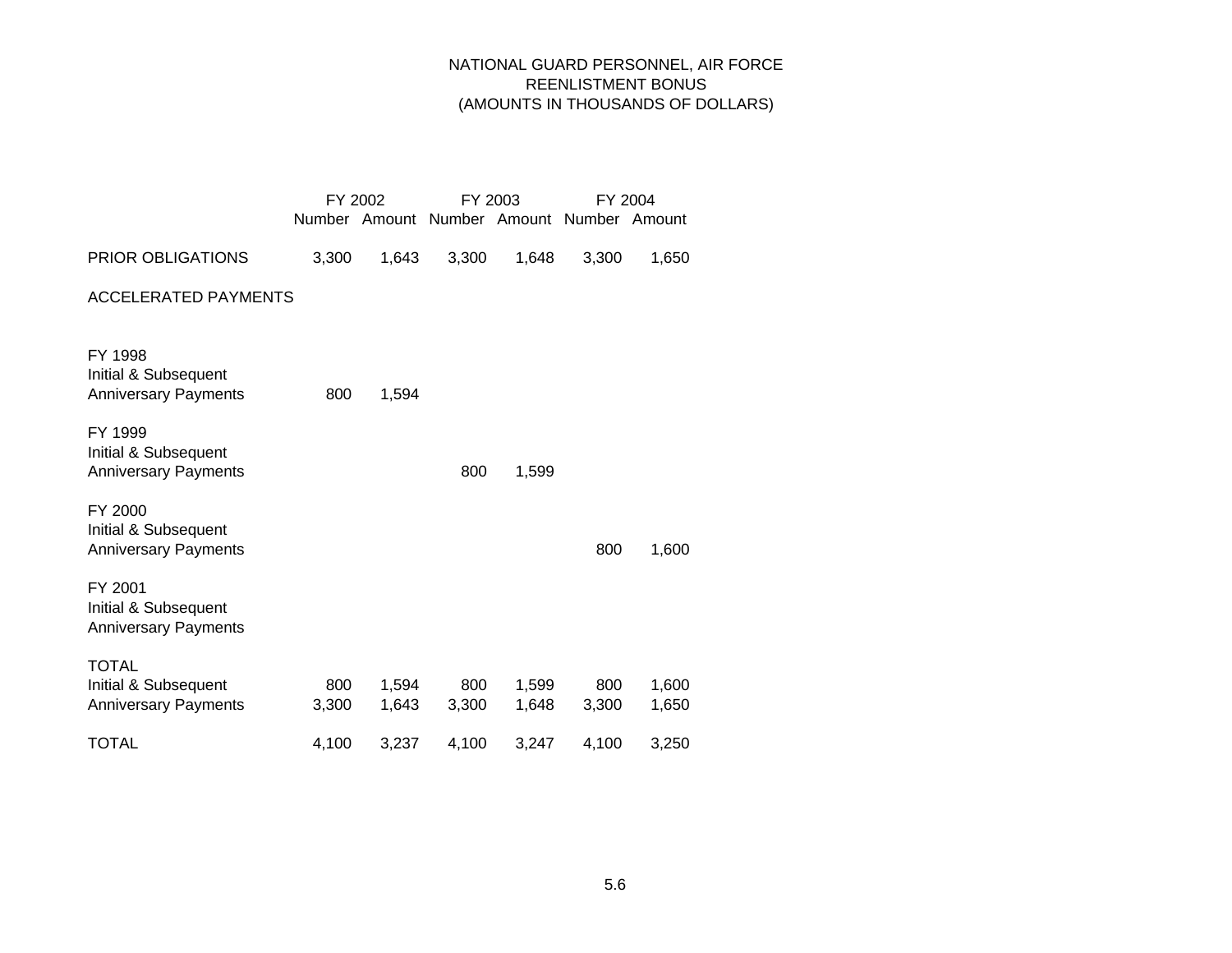# NATIONAL GUARD PERSONNEL, AIR FORCE AFFILIATION BONUS (AMOUNTS IN THOUSANDS OF DOLLARS)

|                                                                     |          | FY 1998  |          | FY 1999  | FY 2000  |          | FY 2001                                                 |          |
|---------------------------------------------------------------------|----------|----------|----------|----------|----------|----------|---------------------------------------------------------|----------|
|                                                                     |          |          |          |          |          |          | Number Amount Number Amount Number Amount Number Amount |          |
| PRIOR OBLIGATIONS                                                   | 16       | 15       | 84       | 81       | 84       | 81       | 84                                                      | 81       |
| <b>ACCELERATED PAYMENTS</b>                                         |          |          |          |          |          |          |                                                         |          |
| FY 1998<br>Initial & Subsequent<br><b>Anniversary Payments</b>      | 15       | 25       |          |          |          |          |                                                         |          |
| FY 1999<br>Initial & Subsequent<br><b>Anniversary Payments</b>      |          |          | 42       | 71       |          |          |                                                         |          |
| FY 2000<br>Initial & Subsequent<br><b>Anniversary Payments</b>      |          |          |          |          | 42       | 71       |                                                         |          |
| FY 2001<br>Initial & Subsequent<br><b>Anniversary Payments</b>      |          |          |          |          |          |          | 42                                                      | 72       |
| <b>TOTAL</b><br>Initial & Subsequent<br><b>Anniversary Payments</b> | 15<br>16 | 25<br>15 | 42<br>84 | 71<br>81 | 42<br>84 | 71<br>81 | 42<br>84                                                | 72<br>81 |
| <b>TOTAL</b>                                                        | 31       | 40       | 126      | 152      | 126      | 152      | 126                                                     | 152      |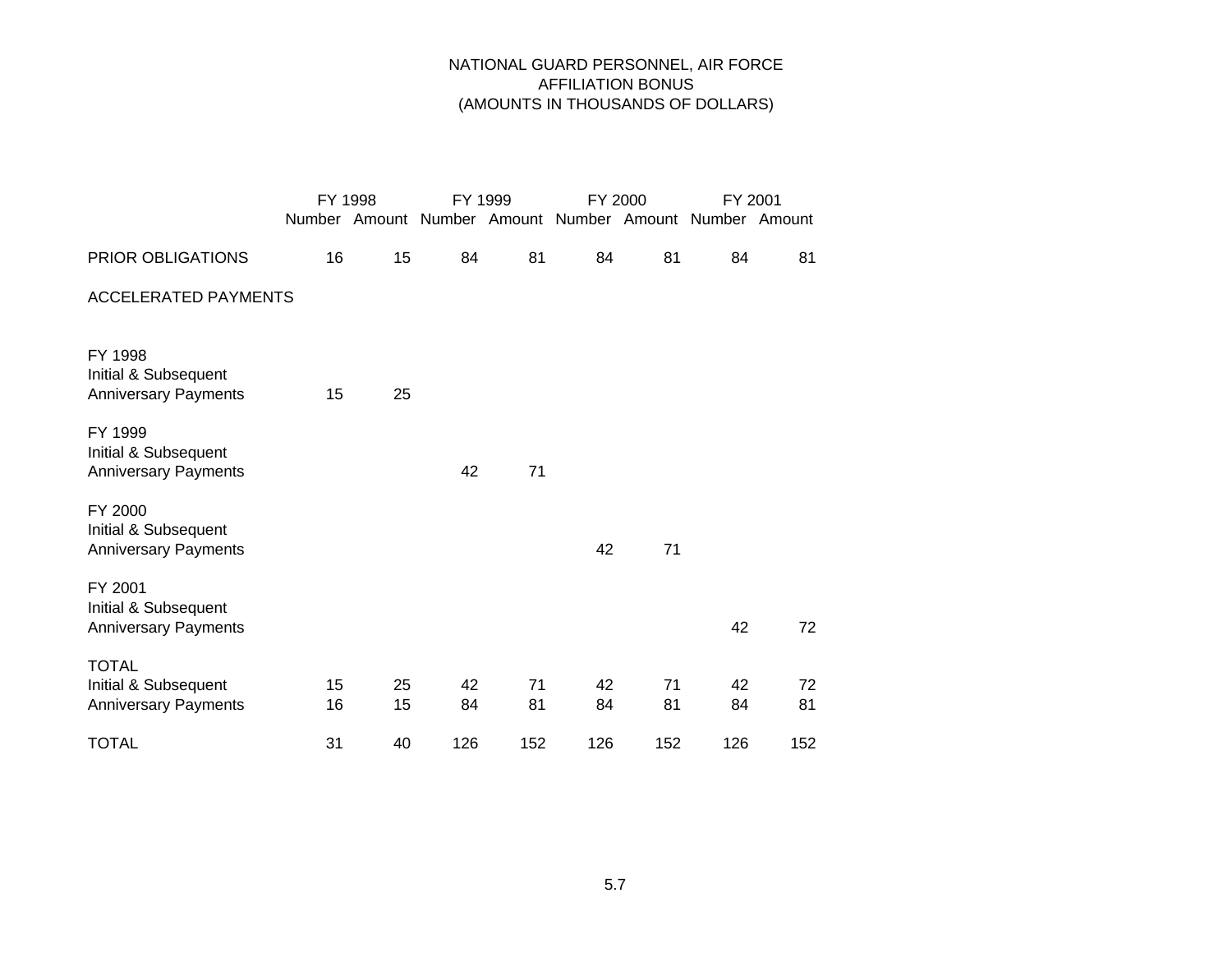# NATIONAL GUARD PERSONNEL, AIR FORCE AFFILIATION BONUS (AMOUNTS IN THOUSANDS OF DOLLARS)

|                                                                     |          | FY 2002  | FY 2003                                   |          | FY 2004  |          |
|---------------------------------------------------------------------|----------|----------|-------------------------------------------|----------|----------|----------|
|                                                                     |          |          | Number Amount Number Amount Number Amount |          |          |          |
| <b>PRIOR OBLIGATIONS</b>                                            | 84       | 79       | 84                                        | 80       | 84       | 80       |
| <b>ACCELERATED PAYMENTS</b>                                         |          |          |                                           |          |          |          |
| FY 1998<br>Initial & Subsequent<br><b>Anniversary Payments</b>      | 42       | 70       |                                           |          |          |          |
| FY 1999<br>Initial & Subsequent<br><b>Anniversary Payments</b>      |          |          | 42                                        | 70       |          |          |
| FY 2000<br>Initial & Subsequent<br><b>Anniversary Payments</b>      |          |          |                                           |          | 42       | 70       |
| FY 2001<br>Initial & Subsequent<br><b>Anniversary Payments</b>      |          |          |                                           |          |          |          |
| <b>TOTAL</b><br>Initial & Subsequent<br><b>Anniversary Payments</b> | 42<br>84 | 70<br>79 | 42<br>84                                  | 70<br>80 | 42<br>84 | 70<br>80 |
| <b>TOTAL</b>                                                        | 126      | 149      | 126                                       | 150      | 126      | 150      |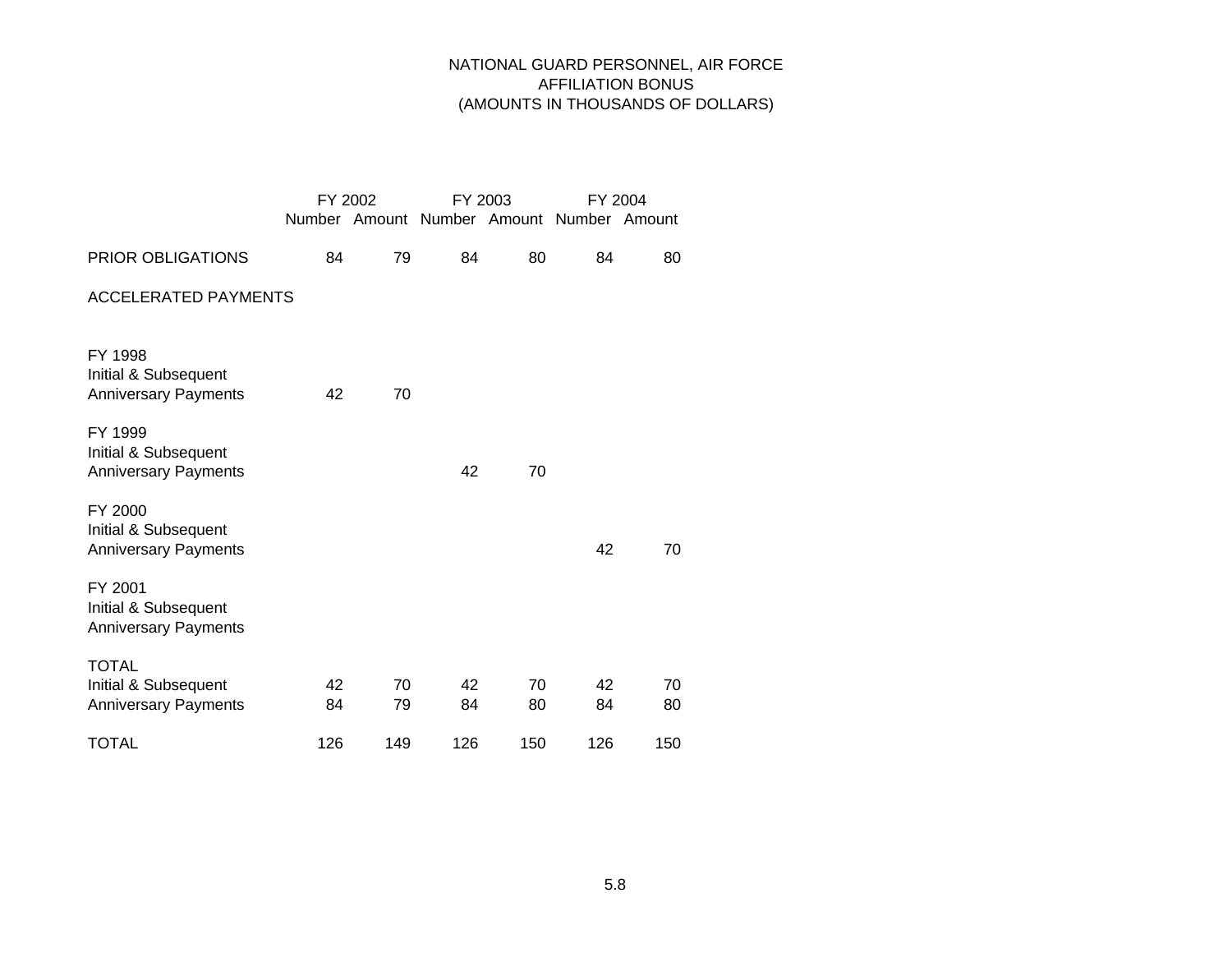# NATIONAL GUARD PERSONNEL, AIR FORCE MEDICAL OFFICER STUDENT LOAN REPAYMENT (AMOUNTS IN THOUSANDS OF DOLLARS)

|                                                                     |          | FY 1998 | FY 1999  |           | FY 2000                                                 |           | FY 2001  |           |
|---------------------------------------------------------------------|----------|---------|----------|-----------|---------------------------------------------------------|-----------|----------|-----------|
|                                                                     |          |         |          |           | Number Amount Number Amount Number Amount Number Amount |           |          |           |
| PRIOR OBLIGATIONS                                                   | 26       | 78      | 35       | 107       | 35                                                      | 107       | 50       | 153       |
| <b>ACCELERATED PAYMENTS</b>                                         |          |         |          |           |                                                         |           |          |           |
| FY 1998<br>Initial & Subsequent<br><b>Anniversary Payments</b>      | $\Omega$ | 0       |          |           |                                                         |           |          |           |
| FY 1999<br>Initial & Subsequent<br><b>Anniversary Payments</b>      |          |         | 25       | 76        |                                                         |           |          |           |
| FY 2000<br>Initial & Subsequent<br><b>Anniversary Payments</b>      |          |         |          |           | 25                                                      | 76        |          |           |
| FY 2001<br>Initial & Subsequent<br><b>Anniversary Payments</b>      |          |         |          |           |                                                         |           | 25       | 76        |
| <b>TOTAL</b><br>Initial & Subsequent<br><b>Anniversary Payments</b> | 0<br>26  | 0<br>78 | 25<br>35 | 76<br>107 | 25<br>35                                                | 76<br>107 | 25<br>50 | 76<br>153 |
| <b>TOTAL</b>                                                        | 26       | 78      | 60       | 183       | 60                                                      | 183       | 75       | 229       |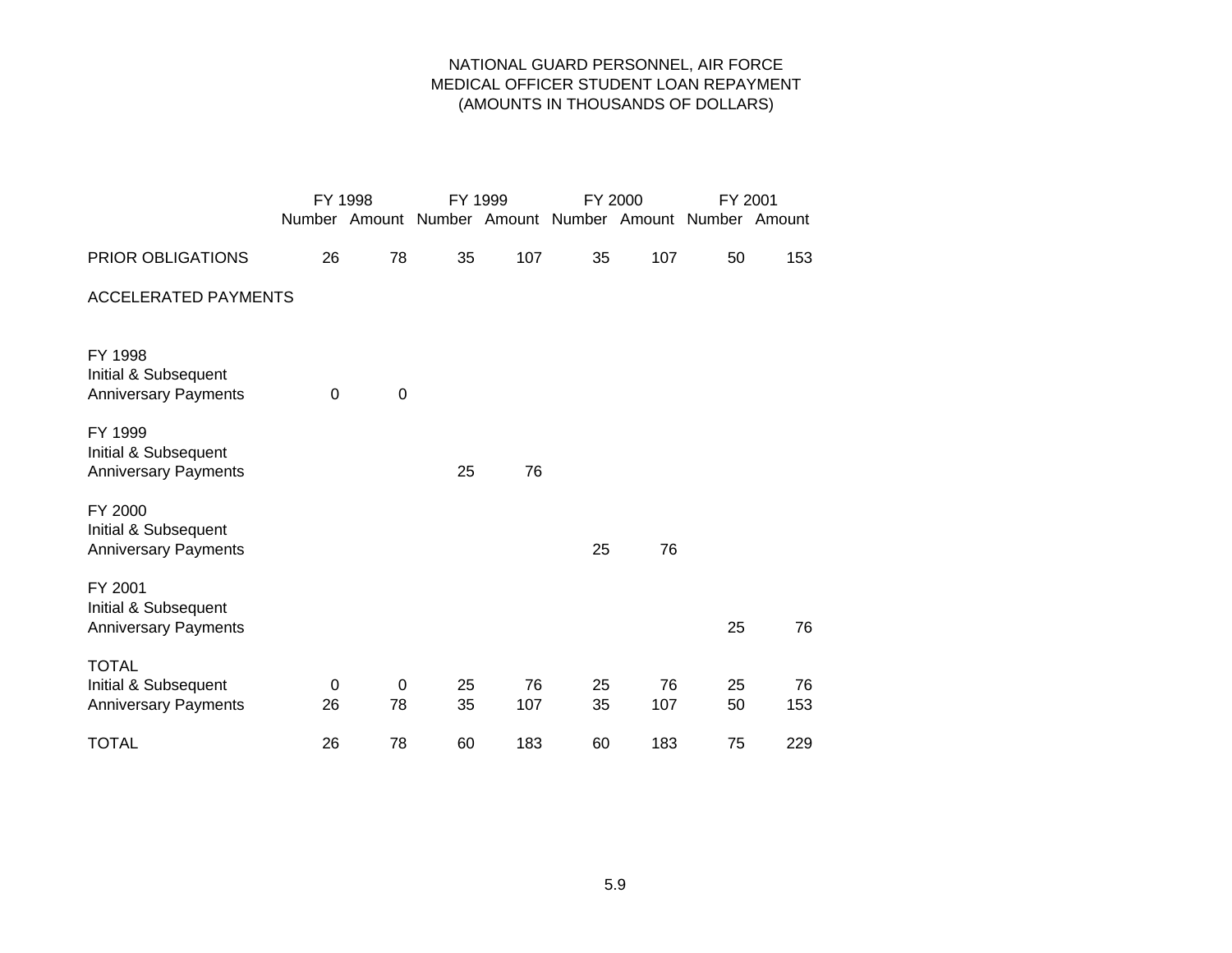# NATIONAL GUARD PERSONNEL, AIR FORCE MEDICAL OFFICER STUDENT LOAN REPAYMENT (AMOUNTS IN THOUSANDS OF DOLLARS)

|                                                                     | FY 2002 |           | FY 2003                                   |           | FY 2004 |           |  |
|---------------------------------------------------------------------|---------|-----------|-------------------------------------------|-----------|---------|-----------|--|
|                                                                     |         |           | Number Amount Number Amount Number Amount |           |         |           |  |
| PRIOR OBLIGATIONS                                                   | 35      | 105       | 35                                        | 105       | 35      | 105       |  |
| <b>ACCELERATED PAYMENTS</b>                                         |         |           |                                           |           |         |           |  |
| FY 1998<br>Initial & Subsequent<br><b>Anniversary Payments</b>      | 5       | 15        |                                           |           |         |           |  |
| FY 1999<br>Initial & Subsequent<br><b>Anniversary Payments</b>      |         |           | 5                                         | 15        |         |           |  |
| FY 2000<br>Initial & Subsequent<br><b>Anniversary Payments</b>      |         |           |                                           |           | 5       | 15        |  |
| FY 2001<br>Initial & Subsequent<br><b>Anniversary Payments</b>      |         |           |                                           |           |         |           |  |
| <b>TOTAL</b><br>Initial & Subsequent<br><b>Anniversary Payments</b> | 5<br>35 | 15<br>105 | 5<br>35                                   | 15<br>105 | 5<br>35 | 15<br>105 |  |
| <b>TOTAL</b>                                                        | 40      | 120       | 40                                        | 120       | 40      | 120       |  |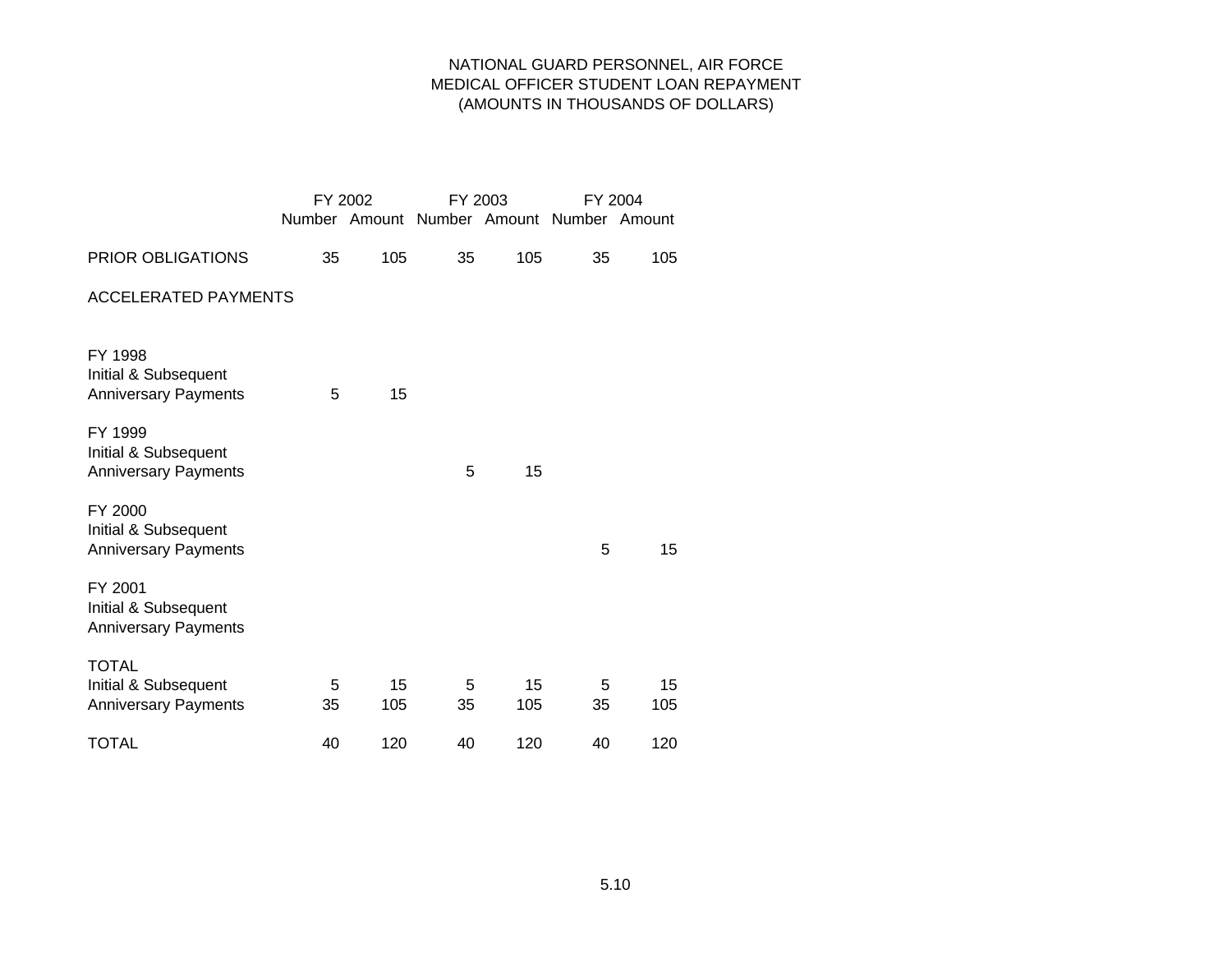# NATIONAL GUARD PERSONNEL, AIR FORCE ENLISTED STUDENT LOAN REPAYMENT (AMOUNTS IN THOUSANDS OF DOLLARS)

|                                                                     |            | FY 1998                                                 |              | FY1999       | FY 2000      |              | FY 2001      |              |
|---------------------------------------------------------------------|------------|---------------------------------------------------------|--------------|--------------|--------------|--------------|--------------|--------------|
|                                                                     |            | Number Amount Number Amount Number Amount Number Amount |              |              |              |              |              |              |
| PRIOR OBLIGATIONS                                                   | 999        | 1,499                                                   | 1,559        | 2,373        | 2,119        | 3,229        | 2,119        | 3,232        |
| <b>ACCELERATED PAYMENTS</b>                                         |            |                                                         |              |              |              |              |              |              |
| FY 1998<br>Initial & Subsequent<br><b>Anniversary Payments</b>      | 640        | 840                                                     |              |              |              |              |              |              |
| FY 1999<br>Initial & Subsequent<br><b>Anniversary Payments</b>      |            |                                                         | 560          | 852          |              |              |              |              |
| FY 2000<br>Initial & Subsequent<br><b>Anniversary Payments</b>      |            |                                                         |              |              | 560          | 853          |              |              |
| FY 2001<br>Initial & Subsequent<br><b>Anniversary Payments</b>      |            |                                                         |              |              |              |              | 560          | 854          |
| <b>TOTAL</b><br>Initial & Subsequent<br><b>Anniversary Payments</b> | 640<br>999 | 840<br>1,499                                            | 560<br>1,559 | 852<br>2,373 | 560<br>2,119 | 853<br>3,229 | 560<br>2,119 | 854<br>3,232 |
| <b>TOTAL</b>                                                        | 1,639      | 2,339                                                   | 2,119        | 3,225        | 2,679        | 4,082        | 2,679        | 4,086        |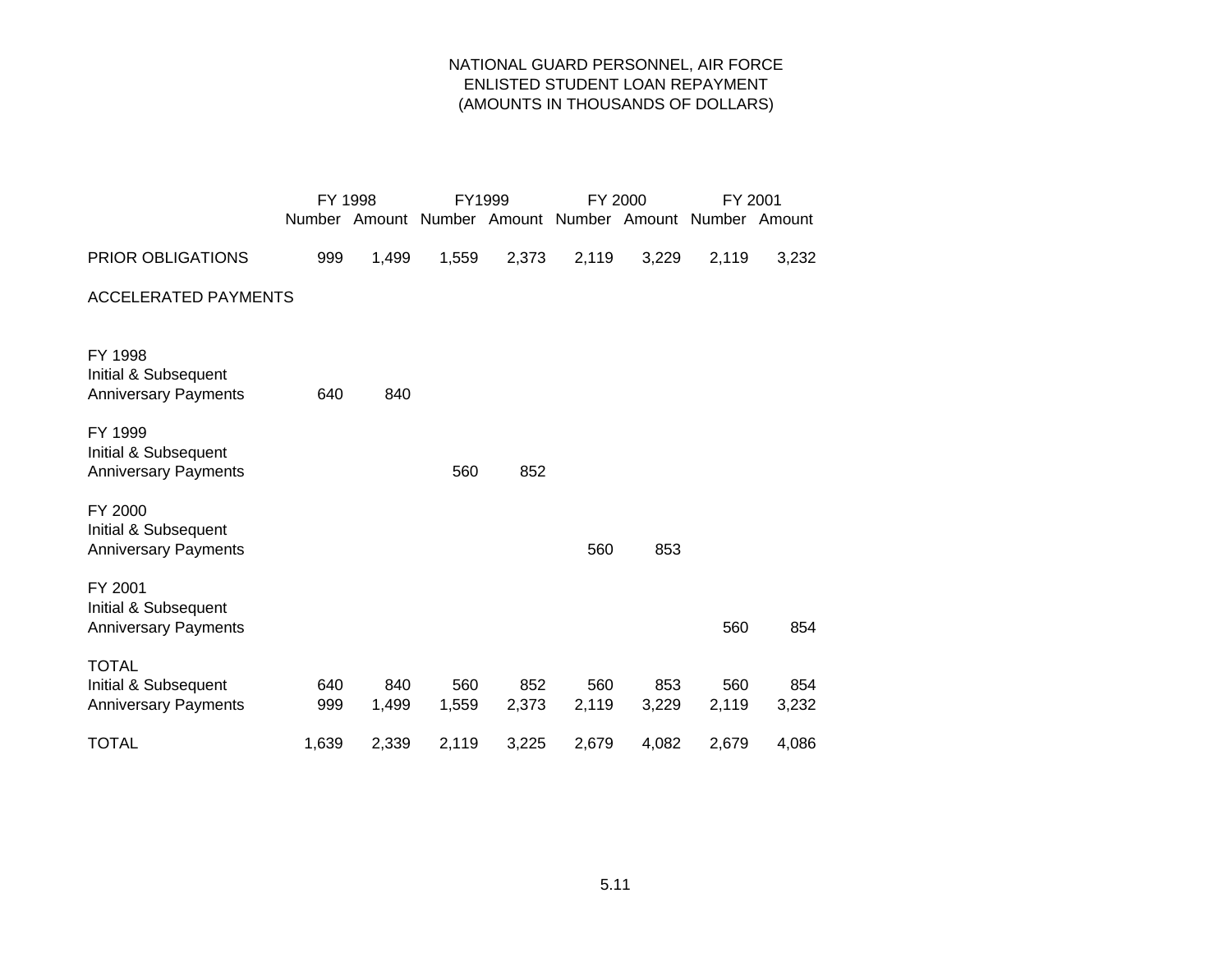# NATIONAL GUARD PERSONNEL, AIR FORCE ENLISTED STUDENT LOAN REPAYMENT (AMOUNTS IN THOUSANDS OF DOLLARS)

|                                                                                                   | FY 2002      |              | FY 2003           |              | FY 2004                                   |              |  |
|---------------------------------------------------------------------------------------------------|--------------|--------------|-------------------|--------------|-------------------------------------------|--------------|--|
|                                                                                                   |              |              |                   |              | Number Amount Number Amount Number Amount |              |  |
| <b>PRIOR OBLIGATIONS</b>                                                                          | 3,416        |              | 5,212 3,416 5,227 |              | 3,488                                     | 5,232        |  |
| <b>ACCELERATED PAYMENTS</b>                                                                       |              |              |                   |              |                                           |              |  |
| FY 1998<br>Initial & Subsequent<br><b>Anniversary Payments</b><br>FY 1999<br>Initial & Subsequent | 548          | 837          | 548               |              |                                           |              |  |
| <b>Anniversary Payments</b><br>FY 2000                                                            |              |              |                   | 839          |                                           |              |  |
| Initial & Subsequent<br><b>Anniversary Payments</b>                                               |              |              |                   |              | 560                                       | 840          |  |
| FY 2001<br>Initial & Subsequent<br><b>Anniversary Payments</b>                                    |              |              |                   |              |                                           |              |  |
| <b>TOTAL</b><br>Initial & Subsequent<br><b>Anniversary Payments</b>                               | 548<br>3,416 | 837<br>5,212 | 548<br>3,416      | 839<br>5,227 | 560<br>3,488                              | 840<br>5,232 |  |
| <b>TOTAL</b>                                                                                      | 3,965        | 6,048        | 3,965             | 6,066        | 4,048                                     | 6,072        |  |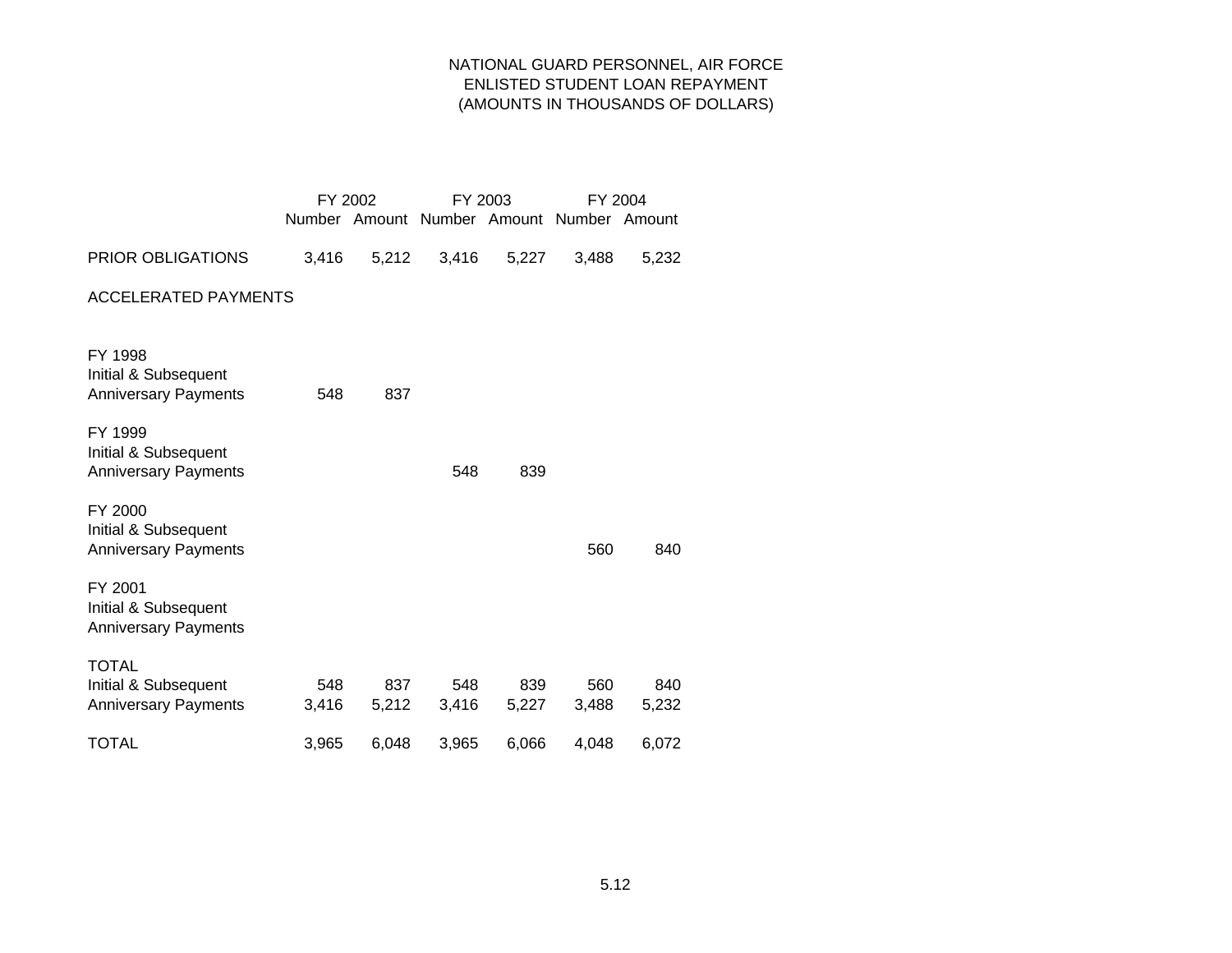|                             |                            |                            | FY 1998                 |                                       |                                  |                 |              |
|-----------------------------|----------------------------|----------------------------|-------------------------|---------------------------------------|----------------------------------|-----------------|--------------|
|                             | AGR/TAR<br><b>OFFICERS</b> | AGR/TAR<br><b>ENLISTED</b> | AGR/TAR<br><b>TOTAL</b> | <b>MILITARY</b><br><b>TECHNICIANS</b> | <b>ACTIVE</b><br><b>MILITARY</b> | <b>CIVILIAN</b> | <b>TOTAL</b> |
| <b>ASSIGNMENT:</b>          |                            |                            |                         |                                       |                                  |                 |              |
| <b>INDIVIDUALS</b>          | $\mathbf 0$                | 0                          | 0                       | $\mathbf 0$                           | 0                                | $\mathbf 0$     | $\mathbf 0$  |
| PAY/PERSONNEL CTR           | $\mathbf 0$                | 3                          | 3                       | $\mathbf 0$                           | 0                                | 16              | 19           |
| <b>RECRUITING RETENTION</b> | 5                          | 501                        | 506<br>$\mathbf 0$      | $\Omega$                              | $\Omega$                         | 3               | 509          |
| <b>SUBTOTAL</b>             | 5                          | 504                        | 509                     | $\mathbf 0$                           | 0                                | 19              | 528          |
| UNITS:                      |                            |                            |                         |                                       |                                  |                 |              |
| <b>UNITS</b>                | 1,284                      | 7,205                      | 8,489                   | 22,287                                | 553                              | 0               | 31,329       |
| <b>RC UNIQUE MGMT HQS</b>   | 40                         | 55                         | 95                      | 459                                   | 0                                | $\mathbf 0$     | 554          |
| UNIT SPT-NAVY RC            | 0                          | 0                          | 0                       | 0                                     | 0                                | 0               | 0            |
| MAINT ACT (NON-UNIT)        | $\mathbf 0$                | 0                          | $\Omega$                | $\Omega$                              | $\Omega$                         | $\Omega$        | $\mathbf 0$  |
| <b>SUBTOTAL</b>             | 1,324                      | 7,260                      | 8,584                   | 22,746                                | 553                              | 0               | 31,883       |
| TRAINING:                   |                            |                            |                         |                                       |                                  |                 |              |
| <b>RC NON-UNIT INST</b>     | 97                         | 488                        | 585                     | 646                                   | 0                                | 3               | 1,234        |
| RC SCHOOLS                  | 11                         | 51                         | 62                      | 0                                     | 0                                | $\mathbf 0$     | 62           |
| <b>ROTC</b>                 | $\mathbf 0$                | $\mathbf 0$                | $\mathbf 0$             | $\Omega$                              | 0                                | $\mathbf 0$     | $\mathbf 0$  |
| <b>SUBTOTAL</b>             | 108                        | 539                        | 647                     | 646                                   | 0                                | 3               | 1,296        |
| <b>HEADQUARTERS:</b>        |                            |                            |                         |                                       |                                  |                 |              |
| <b>SERVICE HQS</b>          | 5                          | 0                          | 5                       | 0                                     | 0                                | 0               | 5            |
| AC HQS                      | 93                         | 0                          | 93                      | $\mathbf 0$                           | 0                                | $\mathbf 0$     | 93           |
| AC INSTAL/ACTIVITIES        | $\mathbf 0$                | 0                          | 0                       | 0                                     | 0                                | $\mathbf 0$     | $\mathbf 0$  |
| <b>RC CHIEFS STAFF</b>      | 37                         | 26                         | 63                      | $\mathbf 0$                           | 41                               | 34              | 138          |
| <b>OTHERS</b>               | 9                          | $\Omega$                   | 9                       | $\Omega$                              | $\Omega$                         | $\Omega$        | 9            |
| <b>SUBTOTAL</b>             | 144                        | 26                         | 170                     | 0                                     | 41                               | 34              | 245          |
| OTHERS*                     | 307                        | 406                        | 713                     | $\mathbf 0$                           | 114                              | 1,516           | 2,343        |
| <b>TOTAL</b>                | 1,888                      | 8,735                      | 10,623                  | 23,392                                | 708                              | 1,572           | 36,295       |

\*Other includes base operationg support and direct reporting units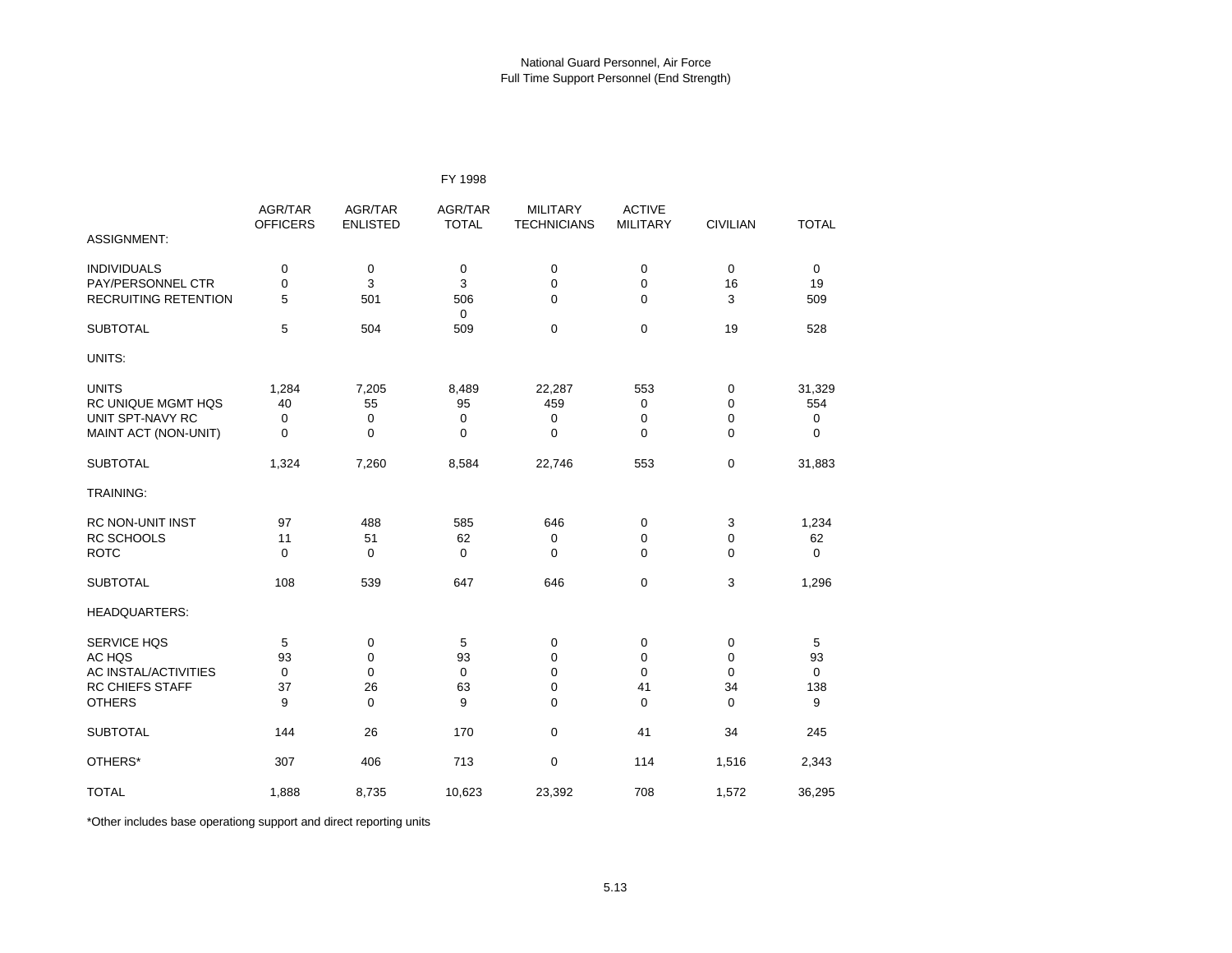|                             |                            |                            | FY 1999                 |                                       |                                  |                 |              |
|-----------------------------|----------------------------|----------------------------|-------------------------|---------------------------------------|----------------------------------|-----------------|--------------|
|                             | AGR/TAR<br><b>OFFICERS</b> | AGR/TAR<br><b>ENLISTED</b> | AGR/TAR<br><b>TOTAL</b> | <b>MILITARY</b><br><b>TECHNICIANS</b> | <b>ACTIVE</b><br><b>MILITARY</b> | <b>CIVILIAN</b> | <b>TOTAL</b> |
| <b>ASSIGNMENT:</b>          |                            |                            |                         |                                       |                                  |                 |              |
| <b>INDIVIDUALS</b>          | $\mathbf 0$                | $\mathbf 0$                | $\mathbf 0$             | 0                                     | 0                                | $\mathbf 0$     | $\mathbf 0$  |
| PAY/PERSONNEL CTR           | $\mathbf 0$                | 3                          | 3                       | 0                                     | $\pmb{0}$                        | 16              | 19           |
| <b>RECRUITING RETENTION</b> | 5                          | 501                        | 506<br>$\mathbf 0$      | 0                                     | $\Omega$                         | 3               | 509          |
| <b>SUBTOTAL</b>             | 5                          | 504                        | 509                     | $\mathbf 0$                           | $\mathbf 0$                      | 19              | 528          |
| UNITS:                      |                            |                            |                         |                                       |                                  |                 |              |
| <b>UNITS</b>                | 1156                       | 7652                       | 8808                    | 21645                                 | 572                              | $\mathbf 0$     | 31025        |
| <b>RC UNIQUE MGMT HQS</b>   | 40                         | 55                         | 95                      | 459                                   | 0                                | 0               | 554          |
| UNIT SPT-NAVY RC            | $\mathbf 0$                | $\mathbf 0$                | $\mathbf 0$             | $\mathbf 0$                           | $\mathbf 0$                      | $\mathbf 0$     | 0            |
| MAINT ACT (NON-UNIT)        | $\mathbf 0$                | $\mathbf 0$                | $\overline{0}$          | 0                                     | $\Omega$                         | $\mathbf 0$     | $\mathbf 0$  |
| <b>SUBTOTAL</b>             | 1196                       | 7707                       | 8903                    | 22104                                 | 572                              | $\mathbf 0$     | 31579        |
| <b>TRAINING:</b>            |                            |                            |                         |                                       |                                  |                 |              |
| RC NON-UNIT INST            | 97                         | 488                        | 585                     | 646                                   | 0                                | 3               | 1234         |
| RC SCHOOLS                  | 11                         | 51                         | 62                      | 0                                     | $\mathbf 0$                      | 0               | 62           |
| <b>ROTC</b>                 | $\Omega$                   | $\mathbf 0$                | $\mathbf 0$             | $\mathbf 0$                           | $\Omega$                         | $\Omega$        | $\mathbf 0$  |
| <b>SUBTOTAL</b>             | 108                        | 539                        | 647                     | 646                                   | $\mathbf 0$                      | 3               | 1296         |
| <b>HEADQUARTERS:</b>        |                            |                            |                         |                                       |                                  |                 |              |
| <b>SERVICE HQS</b>          | 5                          | 0                          | 5                       | 0                                     | 0                                | 0               | 5            |
| AC HQS                      | 93                         | $\mathbf 0$                | 93                      | $\mathbf 0$                           | $\mathbf 0$                      | $\mathbf 0$     | 93           |
| AC INSTAL/ACTIVITIES        | $\mathbf 0$                | $\mathbf 0$                | $\mathbf 0$             | $\mathbf 0$                           | $\mathbf 0$                      | $\mathbf 0$     | $\mathbf 0$  |
| <b>RC CHIEFS STAFF</b>      | 54                         | 26                         | 80                      | $\mathbf 0$                           | 41                               | 34              | 155          |
| <b>OTHERS</b>               | 9                          | $\Omega$                   | 9                       | $\Omega$                              | $\Omega$                         | $\Omega$        | 9            |
| <b>SUBTOTAL</b>             | 161                        | 26                         | 187                     | 0                                     | 41                               | 34              | 262          |
| OTHERS*                     | 283                        | 401                        | 684                     | $\mathbf 0$                           | 114                              | 1560            | 2358         |
| <b>TOTAL</b>                | 1753                       | 9177                       | 10930                   | 22750                                 | 727                              | 1616            | 36023        |

\*Other includes base operationg support and direct reporting units.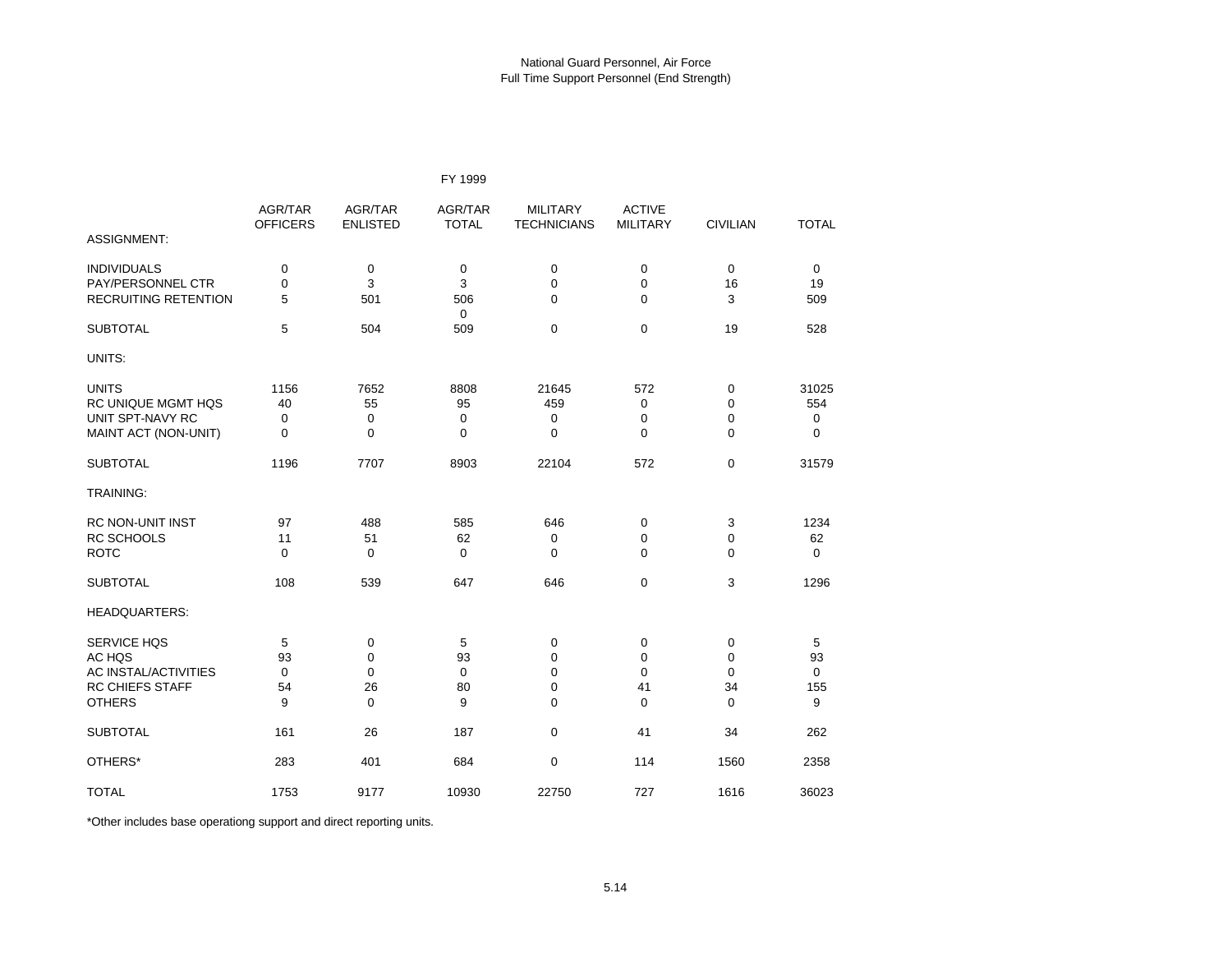|                             |                            |                            | FY 2000                 |                                       |                                  |                 |              |
|-----------------------------|----------------------------|----------------------------|-------------------------|---------------------------------------|----------------------------------|-----------------|--------------|
|                             | AGR/TAR<br><b>OFFICERS</b> | AGR/TAR<br><b>ENLISTED</b> | AGR/TAR<br><b>TOTAL</b> | <b>MILITARY</b><br><b>TECHNICIANS</b> | <b>ACTIVE</b><br><b>MILITARY</b> | <b>CIVILIAN</b> | <b>TOTAL</b> |
| <b>ASSIGNMENT:</b>          |                            |                            |                         |                                       |                                  |                 |              |
| <b>INDIVIDUALS</b>          | $\mathbf 0$                | 0                          | $\mathbf 0$             | 0                                     | 0                                | $\mathbf 0$     | 0            |
| PAY/PERSONNEL CTR           | $\mathbf 0$                | 3                          | 3                       | 0                                     | 0                                | 16              | 19           |
| RECRUITING RETENTION        | 5                          | 501                        | 506<br>$\Omega$         | $\Omega$                              | 0                                | 3               | 509          |
| <b>SUBTOTAL</b>             | 5                          | 504                        | 509                     | $\mathbf 0$                           | 0                                | 19              | 528          |
| UNITS:                      |                            |                            |                         |                                       |                                  |                 |              |
| <b>UNITS</b>                | 1150                       | 7795                       | 8945                    | 21484                                 | 526                              | 0               | 30955        |
| RC UNIQUE MGMT HQS          | 40                         | 55                         | 95                      | 459                                   | 0                                | $\mathbf 0$     | 554          |
| UNIT SPT-NAVY RC            | $\mathbf 0$                | 0                          | $\mathbf 0$             | 0                                     | 0                                | 0               | 0            |
| MAINT ACT (NON-UNIT)        | $\Omega$                   | $\Omega$                   | $\Omega$                | $\Omega$                              | $\Omega$                         | $\Omega$        | $\Omega$     |
| <b>SUBTOTAL</b>             | 1190                       | 7850                       | 9040                    | 21943                                 | 526                              | $\mathbf 0$     | 31509        |
| TRAINING:                   |                            |                            |                         |                                       |                                  |                 |              |
| <b>RC NON-UNIT INST</b>     | 97                         | 488                        | 585                     | 646                                   | 0                                | 3               | 1234         |
| RC SCHOOLS                  | 11                         | 51                         | 62                      | 0                                     | 0                                | $\mathbf 0$     | 62           |
| <b>ROTC</b>                 | $\mathbf 0$                | 0                          | $\mathbf 0$             | 0                                     | 0                                | $\Omega$        | 0            |
| <b>SUBTOTAL</b>             | 108                        | 539                        | 647                     | 646                                   | 0                                | 3               | 1296         |
| <b>HEADQUARTERS:</b>        |                            |                            |                         |                                       |                                  |                 |              |
| <b>SERVICE HQS</b>          | 5                          | 0                          | 5                       | 0                                     | 0                                | 0               | 5            |
| AC HQS                      | 93                         | $\mathbf 0$                | 93                      | 0                                     | $\mathbf 0$                      | $\mathbf 0$     | 93           |
| <b>AC INSTAL/ACTIVITIES</b> | 0                          | $\mathbf 0$                | $\mathbf 0$             | 0                                     | 0                                | 0               | 0            |
| RC CHIEFS STAFF             | 70                         | 34                         | 104                     | 0                                     | 41                               | 34              | 179          |
| <b>OTHERS</b>               | 9                          | $\Omega$                   | 9                       | $\Omega$                              | $\Omega$                         | $\Omega$        | 9            |
| <b>SUBTOTAL</b>             | 177                        | 34                         | 211                     | 0                                     | 41                               | 34              | 286          |
| OTHERS*                     | 283                        | 401                        | 684                     | $\mathbf 0$                           | 114                              | 1368            | 2166         |
| <b>TOTAL</b>                | 1763                       | 9328                       | 11091                   | 22589                                 | 681                              | 1,424           | 35,342       |

\*Other includes base operationg support and direct reporting units.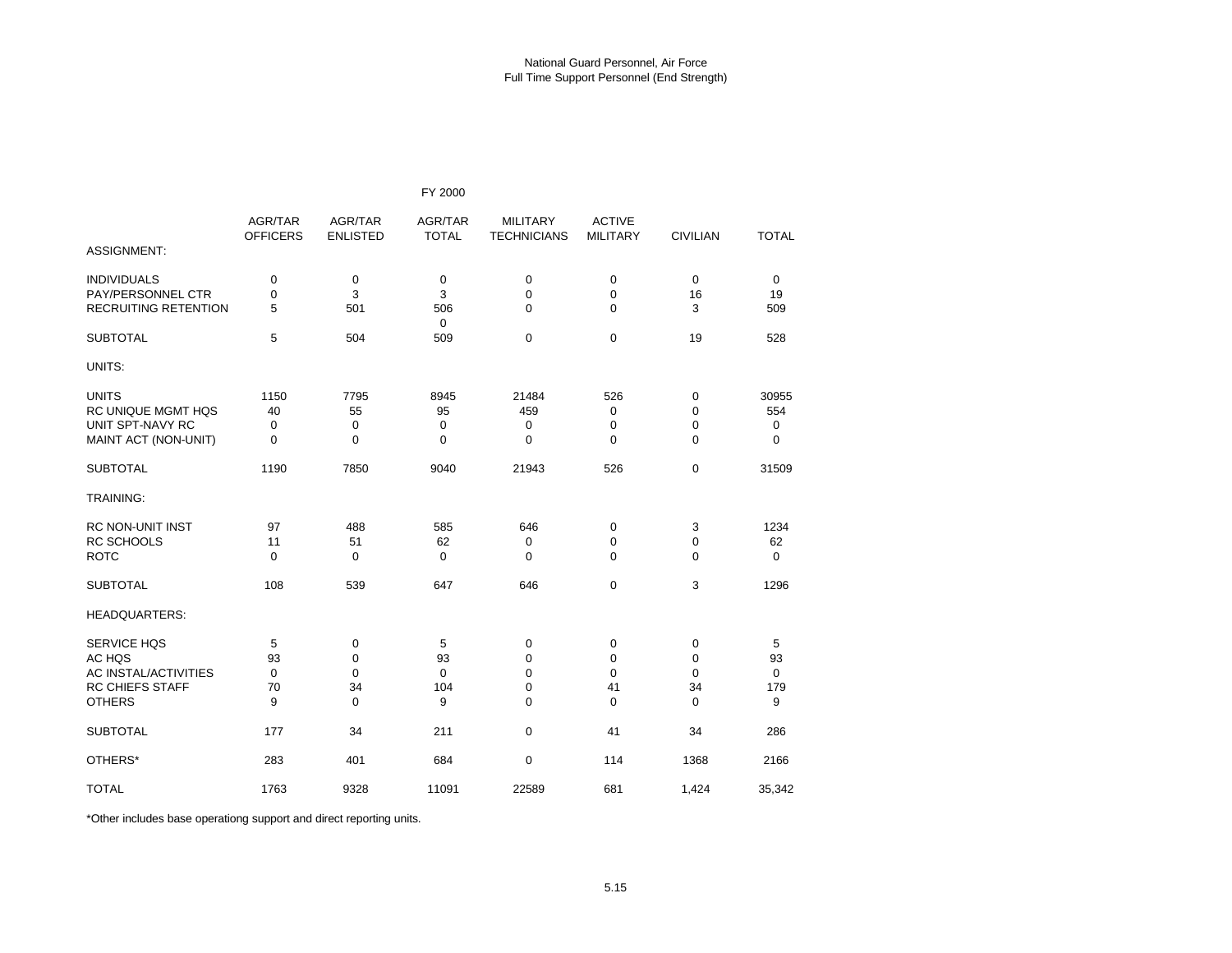|                             |                            |                            | FY 2001                 |                                       |                                  |                 |              |
|-----------------------------|----------------------------|----------------------------|-------------------------|---------------------------------------|----------------------------------|-----------------|--------------|
|                             | AGR/TAR<br><b>OFFICERS</b> | AGR/TAR<br><b>ENLISTED</b> | AGR/TAR<br><b>TOTAL</b> | <b>MILITARY</b><br><b>TECHNICIANS</b> | <b>ACTIVE</b><br><b>MILITARY</b> | <b>CIVILIAN</b> | <b>TOTAL</b> |
| <b>ASSIGNMENT:</b>          |                            |                            |                         |                                       |                                  |                 |              |
| <b>INDIVIDUALS</b>          | 0                          | 0                          | 0                       | 0                                     | 0                                | $\mathbf 0$     | 0            |
| PAY/PERSONNEL CTR           | $\mathbf 0$                | 3                          | 3                       | $\mathbf 0$                           | $\mathbf 0$                      | 16              | 19           |
| <b>RECRUITING RETENTION</b> | 5                          | 501                        | 506<br>$\mathbf 0$      | $\Omega$                              | $\Omega$                         | 3               | 509          |
| <b>SUBTOTAL</b>             | 5                          | 504                        | 509                     | $\mathbf 0$                           | $\mathbf 0$                      | 19              | 528          |
| UNITS:                      |                            |                            |                         |                                       |                                  |                 |              |
| <b>UNITS</b>                | 1140                       | 7755                       | 8895                    | 21374                                 | 533                              | $\mathbf 0$     | 30802        |
| <b>RC UNIQUE MGMT HQS</b>   | 40                         | 55                         | 95                      | 459                                   | 0                                | $\Omega$        | 554          |
| UNIT SPT-NAVY RC            | $\mathbf 0$                | $\mathbf 0$                | $\overline{0}$          | 0                                     | $\mathbf 0$                      | $\mathbf 0$     | $\mathbf 0$  |
| MAINT ACT (NON-UNIT)        | $\mathbf 0$                | 0                          | $\Omega$                | $\Omega$                              | $\Omega$                         | 0               | $\Omega$     |
| <b>SUBTOTAL</b>             | 1180                       | 7810                       | 8990                    | 21833                                 | 533                              | $\mathbf 0$     | 31356        |
| <b>TRAINING:</b>            |                            |                            |                         |                                       |                                  |                 |              |
| <b>RC NON-UNIT INST</b>     | 97                         | 488                        | 585                     | 646                                   | 0                                | 3               | 1234         |
| RC SCHOOLS                  | 11                         | 51                         | 62                      | 0                                     | $\mathbf 0$                      | $\mathbf 0$     | 62           |
| <b>ROTC</b>                 | $\Omega$                   | $\mathbf 0$                | $\overline{0}$          | $\Omega$                              | $\Omega$                         | $\Omega$        | $\mathbf 0$  |
| <b>SUBTOTAL</b>             | 108                        | 539                        | 647                     | 646                                   | 0                                | 3               | 1296         |
| <b>HEADQUARTERS:</b>        |                            |                            |                         |                                       |                                  |                 |              |
| SERVICE HQS                 | 5                          | $\mathbf 0$                | 5                       | 0                                     | $\mathbf 0$                      | $\mathbf 0$     | 5            |
| AC HQS                      | 93                         | $\mathbf 0$                | 93                      | $\mathbf 0$                           | $\mathbf 0$                      | $\mathbf 0$     | 93           |
| AC INSTAL/ACTIVITIES        | $\mathbf 0$                | $\mathbf 0$                | $\mathbf 0$             | $\mathbf 0$                           | $\mathbf 0$                      | $\mathbf 0$     | $\mathbf 0$  |
| <b>RC CHIEFS STAFF</b>      | 70                         | 34                         | 104                     | $\mathbf 0$                           | 41                               | 34              | 179          |
| <b>OTHERS</b>               | 9                          | $\Omega$                   | 9                       | $\Omega$                              | $\Omega$                         | $\Omega$        | 9            |
| <b>SUBTOTAL</b>             | 177                        | 34                         | 211                     | $\mathbf 0$                           | 41                               | 34              | 286          |
| OTHERS*                     | 283                        | 401                        | 684                     | $\mathbf 0$                           | 114                              | 1318            | 2116         |
| <b>TOTAL</b>                | 1753                       | 9288                       | 11041                   | 22479                                 | 688                              | 1374            | 35582        |

\*Other includes base operationg support and direct reporting units.